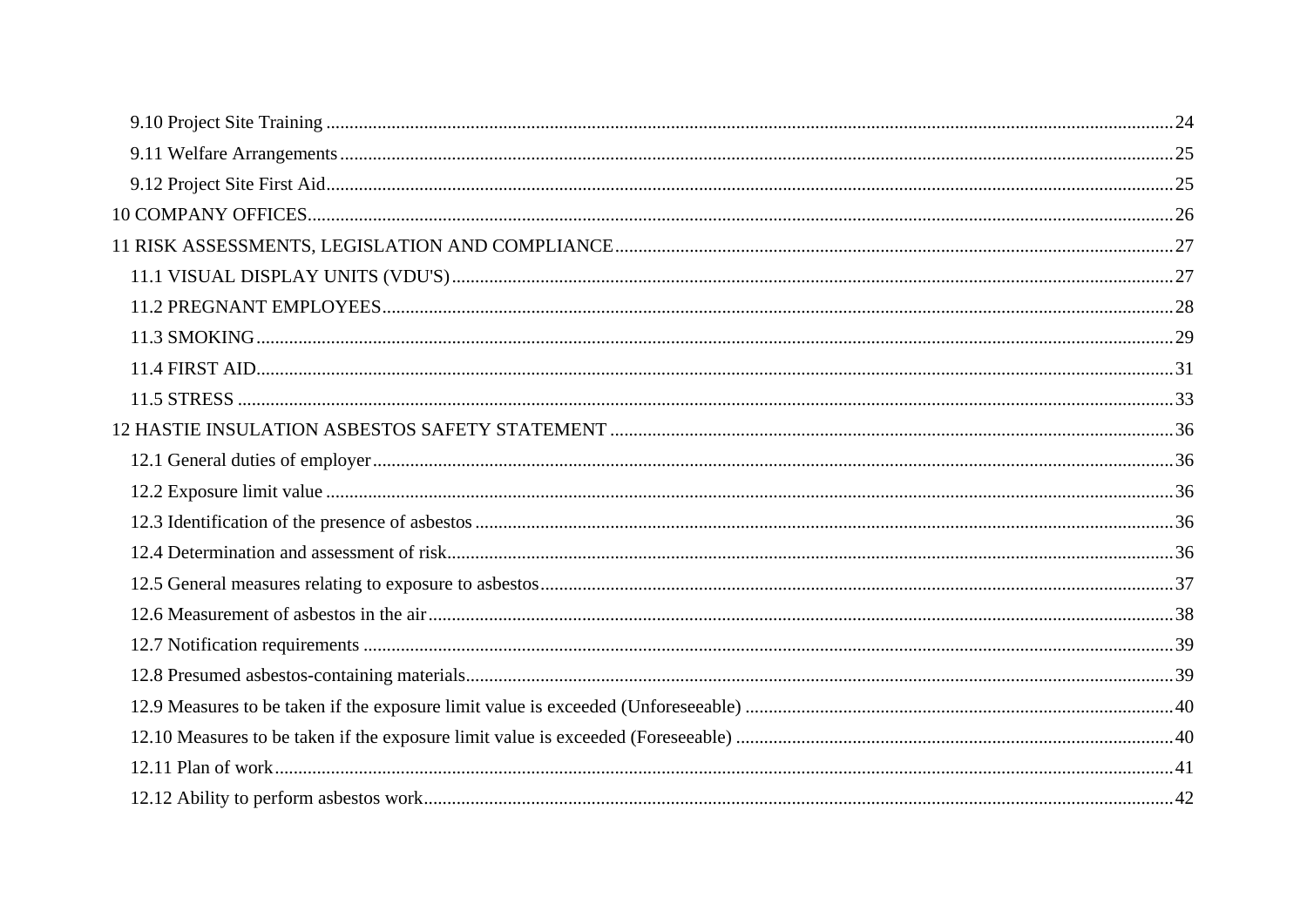| 12.26 Evidence of Ability to Perform Asbestos Work (Indicative, non-exhaustive list of information to be provided for the purposes of |  |
|---------------------------------------------------------------------------------------------------------------------------------------|--|
| 12.27 Information to be included in Individual Medical Records and Practical Recommendations for the Clinical Assessment of Employees |  |
|                                                                                                                                       |  |
|                                                                                                                                       |  |
|                                                                                                                                       |  |
|                                                                                                                                       |  |
|                                                                                                                                       |  |
|                                                                                                                                       |  |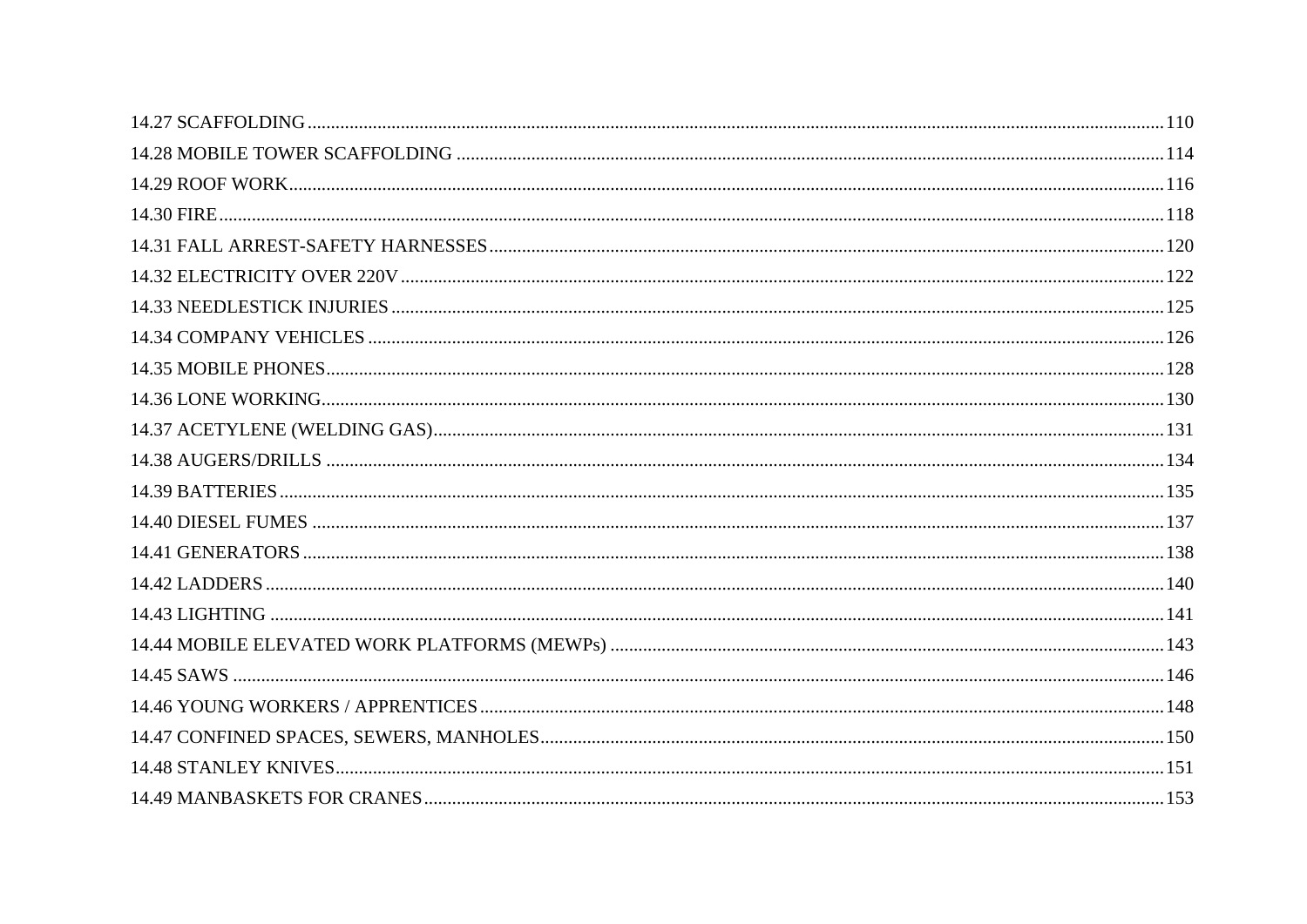| $\overline{\lambda}$ 50 WORKING ON LIVE PLANT/ MACHINER $\vee$ |  |
|----------------------------------------------------------------|--|
| 15 EMPI OVEE DECLARATION                                       |  |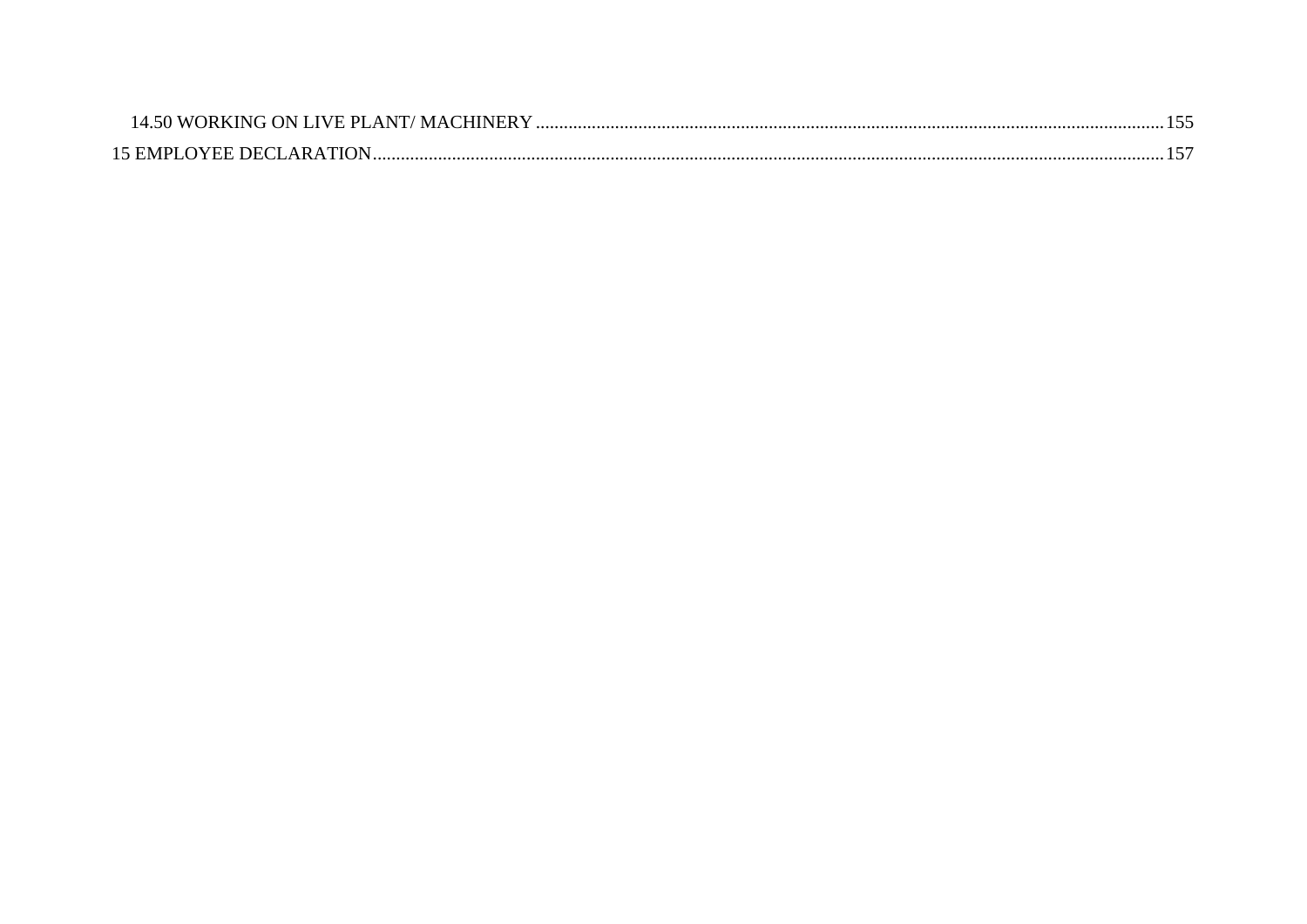# *1 THE DOCUMENTATION SYSTEM*

The master copy of the Safety Statement will be maintained at our main offices in Julianstown. Controlled copies of the Safety Statement shall be issued to personnel as specified on the circulation list. Each project site will also have a copy of the Safety Statement on hand along with the specific site safety plan.

All employees will have access to those sections of the manual that are relevant to them. A separate statement covers asbestos removal procedures distributed where applicable.

*1.1 Document Approval and Issue* 

The Directors are responsible for the issue of all new documentation and the retrieval of obsolete documentation. New documents must be issued and approved by the directors prior to general distribution.

# *1.2 Document, Amendment*

To ensure that each copy of the Safety Statement contains a record of all changes, the directors will record the change or amendments on the amendment list. The amendment list and any revised or new pages will then be circulated to all on the circulation list above for inclusion.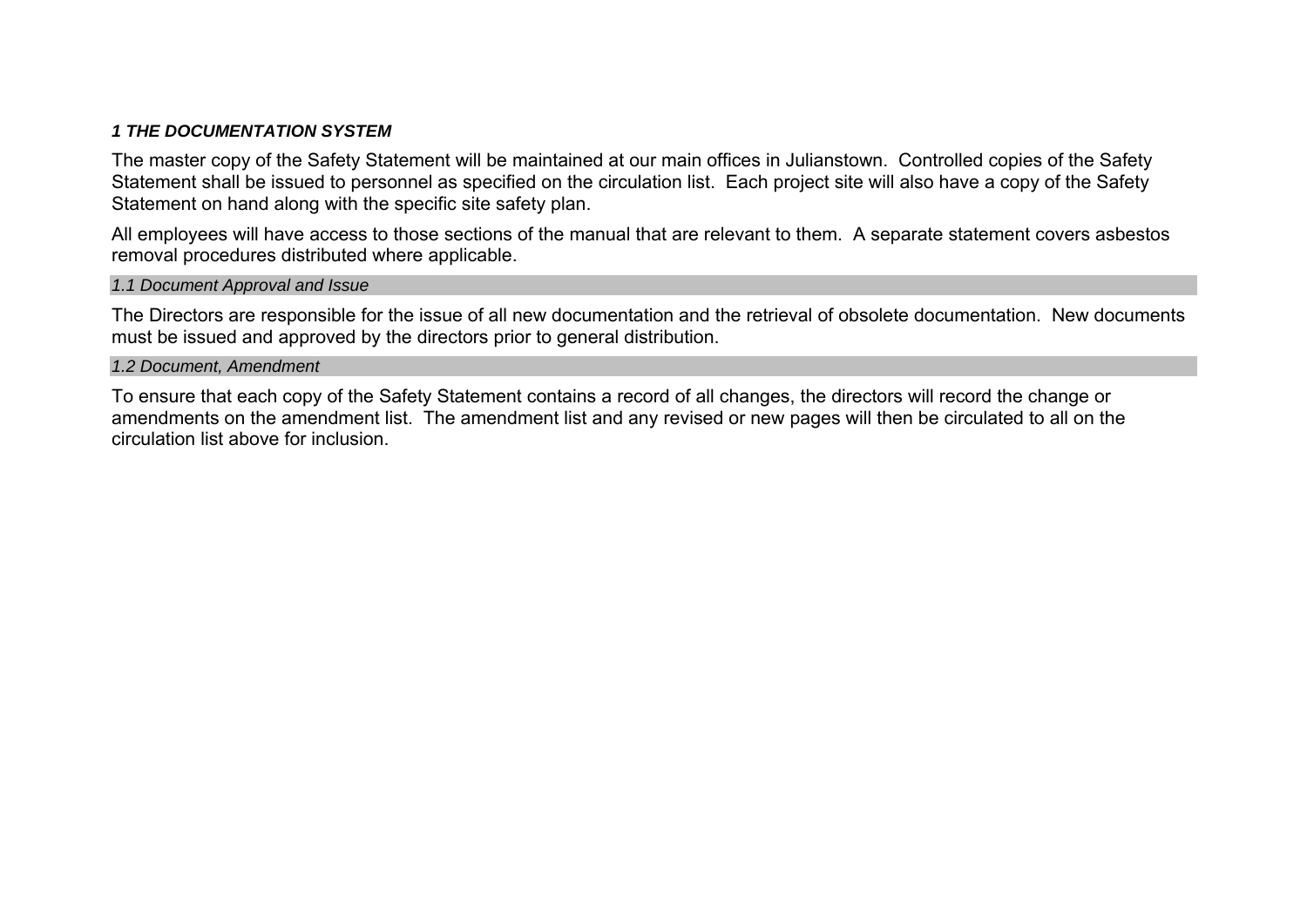#### *1.3 Statement of Health & Safety Policy*

Hastie Insulation Ltd is in existence for over fifty years and has built a reputation as one of the leaders in quality work in the fields of industrial insulation, asbestos removal, fire stopping and acoustic control of buildings in the private, commercial and hospitality trades.

The company is committed to initiate health and safety policy and to monitor its effectiveness. All employees are legally obliged to co-operate with the company in the implementation of this policy.

It is a policy of our company to provide the necessary measures, controls and equipment to safeguard the health safety and welfare of our entire workforce and to apply with all applicable legal and regulatory requirements.

It is our intention to provide as far as is reasonably practical a safe and healthy environment for our employees, customers and others who may be affected by our operations.

We will endeavour to reduce or eliminate all foreseeable hazards associated with our activities, make all staff within our company aware of the importance of following safety guidelines and procedures through information, training, instruction and supervision. The Safety Statement will be brought to the attention of all our employees and records will be kept of all training activities completed.

All new employees will go through a period of close supervision until such time that the Contracts Manager is satisfied that they are competent to perform their duties in a safe manner.

Safety will be regarded as everyone's responsibility. The Directors are responsible for ensuring the policy document permeates throughout the organisation.

Resources will be made available to ensure this objective is achieved as part of good management practice. Regular safety meetings will be held to aid the consultation process and discuss all safety issues. Employees will be asked to report safety issues to management or supervisors for redress at this meeting.

A responsible person (Safety Officer) shall retain medical records of employees covered under the asbestos removal legislation in the "Occupational Health Register" and the register shall be maintained for at least thirty years after the last entry relating to any specific worker.

It is our intention to review and enhance safety policy in the light of experience, legislative changes and developments within the company

**02/09/2011** 

John Connell. **Date** Managing Director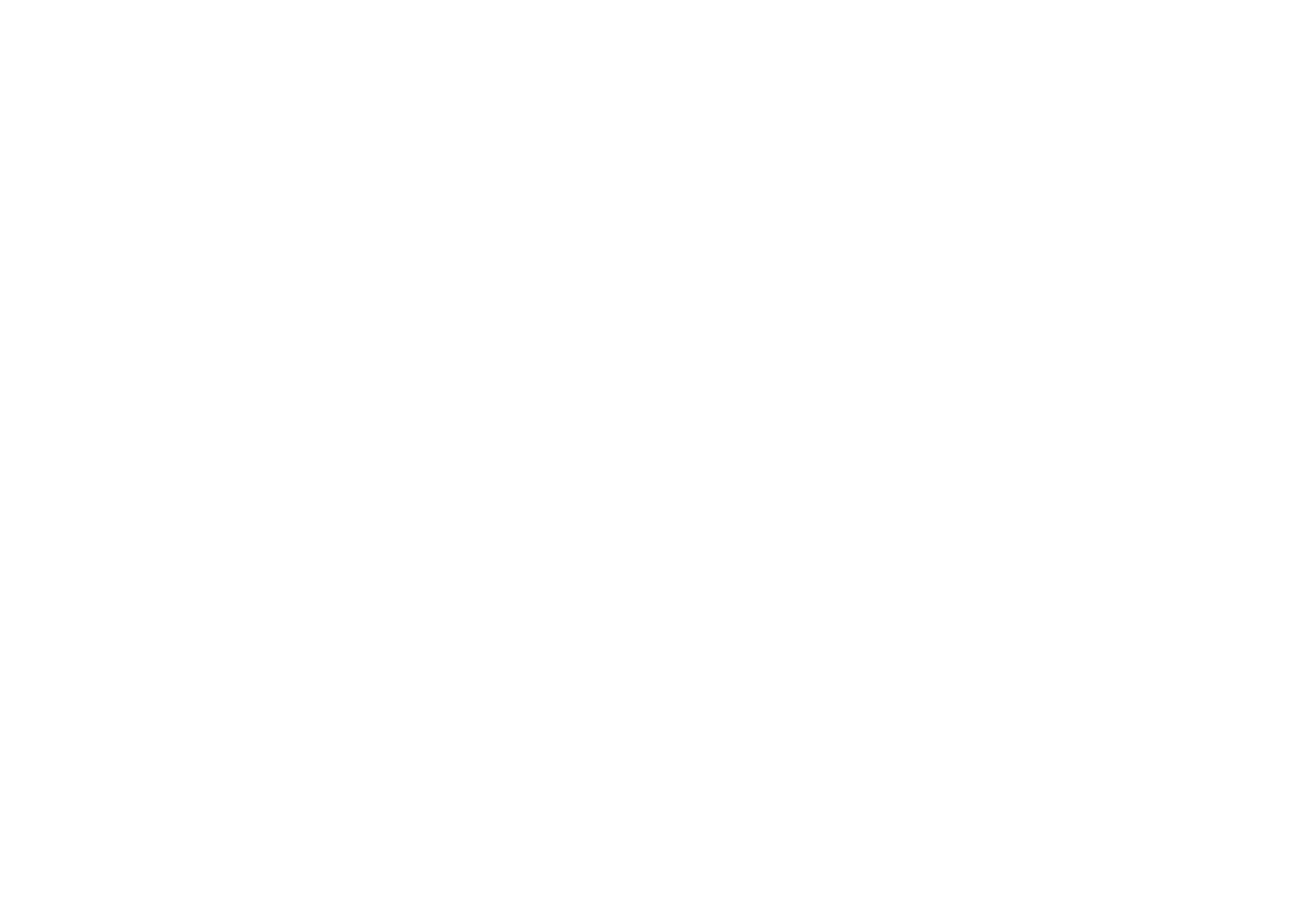# *2 ORGANISATION AND RESPONSIBILITIES.*

# *2.1 Senior Management*

The Management has overall responsibility for Safety, Health and Welfare. This includes:

- Taking a direct interest in the Safety Statement and positively supporting any person whose function it is to carry it out.
- Allocating resources within the constraints of the company's budget to implement safety policies within the Safety Statement.
- Periodically reviewing their responsibilities and that of all other persons concerned with implementing policies and procedures outlined in the Safety Statement.
- Ensure that all staff under their control are held accountable for their performance in relation to Occupational Health and Safety.
- Ensuring resources are available to provide training as required, for management, supervisors and employees.
- Managers are responsible for ensuring that staff under their control are made aware of and comply with the Safety Statement at the organisation and arrangements for carrying it out.
- **Fulfilling the duties of the Project Supervisors appointed safety co-ordinators where so appointed under the 2006 Construction Regulations.**
- Being familiar with the Safety Statement and any subsequent revisions.
- Communicating all relevant information included in the Safety Statement to Project Supervisors where required.
- Ensuring that all Contractors employed by Hastie Insulation are capable and willing to carry out work in a safe manner in accordance with the company Safety Rules.

# *2.2 Site Foreman/Supervisor*

Foremen are responsible for the implementation of the Safety Statement in their own areas of responsibility. Specifically they must:

- Ensure that safety standards laid down in the Safety Statement and Site Safety Plan are adhered to and obeyed.
- Be aware of all identified hazards in their area of responsibility and specific measures to reduce the risks associated with these hazards.
- Provide, or ensure, appropriate safety training is given under their supervision.
- Ensure that all staff under their supervision are aware of actions to be taken in case of emergency and properly maintained fire fighting equipment is available.
- Ensure that good housekeeping standards are maintained.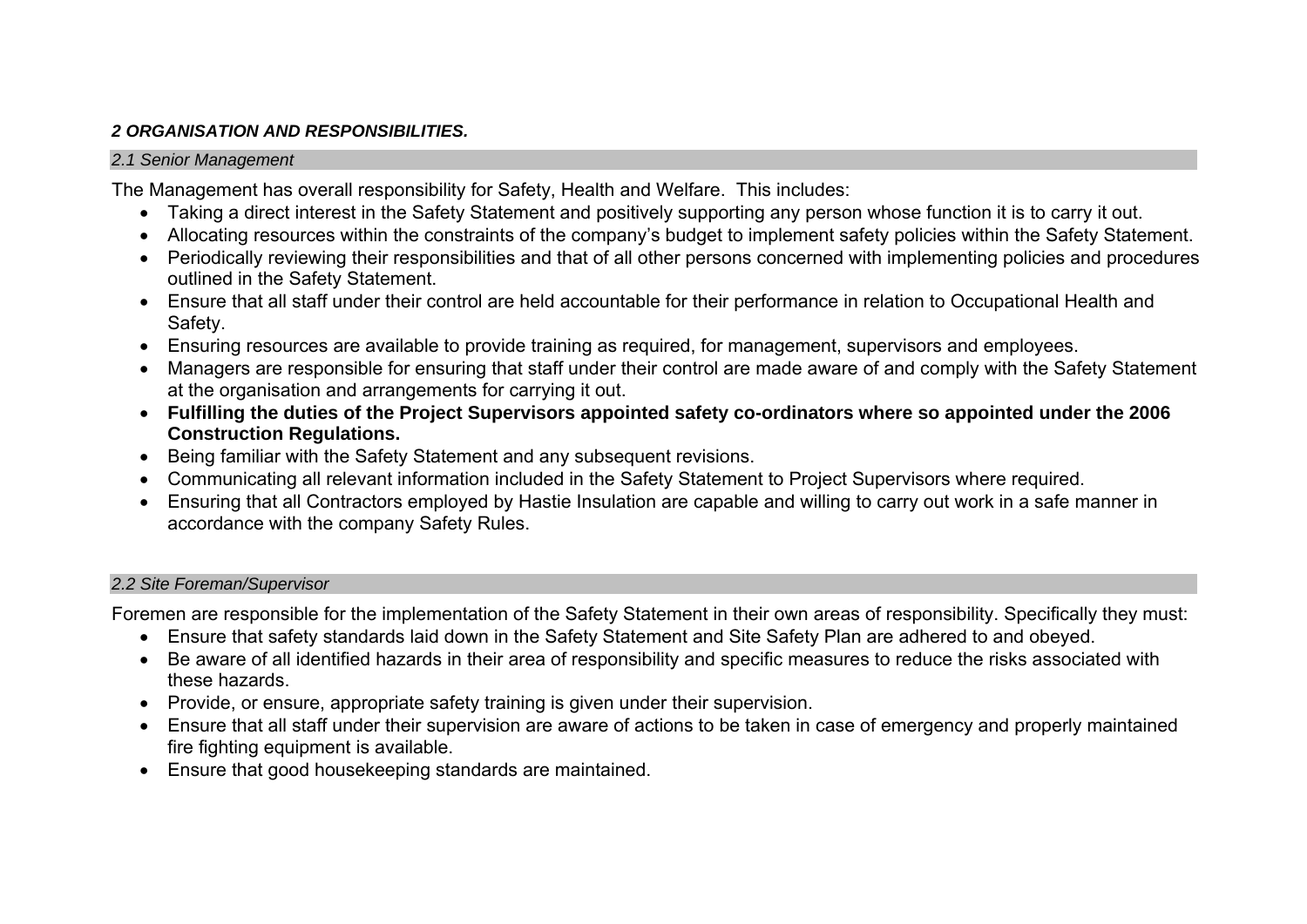- Ensure that an Accident Report Form is completed thoroughly and promptly for all reported accidents and forwarded to head office on the day in question.
- Participate in safety inspection in their area of responsibility.
- Monitor the activities of visitors and contractors on site and ensure their safety.

# *2.3 Site Safety Person*

Maintain the site Safety File to include copies of all equipment certificates, site safety inspections, training records, MSD sheets and other relevant health and safety information.

Obtain and file accident investigation reports in the safety file and, when necessary, ensure accident reports have been filed with the Authority for review when applicable.

# *2.4 Safety Officer*

The designated Safety Officers are responsible for co-ordinating the efforts of management and staff in working towards achieving the company's safety and health objectives by:

- Advising on matters relating to safety, health and welfare.
- Monitoring accidents and incidents and preparing a summary report analysing incident trends.
- Ensuring that, where necessary, following accidents of dangerous occurrence that statutory notification (IR3) are properly completed and submitted to the enforcing Authority.
- Ensuring that the Safety Statement is continually monitored and revised when necessary to comply with all the relevant legislation and best safety practices.
- Liaise with Government and other bodies on matters pertinent to health and safety.
- Consider and, if necessary, act on representation made by the designated Safety Representative on matters pertaining to the safety, health and welfare of persons at work.
- Review and monitor the activities of Contractors and visitors on site in relation to safety.

We will appoint responsible persons to exercise general supervision of safety for projects regarding the day-to-day activities on site.

# *2.5 Employees*

In accordance with the requirements of Section 9 of the Safety, Health and Welfare at Work Act 2005, employees have the responsibilities: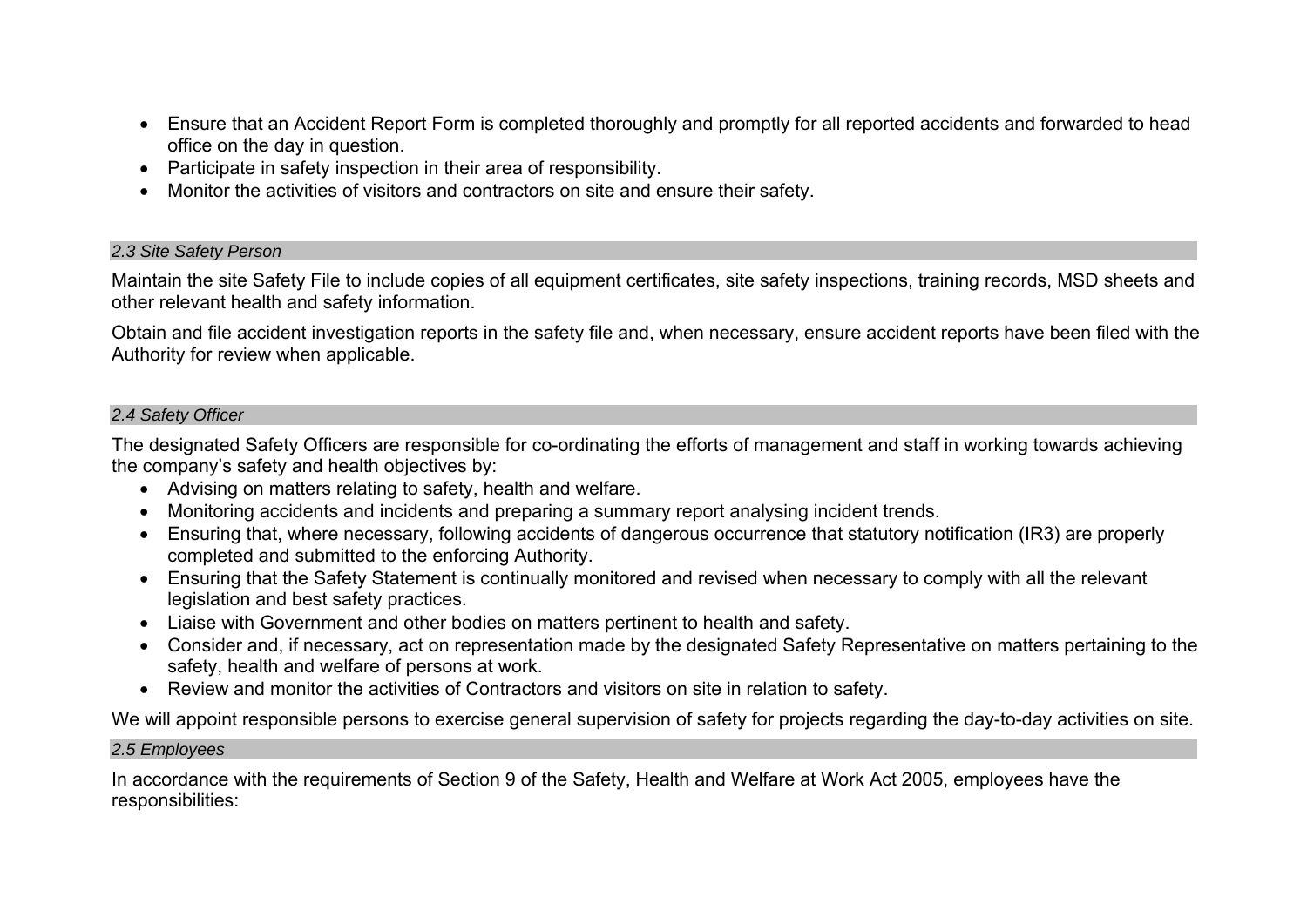- All employees are required to co-operate fully with all provisions taken by the company for ensuring the safety, health and welfare of other employees, contractors and clients.
- All employees are required immediately to report all incidents and dangerous occurrences.
- All employees are required to adhere to all safe systems of work, wear any personal protective equipment and use any safety equipment provided.
- All employees are required to discharge their work in a safe manner.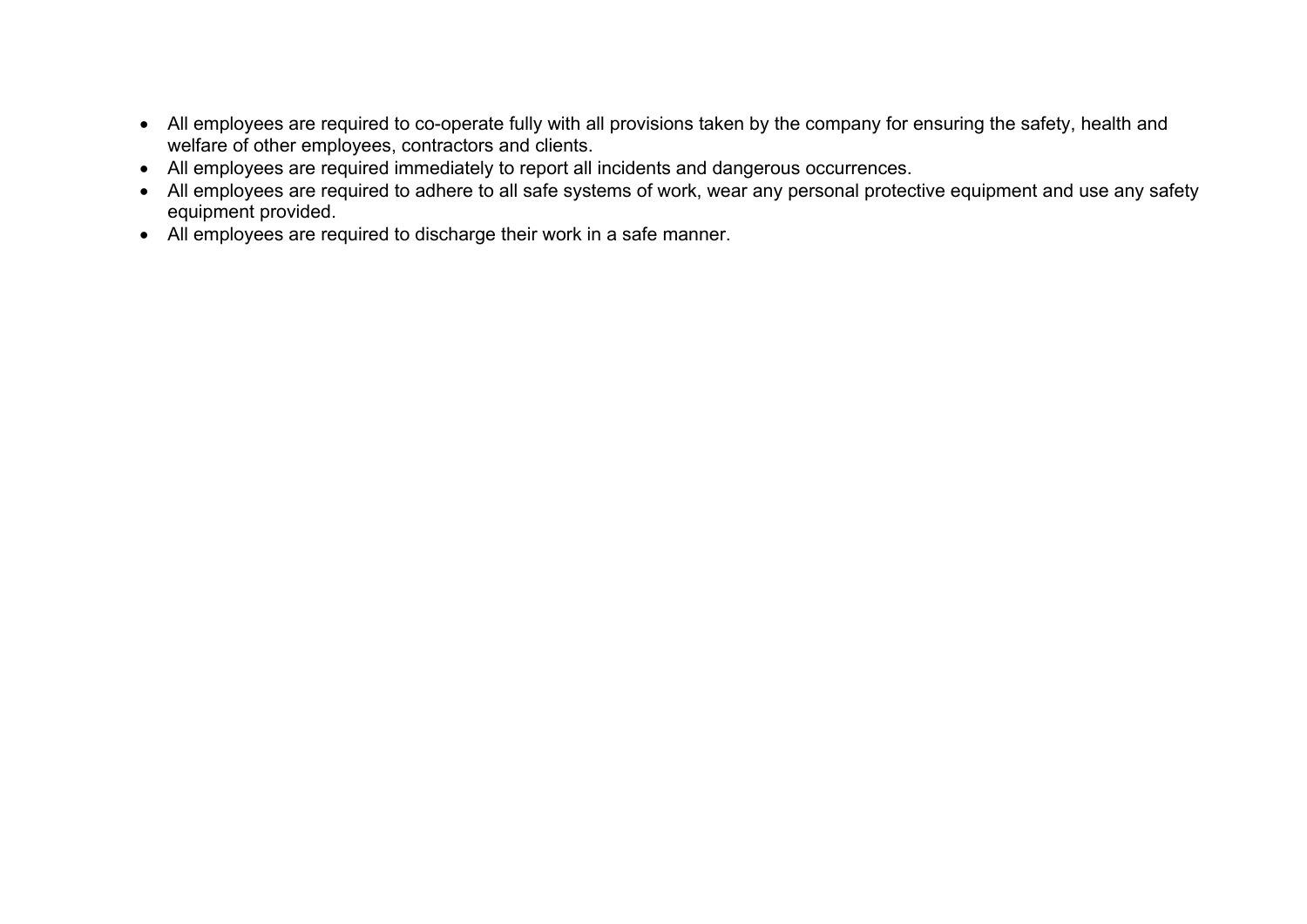# *3 TRAINING*

*3.1 Training for Safety.* 

The company will provide such training as required by the 2005 Act to safeguard the safety, health and welfare of employees. Employees have completed Safe Pass training and will be given training in aspects of Construction site safety as required.

# *3.2 Record of Training.*

Training records will be maintained by management and will contain the following information:

Date of Training

Name of organisation and instructors

Name of persons receiving instructions

Nature of instructions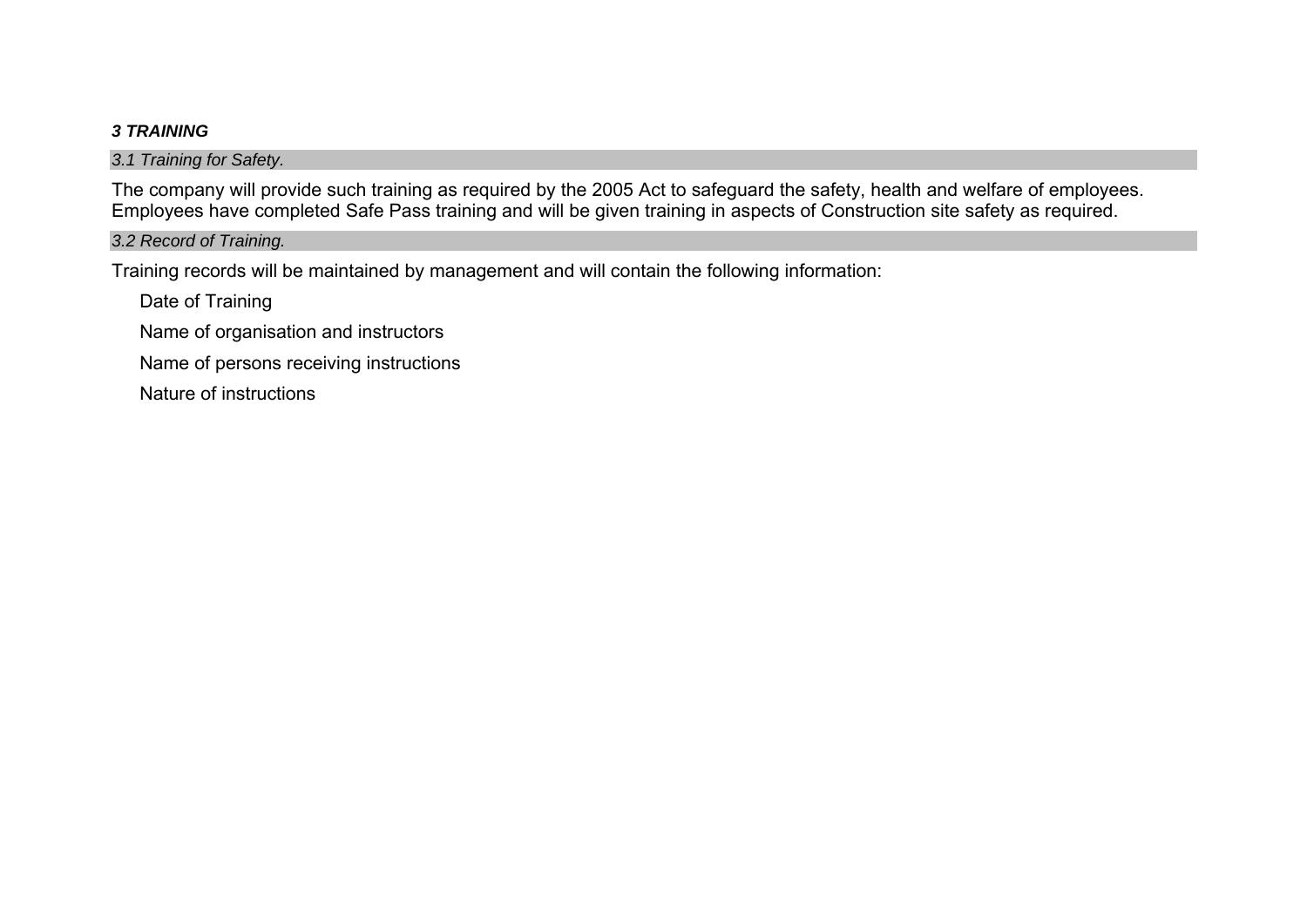# *4 CONSULTATION*

#### *4.1 The Safety Officer.*

The senior management and or safety consultants will be responsible for co-ordinating consultation arrangements with employees and providing appropriate information to their nominated Safety Representative where appointed on matters pertaining to safety, health and welfare.

# *4.2 Safety Representative.*

# Company Safety Representative – **Frank Egan 087 9751769**

A Safety Representative will be selected in accordance with section 23(1) of the Safety, Health and Welfare at Work (Construction) Regulations 2006. The Safety Representative will receive training and assistance in fulfilling his role.

# *4.3 Stress.*

Because of occasional work overload, employees should pace themselves to minimise stress. If Stress becomes apparent employees are encouraged to approach Management and a suitable assistance programme will be instigated.

# *4.4 Asthma.*

Breathing in irritating substances present in the air causes asthma. When fumes, vapours, dusts or mists are encountered it is essential to notify management, ascertain the source of contaminant and where possible take protective measures such as moving to a safe area. Controls include substitution, segregation and enclosure of the process. PPE should be used as a last resort.

# *4.5 Dermatitis.*

This is an irritation of the skin, which becomes red, itchy and blistered. It is the most common work related disease. There are two forms, Irritant (occurs when the substance comes into contact with the skin) and Allergic (when the person becomes sensitised to the smallest amount of the substance). All exposed skin must be protected to ensure the risks are reduced and good hygiene standards adopted.

# *4.6 Drinking, Drugs and Work.*

Alcohol consumption and use of Drugs (non-prescribed) is forbidden at any time during working hours. It is also essential that no member of staff arrive to work in an unsuitable condition due to above items. Smoking of illegal substances shall be included in this category.

# *A full investigation leading to dismissal will be investigated for any offences.*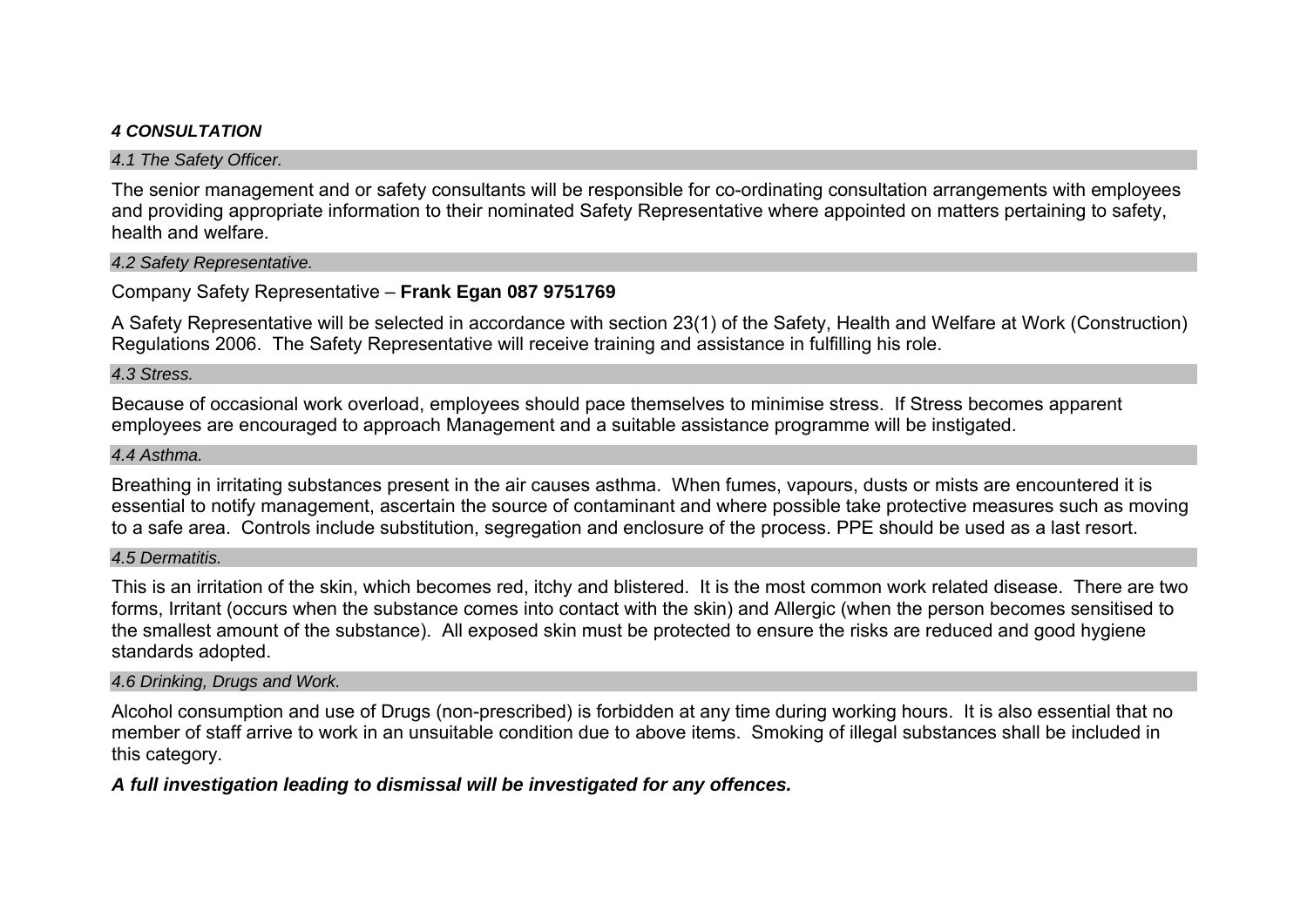#### *4.7 Bullying and Violence at work.*

The company have prepared an Anti Bullying Policy, which is attached to this document. The management of the company will not tolerate bullying behavior and will take appropriate steps to resolve any existing bullying problems.

#### *4.8 Racism*

All employees of the company will be treated with the respect and dignity that they deserve and it will be company policy not to discriminate any individual due to colour, race or religion any means. All practical measures up to and including dismissal will be implemented should any employee be found guilty of any breaches of this policy.

*4.9 Sexual Harassment.* 

If there are any alleged incidents of harassment to or from either sex a follow up investigation will be made with individuals impartial to the allegations involved in the review. All practical measures up to and including dismissal will be implemented should any employee be found guilty of any breaches in this policy.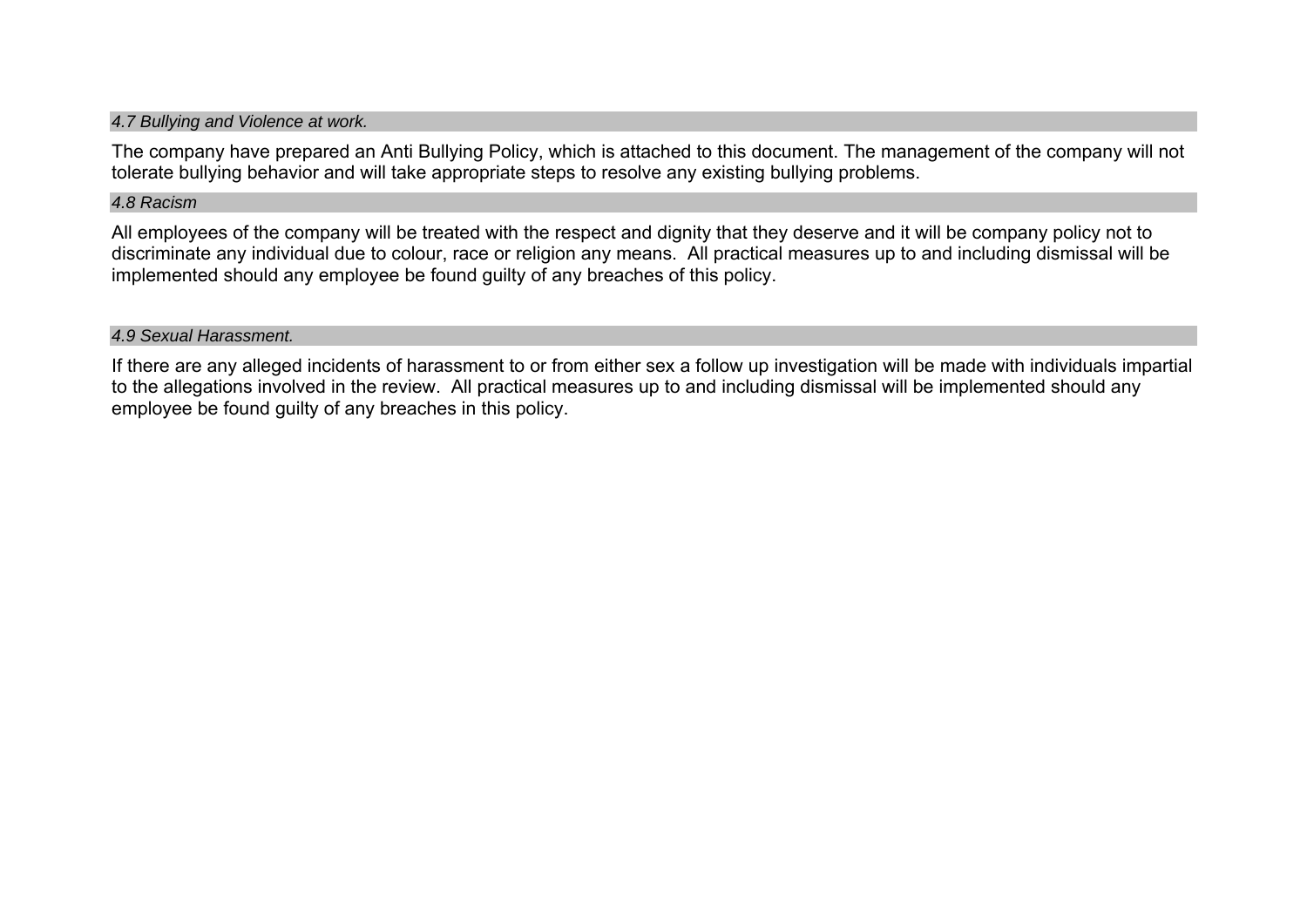# *5 ACCIDENT INVESTIGATIONS AND REPORTING.*

#### *5.1 Introduction.*

All accidents and incidents with potential for injury shall be reported to management and, when necessary, action taken to prevent re-occurrence.

# *5.2 Accident Prevention.*

In order to prevent accidents, it is the policy of the company to conduct its activities in accordance with the nine Principles of Prevention set out in the First schedule in the General Application Regulation 2007 which are:

- Avoidance of risks.
- Evaluation of unavoidable risks.
- Combating of risks at source.
- Adaptation of the work to the individual.
- Adaptation of the place of work to technical progress.
- Replacement of dangerous articles by non-dangerous.
- Development of an adequate prevention policy.
- Collective protective measures priority over individual protective measures.
- Appropriate training and instruction to employees.

#### *5.3 The Accident Report Form.*

The foreman responsible for the area in which the accident occurred as soon as possible following the incident must complete an Accident Report Form. The Site Foreman should contact the Safety Officer immediately to seek advice in relation to the completion of the Accident Report Form. Such reports are to be sent to our Safety Officer, for comment and will be placed in a designated Accident Report File. Responsibility for ensuring that these reports are made where required rests with the Directors. Records are to be maintained on file for 10 years.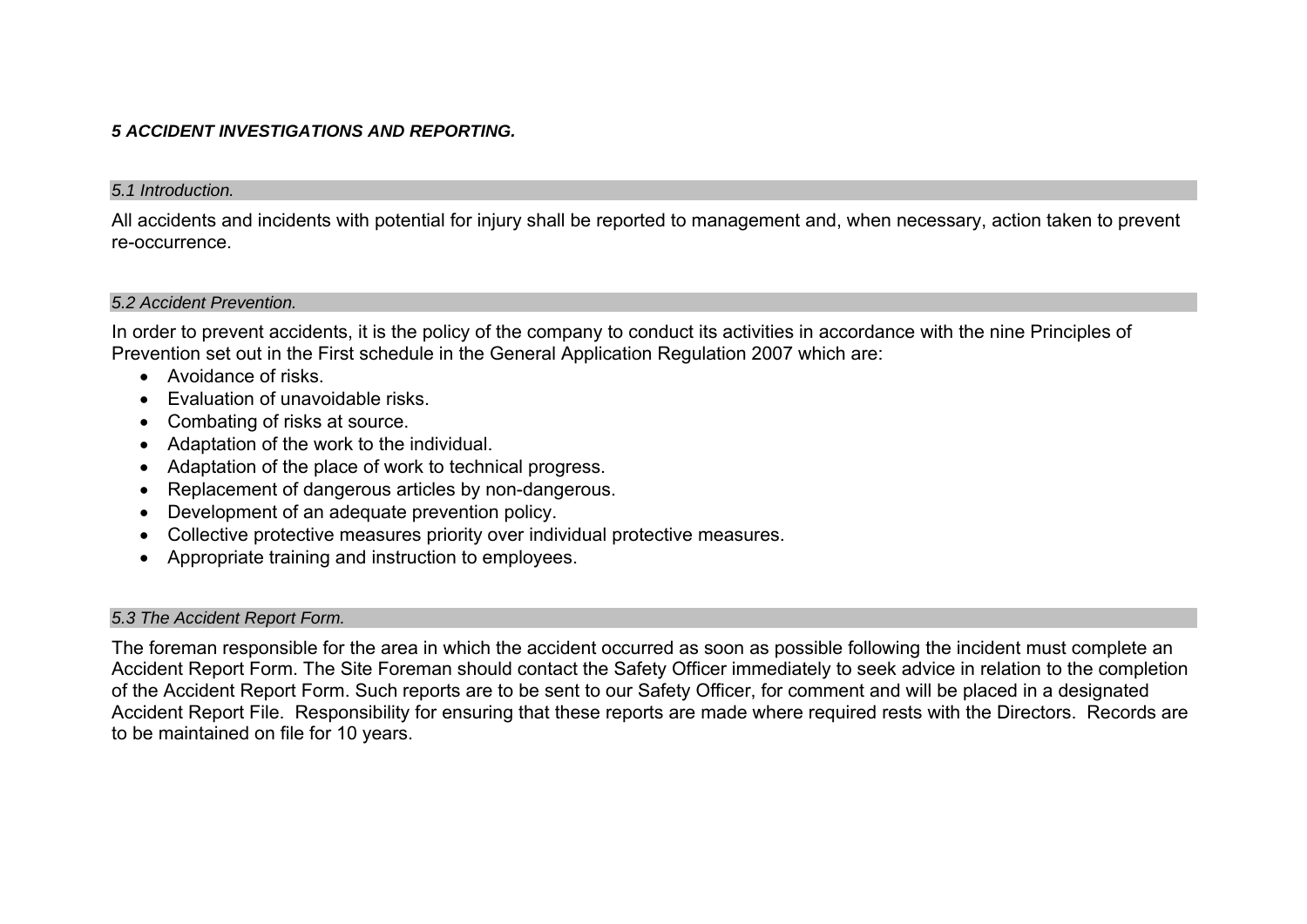# *6 VISITORS AND CONTRACTORS.*

#### *6.1 Visitors*

The company will ensure, as far as reasonably possible, the safety of visitors and contractors while on the project sites. To that end the following policies will apply:

- All visitors are to check-in at the reception desk or site office.
- Visitors are to obey the site safety rules and emergency procedures at all times.
- Signage will be erected to make visitors aware of site rules.

#### *6.2 Contractors*

Contractors on the company premises or work sites are bound by the following:

- They must complete the pre-qualification health and safety questionnaire prior to allocation of any work.
- They should not work on the premises unless covered by adequate employers and public liability Insurance. Contractor's insurance policies must be submitted for examination prior to work commencing to ensure that they conform to the company requirements.
- They are obliged to observe the Safety Rules and comply with any other instructions given by a representative of the company
- Contractors must not commence with any work on the premises or project site until relevant safety procedures are read, understood and accepted.
- Contractors may be asked to provide their Safety Statement and a Method Statement prior to the commencement of work at the discretion of the safety Officer and executive management. Generally, such Method Statements will be required where works of a Particular Risk are being carried out.

The Safety, Health and Welfare at Work (Construction) Regulations 2006 will be adhered to for all construction work completed on the premises or project sites.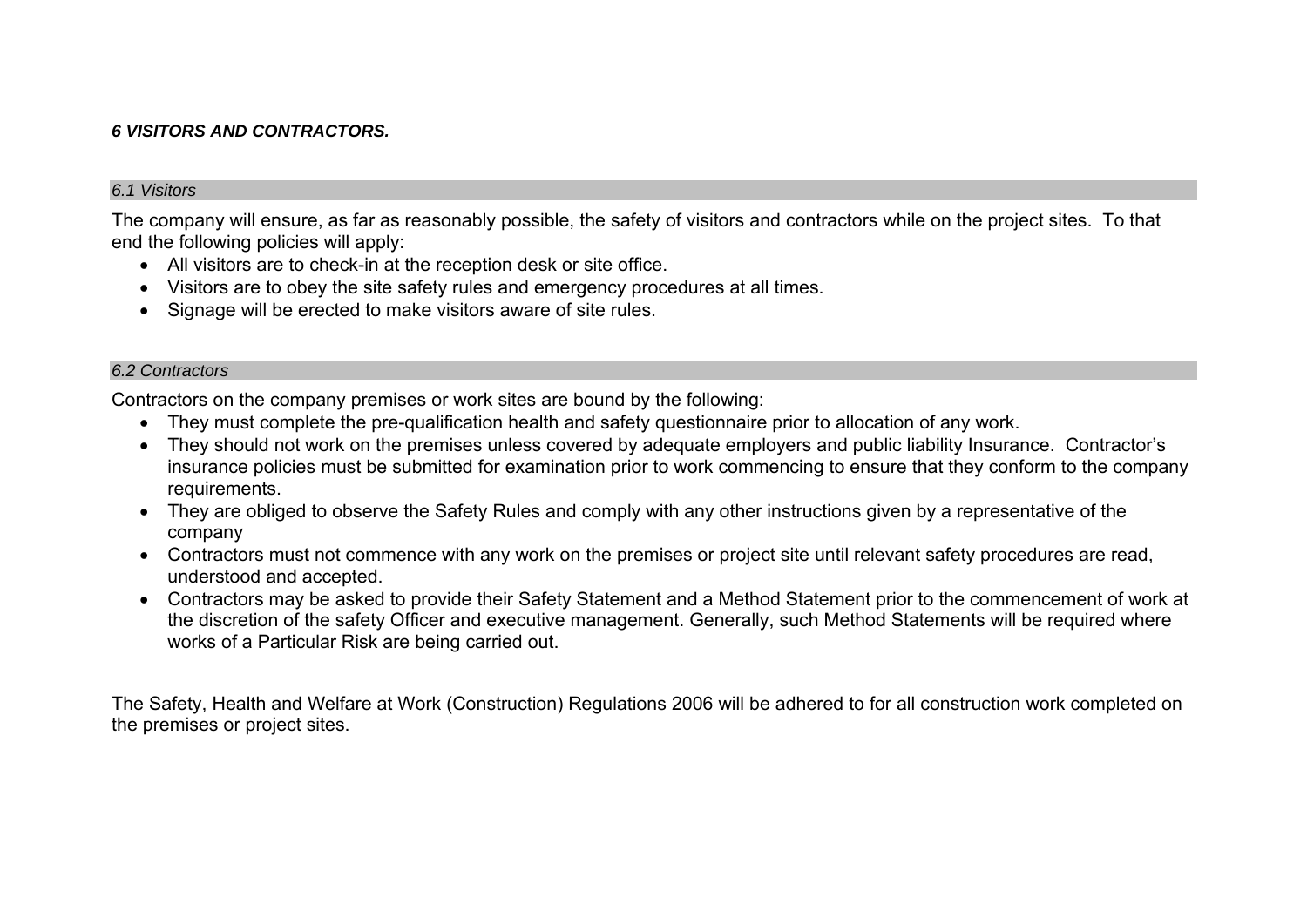# *7 FIRST AID*

*7.1 First Aid Supplies*  First Aid boxes are sited at the following locations: All site offices. All the company vans/vehicles Head Office. Each First Aid box will be stocked in accordance with current guidelines (Guidelines to First Aid in places of Work). *7.2 Nominated First Aiders on Site:*  The following person(s) First Aider (Fetec) have received appropriate training and certification:

Training will be carried out by an organisation competent to do so. Refresher training will be provided at intervals no greater than 3 yeEach First Aider will be responsible for the maintenance of first aid supplies, which should be done on a weekly basis or as used. Whenever first aid is given a record of the injury and details of treatment given must be outlined in writing by the First Aider.

| 1. Michael O'Sullivan | <b>5. Maurice Walsh</b> |
|-----------------------|-------------------------|
| 2. Stephen Woods      | <b>6. Michael Kirby</b> |
| 3. Arthur Mc Cullough | 7. Alan Byrnes          |
| 4. Turlough Mc Hugh   | 8. Dermot Keane         |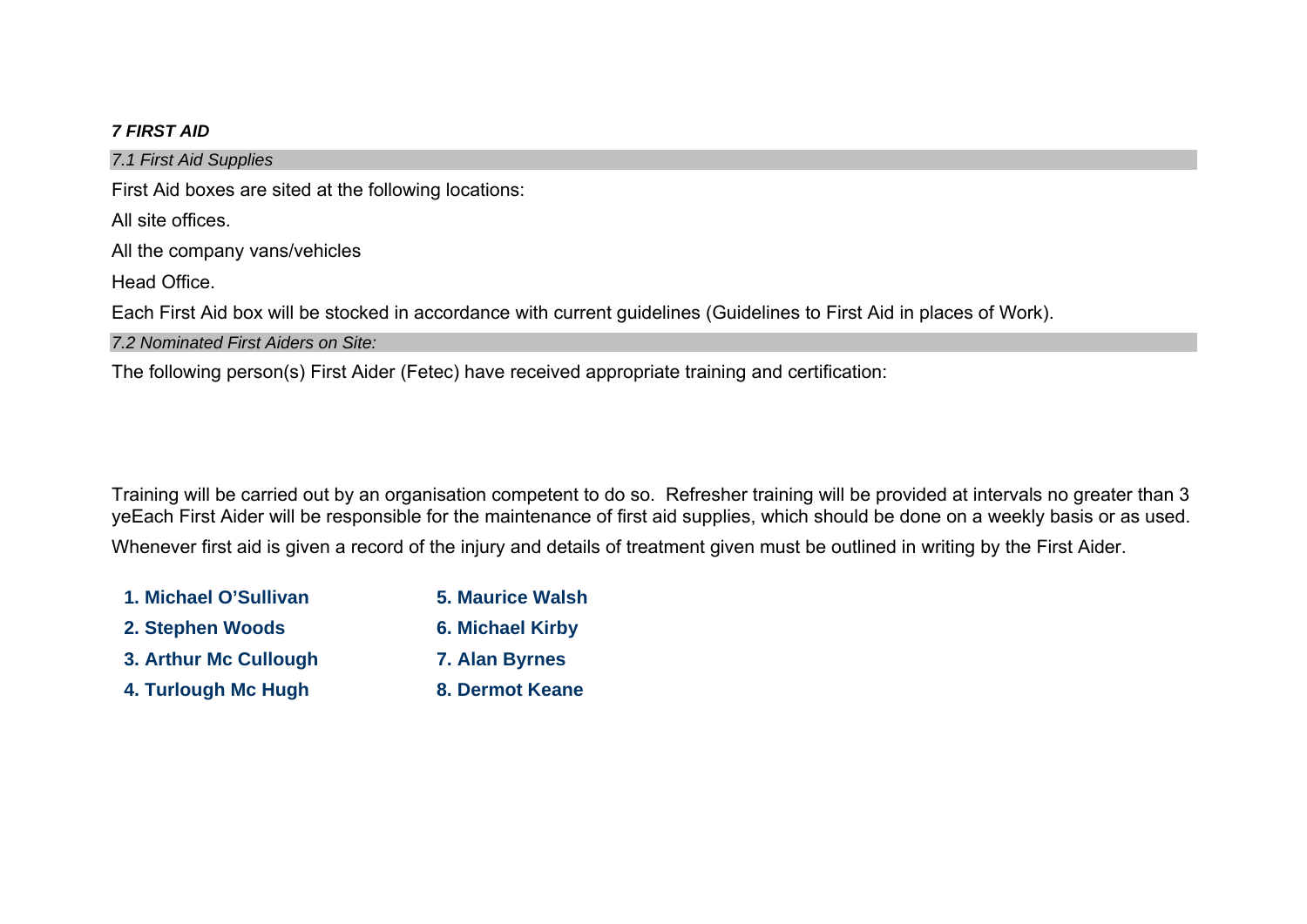# *8 MONITORING AND REVIEW*

#### *8.1 Revisions*

The Safety Statement will be reviewed on a yearly basis by our Safety Officer and will be changed as names of responsible persons change, as risks change, or as changes in legislation occur.

A copy of revised sections will be circulated to each holder of the Safety Statement by management. Amended sections should be removed and returned to Head Office.

# *8.2 ANNUAL DIRECTORS REPORT*

The Annual Report shall contain a review of the company's Safety Policy for the preceding year which will comply with section 20 of the Safety, Health and Welfare at work Act 2005 and will also include in the report any recommendations for reviewing and upgrading the Safety Statement and Programme with provision in the company's budget for same.

The following was attended to during the year –

**Safety toolbox programme.** 

**Target tasks for coming year.** 

**Safety Training; Safe Pass Course.** 

**Purchase of Safety Equipment.** 

The Company regards the promotion of health and safety measures a mutual objective of Management and Employees alike.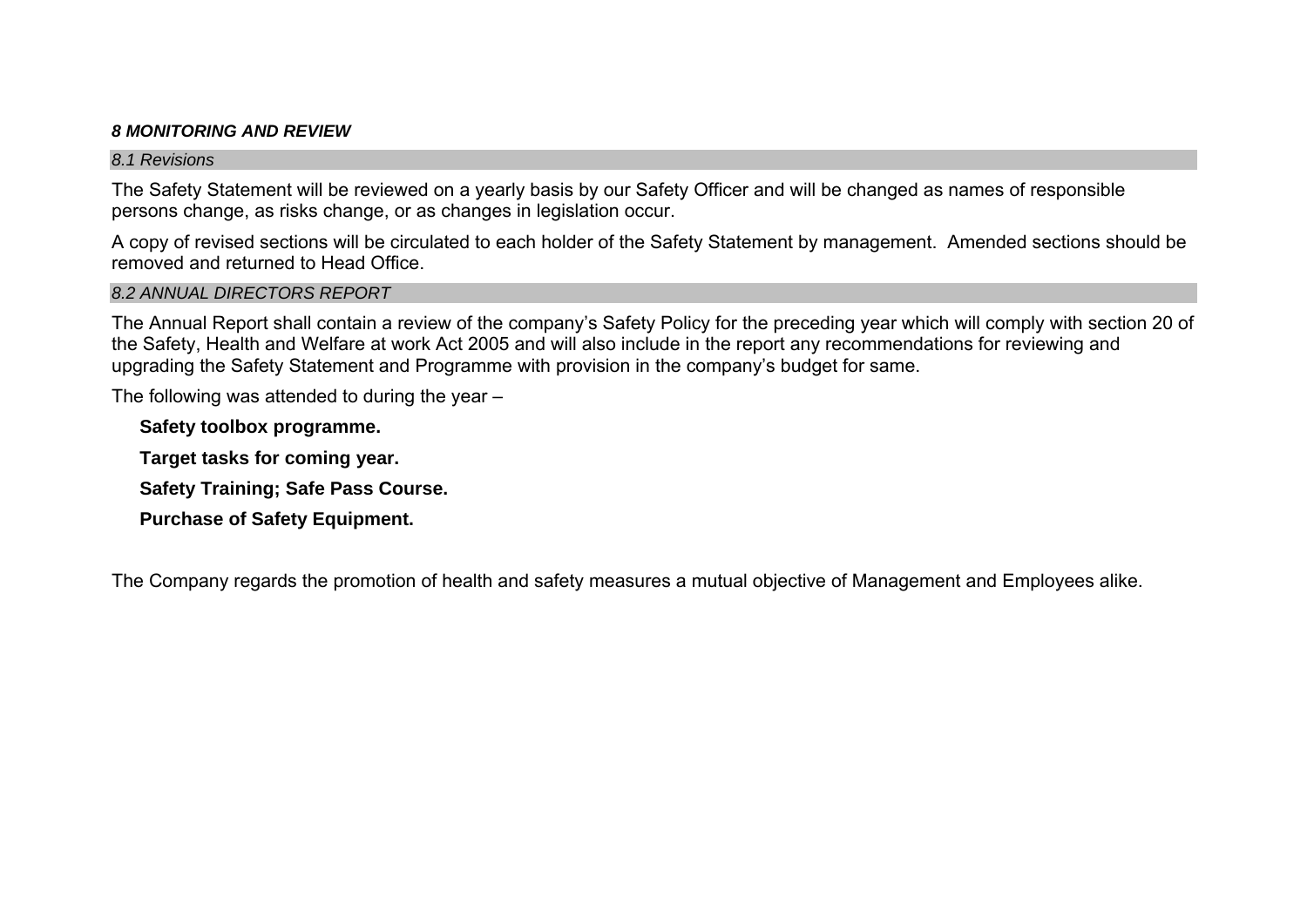# *9 PROJECT ADMINISTRATION OF HEALTH AND SAFETY POLICY*

#### *9.1 Organisation and Responsibilities*

# 9.1.1 *Client*

The company will normally be acting for the Client. The Client is the person or body who commissions or procures the carrying out of a project.

9.1.2 *Project Supervisor – Design Process (PSDP)* 

The Project Supervisor – Design Stage is appointed by the Client to undertake the role, as per the Construction Regulations 2006. The company will follow the directions of the PSDP.

9.1.3 *Project Supervisor – Construction Stage (PSCS)* 

The Project Supervisor for the Construction Stage is appointed by the Client, to undertake the following duties of the project when appropriate and have the following duties:

- Give written notice to the Health and Safety Authority, as per AF2, prior to the commencement of any work on site.
- Adjust the Safety and Health Plan as required to take into account progress of the work and any changes, which occur.
- Include specific measures for controlling hazards related to work activities listed in the Second Schedule of the Construction Regulations and the Site Safety and Health Plan.
- Co-ordinate implementation of the Safety and Health Plan on site.
- Co-ordinate the implementation of relevant requirements for the Construction Regulations.
- Organise for co-operation between contractors and their activities including provision of information to employees on site.
- Conduct Site Inspections; Ensure any deficiencies are immediately corrected or work stopped until the situation can be made safe.
- Obtain and review Method Statements for any work to be performed, which presents significant risks to employees.
- Co-ordinate measures to protect the public and permit authorised persons only on to the site.
- Maintain records of any notification of an accident, or dangerous occurrence, which occurs on site and ensure proper notification has been made to the Authority where appropriate.

The company will act as PSCS were appointed to do so by PSDP or the Client.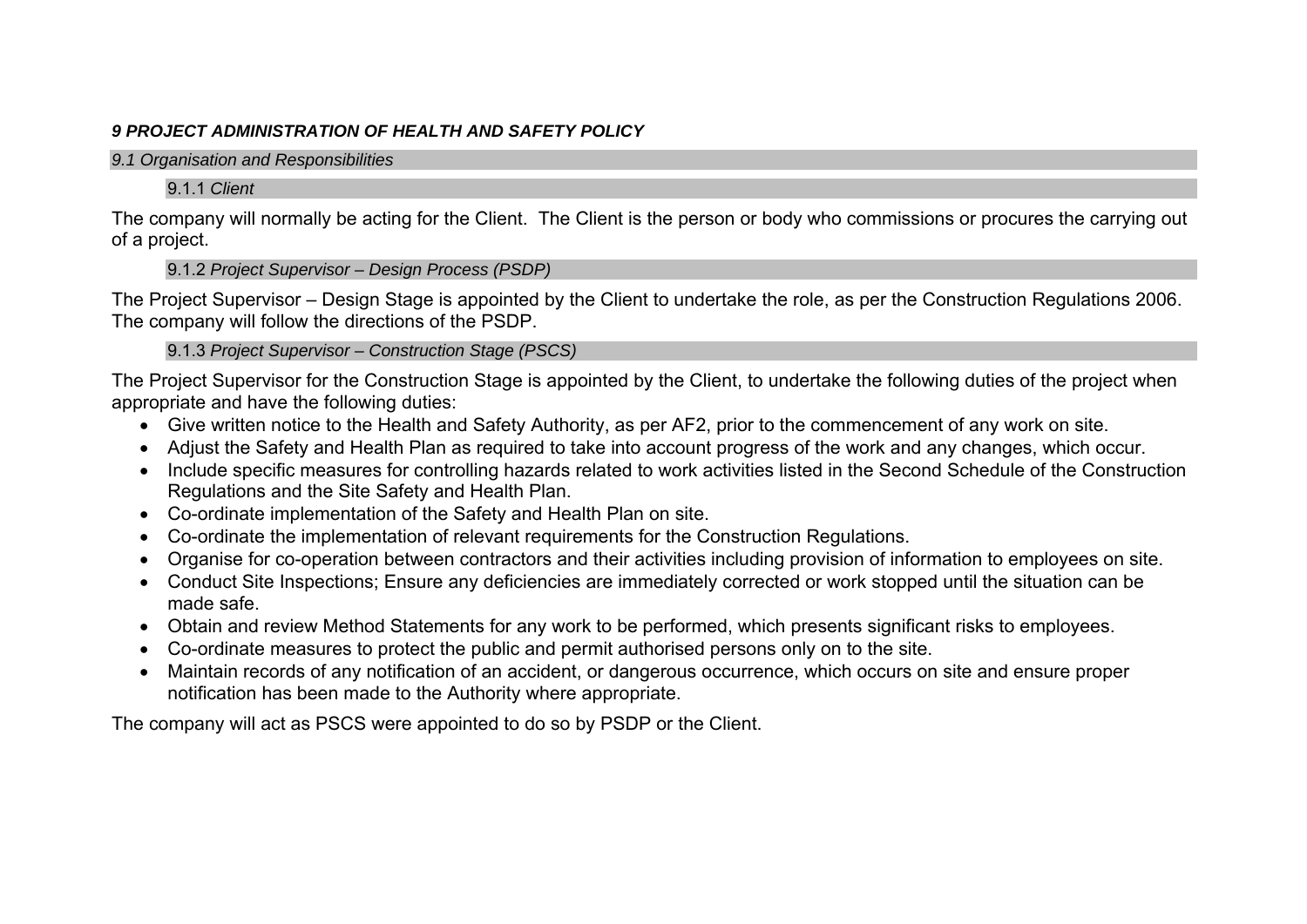#### *9.2 Site Safety and Health Plan*

In accordance with the Safety, Health and Welfare at Work (Construction) Regulations 2006, the company will act upon the Site Specific Safety and Health Plan prior to the commencement of work on a project where we act as Project Supervisor Construction Stage.

The Safety and Health Plan will be developed in two stages, the Preliminary Plan developed at the Design Stage and the Construction Stage Health and Safety Plan.

#### *9.3 Preliminary Plan – Design Stage*

The Project Supervisor Design Process, appointed for the Design Stage will prepare the Preliminary Safety and Health Plan, which will be passed on to the PSCS for finalisation.

#### *9.4 Construction Stage Health and Safety Plan*

The Project Supervisor –Construction Stage will develop and implement the Health and Safety Plan prepared at the design stage to prescribe specific provisions for the management of safety on a project site. The company will appoint a Safety co-ordinator to ensure the safety and health plan is administered where applicable.

The plan will be completed and communicated prior to the commencement of work and updated as required through the life of the project.

#### *9.5 The Safety File*

In accordance with the Construction Regulations 2006, the Client will ensure a safety file is prepared containing relevant health and safety information to be taken into account during any subsequent construction following completion of the project.

It is now the responsibility of the Project Supervisor Design Process to prepare a Safety File for the complete structure and give it to the Client.

#### *9.6 Selection of Contractors*

Any Contractor wishing to be considered for work on a project will be assessed on their Health and Safety standard.

When being considered for work contractors must submit to the management a copy of the Preliminary Health and Safety Questionnaire.

Only those contractors completing the Questionnaire to the satisfaction of the relevant management will be considered.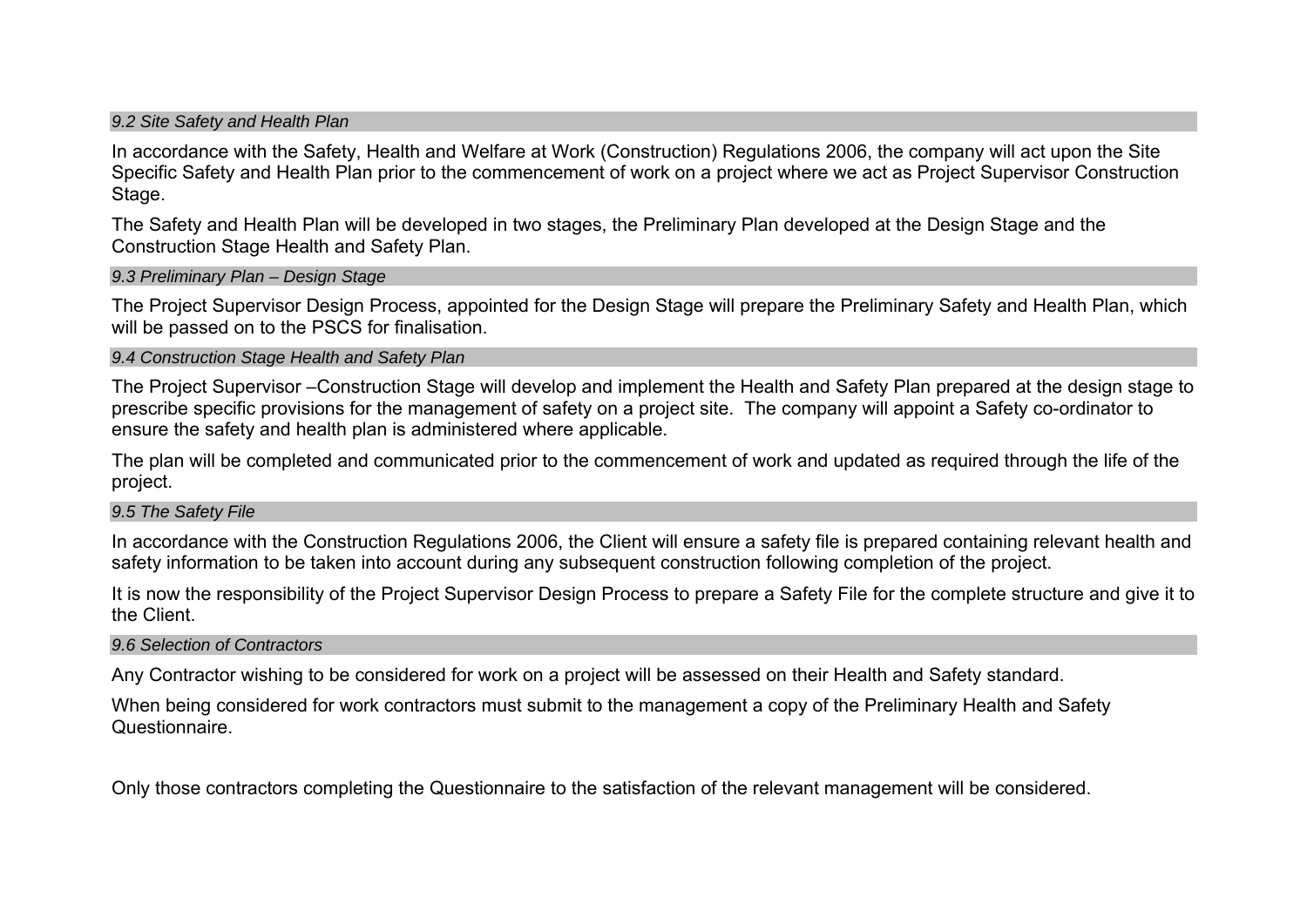#### *9.7 Duties of Contractors*

All Contractors including the company when appointed as a contractor will comply with the following duties:

- Co-operate with the Project Supervisor Construction Stage. All contractors must furnish a copy of their Safety Statement and relevant information to the PSCS.
- Promptly provide the PSCS with information required for the Safety File
- Comply with directions of the Project Supervisors
- Report accidents to the Authority and to the PSCS where an employee can not perform their normal work for more than 3 days.
- Comply with site rules and the safety and health plan and ensure that your employees comply
- Identify hazards, eliminate the hazards or reduce risks during construction
- Facilitate the Site Safety Representative
- Ensure that relevant workers have a FAS Safe Pass card (or similar) and a construction skills card where required.
- Provide workers with site specific induction
- Appoint a safety officer where there are more than 20 on site or 30 employed
- Consult workers and Safety Representatives
- Monitor compliance and take corrective action

# *9.8 Notification to the Authority*

It is the duty of the Project Supervisor Construction Stage to give written notice (AF2 Form) to the Health and Safety Authority. Written notice will be submitted to the HSA when necessary. This notice must also be posted at the Construction Site.

# *9.9 Equipment Certification and Inspection*

The Project Supervisor – Construction Stage/ site management will ensure that any plant and equipment brought onto site carries appropriate certification. Copies of certificates are to be provided to the Project Supervisor – Construction Stage / site management for retention on the site file. Contractors will be expected to carry out equipment inspection as required by law. Documentation of these inspections is to be maintained on site for review by the Project Supervisor Construction Stage / site management.

# *9.10 Project Site Training*

The Project Supervisor – Construction Stage is responsible for ensuring that:

All employees on the site have received a brief induction on the following: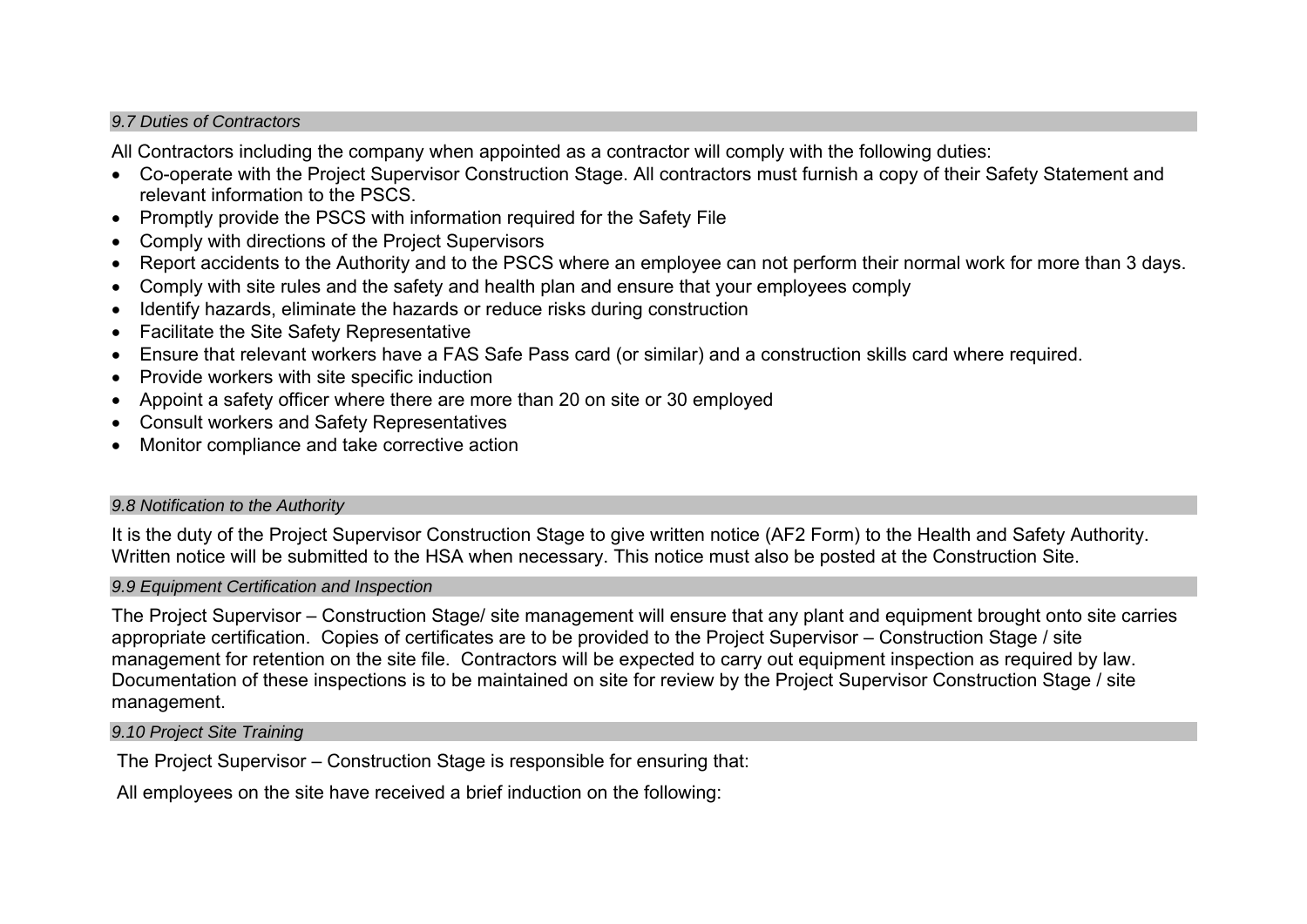- Emergency Procedures.
- Specific hazards to the job.
- Site safety rules and personal protective equipment required.
- First Aid procedures.
- Accident notification procedures.
- Availability of the site Safety and Health Plan.

This is not an exhaustive list.

Documentation will be maintained which contains the date of the training, the instructor, the employees name and signature and the information covered.

# *9.11 Welfare Arrangements*

Welfare arrangements will be arranged as per Construction Regulations.

*9.12 Project Site First Aid* 

Management will ensure the First Aid requirements of the project have been made.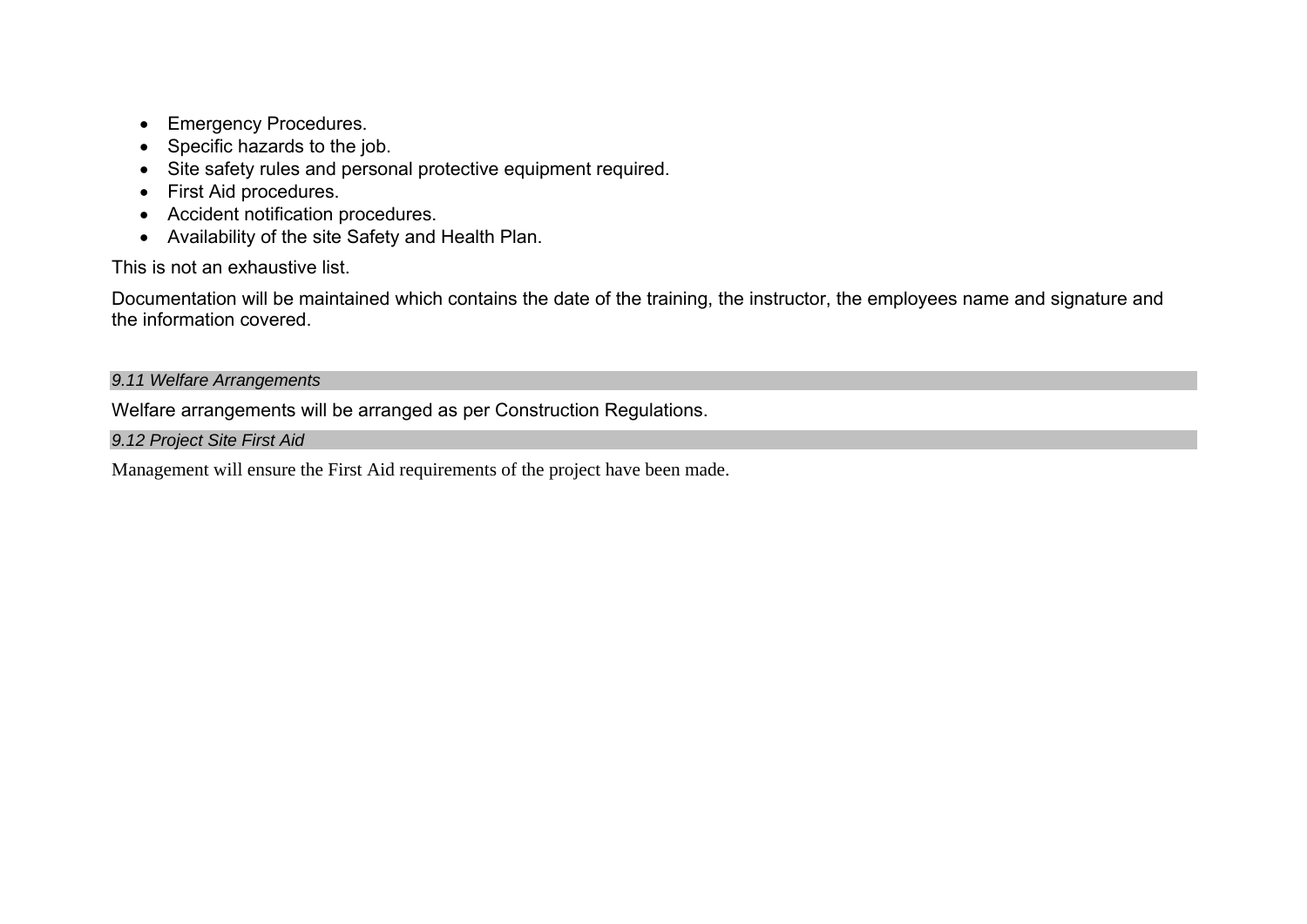#### *10 COMPANY OFFICES*

The Company Offices are located at Unit 9, Whitecross Farm, Julianstown, County Meath. All offices and office facilities will be provided and maintained in accordance with the Safety, Health and Welfare at Work Act 2005 and the Safety, Health and Welfare at Work (General Application) Regulations 2007.

Fire precautions shall be provided and maintained in accordance with the requirements of the Fire Services Act 1981.

The Office Manager will ensure that a procedure is drawn up to be followed in the event of fire and that key personnel are given training in the procedures and use of fire fighting equipment. Fire drills will be organised at six monthly intervals, date of drill and comments to be recorded.

All fire extinguishers will be provided in accordance with the latest British Standard and will be serviced and maintained at regular intervals as recommended by the manufacturer.

The Office Manager will ensure that all office machinery is sited and maintained correctly and is serviced in accordance with the manufacturer's recommendations.

All staff required to use office machinery will be given training and instruction in its use.

All accesses, stairways, fire exits, etc. will be kept clear of all materials and well lit.

Proper facilities will be provided for office staff required to reach items from high shelving.

Offices will be planned to avoid trailing cables on floors to office equipment.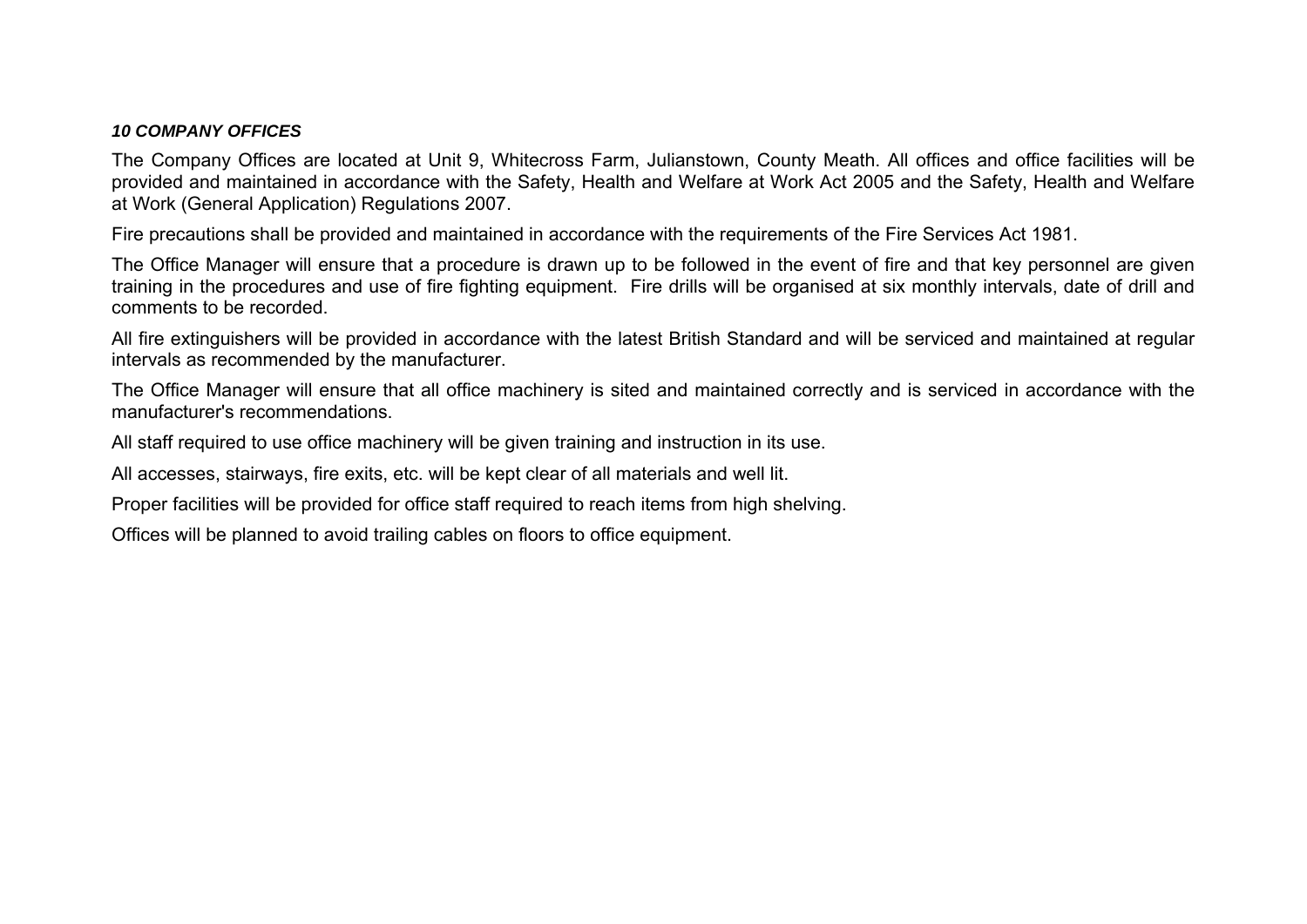# *11 RISK ASSESSMENTS, LEGISLATION AND COMPLIANCE*

# *11.1 VISUAL DISPLAY UNITS (VDU'S)*

|                                   | <b>Visual Discomfort</b>                                                                                                                                                                                                                                                                                                                                                                                                                                                                                                                                                                                                                                                                                                                                                   |
|-----------------------------------|----------------------------------------------------------------------------------------------------------------------------------------------------------------------------------------------------------------------------------------------------------------------------------------------------------------------------------------------------------------------------------------------------------------------------------------------------------------------------------------------------------------------------------------------------------------------------------------------------------------------------------------------------------------------------------------------------------------------------------------------------------------------------|
| <b>HAZARDS</b>                    | Posture                                                                                                                                                                                                                                                                                                                                                                                                                                                                                                                                                                                                                                                                                                                                                                    |
|                                   | Radiation                                                                                                                                                                                                                                                                                                                                                                                                                                                                                                                                                                                                                                                                                                                                                                  |
|                                   | <b>Stress</b>                                                                                                                                                                                                                                                                                                                                                                                                                                                                                                                                                                                                                                                                                                                                                              |
| <b>RISK</b><br><b>ASSESSMENT</b>  | Low                                                                                                                                                                                                                                                                                                                                                                                                                                                                                                                                                                                                                                                                                                                                                                        |
| <b>CONTROL</b><br><b>MEASURES</b> | The company shall ensure that an appropriate eye<br>$\bullet$<br>and eyesight test shall be provided for all persons<br>obliged to use display screen equipment.<br>The Company shall ensure that work on display<br>screen is interrupted by periodic breaks.<br>The Company shall ensure that VDU screens meet<br>the appropriate criteria for performance, brilliance,<br>character design, freedom for reflective glare etc.<br>Training in the ergonomic aspects of VDU<br>operation is essential. It is important that chairs are<br>correctly selected and used and that their sitting is<br>at an optimum distance from the machine.<br>Lighting, ventilation and temperature must be<br>carefully controlled to provide satisfactory<br>environmental conditions. |
| <b>LEGISLATION</b>                | The Safety, Health and Welfare at Work (General<br>Application) Regulations 2007; Part 2; Chapter 5                                                                                                                                                                                                                                                                                                                                                                                                                                                                                                                                                                                                                                                                        |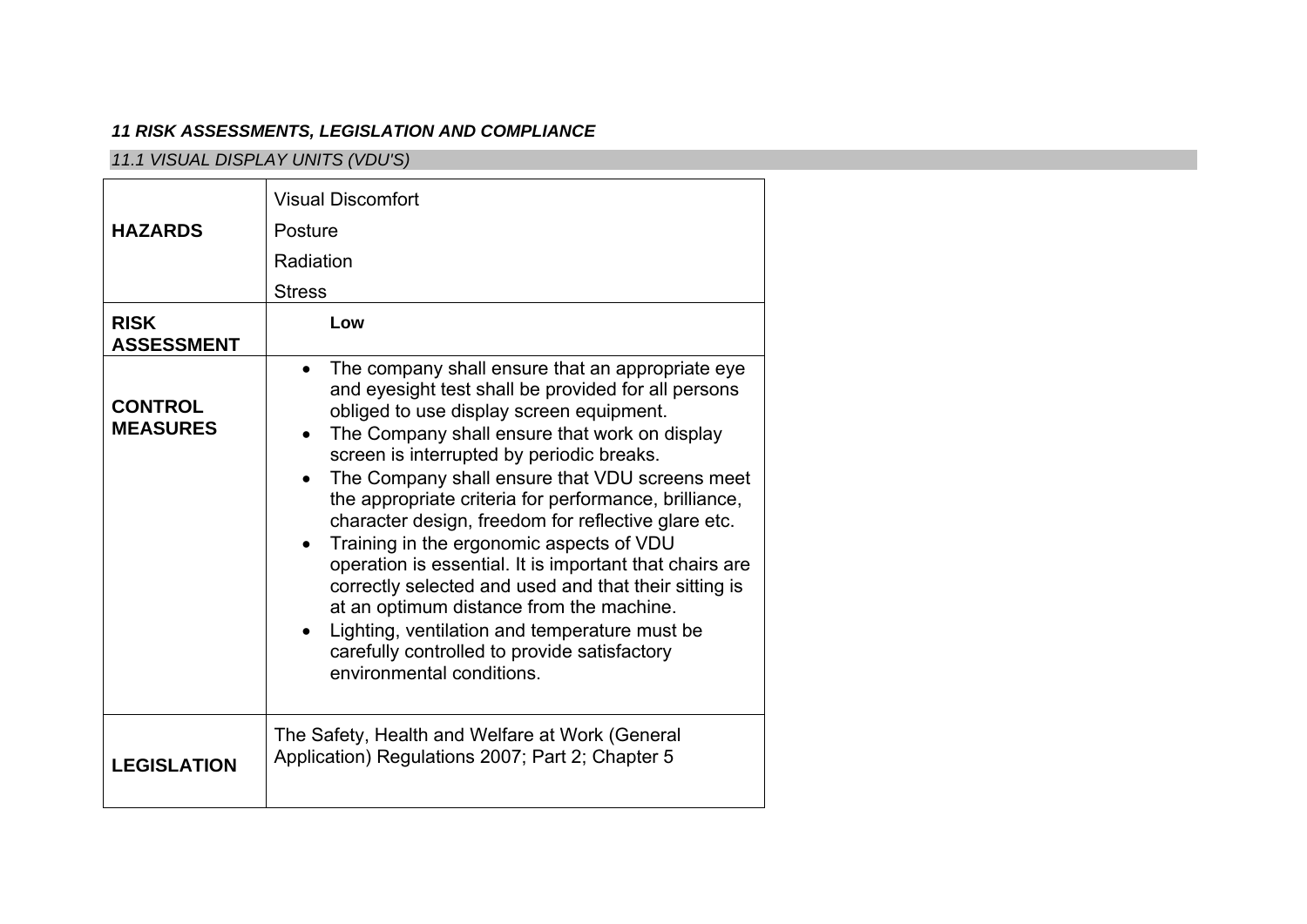#### *11.2 PREGNANT EMPLOYEES*

| <b>INTRODUCTION</b>               | Pregnant- a woman who has given her employer a<br>medical certificate or similar stating she is pregnant.<br>Have recently given birth- during the preceding 14 weeks<br>after giving birth, even if this was a miscarriage or<br>stillbirth.                                                                  |  |  |  |
|-----------------------------------|----------------------------------------------------------------------------------------------------------------------------------------------------------------------------------------------------------------------------------------------------------------------------------------------------------------|--|--|--|
|                                   | Are breastfeeding- during the 26 weeks immediately after<br>giving birth.                                                                                                                                                                                                                                      |  |  |  |
| <b>RISK</b><br><b>ASSESSMENT</b>  | Low                                                                                                                                                                                                                                                                                                            |  |  |  |
| <b>CONTROL</b><br><b>MEASURES</b> | The Pregnant Employee Regulations must be seen under<br>the ambit of the Safety, Health and Welfare at Work Act<br>2005 and the Safety, Health and Welfare at Work<br>(General Application) Regulations 2007. The<br>most<br>important elements of the legislation being:<br>1. The identification of Hazards, |  |  |  |
|                                   | An employer must ensure the hazards associated with the<br>work equipment, manual handling of loads, working with<br>Visual Display Units and where necessary, the Chemical<br>Agents, Biological Agents, Carcinogens Regulations and<br>the Lead Regulations are considered.                                  |  |  |  |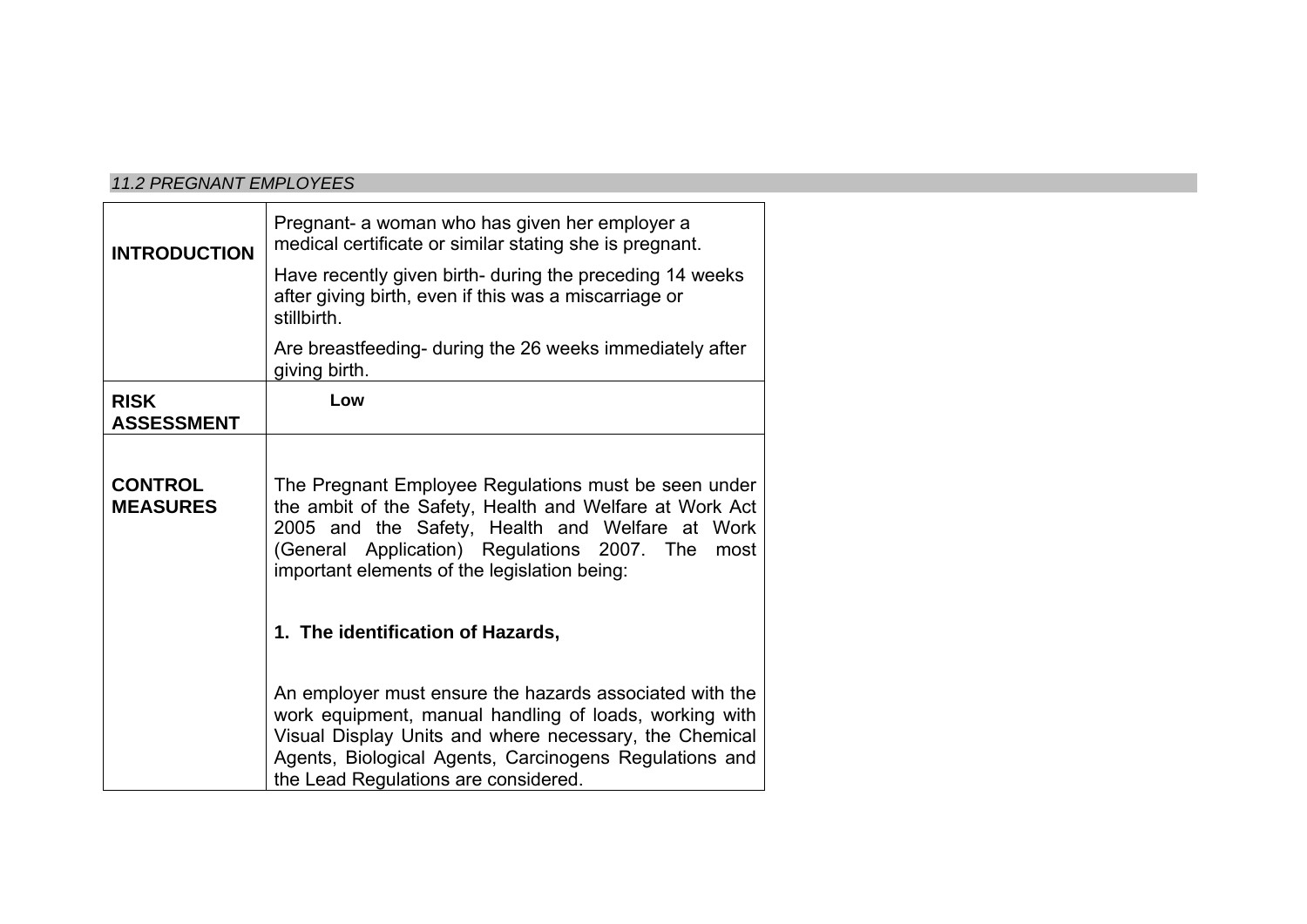|                    | 2. Risk Assessments                                                                                                                                                                                                                                                                                        |  |  |  |
|--------------------|------------------------------------------------------------------------------------------------------------------------------------------------------------------------------------------------------------------------------------------------------------------------------------------------------------|--|--|--|
|                    | This means determining what the pregnant woman is<br>exposed to and how often the exposure occurs and for<br>how long.                                                                                                                                                                                     |  |  |  |
|                    | 3. The putting in place of adequate safeguards                                                                                                                                                                                                                                                             |  |  |  |
|                    | Adjust the working conditions and/or hours of work. If this<br>does not eliminate the risk then suitable alternative work<br>must be provided. If this is not viable then the employer<br>should issue the employee with safety and health leave<br>under Section 18 of the Maternity Protection Act 1994. |  |  |  |
|                    | 4. Consultation with employees.                                                                                                                                                                                                                                                                            |  |  |  |
| <b>LEGISLATION</b> | The Safety, Health and Welfare at Work (General<br>Application) Regulations 2007 – Part 6 Sensitive Risk<br>Groups; Chapter 2.                                                                                                                                                                             |  |  |  |

# *11.3 SMOKING*

|                                                                                                          |  |  |  |  |  | Employers now have a duty to warn their employees |
|----------------------------------------------------------------------------------------------------------|--|--|--|--|--|---------------------------------------------------|
| <b>INTRODUCTION</b> about the dangers of smoking and indeed passive smoke) and interval and interval and |  |  |  |  |  |                                                   |
|                                                                                                          |  |  |  |  |  |                                                   |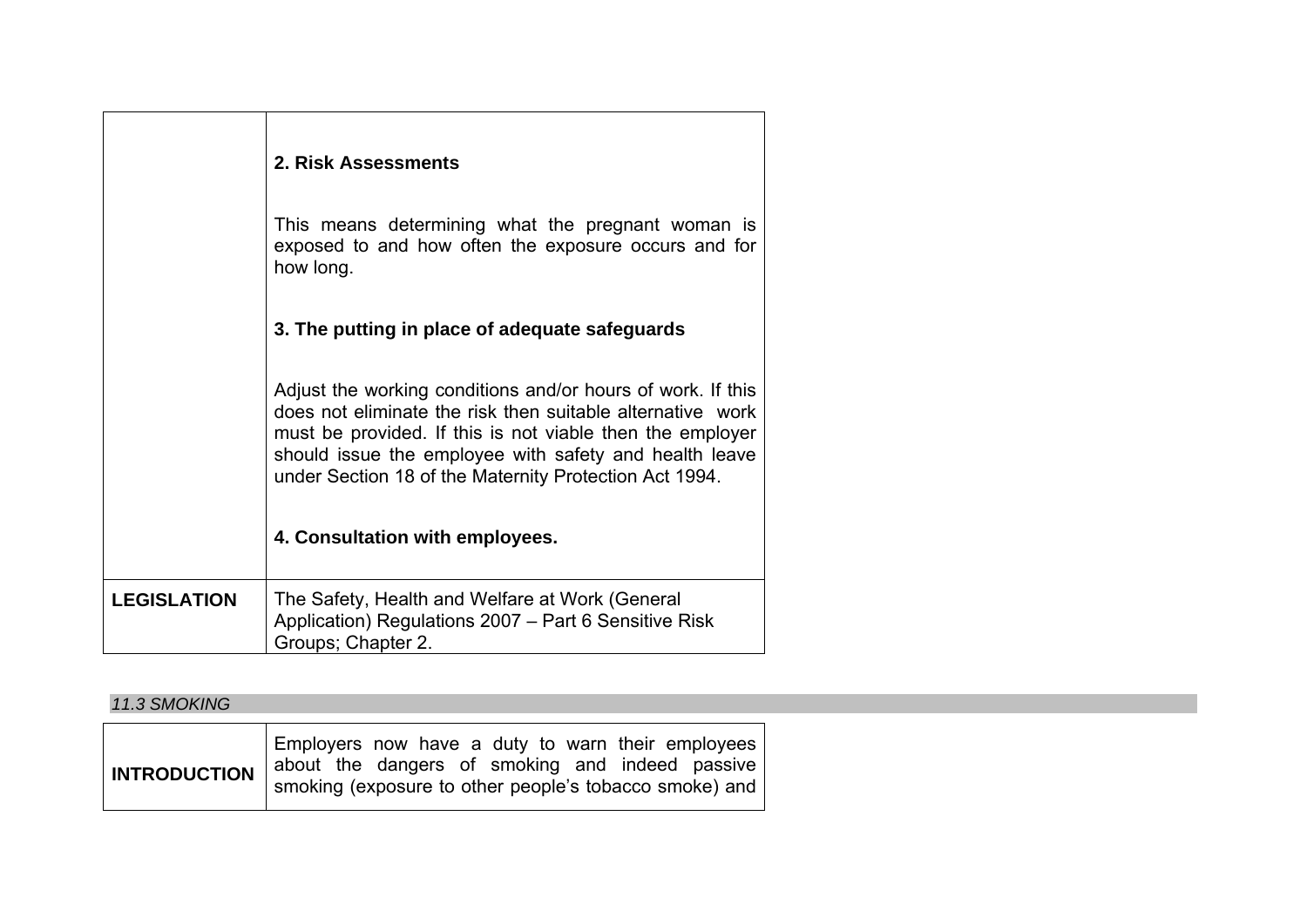|                                   | to take all such steps as are reasonably practicable to<br>ensure that their employees are not exposed to risks to<br>their health or safety.                                                                                 |
|-----------------------------------|-------------------------------------------------------------------------------------------------------------------------------------------------------------------------------------------------------------------------------|
| <b>RISK</b><br><b>ASSESSMENT</b>  | Low / Medium                                                                                                                                                                                                                  |
| <b>CONTROL</b><br><b>MEASURES</b> | Employers at the very least therefore have a duty to take<br>some action against exposing the following categories of<br>employee tobacco fumes:                                                                              |
|                                   | Employees with respiratory or heart conditions                                                                                                                                                                                |
|                                   | Pregnant women                                                                                                                                                                                                                |
|                                   | Employees with circulation problems                                                                                                                                                                                           |
|                                   | <b>Employees with serious eye complaints</b>                                                                                                                                                                                  |
|                                   | Employees working with chemicals.                                                                                                                                                                                             |
|                                   | Limiting or preventing smoking by an agreed and carefully<br>implemented policy is in everybody's interest and will<br>certainly reduce time lost through sickness, diminish<br>cleaning bills and curtail a known fire risk. |
|                                   | The management of the company Ltd. states that smoking<br>is only allowed in designated areas only.                                                                                                                           |
| <b>LEGISLATION</b>                | The Safety, Health and Welfare at Work Act 2005                                                                                                                                                                               |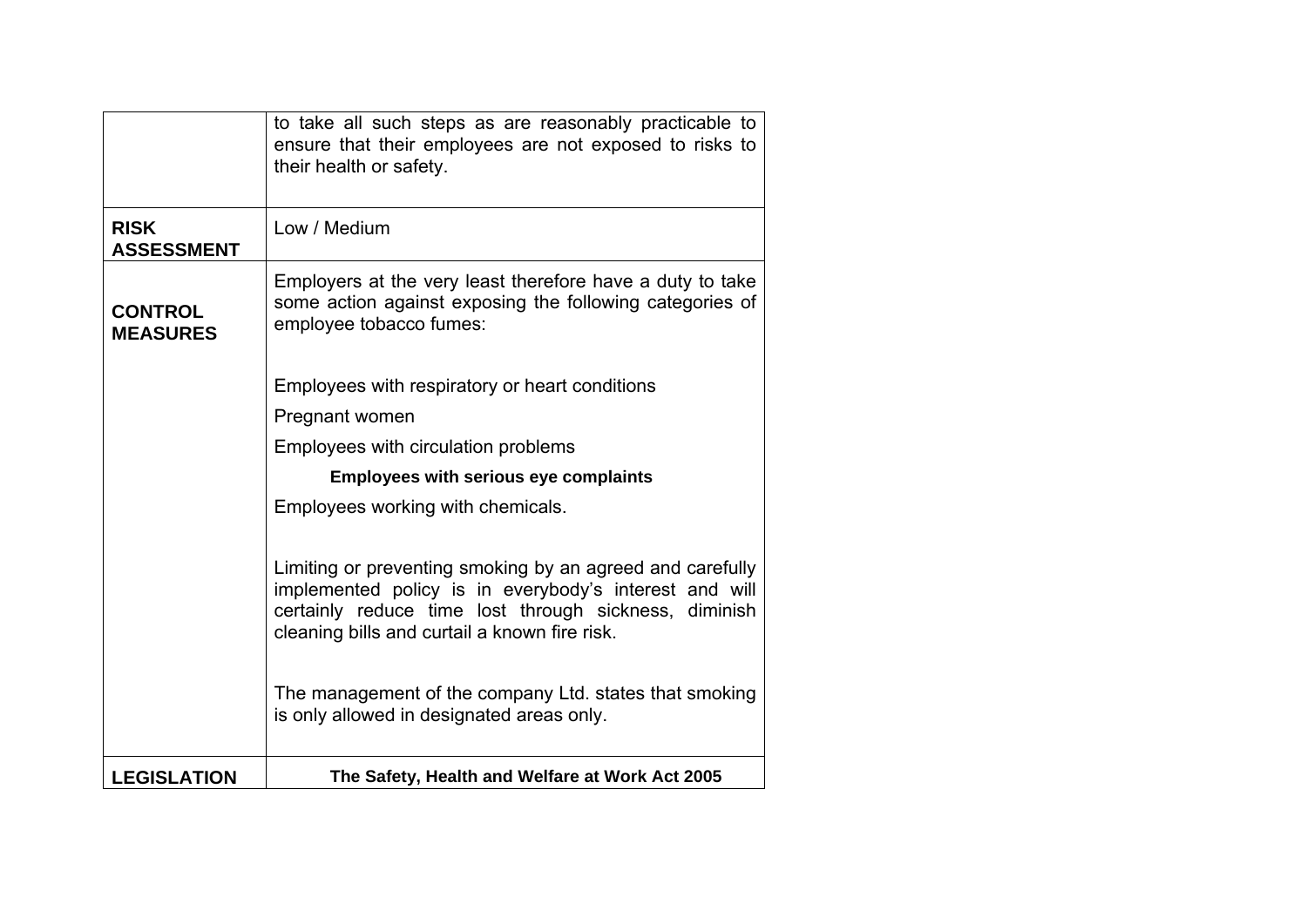#### 11.4 FIRST AID

|                                   | Infection                                                                                                                                                                                                                                                                                                                                                                                                                                                                                                                                                                                          |  |
|-----------------------------------|----------------------------------------------------------------------------------------------------------------------------------------------------------------------------------------------------------------------------------------------------------------------------------------------------------------------------------------------------------------------------------------------------------------------------------------------------------------------------------------------------------------------------------------------------------------------------------------------------|--|
| <b>HAZARDS</b>                    | Serious loss of blood                                                                                                                                                                                                                                                                                                                                                                                                                                                                                                                                                                              |  |
|                                   | <b>Unconsciousness</b>                                                                                                                                                                                                                                                                                                                                                                                                                                                                                                                                                                             |  |
|                                   | Death                                                                                                                                                                                                                                                                                                                                                                                                                                                                                                                                                                                              |  |
| <b>RISK</b><br><b>ASSESSMENT</b>  | Low                                                                                                                                                                                                                                                                                                                                                                                                                                                                                                                                                                                                |  |
| <b>CONTROL</b><br><b>MEASURES</b> | The exact location of the First Aid box must be<br>$\bullet$<br>known to all employees. The company will provide<br>First Aid boxes where applicable.<br>It is the company's policy to appoint First Aiders<br>$\bullet$<br>who have certificates of qualifications in<br>Occupational First Aid.<br>It should be noted that First Aiders are not<br>empowered to dispense analgesics, pills or<br>medications. Supplies of such items will not be in<br>First Aid boxes. Individual employees who believe<br>they might have a need of these items must be<br>responsible for their own supplies. |  |
|                                   | The following contents are required in a first aid box:<br>Card giving general first aid guidance.                                                                                                                                                                                                                                                                                                                                                                                                                                                                                                 |  |
|                                   | Individually wrapped sterile adhesive dressings.<br>Sterile eye pads, with attachment, e.g. Standard                                                                                                                                                                                                                                                                                                                                                                                                                                                                                               |  |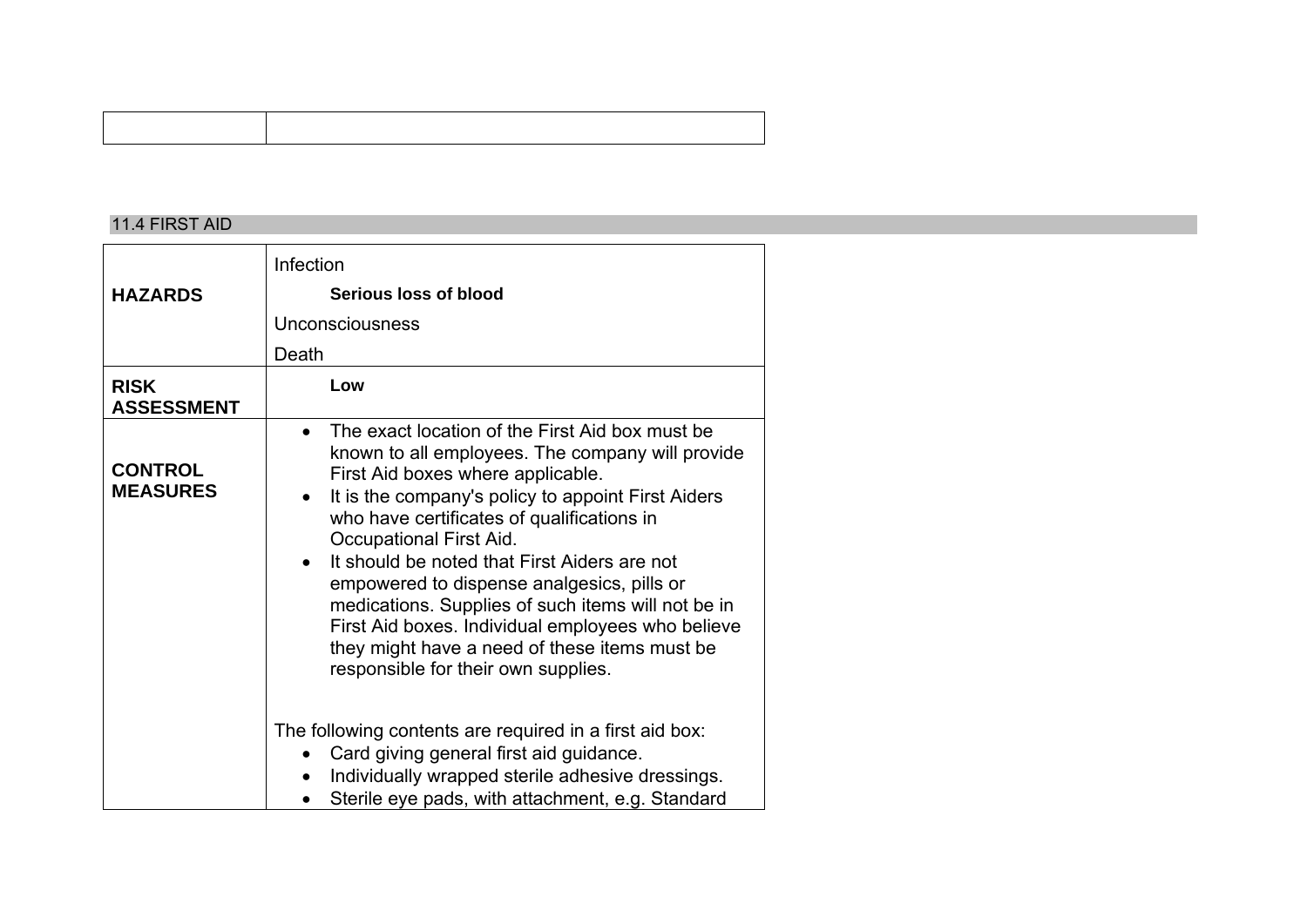| Dressing No. 16 BPC.<br>Triangular bandages (sterile).<br>• Safety pins.<br>• A selection of unmedicated wound dressings which<br>should include:<br>Medium size sterile unmedicated dressings<br>(approx. 10cm x 8cm, e.g. Standard Dressings)<br>Nos. 8 and 13 BPC).<br>Large size sterile unmedicated dressings (approx.<br>13cm x 9cm, e.g. Standard Dressings Nos. 9 and<br>14 BPC and the Ambulance Dressing No. 1).<br>• Extra large sterile unmedicated dressing (approx.<br>28cm x 17.5cm, e.g. Ambulance Dressing No. 3).<br>Latex disposable gloves |
|----------------------------------------------------------------------------------------------------------------------------------------------------------------------------------------------------------------------------------------------------------------------------------------------------------------------------------------------------------------------------------------------------------------------------------------------------------------------------------------------------------------------------------------------------------------|
| <b>RECORD KEEPING</b>                                                                                                                                                                                                                                                                                                                                                                                                                                                                                                                                          |
| In the event of medical requisites being dispensed an<br>entry must be made in the Accident Book. The book<br>should be kept in a suitable place, preferably alongside<br>first aid equipment.                                                                                                                                                                                                                                                                                                                                                                 |
| Safety, Health and Welfare at Work Act 2005.                                                                                                                                                                                                                                                                                                                                                                                                                                                                                                                   |
| Safety, Health and Welfare at Work (General Application)<br>Regulations 2007                                                                                                                                                                                                                                                                                                                                                                                                                                                                                   |
|                                                                                                                                                                                                                                                                                                                                                                                                                                                                                                                                                                |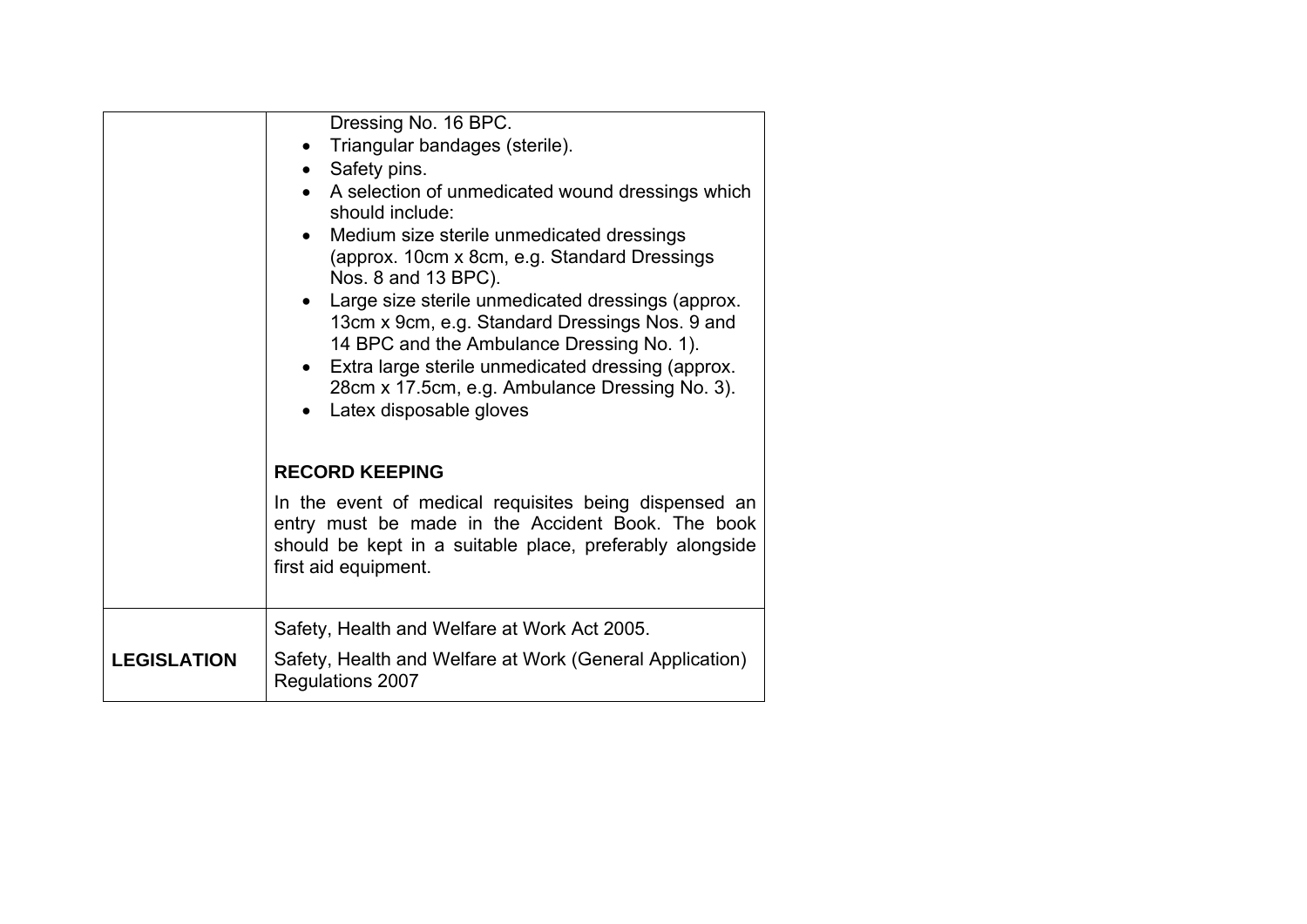| <b>11.5 STRESS</b>               |                                                                                                                                                                                                             |  |
|----------------------------------|-------------------------------------------------------------------------------------------------------------------------------------------------------------------------------------------------------------|--|
| <b>INTRODUCTION</b>              | The Safety, Health and Welfare at Work Act 2005 Section<br>(6)                                                                                                                                              |  |
|                                  | 'It shall be the duty of every employer to ensure, so far as<br>is reasonably practicable, the safety, health and welfare at<br>work of all his employees.'                                                 |  |
|                                  | This places a general obligation on the employer to<br>ensure that the employee has a<br>reasonable quality of life in the<br>working environment.                                                          |  |
|                                  | The Safety, Health and Welfare at Work (General<br>Application) Regulations 2007 state under Regulation 5<br>(a) that it shall be the duty of every employer to ensure<br>that $-$                          |  |
|                                  | 'In taking measures necessary for the safety and health<br>protection of employees these measures take account of<br>changing circumstances and the general principles<br>specified in the First Schedule.' |  |
| <b>RISK</b><br><b>ASSESSMENT</b> | Low                                                                                                                                                                                                         |  |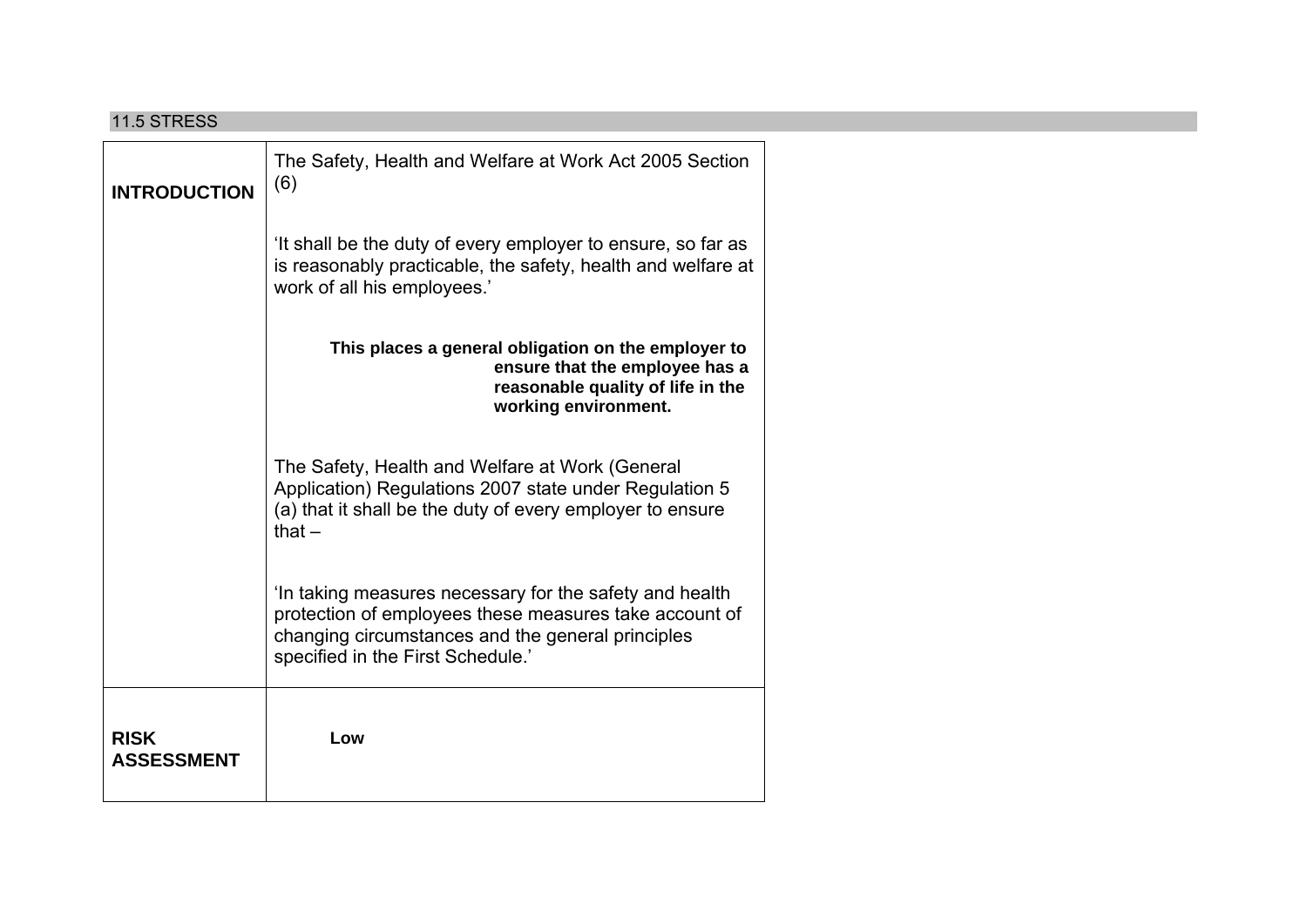| <b>CONTROL</b><br><b>MEASURES</b> | Section (d) of the First Schedule stated that work should<br>be adapted to the individual with a view to alleviating<br>monotonous work and work at a predetermined work rate<br>and to reducing their effect on health.                                                                                                                                             |
|-----------------------------------|----------------------------------------------------------------------------------------------------------------------------------------------------------------------------------------------------------------------------------------------------------------------------------------------------------------------------------------------------------------------|
|                                   | Section (g) makes provision for the development of an<br>adequate prevention policy in relation to safety, health and<br>welfare at work which takes account of technology,<br>organisation of work, working conditions, social factors<br>and the influence of factors related to the working<br>environment.                                                       |
|                                   | The Organisation of Working Time Act 1997 outlines<br>provisions to alleviate long working hours, in terms of<br>compulsory daily and weekly rest breaks, in line with a 48<br>hour working week, this must also be considered.                                                                                                                                      |
|                                   | Stress arises when the demands of the job and the<br>working environment, on a person exceeds their capacity<br>to meet them. If stress lasts for a short time then usually it<br>is not a problem, we regain our balance and things return<br>to normal. But if it does go on for sometime, or if it is<br>particularly intense, then it can cause health problems. |
|                                   | Stress itself is not an illness however, there is evidence<br>that stress can lead to mental health problems such as<br>anxiety, irritability, depression, a tendency to drink and<br>smoke more, difficulty sleeping, poor concentration and an                                                                                                                     |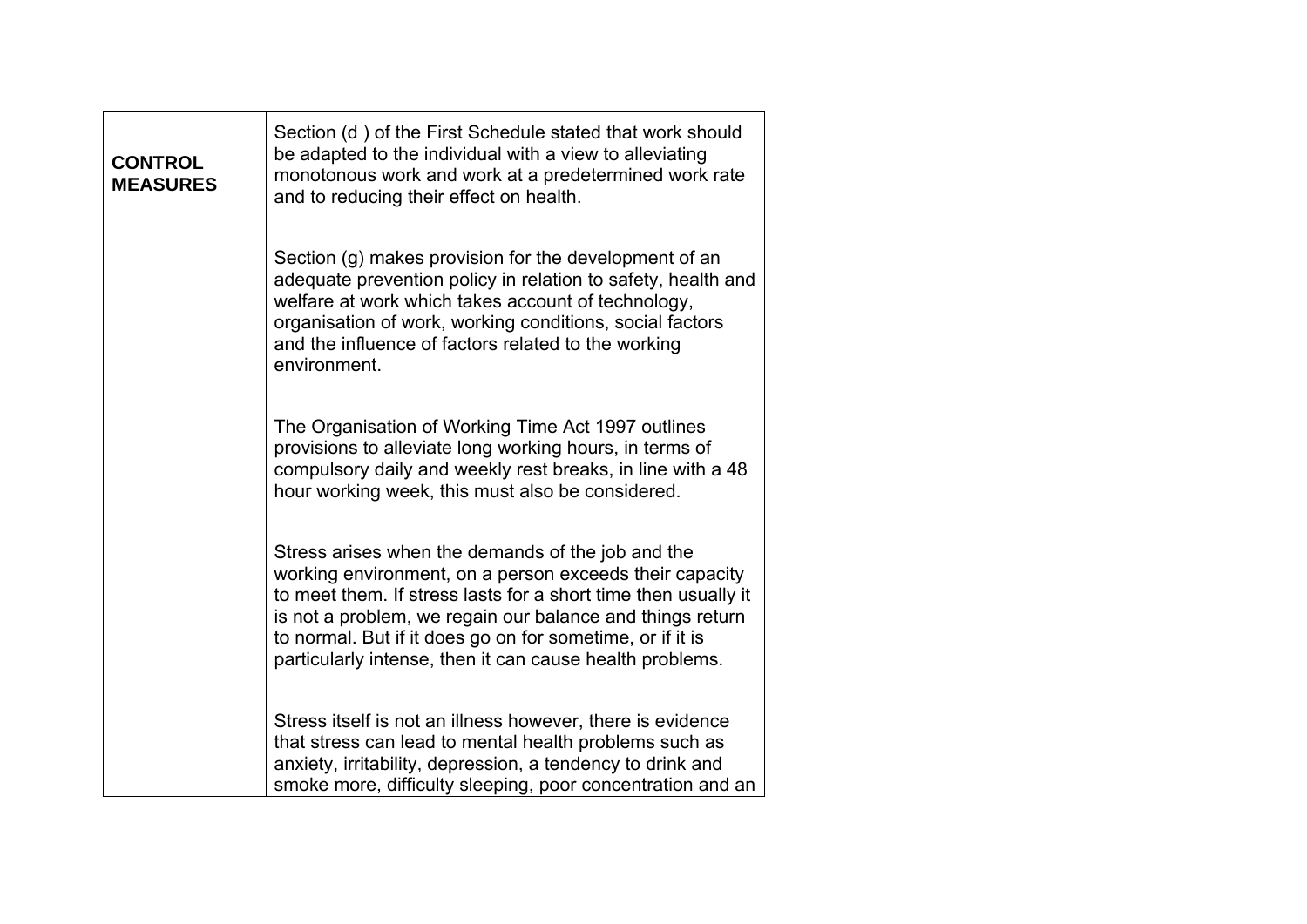| inability to deal calmly with everyday tasks and situations.                                                                                                                                                                  |
|-------------------------------------------------------------------------------------------------------------------------------------------------------------------------------------------------------------------------------|
| Stress can involve physical health problems such as<br>increased heart rate, increased sweating, headaches,<br>dizziness, blurred vision, aching neck and shoulders, skin<br>rashes and a lowering of resistance to infection |
| An example of a number of causes contributing to stress                                                                                                                                                                       |
| is:                                                                                                                                                                                                                           |
| Ill-defined roles at work                                                                                                                                                                                                     |
| Dull repetitive work                                                                                                                                                                                                          |
| Highly demanding tasks                                                                                                                                                                                                        |
| Poor communication                                                                                                                                                                                                            |
| Poorly organised shift work                                                                                                                                                                                                   |
|                                                                                                                                                                                                                               |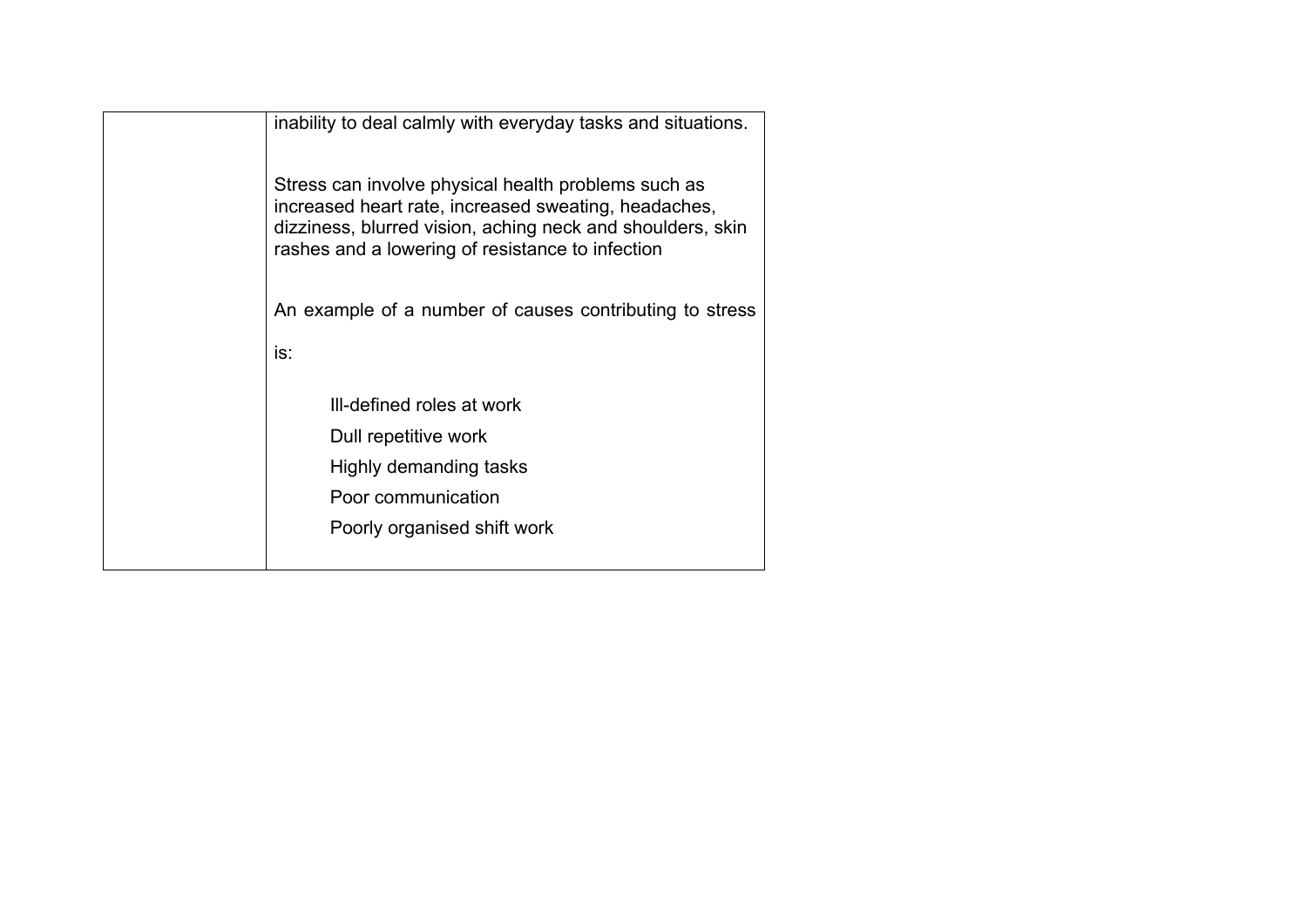# *12 HASTIE INSULATION ASBESTOS SAFETY STATEMENT*

#### *12.1 General duties of employer*

Under the Exposure to Asbestos Regulations 2006, it is the duty of the company –

- to assess the risk to any employee's health or safety resulting from any activity from which an employee is or may be exposed in their place of work to dust arising from either, or both, asbestos and materials containing asbestos, and for that purpose to determine the nature and degree of any employee's exposure to dust arising from asbestos or materials containing asbestos, and to lay down the necessary measures to be taken to ensure the safety and health of employees.
- where an employee's exposure is sporadic and of low intensity, and when it is clear from the results of the risk assessment that the exposure limit value for asbestos in the air of the working area will not be exceeded, Regulations 11, 20 and 21 shall not apply where work involves:
	- short, non-continuous maintenance activities in which only non-friable materials are handled;
	- removal without deterioration of non-degraded materials in which the asbestos fibres are firmly linked in a matrix;
	- encapsulation or sealing of asbestos-containing materials which are in good condition; or
	- Air monitoring and control, and the collection of samples to ascertain whether a specific material contains asbestos.

# *12.2 Exposure limit value*

The company shall ensure that no employee is exposed to an airborne concentration of asbestos in excess of 0.1 fibres per cm3 as an eight-hour timeweighted average (TWA).

# *12.3 Identification of the presence of asbestos*

The company shall not undertake any work which would expose or would be liable to expose an employee to dust arising from either or both asbestos or materials containing asbestos at any premises unless he or she has either –

- carried out a risk assessment as to whether asbestos or materials containing asbestos is present or is liable to be present in those premises; or
- if there is doubt as to whether asbestos or materials containing asbestos is present in those premises, we shall assume that asbestos or materials containing asbestos is present, and comply with the provisions of these Regulations as appropriate.

# *12.4 Determination and assessment of risk*

The company shall not permit an employee to carry out any activity which would or would be liable to cause such exposure unless he or she has made an assessment of the risk arising from such exposure.

In carrying out risk assessments the company shall–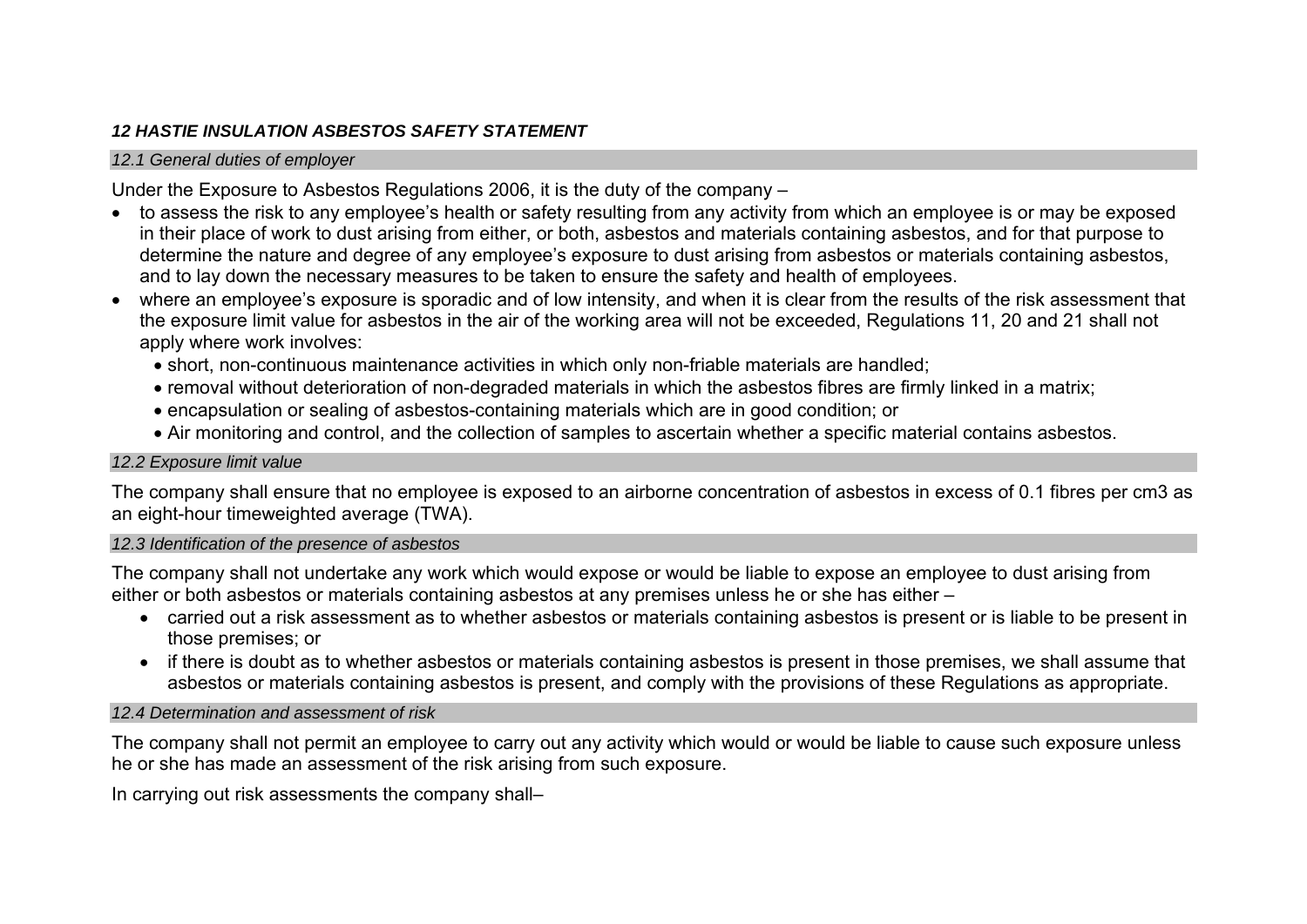- identify the type of asbestos or materials containing asbestos;
- identify the condition of the asbestos or materials containing asbestos;
- make a suitable and sufficient assessment of the risk created by that exposure to the health of those employees and of the steps that need to be taken to prevent or minimise the exposure and to comply with the requirements of these Regulations;
- record the significant findings of that risk assessment as soon as is practicable after the risk assessment is made;
- record and retain every risk assessment in a permanent form.

The Risk Assessment shall also:

- determine the nature and degree of exposure which may occur during the course of the work;
- consider the effects of control measures which have been or will be taken to prevent or reduce exposure to asbestos;
- consider the results of monitoring of exposure
- set out the steps to be taken to prevent exposure or reduce it to the lowest level reasonably practicable;
- consider the results of relevant medical surveillance
- include such additional information as the company may need in order to complete the risk assessment in accordance with the Regulations

The risk assessment shall be reviewed regularly and forthwith where –

- there is reason to believe that the assessment is incorrect:
- there is reason to suspect that the existing risk assessment is no longer valid:
- there is a change of a material nature in the activity to which this risk assessment relates, or
- the results of any monitoring carried out in accordance with Regulation 10 show it to be necessary, and where, as a result of the review, changes to the risk assessment are required, those changes shall be made and recorded and any necessary measures implemented.

The company in preparing a risk assessment shall consult with the employees concerned or their representatives, or both, in respect of the risk assessment.

## *12.5 General measures relating to exposure to asbestos*

For all activities where there is or is likely to be an exposure of employees at the place of work to dust arising from either or both asbestos or materials containing asbestos, the company shall reduce such exposure to a minimum and in any case below the exposure limit value laid down.

The company shall -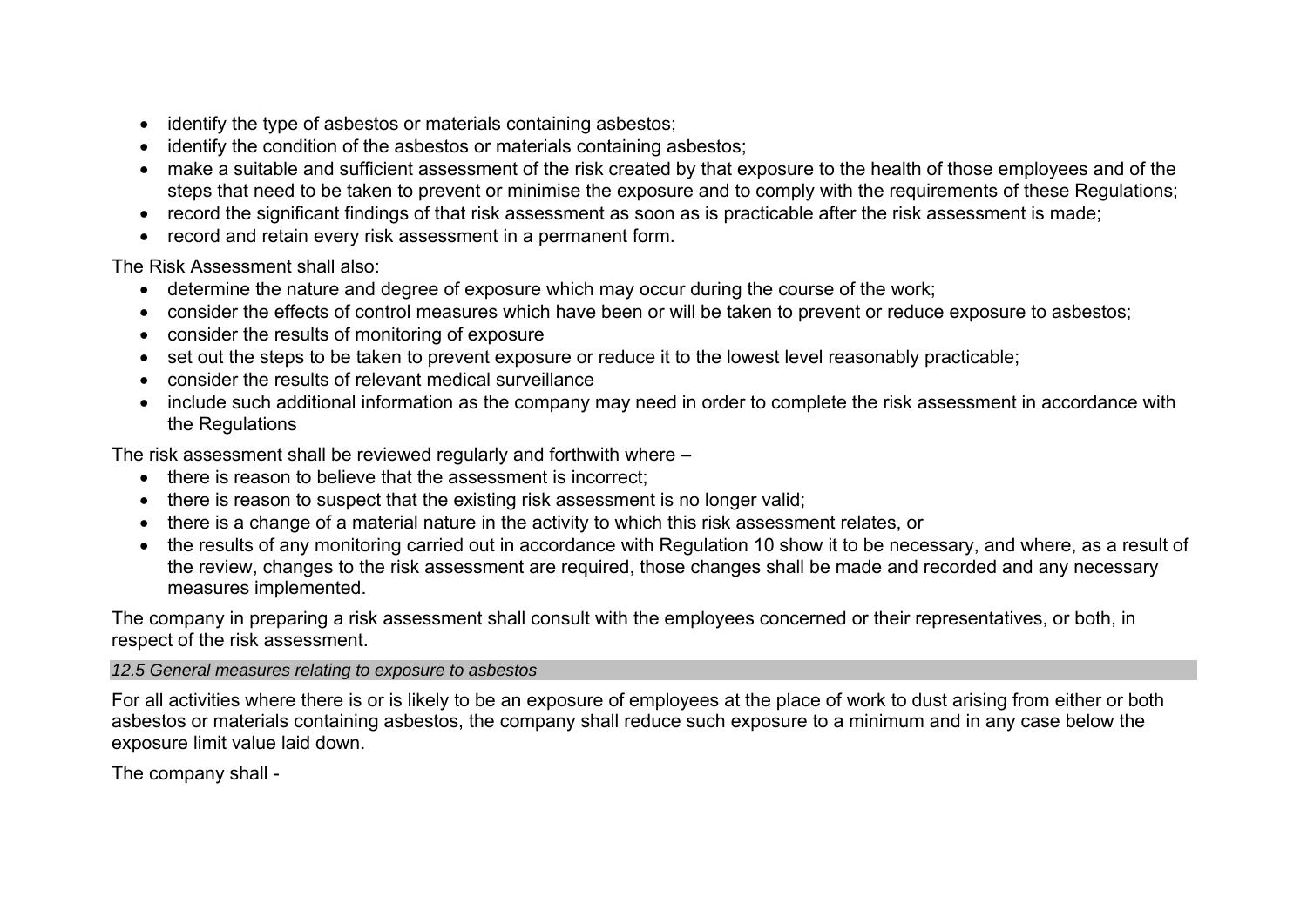- limit, to the lowest possible number, the number of employees exposed or likely to be exposed to dust arising from either or both asbestos or materials containing asbestos;
- ensure that work processes and systems of work are designed so as not to produce asbestos dust or, if that proves impossible, to avoid the release of asbestos dust into the air;
- ensure that all premises and equipment involved in the treatment of asbestos are capable of being regularly and effectively cleaned and maintained;
- ensure that asbestos or dust-generating asbestos-containing material is stored and transported in suitable sealed packing;
- ensure that waste is collected and removed from the place of work as soon as possible in suitable sealed packing with labels clearly indicating that it contains asbestos.

Where employees are or may be exposed in the course of their work to dust arising from asbestos or materials containing asbestos, the company shall implement the measures to –

- ensure the clear demarcation and indication by adequate warning signs of the areas in which such activities take place;
- ensure that suitable and appropriate protective clothing is worn by employees who are in the area
- ensure that any area is not accessible to employees other than those who, by reason of their work duties, are required to enter such an area;
- ensure that no employee shall smoke in any area;
- ensure that, where exposure cannot reasonably be reduced by other means, employees are provided with appropriate individual respiratory protective equipment and ensure that it is worn by those employees.

### *12.6 Measurement of asbestos in the air*

Where an initial assessment under Regulation 8 determines that the amount of asbestos fibres in the air at a place of work is equal to or greater than the exposure limit value, the measurement of asbestos in the air at the place of work shall be carried out regularly.

For the purposes of measuring asbestos in the air –

- sampling shall be representative of the personal exposure of the employee to dust arising from asbestos or materials containing asbestos;
- sampling shall be carried out by a competent person after the company has consulted with the employees concerned or their representatives, or both, in regard to sampling at the place of work;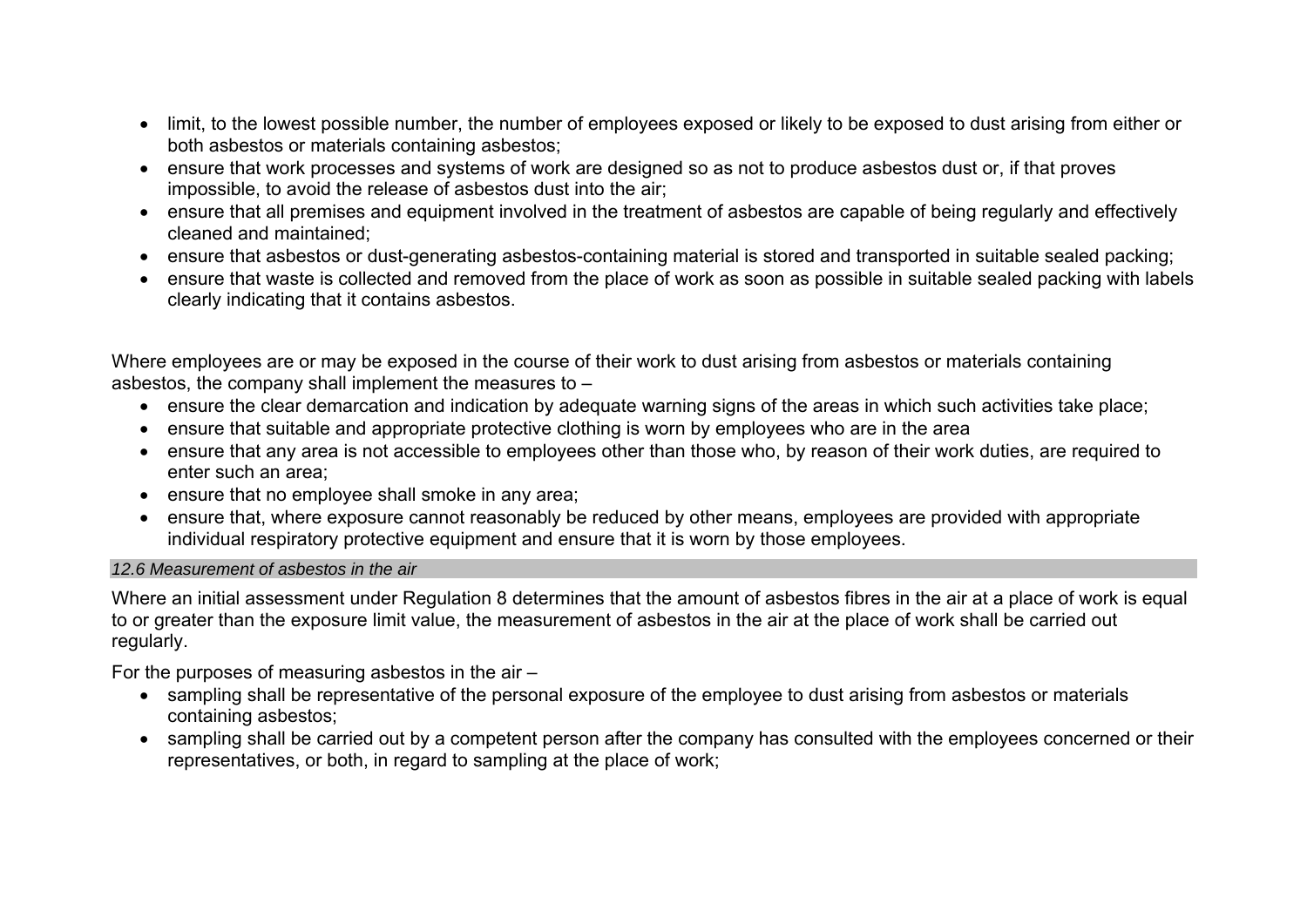- when samples are taken they shall be subsequently analysed by a competent person, in laboratories equipped for fibre counting;
- the duration of sampling shall be such that representative exposure can be established for an eight-hour reference period (one shift) by means of measurements or time-weighted calculations;
- fibre counting shall be carried out wherever possible by PCM (phase contrast microscope) in accordance with the 1997 WHO (World Health Organisation) recommended method or any other method giving equivalent results.

For the purpose of measuring asbestos in the air, only fibres with a length of more than 5 micrometres and a breadth of less than 3 micrometres and a length/breadth ratio greater than 3:1 shall be taken into consideration.

### *12.7 Notification requirements*

The company shall not carry on an activity which would expose or would be liable to expose an employee to dust arising from asbestos or materials containing asbestos unless he or she has prepared a written notification to the Health and Safety Authority so that it is received by the Authority not less than 14 days before commencing the activity, or before such shorter period as the Authority, at its discretion, may agree in writing.

Where the company has notified work as required and there is a material change in the nature of that work which might affect the particulars so notified (including the cessation of the work), the company shall notify the Authority in writing of that change.

The company shall submit a new notification in writing to the Authority taking account of such changes and include the reasons for the new notification.

The company shall keep a copy of every notification submitted to the Authority under the Regulations and of every other document and shall permit, at any reasonable time, access by –

- any employee to any such notification or other document which concerns that employee's place of work and the work activity, and
- any employee's representative to any such notification or other document which concerns any place of work or work activities of employees who are represented by that employee's representative.

### *12.8 Presumed asbestos-containing materials*

The company shall take all necessary steps to identify presumed asbestos containing materials at a premises or place of work before commencing demolition, removal or maintenance work at that premises or place of work.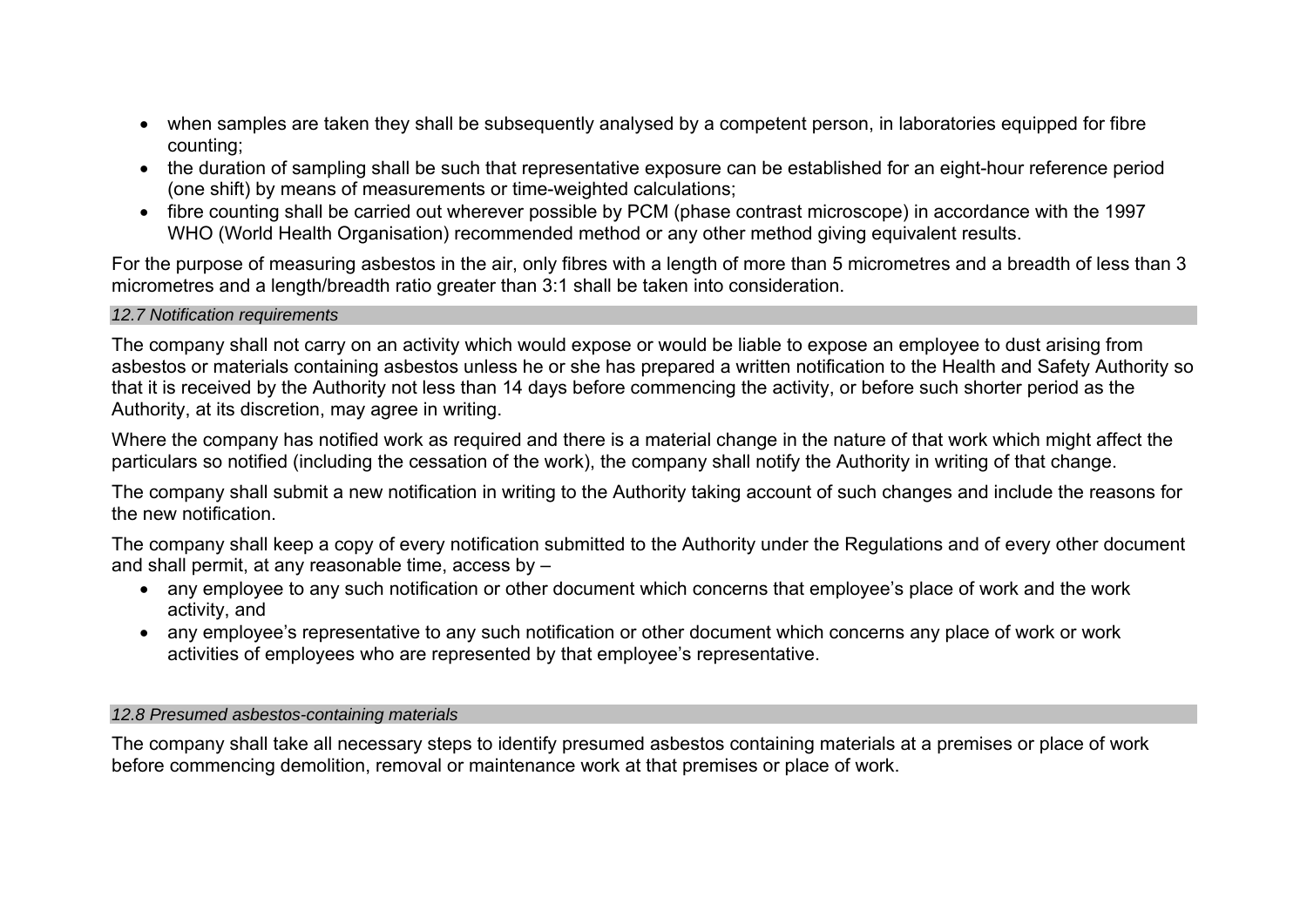As appropriate the company shall obtain information, relating to the identification of presumed asbestos-containing materials, from the owners of such premises or places of work.

If there is any doubt about the presence of asbestos in a material or construction then the applicable provisions of these Regulations shall be complied with.

*12.9 Measures to be taken if the exposure limit value is exceeded (Unforeseeable)* 

Where employees of the company are exposed in the course of their work to dust arising from asbestos or materials containing asbestos which results in the exposure limit value being exceeded, the company shall identify the reasons for the limit being exceeded and shall implement appropriate measures to remedy the situation as soon as possible.

The company shall ensure that work is not continued in the affected area until adequate measures have been taken for the protection of the employees concerned.

In order to check the effectiveness of the measures taken the company shall have carried out a further determination of the asbestos-in–air concentrations immediately.

Where exposure cannot be reduced by other means and where compliance with the limit value makes necessary the wearing of individual protective breathing equipment, this may not be permanent and shall be kept to the strict minimum necessary for each employee.

During periods of work which require the use of individual respiratory protective equipment to be worn by employees, the company shall make provision for breaks appropriate to the physical and climatic conditions, in consultation with the employees concerned or their representative at the place of work, or both.

### *12.10 Measures to be taken if the exposure limit value is exceeded (Foreseeable)*

Where at any place it is foreseeable that, as a result of certain activities such as demolition, removal, repairing and maintenance, the concentration of asbestos in the air will be in excess of the exposure limit value, despite the use of technical preventive measures for limiting asbestos in air concentrations, the company shall, before the activity is carried out, determine and implement the measures which are necessary to ensure protection of the employees from such asbestos in the air while they are engaged in such activities and, in particular, shall –

- issue those employees with suitable respiratory and other personal protective equipment, which must be worn;
- put up and maintain legible warning signs in and near the relevant areas indicating the areas where it is foreseeable that the exposure limit value will be exceeded;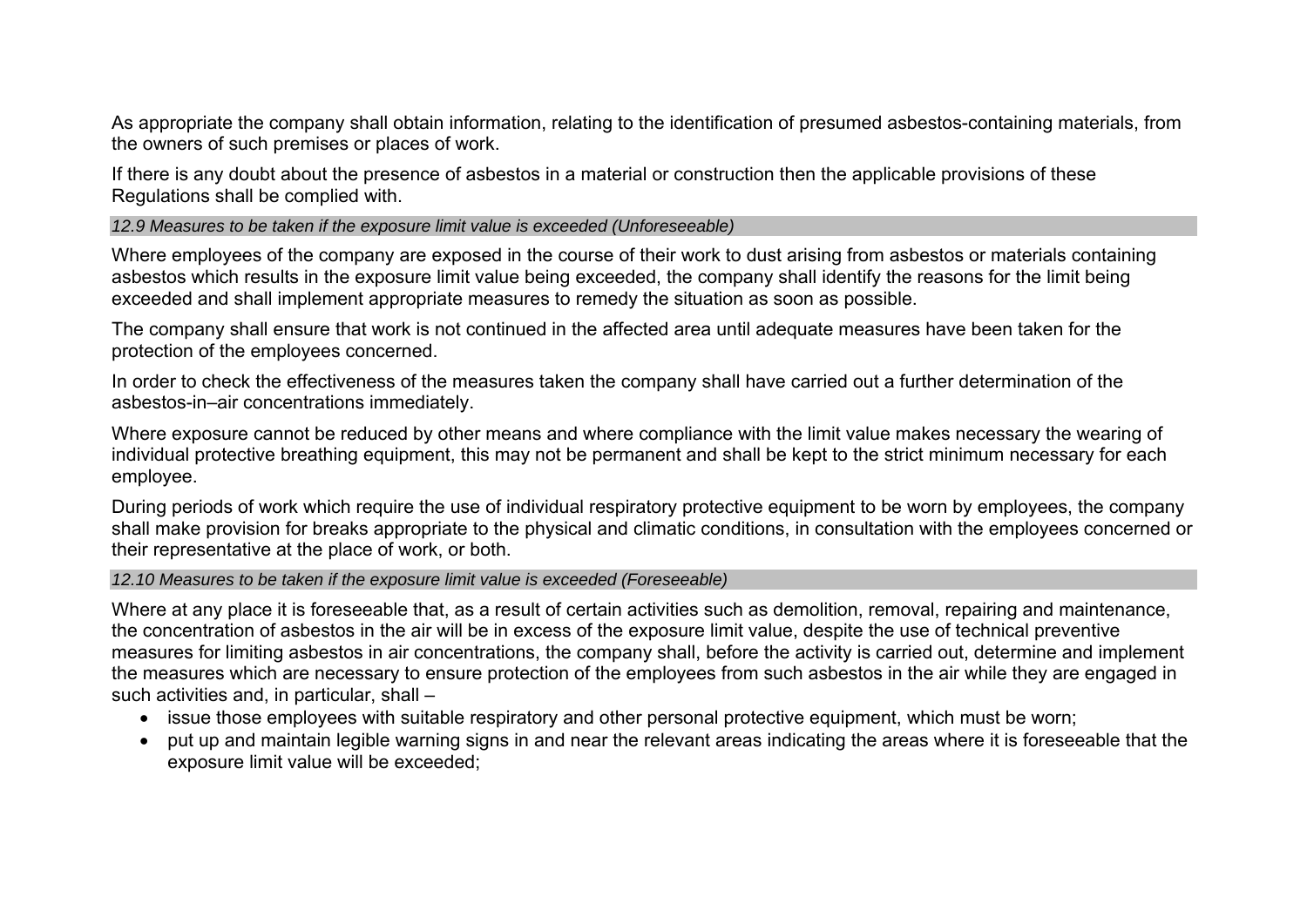- ensure that the spread of dust arising from asbestos or materials containing asbestos outside the premises or site of work activity is prevented, and
- inform every employee of his or her obligations under the Regulations

The company shall, before carrying out the activity concerned, consult with the employees concerned or their representative, or both, in respect of the measures to which that paragraph will relate.

### *12.11 Plan of work*

Where any demolition or other work involves removing either or both asbestos

and asbestos containing products from any building, other structure, plant, installation or ship, whether or not such removal involves total demolition of the structure, such work shall not commence until a suitable plan of work is drawn up in writing outlining how that work is to be carried out.

The plan of work referred to in shall specify the measures necessary to ensure the safety and health of employees at the place where that work is to be carried out.

The Plan of work shall specify -

- that asbestos or asbestos-containing products, or both, are to be removed so far as is reasonably practicable before demolition techniques are applied or major refurbishment of a premises commences, except where this would cause a greater risk to employees than if the asbestos or asbestos-containing products, or both, had been left in place;
- that personal protective equipment as required shall be provided to the employees concerned;
- **F** information to include:
- $\blacksquare$  the nature and probable duration of the work,
- $\blacksquare$  the location of the place where the work is carried out,
- the methods applied where the work involves the handling of asbestos or of materials containing asbestos, and
- $\blacksquare$  the characteristics of the equipment used for  $-$ 
	- **•** protection and decontamination of the employees carrying out the work, and
	- **•** protection of other persons present on or near the worksite.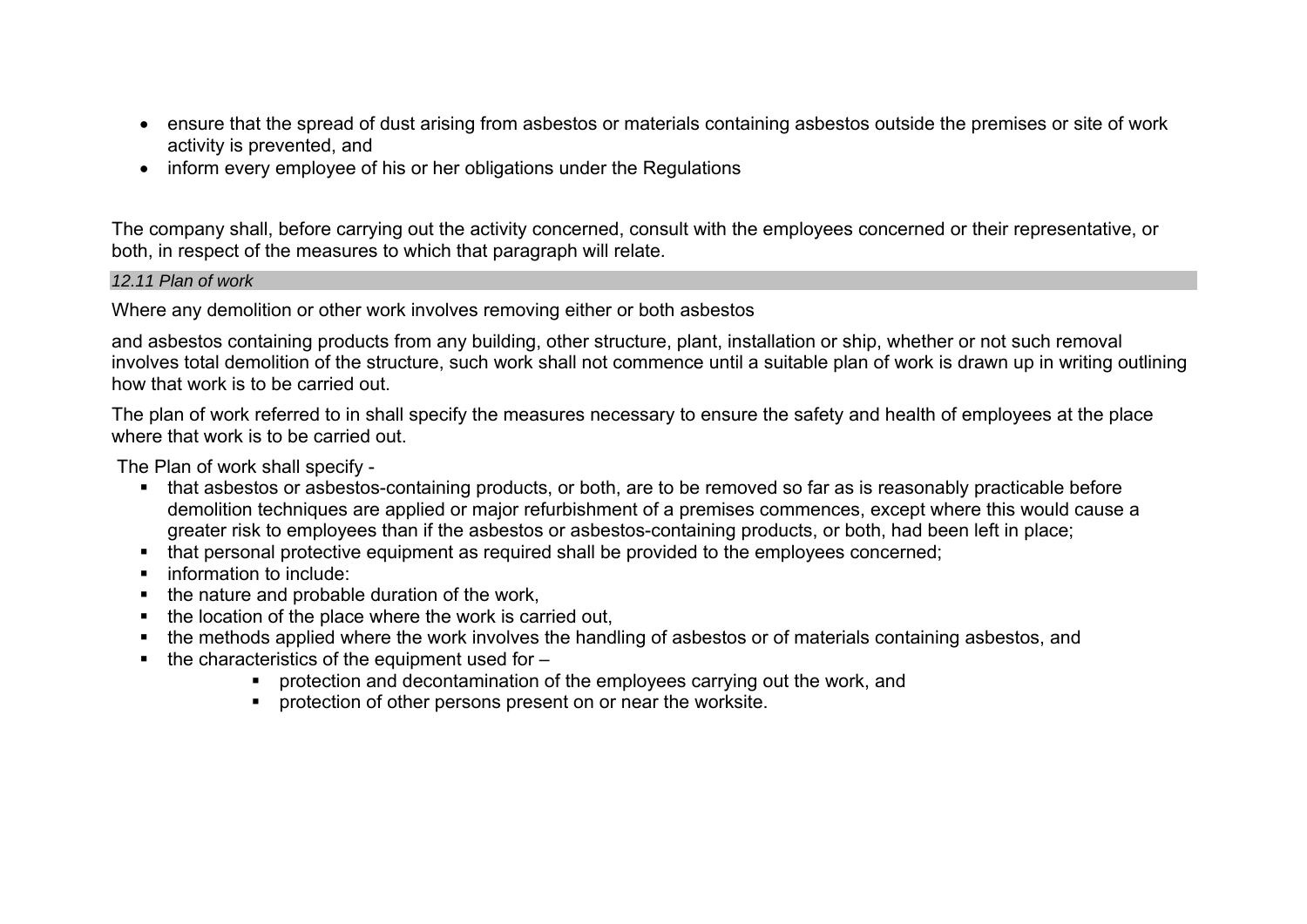The plan of work shall include information on all the necessary preventive measures to be taken to ensure that the demolition of buildings, structures and installations containing asbestos or materials containing asbestos, or both, and the removal there from of asbestos or materials containing asbestos fibres or dust do not cause significant asbestos environmental pollution.

Where a plan of work is required , a copy of the plan shall be provided to the Health and Safety Authority not less than fourteen days before the commencement of the work to which the plan relates and shall be made available, on request, to an inspector or, as the case may be, to an authorised person.

When asbestos removal work has been completed the company shall obtain a written verification regarding the absence of asbestos exposure risks in the place of work otherwise known as "*site clearance for reoccupation*".

The company shall have a competent Independent person assess whether the premises or part of the premises where the work with asbestos has been carried out has been thoroughly cleaned upon completion of that work and is suitable for reoccupation.

The company shall ensure –

- that site clearance includes both visual observance and air monitoring,
- that site clearance is performed by a competent independent analyst.
- receipt of a site clearance certificate in writing before reoccupation or continuation of other works at the site or premises.

A clearance certificate shall be made available, on request, to an inspector.

### *12.12 Ability to perform asbestos work*

A person shall, before carrying out work which includes asbestos demolition or removal, provide evidence of their ability to perform such work to the person for whom the work is being carried out and, on request, to an inspector.

### *12.13 Training and Information*

The company shall provide appropriate training and adequate information for all employees who are, or are likely to be, exposed to asbestos-containing dust.

Training shall be easily understandable to employees and shall enable employees to acquire the necessary knowledge and skills as regards prevention and safety, in particular with regard to –

- the potential risks to health from exposure to dust arising from asbestos or materials containing asbestos;
- the existence and meaning of the established exposure limit value;
- the operations which could result in asbestos exposure;
- the importance of preventive controls to minimise exposure;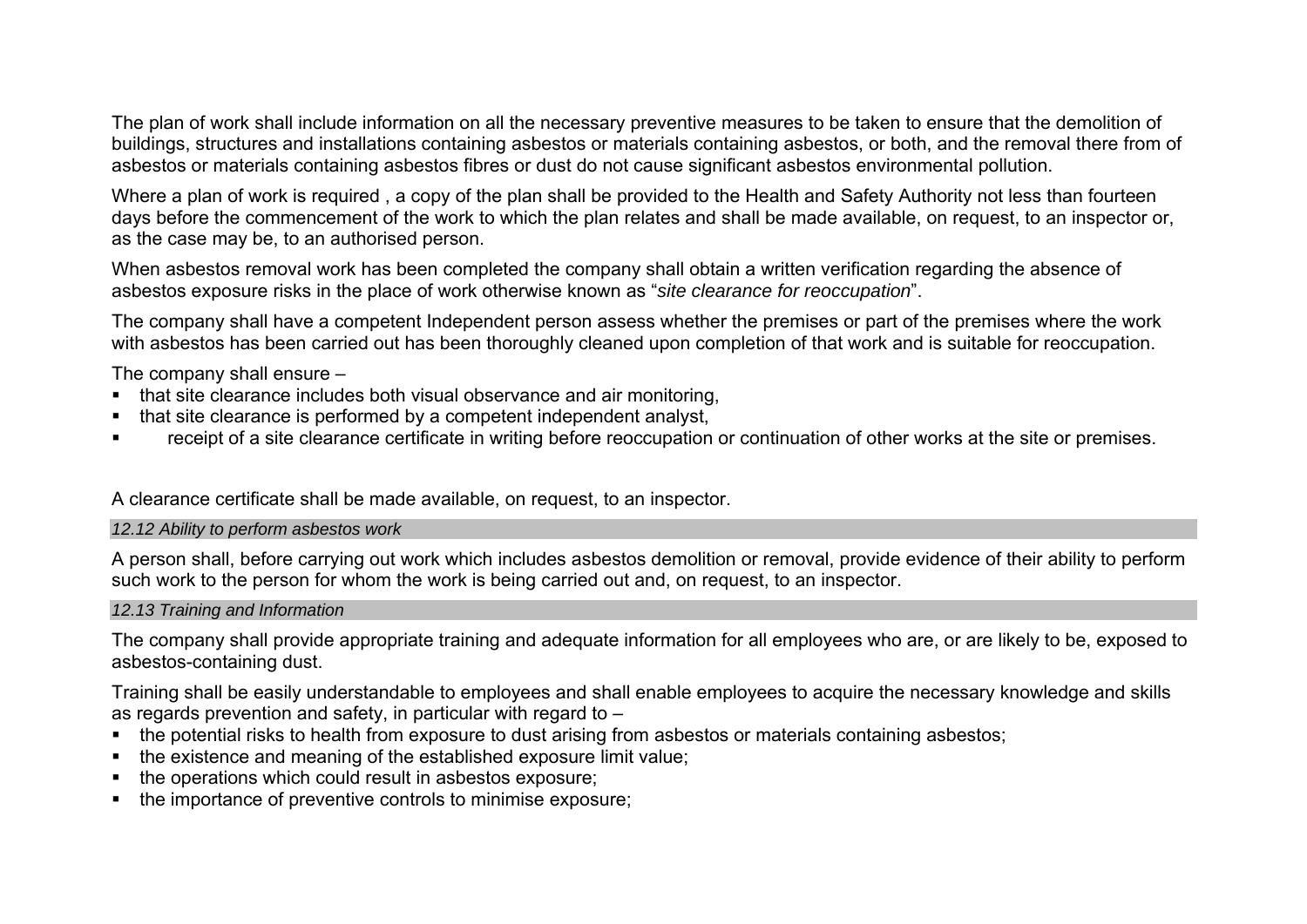- the control limit and the need for atmospheric monitoring;
- the properties of asbestos and its effects on health, including the synergistic effect of smoking;
- the types and products or materials likely to contain asbestos;
- the hygiene requirements necessary, including the need to refrain from smoking, eating or drinking where there is a risk of exposure to asbestos-containing dust;
- safe work practices, control measures and protective equipment;
- the appropriate role, choice, selection, limitations and proper use of respiratory equipment;
- the special precautions to be taken to avoid or minimise risks associated with exposure to asbestos-containing dust, including the need to wear protective clothing and the need to use protective equipment;
- **emergency procedures;**
- decontamination procedures;
- waste disposal procedures; and
- medical examination requirements.

The training and information shall be –

- qiven at regular intervals;
- adapted to take account of significant changes in the type of work
- provided in a manner appropriate to the nature and degree of exposure identified by the risk assessment, and so that the employees are aware of and understand
	- the significant findings of the risk assessment, and
	- the results of any air monitoring carried out with an explanation of the findings.

The company shall ensure that -

- the employees concerned or their representative at the place of work, or both, shall have access to the results of the asbestosin-air measurements, the significance of which shall be explained,
- if the results of the asbestos-in-air measurements show that the exposure limit value is being or has been exceeded at any place of work, the company shall inform the employees concerned or their representatives, or both, of that fact as quickly as possible and the reason for it and those employees or their representatives at the place of work, or both, shall be consulted by the company regarding the measures to be taken to mitigate the situation or, in an emergency situation, shall be informed by the company of the measures which have so been taken.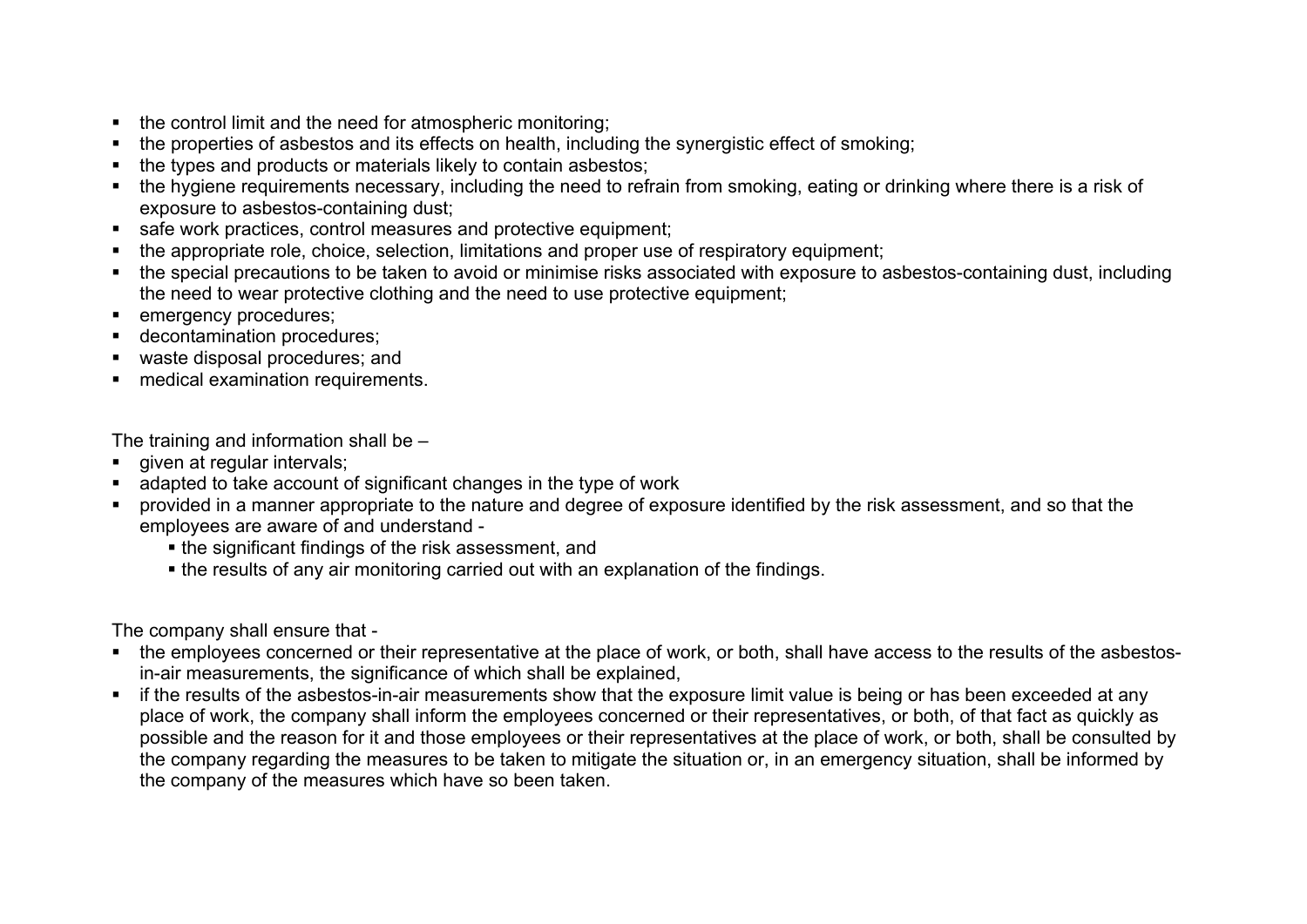The company shall keep records of the training given to individual employees. Records of training shall be made available, on request, to an inspector.

The company shall take account of any relevant guidelines published by the European Community when providing training for his or her employees engaged in the removal of asbestos or materials containing asbestos.

#### *12.14 Provision and cleaning of protective clothing*

The company shall provide adequate and suitable protective clothing for his or her employees who are exposed or are liable to be exposed to asbestos or materials containing asbestos.

The company shall ensure that protective clothing provided is either disposed of as asbestos waste or adequately cleaned.

The company shall ensure that protective clothing which has been used and is to be removed from the premises (whether for cleaning or disposal) is securely packed, before removal, in a suitable container and adequately labelled as a product containing asbestos whether it is intended for cleaning or for disposal as asbestos waste.

Where, as a result of the failure or improper use of the protective clothing provided asbestos is deposited on the personal clothing of an employee, that personal clothing shall be treated as if it were protective clothing.

### *12.15 Responsible medical practitioner*

A responsible medical practitioner means a registered medical practitioner employed, or otherwise engaged, by the company to be responsible for health surveillance of employees.

"Responsible medical practitioner" means –

- Where a responsible medical practitioner is continuously employed in a whole time or part time capacity by the company (including an employer who is a successor in title to another employer), such responsible medical practitioner for the time being,
- Where a responsible medical practitioner is for the time being employed from time to time by the company for the purposes of these Regulations, and
- in any other case, the last person who was the responsible medical practitioner, in respect of the employees concerned, for so long as he continues to be a responsible medical practitioner.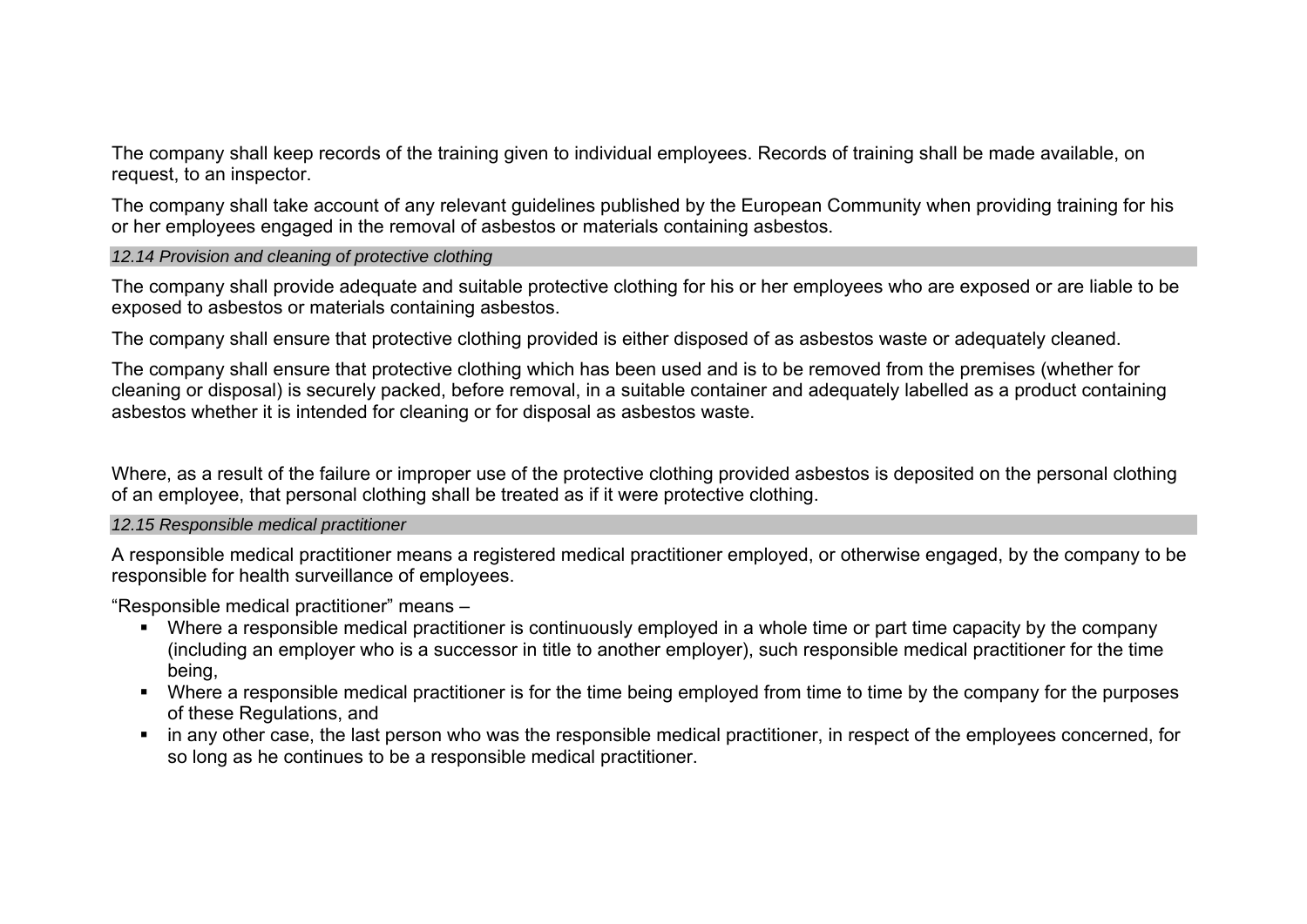### *12.16 Assessment of the health of employees*

Where employees are engaged in activities at a place of work where they are or may be exposed in the course of their work to dust arising from asbestos or materials containing asbestos, the company concerned shall ensure that arrangements are made to enable any employee to avail of an assessment of his or her health, as appropriate, and the assessment shall be performed by a responsible medical practitioner.

An assessment of health shall be made –

- prior to the exposure to dust arising from asbestos or materials containing asbestos at the place of work and such assessment shall include a specific examination of the chest;
- where exposure or possible exposure (with or without interruption) of an employee continues over a period of time at the place of work, at least once in every period of 3 years or such shorter period as a responsible medical practitioner may determine.

The company shall –

- ensure that arrangements are made to enable an adequate and suitable health assessment by a responsible medical practitioner of the health of every employee concerned;
- give sufficient notice of those arrangements to the employees concerned
- provide facilities to the responsible medical practitioner so as to enable him or her to become familiar with the exposure conditions for each employee at the relevant place of work.

Every employee at a place of work shall –

- give such information to the responsible medical practitioner concerned about his or her medical history as that doctor may require to enable an assessment to be made
- undergo such tests as the responsible medical practitioner concerned considers necessary to enable an assessment to be made

A health assessment in respect of each employee shall be made by the responsible medical practitioner concerned, after medical interview and medical examination of the employee (which examination may include specific examination of the chest as required by the responsible medical practitioner, in accordance with the principles and practices of occupational medicine), and such tests as he or she may require of that employee, have been carried.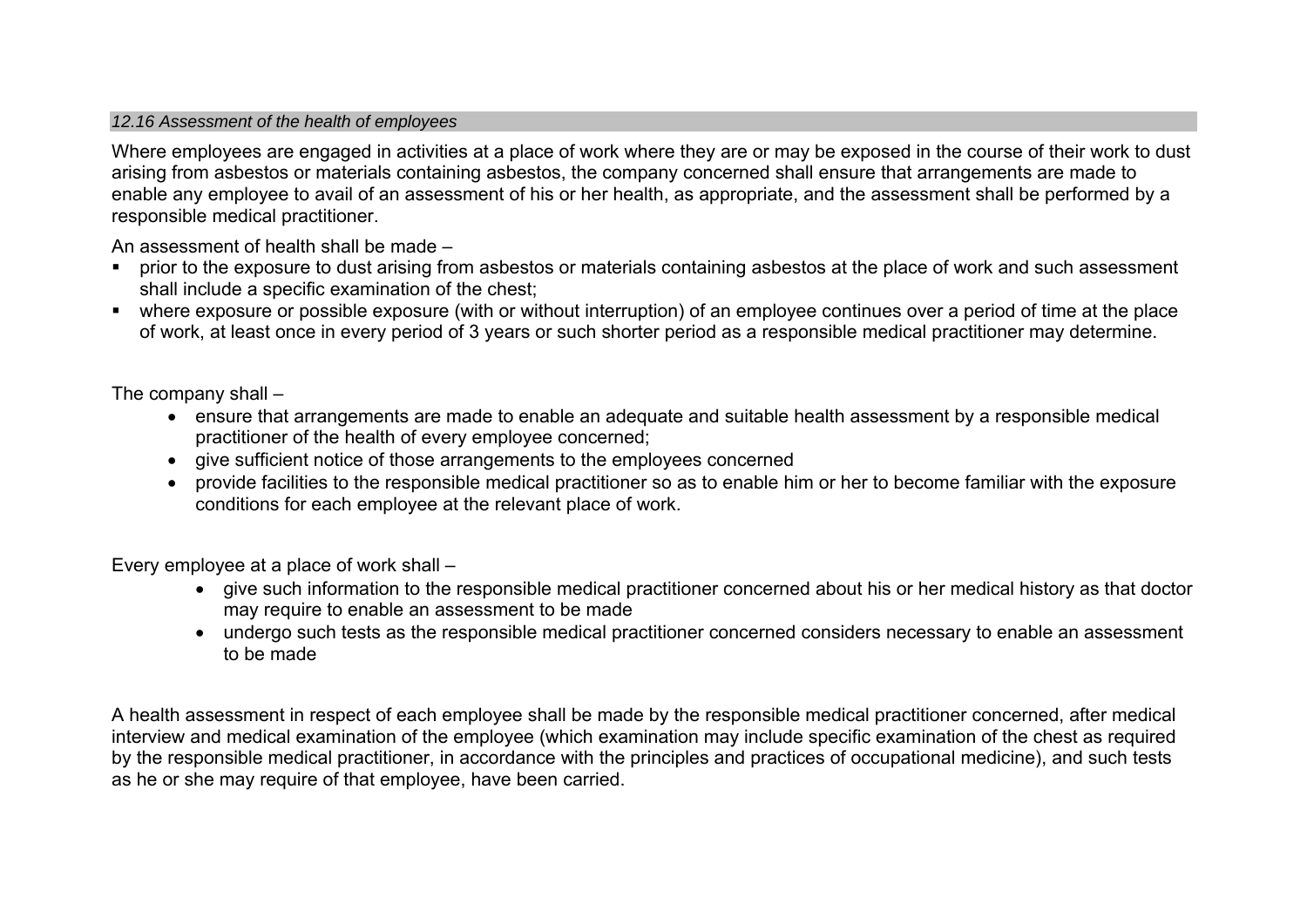After the making of a health assessment of an employee, the responsible medical practitioner concerned shall –

- where appropriate, advise on or determine any individual protective or preventive measures to be taken, which may include the withdrawal of the employee from all exposure to asbestos
- certify, by causing an entry to be made in the occupational health register, whether the employee is fit, unfit, or fit with certain restrictions for exposure to a concentration of asbestos fibres in the air equal to or in excess of the exposure limit value.

Following a health assessment, the responsible medical practitioner with responsibility for the health surveillance of employees may indicate that health surveillance shall continue after the end of exposure for as long as he or she considers it necessary to safeguard the health of the employee concerned.

## *12.17 Medical records relating to health assessments*

Individual medical records in respect of assessments by a responsible medical practitioner of the health of employees shall be maintained by the appropriate responsible medical practitioner and each individual medical record shall include the information as specified in Schedule 5 of the Exposure to Asbestos Regulations 2006.

The medical records of each employee or copies thereof shall be maintained by the appropriate responsible medical practitioner for 40 years after the last assessment recorded in those records for the purposes of these Regulations.

When it is necessary at any time to transfer existing medical records to a person who has become the appropriate responsible medical practitioner, they shall be transferred by the person who had been the last appropriate responsible medical practitioner for those records or, where the circumstances require, by his or her personal representatives.

## *12.18 Review of the determination of the health assessment*

Where an employee or his or her employer is aggrieved by a determination made by a responsible medical practitioner concerned under Regulation 20(6) following an assessment, either may apply within 28 days of such determination to the Health and Safety Authority to have the assessment and determination reviewed.

Where the Authority agrees to a review, the assessment and determination shall be reviewed by a person designated by it under section 63 of the Act.

## *12.19 Disclosure of information contained in health assessments*

Upon reasonable notice being given by an employee to the responsible medical practitioner concerned, access shall be given to him or her to the information contained in his or her medical record which is maintained for the purpose of these Regulations.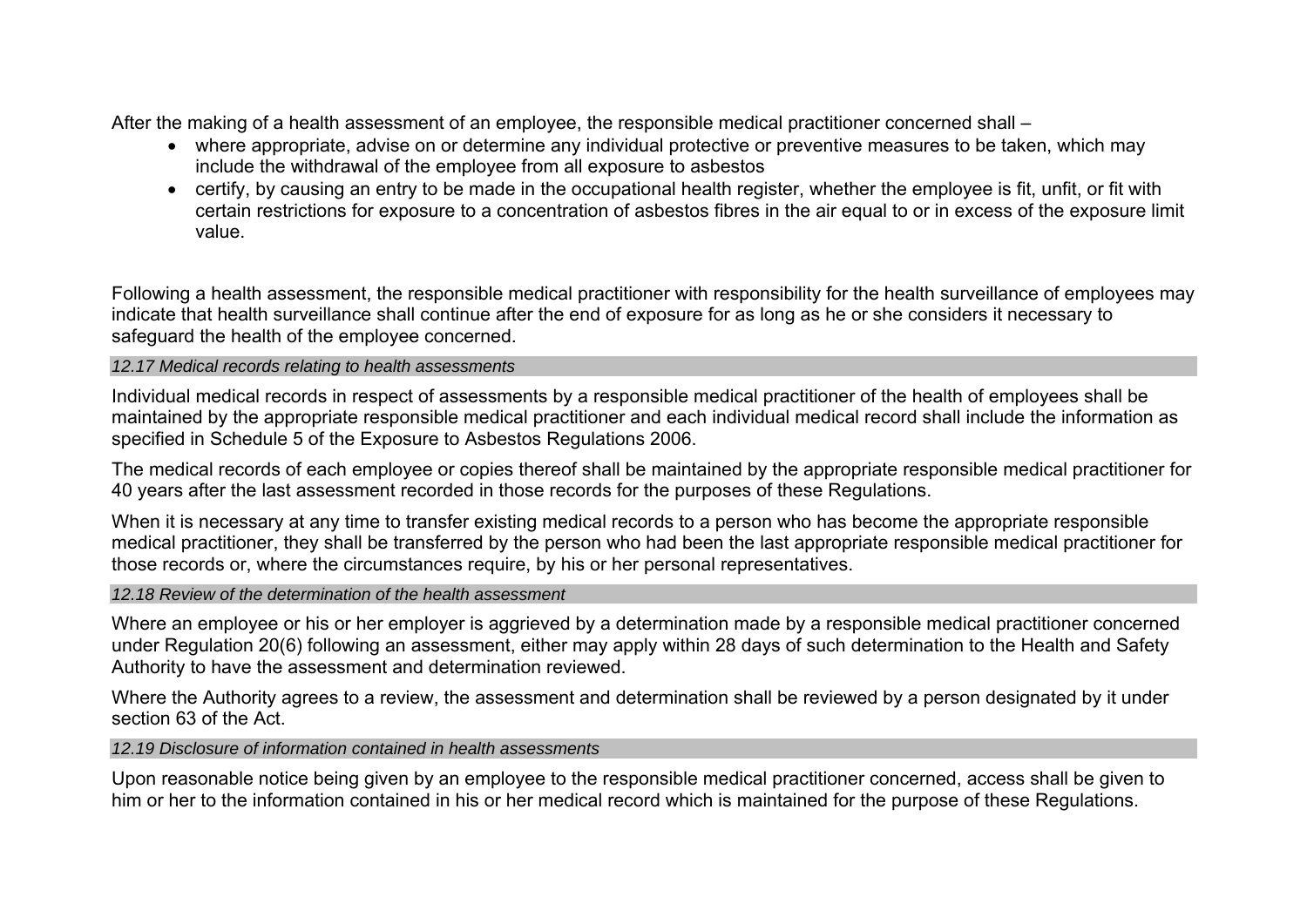Where an employee's health has, in accordance with these Regulations, been assessed at any time after the end of exposure to asbestos, the responsible medical practitioner concerned shall give information and advice regarding that assessment to him or her.

In this Regulation "employee" includes a former employee of the company concerned.

### *12.20 Asbestosis and Mesothelioma Register*

The Authority shall establish and cause to be maintained a register, to be known as the "Asbestosis and Mesothelioma Register", of diseases which have been reported to the Authority.

Where a registered medical practitioner becomes aware of a case of asbestosis or mesothelioma, he or she shall report that fact to the Authority in writing and it shall be the duty of a person designated by the Authority under section 63 of the Act to accept the report on behalf of the Authority and record an entry in the Register accordingly.

#### *12.21 Occupational Health Register*

Where activities are carried out in which employees are or may be exposed in the course of their work to dust arising from asbestos or materials containing asbestos, or a health assessment has been made, it shall be the duty of the company to keep and thereafter to maintain a register to be known as the "occupational health register" which contains, in respect of each employee who is or may be exposed in the course of his or her work to dust arising from asbestos or materials containing asbestos.

The company shall allow the responsible medical practitioner concerned access to the occupational health register at any time.

The company shall allow an inspector or a person designated by the Health and Safety Authority under section 63 of the Act access to the occupational health register at any time.

Upon reasonable notice being given, the company shall allow any employee access to the entries in the occupational health register which relate to him or her. Upon reasonable notice being given, the company shall allow an employee or his or her representative, or both, access to the information in the occupational health register on all employees concerned in such a manner so that the identity of any employee to whom the information relates is not disclosed and, where appropriate, the employer shall also provide such information in a collective form.

The company shall keep and maintain the occupational health register for least 40 years following the end of exposure.

Where the company ceases, or is about to cease, business and has a subsisting occupational health register to which paragraph (6) relates, the appropriate person shall inform the Health and safety Authority of that fact, and deposit the occupational health register with such a person as the Authority directs.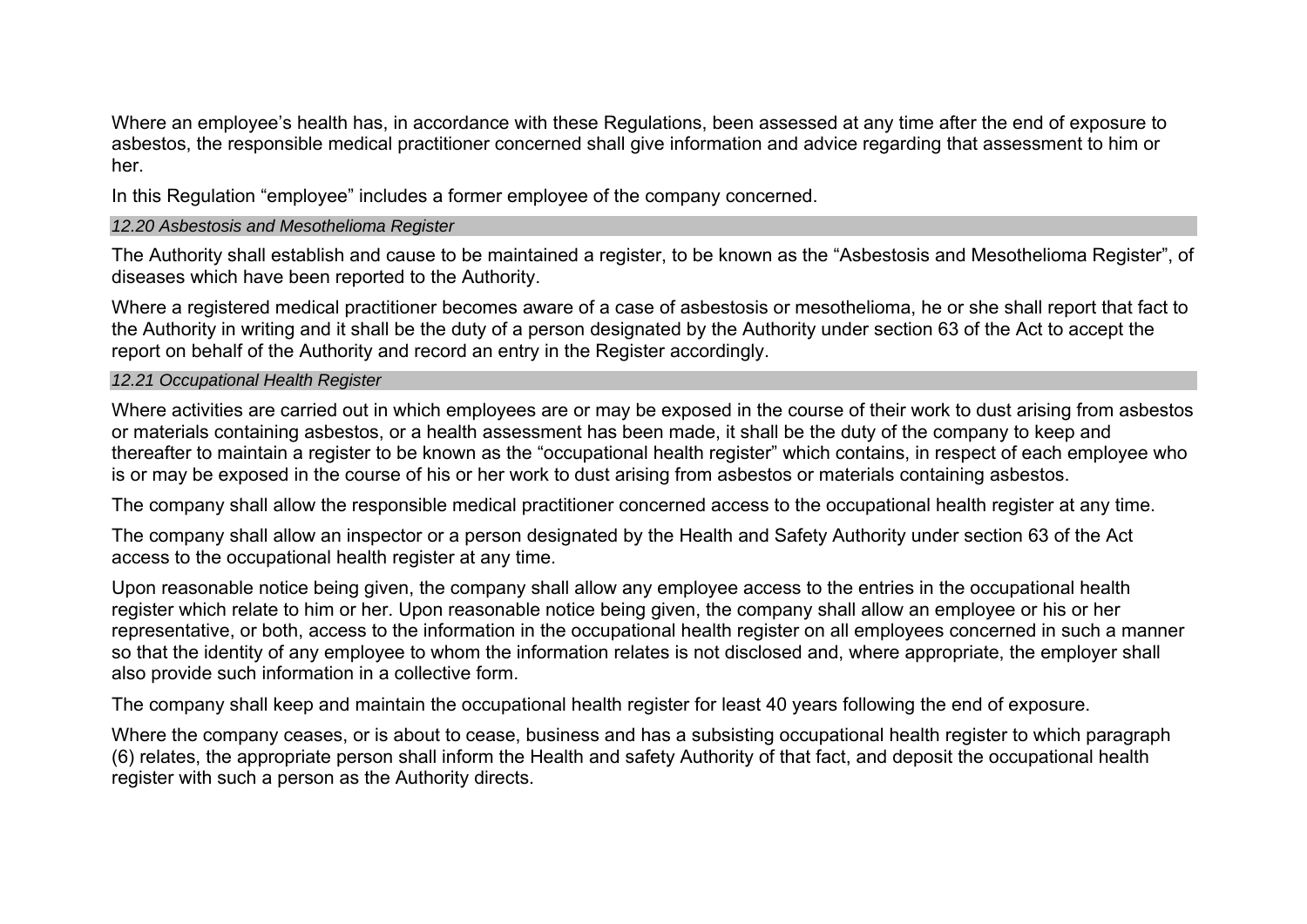#### *12.22 Prohibitions*

Activities which result in exposure of employees to asbestos fibres during the extraction of asbestos or the manufacture and processing of asbestos products containing intentionally added asbestos shall be prohibited, with the exception of the treatment and disposal of products resulting from demolition and asbestos removal.

#### *12.23 Meaning of asbestos*

Under the Exposure to Asbestos Regulations 2006, "Asbestos" means the following fibrous silicates:

Asbestos actinolite, CAS No. 77536-66-4\*,

Asbestos gruenerite (amosite), CAS No. 12172-73-5\*,

Asbestos anthophyllite, CAS No. 77536-67-5\*,

Chrysotile, CAS No. 12001-29-5\*,

Crocidolite, CAS No. 12001-28-4\*,

Asbestos tremolite, CAS No. 77536-68-6\*.

\* Number in the register of the Chemical Abstract Service (CAS).

#### *12.24 Measures to be taken to ensure the Safety and Health of Employees*

The measures set down in this Schedule are to be taken to ensure the safety and health of employees where employees are involved in activities that can cause, or are likely to cause exposure, during the course of their work, to dust arising from asbestos or materials containing asbestos.

Places in which the above activities take place shall:

- be clearly demarcated and indicated by warning signs;
- not be accessible to employees other than those who by reason of their work or duties are required to enter them;
- constitute areas where there should be no smoking.

Areas shall be set aside where employees can eat and drink without risking contamination by asbestos dust.

With respect to all activities considered under this Schedule The company shall provide appropriate and adequate working or protective clothing and personal protective equipment so that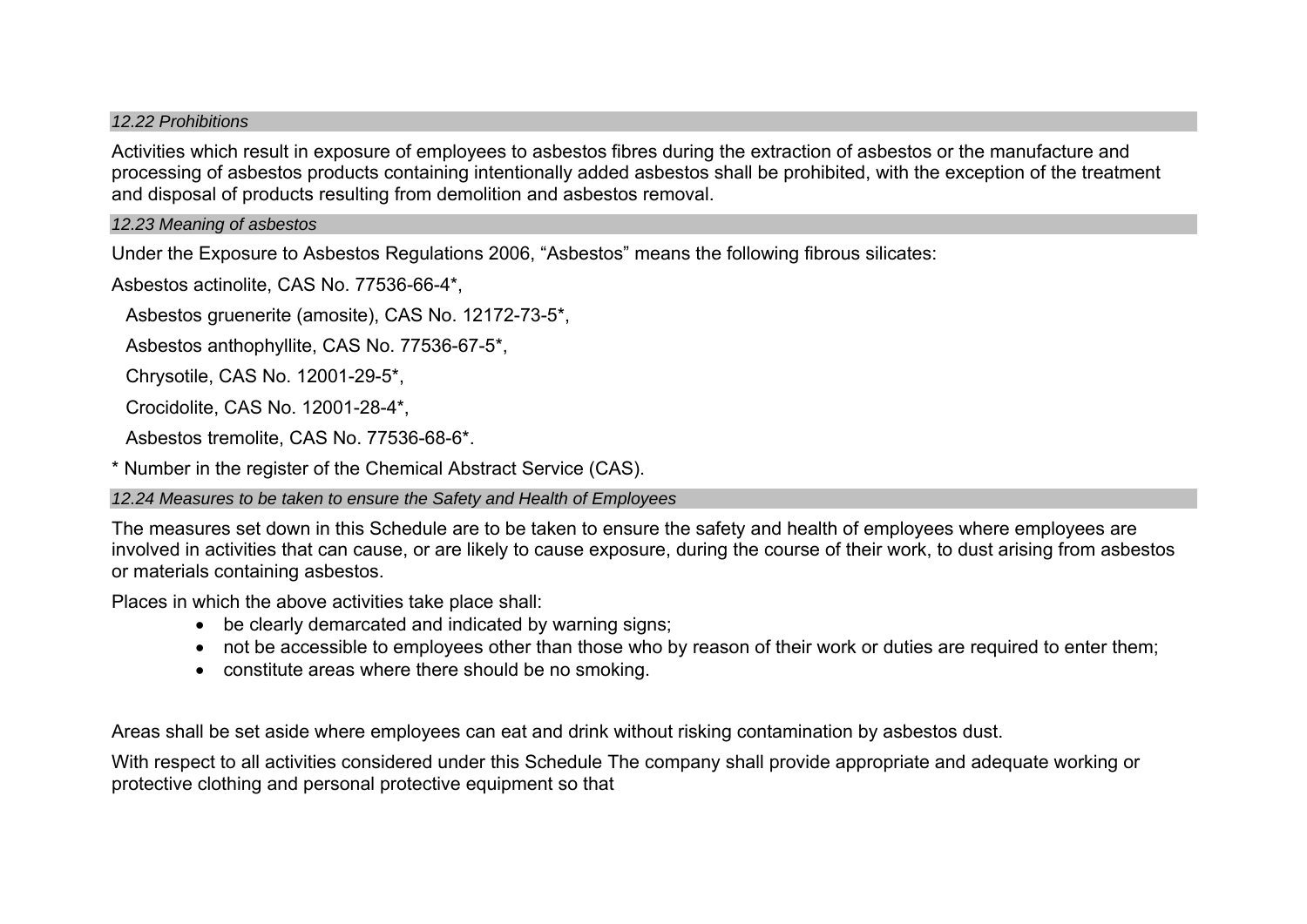- such working or protective clothing and personal protective equipment must be kept within the place of work;
- such clothing, where not disposable, may be laundered outside of the place of work, subject to those facilities being equipped for this work and having assessed the risk related to such an action, taking account of the transport and packing of items for laundering in suitable containers which are securely closed and labelled properly;
- separate storage places are provided for working or protective clothing and personal protective equipment and for street clothing;
- employees are provided with appropriate and adequate washing and toilet facilities, including showers;
- a well-defined place is provided for the storage of personal protective equipment;
- personal protective equipment shall be checked and cleaned after each use and before placing in dedicated storage area;
- appropriate measures shall be taken to repair or replace defective equipment before further use.

### *12.25 Particulars to be Notified to the Health and Safety Authority*

The particulars which shall be included in a notification to the Health and Safety Authority are -

- Name of notifier.
- Where The company is a body corporate, the address and telephone number of its registered office.
- The name, address and telephone number of the place of work or work site concerned.
- The start date and expected duration of the work activities.
- The number of employees involved.
- The types (e.g. asbestos cement, limpet, thermal insulation, ceiling and floor tiles, asbestos insulation board etc.) and quantities of asbestos likely to be encountered.
- The location(s) at the work site of the materials containing asbestos likely to be encountered.
- A brief description of the activities or processes involved.
- A brief description of the measures to be taken to limit the exposure of employees to asbestos.
- In the case of work involving removal, repair or encapsulation of lagging, insulation or other materials containing asbestos, a brief description of the manner in which that work is to be done.
- Where there is a change of a material nature in the carrying out of the activity to which the notification relates, the company shall inform the Authority of that change in writing and submit a new notification for the purposes of these Regulations advising the Authority in writing of the reasons for this new notification.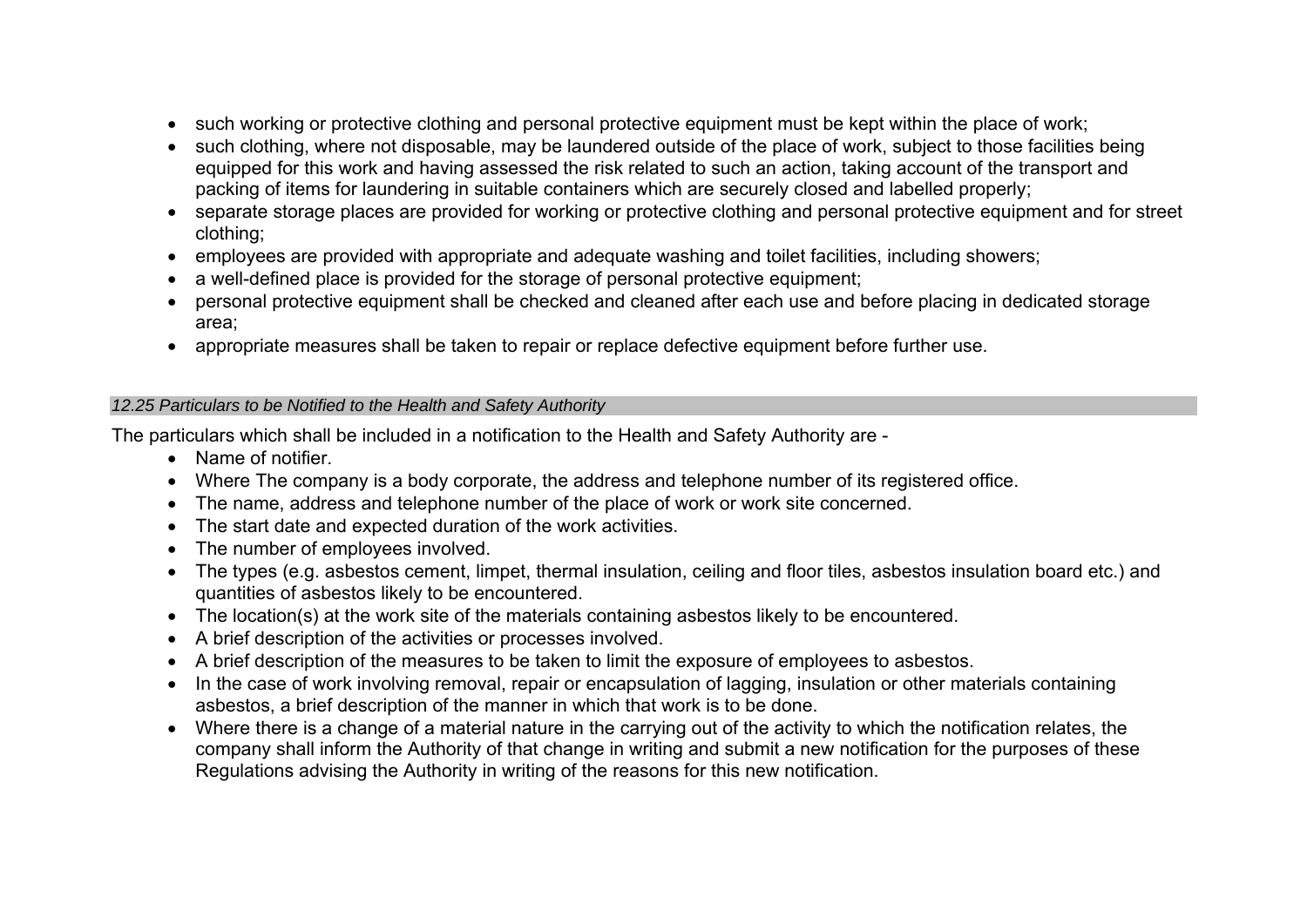• The notification shall be submitted to the Authority so that it is received by the Authority not less than 14 days before commencing the activity to which the notification relates.

*12.26 Evidence of Ability to Perform Asbestos Work (Indicative, non-exhaustive list of information to be provided for the purposes of Regulation 16, as appropriate and applicable to the intended work)* 

- 1. Training Plan and Policy for employees working with materials containing asbestos.
- 2. Individual employee training certificates indicating where, when, duration and type of training received and who provided the training.
- 3. Relevant experience.
- 4. Safety Statement.
- 5. Respiratory Protective Equipment face-fit certificate for individual employees.
- 6. Individual medical certificate for employees.
- 7. Clearance certificate for Decontamination Unit to be used onsite (as appropriate to work).

*12.27 Information to be included in Individual Medical Records and Practical Recommendations for the Clinical Assessment of Employees for the purposes of Regulation 20* 

# **Part A - Information**

- 1. Name and personal address of the employee concerned.
- 2. Name of employer concerned and the appropriate address or addresses.
- 3. Date of birth of the employee.
- 4. Date of commencement of asbestos exposure (if known).
- 5. Medical history of employee.
- 6. Occupational history of employee.
- 7. The results of asbestos sampling which relates to the employee's exposure.
- 8. The results of clinical examination and the significance of the results.
- 9. Details of any action taken by the responsible medical practitioner concerned following the results of a health assessment.

# **Part B –Clinical Assessment**

Current knowledge indicates that exposure to free asbestos fibres can give rise to the following diseases:

- asbestosis,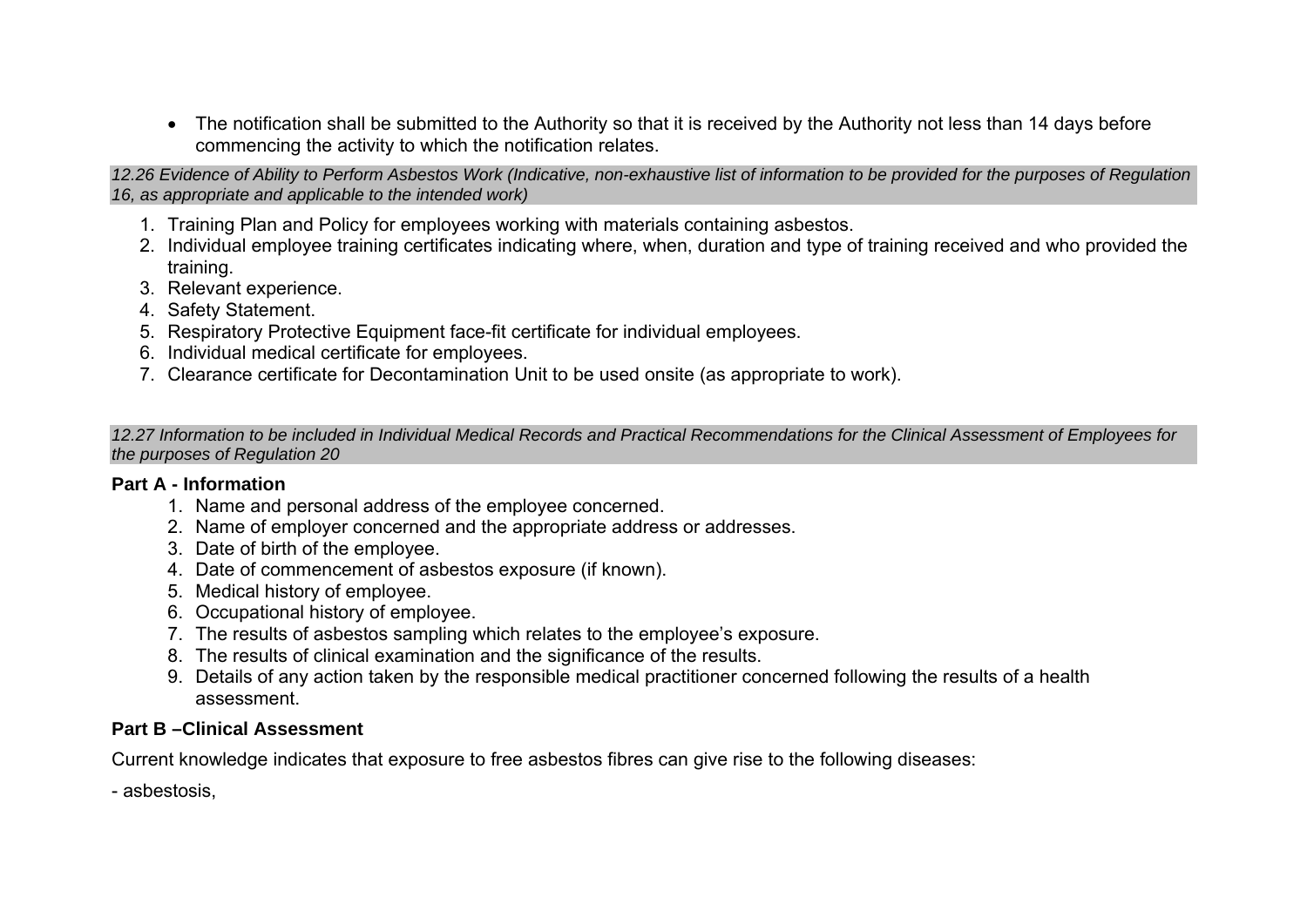- mesothelioma,
- bronchial carcinoma,
- gastro-intestinal carcinoma.

The responsible medical practitioner concerned for the health surveillance of employees exposed to asbestos shall be familiar with the exposure conditions or circumstances of each employee. Health examination of employees should be carried out in accordance with the principles and practices of occupational medicine. It should include at least the following measures –

- keeping records of an employee's medical and occupational history,
- a personal interview.
- a general clinical examination, with particular reference to the chest,
- lung function tests (respiratory flow volumes and rates).

## *12.28 Occupational Health Register*

The information set out in an occupational health register shall include –

- the name and registered business address of the company and the address of the place of asbestos exposure ( premises or site location);
- a brief description of the work activity involving asbestos including the nature and duration of activity and the exposure to asbestos;
- the name and address of each person to whom either or both air monitoring and a health assessment relates;
- the dates and times of each assessment of the risk of exposure to asbestos and the name of the person who carried out such assessment;
- details of the nature of each assessment of the risk of exposure to asbestos;
- the dates of and results of examinations and tests on any respiratory protective equipment with sufficient information so as to enable the identification of any particular respiratory protective equipment;
- the dates and results of air monitoring including details of
	- in the case of personal sampling, the name and job description of the persons being monitored,
	- in the case of static sampling, the location of static samplers,
	- the length of sampling times in each case, and
	- the results and the interpretation of the results of such sampling;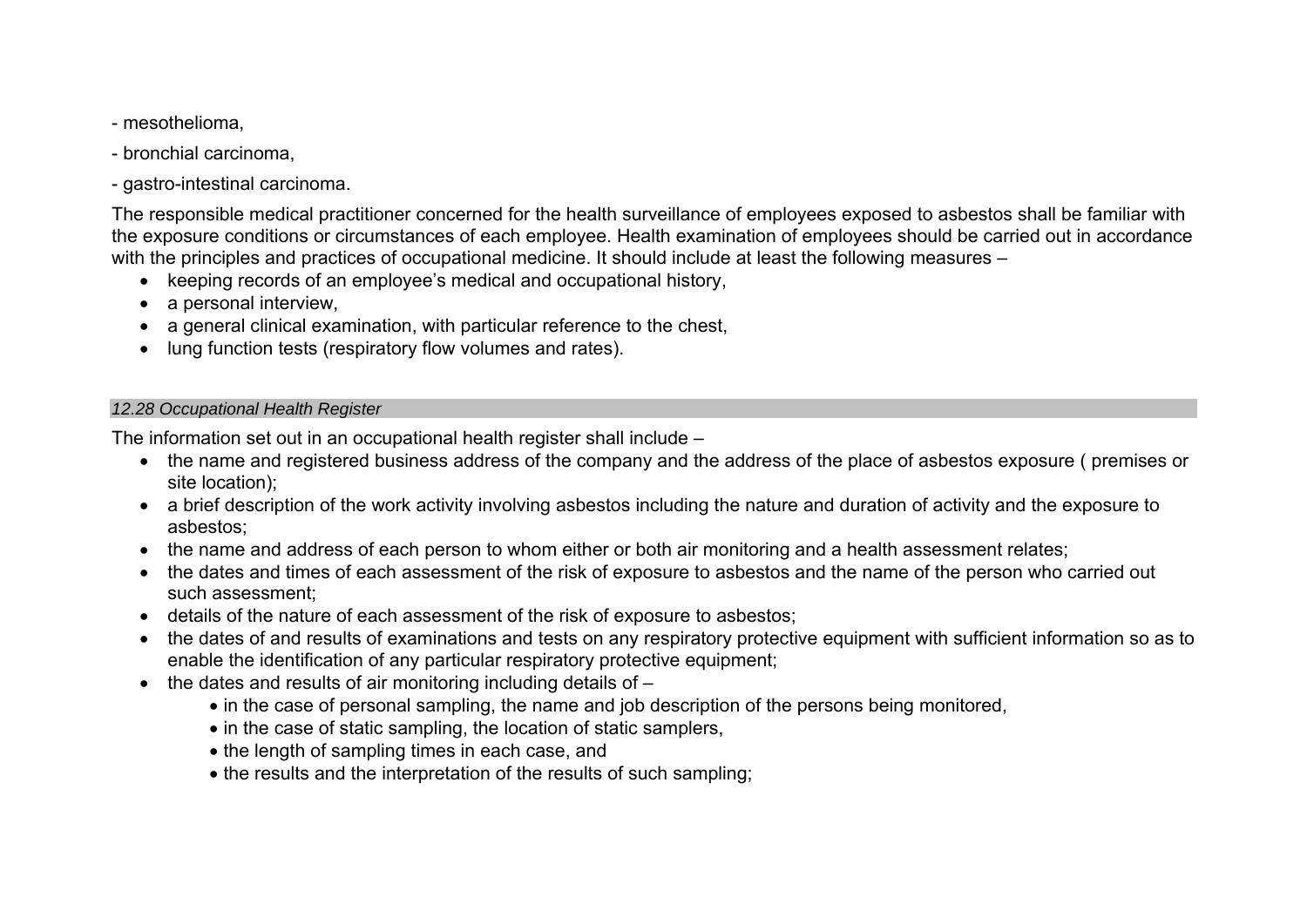• the name of the responsible medical practitioner making the health assessment, and the name and signature of the person duly making the entry in the register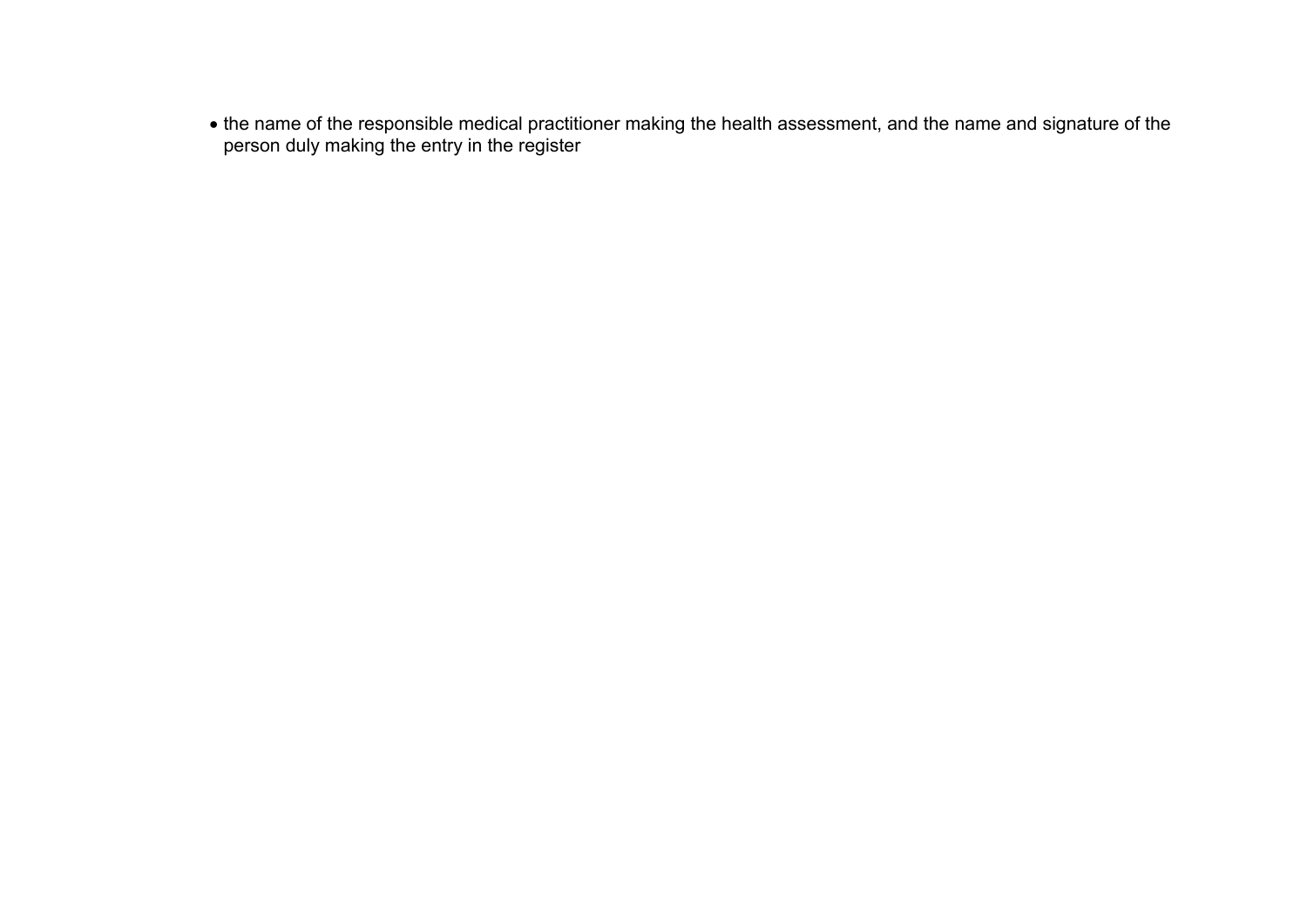## *13 GENERAL SAFETY PRECAUTIONS AND CONTROLS(non asbestos)*

### Working with Mineral wool fibre, Rockwool and ceramic fibre

Working with mineral wool fibres and dust, without safe systems of work can result in irritation to the eyes, nose, throat and skin. The International Agency for Research on Cancer has classified glass wool (mineral wool) as possibly carcinogenic to humans on the basis of animal experiments and studies of exposed workers.

## **There are two common mineral wool products**:

- Continuous or woven glass filament used in the reinforcement of mineral wool pools, boats, tanks and other hard synthetic products.
- Glass Wool, such as mats, used for heat and sound insulation in buildings.

### Continuous Glass Filament

Continuous Glass Filament is too thick to be breathed into the lungs. High levels of irritant dust can be generated when mineral wool reinforced plastics are cut, ground or sanded. Extraction ventilation or the wearing of respirators may be necessary.

While dust and fibres from working with continuous glass can cause irritation when they lodge in the skin, eyes, and throat, they are eventually dissolved or expelled by the body and cause no long-term damage.

Styrene vapours from polyester resins used in mineral wool products etc, however, a more serious hazard, and may cause both short-term irritation and long-term affects to the nervous system. Epoxy resins sometimes used in the manufacture of mineral wool products can cause contact dermatitis and burns. Cured resins are practically non-toxic.

### Glass Wool Insulation

Glass Wool Insulation consists of fibres blown or spun from molten glass and collected in an entangled mat. Without a safe work procedure, these fibres can also cause short-term irritation to the skin, eyes, and upper repertory tract among workers involved in the manufacture or installation of insulation products. Typically, glass wool insulation fibres are between 5 ant 10 microns in diameter) a micron is one thousandth of a millimetre) however a small proportion of the fibres are fine enough (less than 3 microns in diameter) to be breathed into the lungs.

Binding resins and oils are used during the manufacture of mineral wool insulation to stiffen and bond the fibres together and to prevent them from becoming airborne. These binders can cause irritation.

## Skin Irritation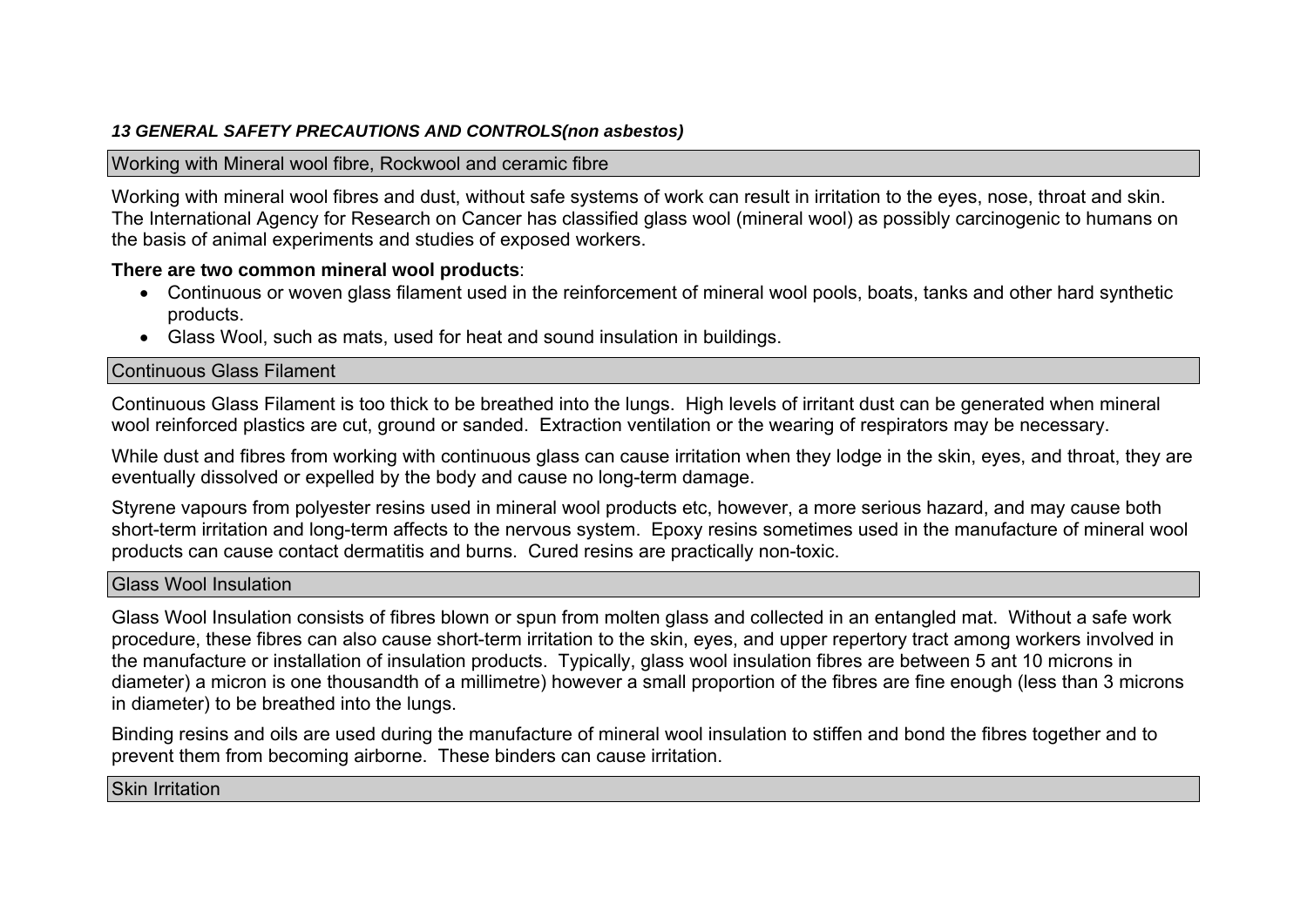Mineral wool dust and fibres may cause a stinging, itchy sensation when rubbed on the skin. This can happen to people working with mineral wool insulation, and it occurs particularly in folds of the skin around wrists, collars and waistbands. Perspiration aggravates this condition.

Most people quickly develop tolerance and hence the irritation may be temporary. Showering to remove the fibres will provide relief. Mineral wool insulation installed in buildings does not have adverse health effects on occupants.

Does Mineral wool Cause Cancer?

*The International Agency for Research on Cancer (IARC) says:* 

There is sufficient evidence to show glass wool causes cancer in experimented animals. There in inadequate evidence to show glass wool causes cancer in humans.

As an overall evaluation, glass wool is probably carcinogenic to humans.

While some of the finer glass wool fibres are small enough to be breathed into the lungs, users of mineral wool during the last 30 years have not shown any lung abnormalities that are different from the rest of the population. However workers involved in the manufacture of mineral wool prior to that time, who were exposed to a number of other fibres including asbestos, have shown increased cancers. But because these studies did not find an increased risk of cancer relevant to the length of employment or the amount of fibres inhaled, the evidence is not conclusive.

Mineral wool fibres implanted surgically into the chest cavities of animals have caused cancer. These experiments are of limited relevance because glass fibres do not enter the body in this way. Animals inhaling mineral wool through normal breathing have not developed cancer.

### Safe Working Procedures

Employers must provide safe working procedures to minimise hazards. However, in cramped or enclosed spaces where mineral wool insulation is generally installed, dust may exceed recommended levels and may be difficult to control.

Here a Class P1 AND P2 mask should be worn. Protective overalls should be worn to avoid skin irritation, and these should be washed regularly. Suitable gloves, tucked into overall cuffs, will prevent hand irritation.

Safe working procedures for glass filament are different. Handling continuous mineral wool filament before it is bonded into hardened plastics does not usually generate sufficient dust or airborne fibres to cause even short-term irritation. However once it is in solid form, irritating dust may be generated by cutting, grinding or sanding and ventilation or personal protective equipment may be required.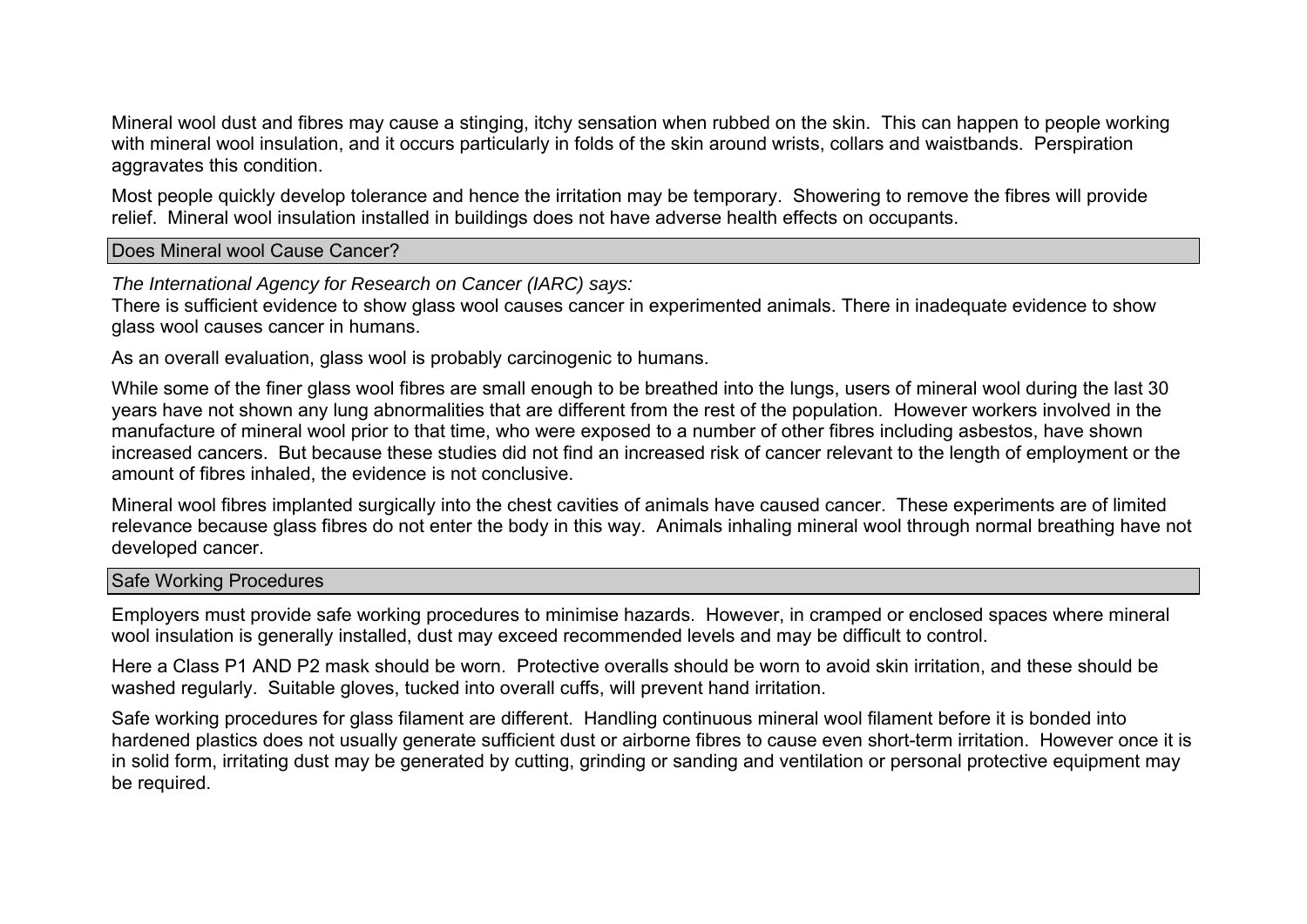## MINERAL WOOL HAZARDS

The 2005 Safety Health and Welfare at Work Act states that employers must provide education, training, safe work systems and protection against such hazards. Employees have an equal duty to protect themselves and others from hazards.

## **Why is Mineral wool Hazardous?**

Mineral wool is formed into a fine filament or fibre where molten glass is forced through small holes. These fibres can cause irritation, but the biggest hazard is from the epoxies or resins used to bind sheets of mineral wool together or to other materials. They can cause irritation in the eyes, nose, throat and skin.

## **How fine are the fibres?**

Typically they are between 5 and 15 microns (thousandths of millimetres) in diameter. Only fibres less than 3 microns in diameter are small enough to pass into the lungs. Dust and airborne fibres can be released when mineral wool reinforced plastics are cut, ground or sanded.

## **What happens if I breathe the dust or fibres?**

Most of the fibres will be trapped by the body's nose and throat defence mechanisms but a very small amount of dust may pass into the lungs. Body fluids will dissolve this small amount (unlike asbestos) to remove it.

## **What if the fibres break and become smaller?**

When mineral wool breaks it does so across the fibre, not along it, forming short thick fibres as opposed to fine ones, as asbestos does. In over 40 years, users of mineral wool have not shown lung abnormalities any different form the rest of the population.

## **What happens if I get it on my skin?**

Mineral wool dust will cause irritation when rubbed on the skin of most people, particularly in the folds of the skin around the wrists, collars and waistbands. Perspiration aggravates the situation. Most people quickly become desensitised hence the irritation is usually temporary. Showering to remove the fibres will provide relief. Mineral wool insulation in a building will cause no discomfort to occupants once installed.

Solvents such as Acetone or Ethyl Acetate, are often used to clean resin from equipment. They should not be used to clean resin form the skin because they can cause drying of the skin or dermatitis. They can also be absorbed through the skin and cause adverse long-term effects on the body

## **How should I handle mineral wool insulation?**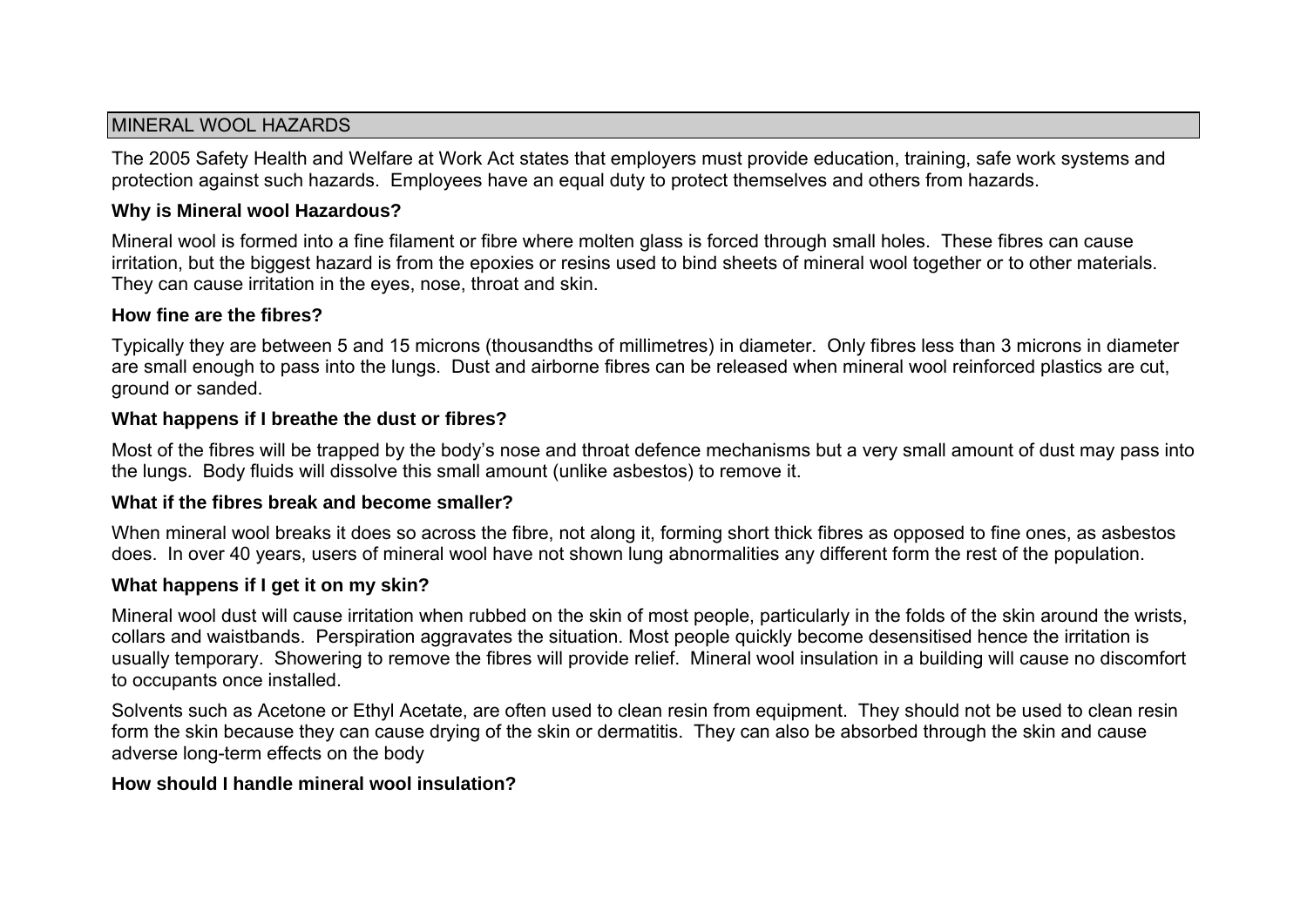Employers should provide safe work systems to minimise hazards. However, because of the sometimes-cramped locations during installation of mineral wool matting, dust levels may sometimes be higher. Here it is recommended a class L or M mask must be worn, the disposable type is ideal. Cotton overalls should be worn to avoid skin irritation, and these should be washed regularly. Suitable gloves with overall cuffs worn over them will prevent hand irritation.

## **What about mineral wool reinforced products?**

Safe work systems for handling woven mineral wool used in mineral wool-reinforced plastics are the same as for insulation. However, the plastic resin used in the process requires further precautions. The resin called either epoxy or polyester is very chemically active.

Epoxy resins are caustic and can cause burns and dermatitis. Contact with the eyes will cause severe damage. Vapours may cause irritation to the eyes, nose and throat. Cured resins are practically non-toxic.

## **Styrene Hazards**

Styrene monomer is a chief constituent in polyester resins. It is an irritant to the eyes, nose, throat and skin, and it is central nervous system depressant. It has a low odour threshold, i.e. it can be smelled at very low concentrations.

Inhalation of vapours can cause headache, nausea, loss of co-ordination and drowsiness. Repeated or prolonged skin contact may lead to dermatitis through defatting of the skin. Styrene should be absorbed through skin, and is also thought to affect the liver.

## **Hardeners**

The catalyst or hardener is a chemical called methyl ethyl ketone peroxide (MEKP). It is extremely hazardous, being flammable, potentially explosive and very damaging to eyes and skin.

Catalyst in the eyes should be washed out within seconds with copious amounts of water to avoid blindness. Medical treatment should then be urgently obtained. Wherever MEKP Catalyst is used safety goggles must be worn, since there is no antidote for it. Heat is generated during mixing and curing and flammable vapours are given off. There must be no sources of ignition present during mixing and curing and care is needed to dispose of unused mixed resin to avoid a fire. Designated bins partly filled with water are ideal for this.

# **Precautions when handling mineral wool and resins**

- Avoid skin contact at all times by using overalls and gloves.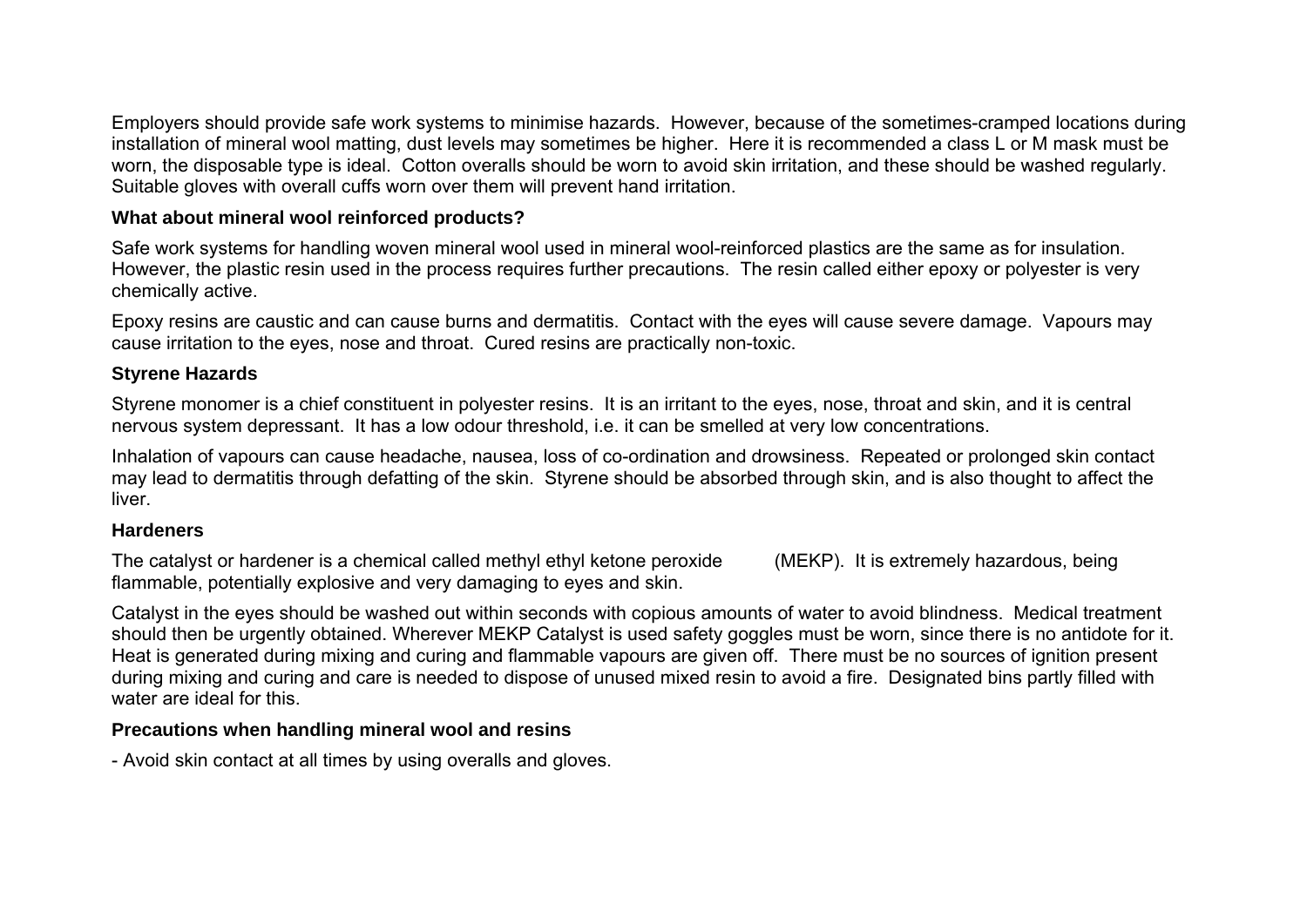- A respirator with organic vapour cartridges should be worn if vapour builds up is likely. An air supply respirator will be necessary if fibre glassing is in a confined area.
- Solvents used in fibre glassed reinforced plastics are all flammable appropriate precautions should be taken in use and storage.

# *REMEMBER:*

*If you are unsure about the safety of the products you use or the way in which you use them consult your Health and Safety Representative or talk to your employer.*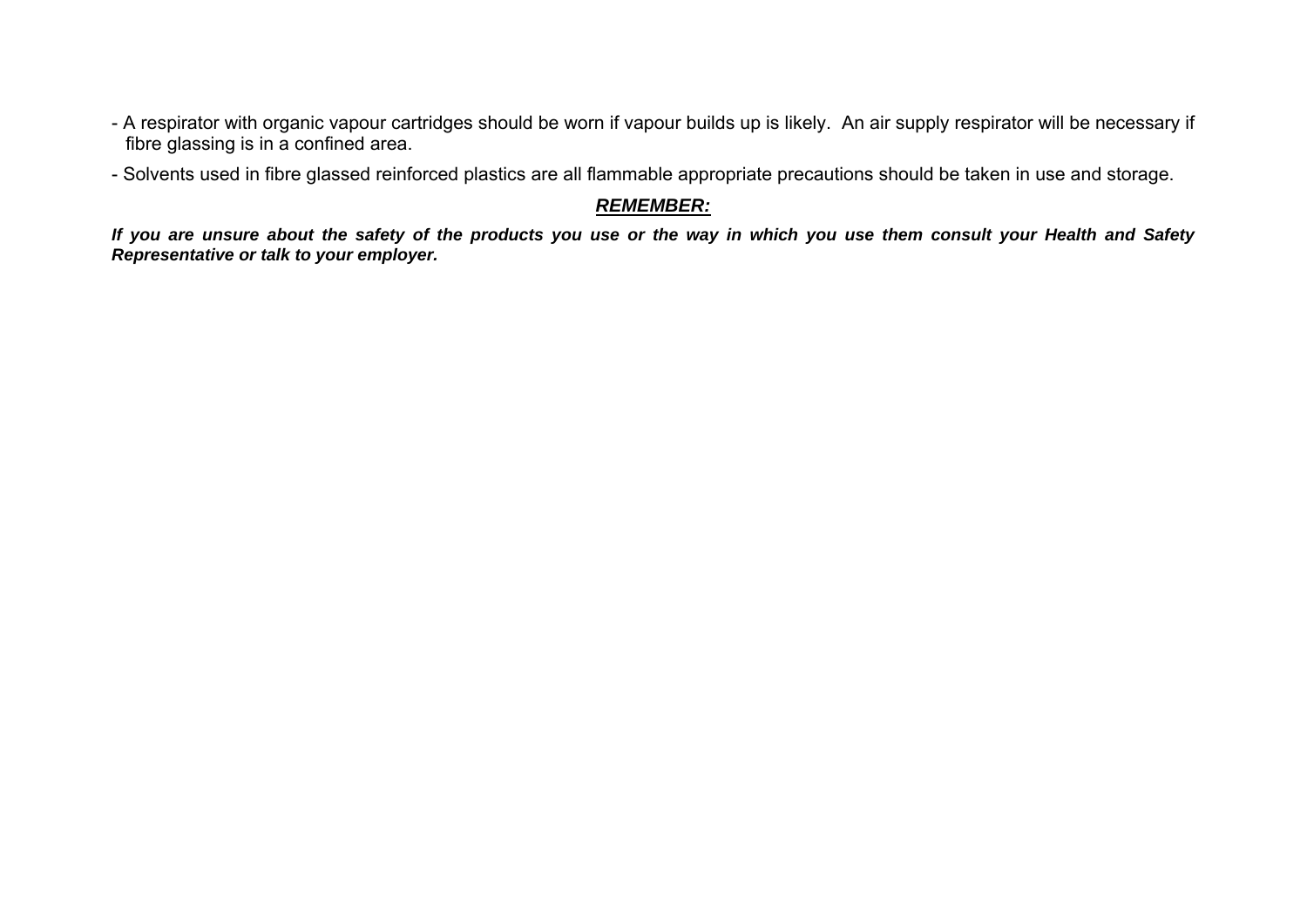### *14 GENERAL RISK ASSESSMENTS*

#### *14.1 EXSPOSURE TO ASBESTOS*

| <b>HAZARDS</b>                   | Exposure to, or inhalation of, asbestos fibres |
|----------------------------------|------------------------------------------------|
| <b>RISK</b><br><b>ASSESSMENT</b> | High                                           |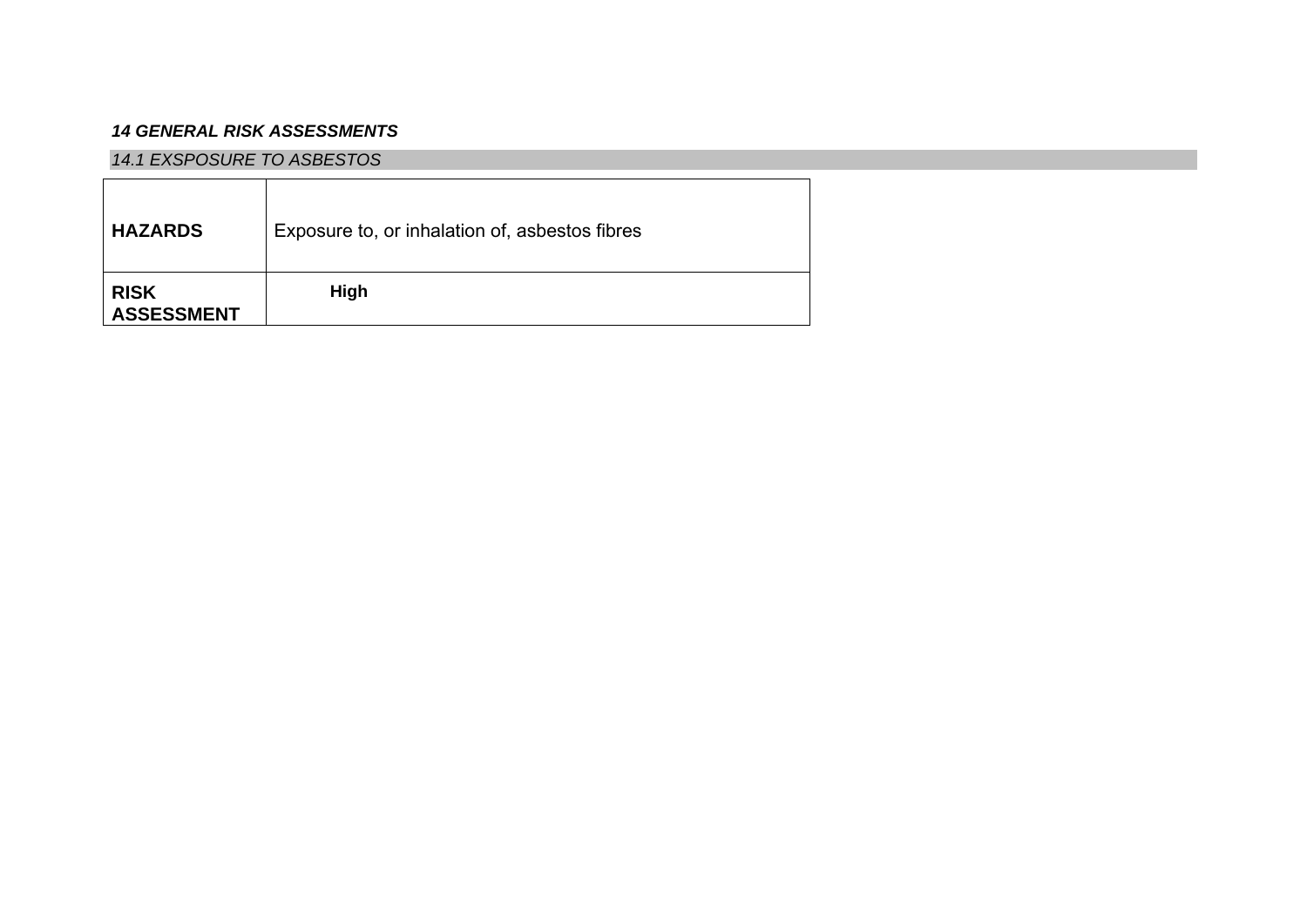| <b>CONTROL</b><br><b>MEASURES</b>                    | Carry out a Risk Assessment to identify any areas of<br>$\bullet$<br>asbestos, the type and the risk of exposure<br>Provide all employees with training/information about<br>the dangers of asbestos and the use of PPE<br>Notify H.S.A. 14 days in advance of any work<br>$\bullet$<br>involving exposure to asbestos<br>Maintain an Occupational Health Register of all<br>$\bullet$<br>workers exposed to asbestos (Employers Duty) Keep<br>record for 40 years after the last entry relating to each<br>employee (Asbestos Regulations Fifth Schedule)<br>Never strip out asbestos insulation yourself, The law<br>only allows trained and authorised personnel from<br>specialist contractors to remove asbestos from a<br>building<br>If asbestos is in good condition, leave it where it is $-$ it<br>is only a hazard when damaged or during attempts at<br>removal<br>Keep asbestos material (including wastes) damp<br>while working on them<br>Do not use power tools on asbestos materials, as<br>they create dust, use hand tools instead<br>Put asbestos waste in a suitable sealed container.<br>such as a heavy duty polythene bag, then put that<br>bag in a second bag and label it to show it contains |
|------------------------------------------------------|---------------------------------------------------------------------------------------------------------------------------------------------------------------------------------------------------------------------------------------------------------------------------------------------------------------------------------------------------------------------------------------------------------------------------------------------------------------------------------------------------------------------------------------------------------------------------------------------------------------------------------------------------------------------------------------------------------------------------------------------------------------------------------------------------------------------------------------------------------------------------------------------------------------------------------------------------------------------------------------------------------------------------------------------------------------------------------------------------------------------------------------------------------------------------------------------------------------------------|
|                                                      | asbestos<br>Ensure that disposal is carried out as per the<br>Regulations                                                                                                                                                                                                                                                                                                                                                                                                                                                                                                                                                                                                                                                                                                                                                                                                                                                                                                                                                                                                                                                                                                                                                 |
| <b>RISK RATING</b><br><b>WITH</b><br><b>CONTROLS</b> | <b>LOW</b>                                                                                                                                                                                                                                                                                                                                                                                                                                                                                                                                                                                                                                                                                                                                                                                                                                                                                                                                                                                                                                                                                                                                                                                                                |
|                                                      | Safety, Health and Welfare at Work Act 2005.                                                                                                                                                                                                                                                                                                                                                                                                                                                                                                                                                                                                                                                                                                                                                                                                                                                                                                                                                                                                                                                                                                                                                                              |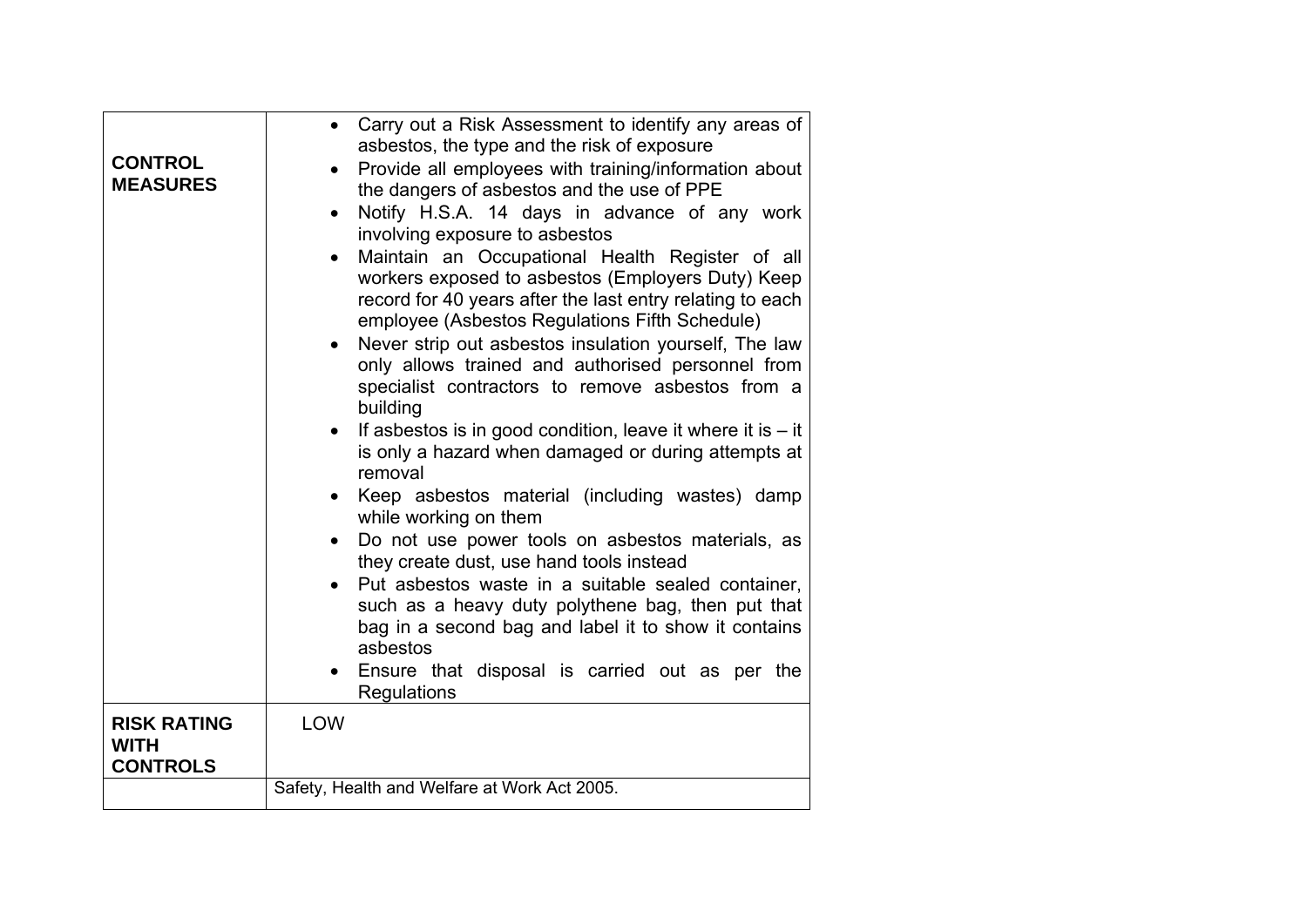| <b>LEGISLATION</b> | <b>SHWW (Construction) Regulations 2006</b><br>SHWW (Exposure to Asbestos) Regulations 2006<br>SHWW (Exposure to Asbestos) (Amendment Regulations 2010<br><b>SHWW (Chemical Agents) Regulations 2006</b><br>Safety, Health and Welfare at Work (General Application) Regulations<br>2007 |
|--------------------|------------------------------------------------------------------------------------------------------------------------------------------------------------------------------------------------------------------------------------------------------------------------------------------|
|--------------------|------------------------------------------------------------------------------------------------------------------------------------------------------------------------------------------------------------------------------------------------------------------------------------------|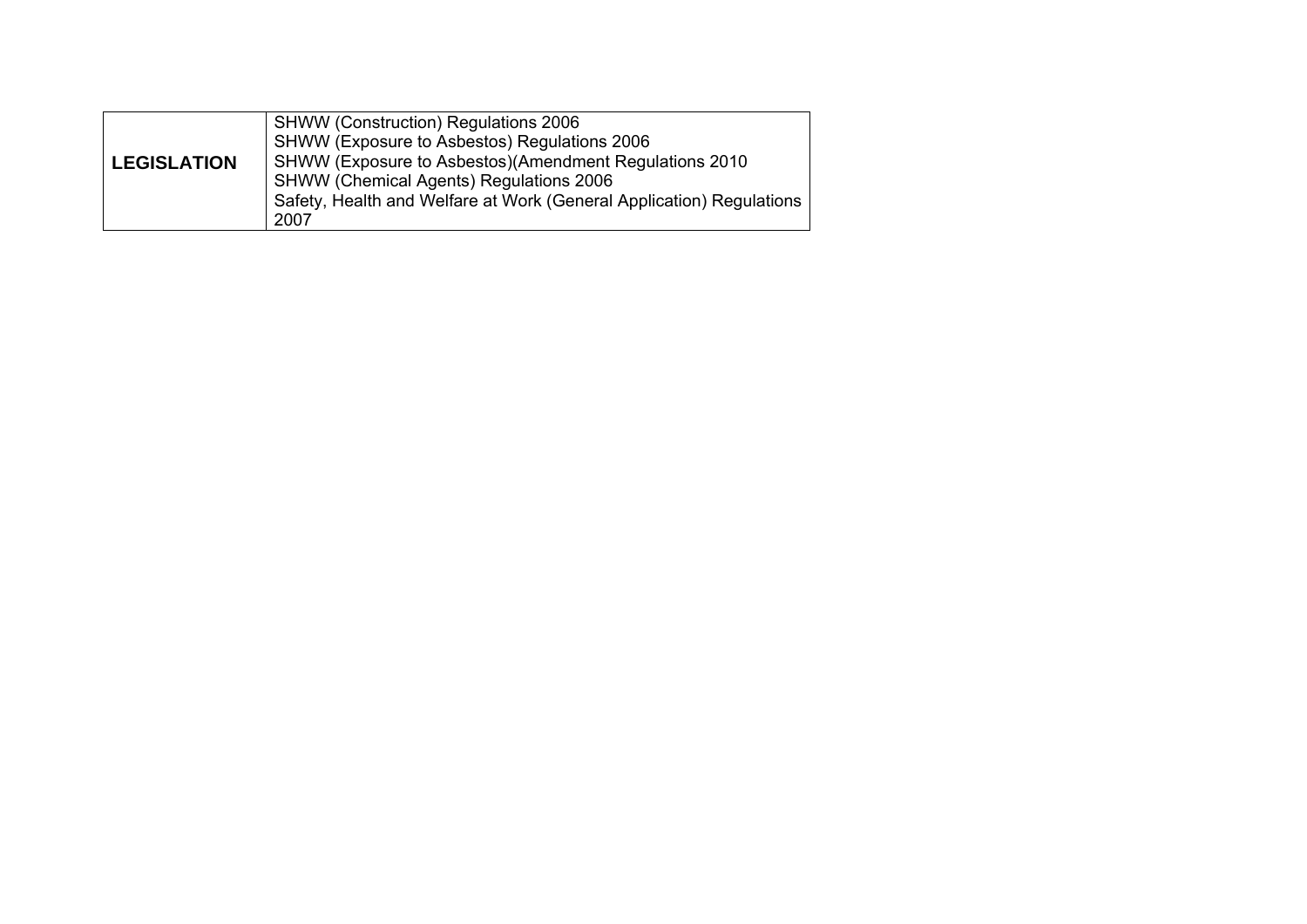#### *14.2 MINERAL WOOL/STONE WOOL/ROCKWOOL*

|                                   | <b>Skin Irritation</b>                                                                                                                                                                                                                                                                                                                                                                                                                                                                                                                                                                                                                                                                                                                                                                                                                                                                                         |
|-----------------------------------|----------------------------------------------------------------------------------------------------------------------------------------------------------------------------------------------------------------------------------------------------------------------------------------------------------------------------------------------------------------------------------------------------------------------------------------------------------------------------------------------------------------------------------------------------------------------------------------------------------------------------------------------------------------------------------------------------------------------------------------------------------------------------------------------------------------------------------------------------------------------------------------------------------------|
| <b>HAZARDS</b>                    | Eye irritation                                                                                                                                                                                                                                                                                                                                                                                                                                                                                                                                                                                                                                                                                                                                                                                                                                                                                                 |
|                                   | Respiratory irritation                                                                                                                                                                                                                                                                                                                                                                                                                                                                                                                                                                                                                                                                                                                                                                                                                                                                                         |
|                                   |                                                                                                                                                                                                                                                                                                                                                                                                                                                                                                                                                                                                                                                                                                                                                                                                                                                                                                                |
| <b>RISK</b><br><b>ASSESSMENT</b>  | <b>Medium</b>                                                                                                                                                                                                                                                                                                                                                                                                                                                                                                                                                                                                                                                                                                                                                                                                                                                                                                  |
| <b>CONTROL</b><br><b>MEASURES</b> | Details of hazards associated with chemical products<br>$\bullet$<br>and their safe usage are given on Material Safety Data<br>Sheets or come with the product. The supplier or<br>manufacturer is obliged by law to give this information. A<br>Material Safety Data Sheet must be readily available on<br>site for all hazardous substances brought onto site.<br>All personnel must be made aware of the relevant<br>$\bullet$<br>material safety data sheet and control measures in<br>connection with all hazardous substances in use on site.<br>Use suitable PPE ie.<br>Cotton overalls for work with new product.<br>Tyvek or similar disposable overalls for work with<br>old or damaged product<br>Tight fit gloves<br>Type P2 disposable dust masks or better for work<br>with old or damaged product<br>Standard safety glasses with new product<br>In some cases safety goggles when working with |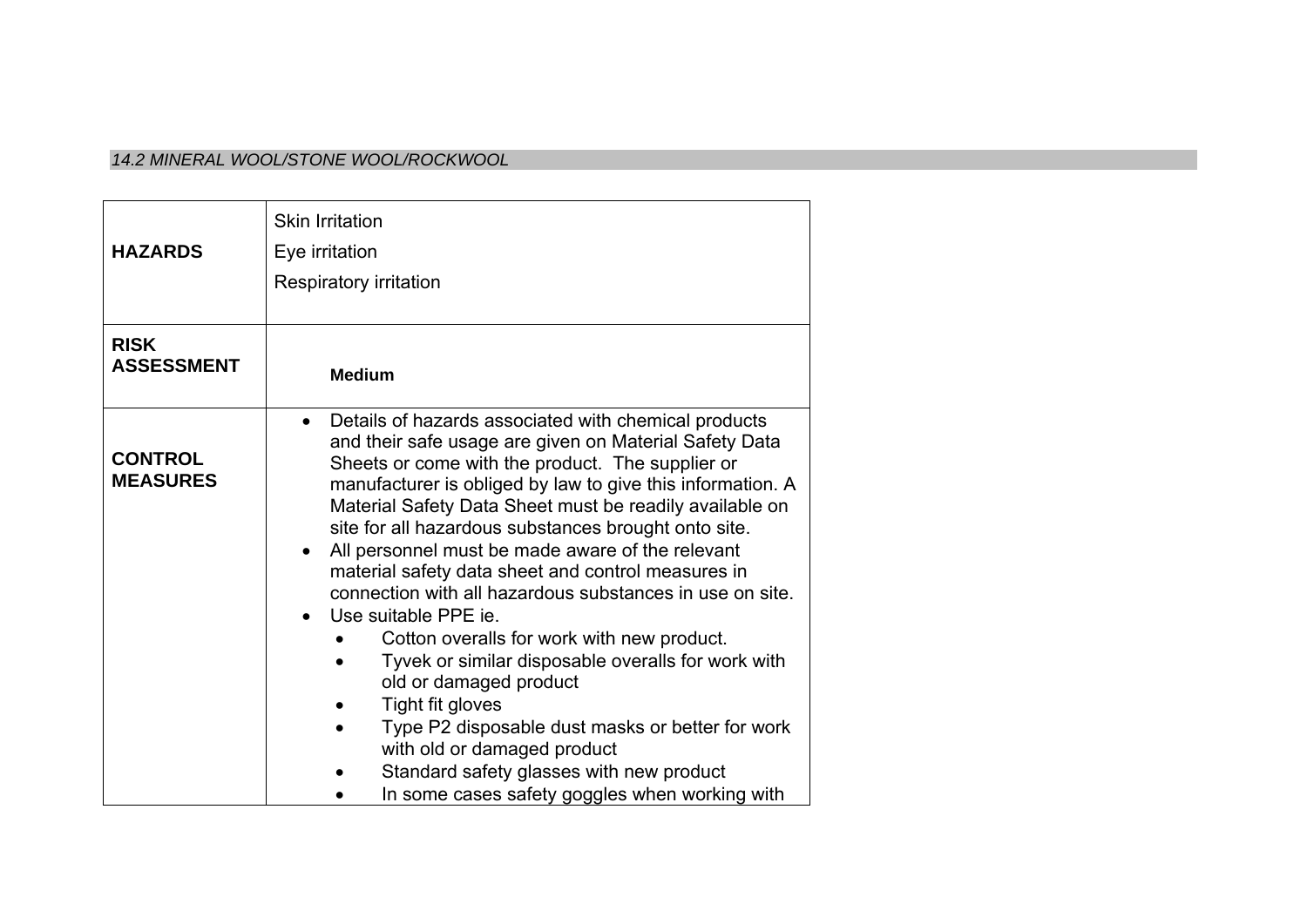|                                                      | badly degraded product<br>Keep area clean<br>$\bullet$<br>Dampen with water when removing old/damaged product<br>Dispose of cut offs in refuses sacks<br>$\bullet$<br>For fine cleaning use industrial type vacuum. |
|------------------------------------------------------|---------------------------------------------------------------------------------------------------------------------------------------------------------------------------------------------------------------------|
| <b>RISK RATING</b><br><b>WITH</b><br><b>CONTROLS</b> | Washing facilities will be available to all personnel.<br>$\bullet$<br>Low                                                                                                                                          |
| <b>LEGISLATION</b>                                   | The Safety, Health and Welfare at Work Regulations 2006<br>EU Directive 67/548/EC                                                                                                                                   |

### 14.3 VITREOUS FIBER PRODUCT – SUPERMAG/SUPERWOOL

| <b>HAZARDS</b>                    | <b>Skin Irritation</b><br>Eye irritation<br>Respiratory irritation                                                                                                                                                                            |
|-----------------------------------|-----------------------------------------------------------------------------------------------------------------------------------------------------------------------------------------------------------------------------------------------|
| <b>RISK</b><br><b>ASSESSMENT</b>  | Low                                                                                                                                                                                                                                           |
| <b>CONTROL</b><br><b>MEASURES</b> | Details of hazards associated with chemical products<br>$\bullet$<br>and their safe usage are given on Material Safety Data<br>Sheets or come with the product. The supplier or<br>manufacturer is obliged by law to give this information. A |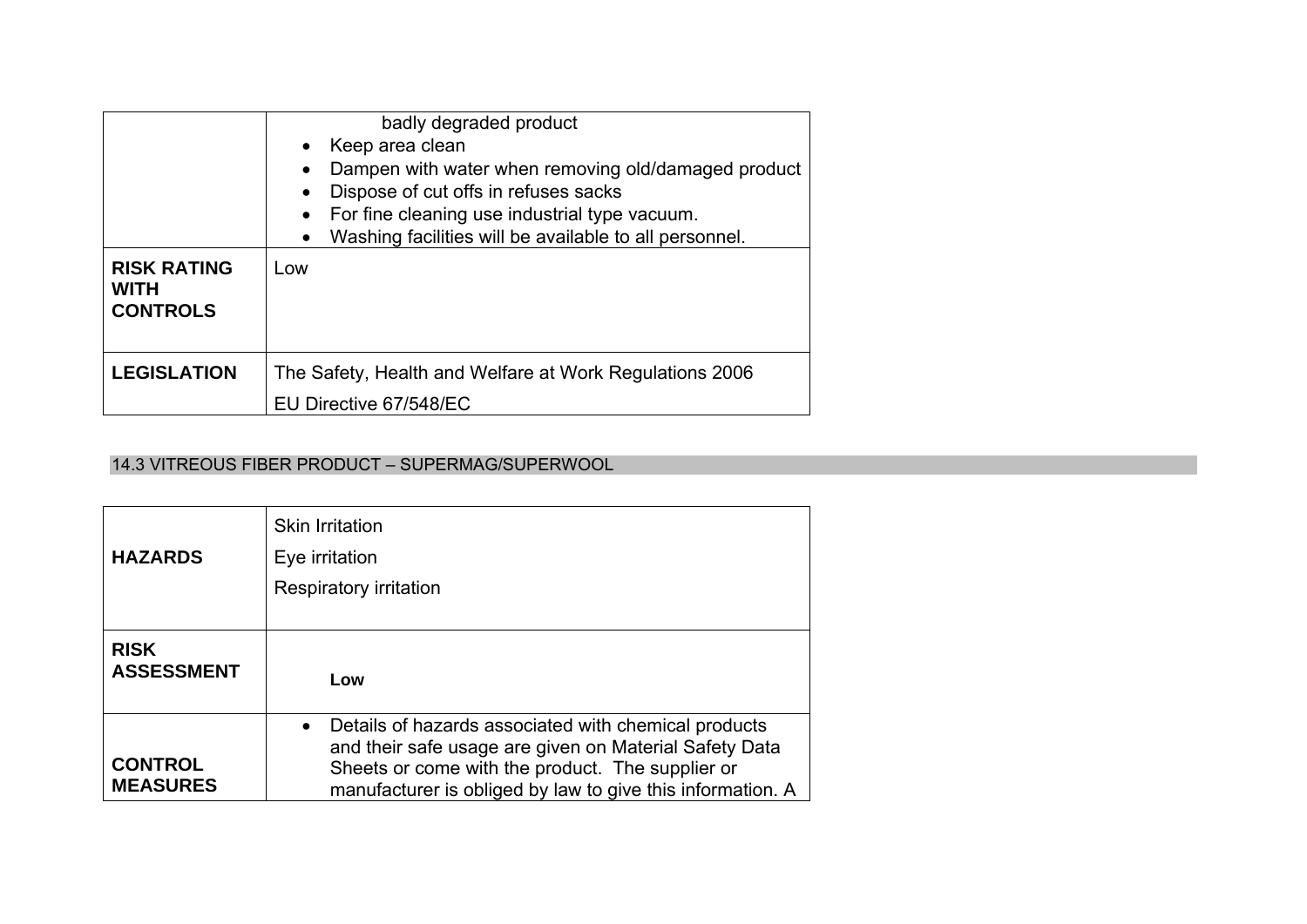| Material Safety Data Sheet must be readily available on<br>site for all hazardous substances brought onto site.<br>All personnel must be made aware of the relevant<br>material safety data sheet and control measures in<br>connection with all hazardous substances in use on site.<br>Use suitable PPE ie.<br>Cotton overalls for work with new product.<br>Tyvek or similar disposable overalls for work with<br>old or damaged product<br>Tight fit gloves<br>Type P2 disposable dust masks or better for work<br>$\bullet$<br>with old or damaged product<br>Standard safety glasses with new product<br>In some cases safety goggles when working with<br>badly degraded product<br>Keep area clean<br>Dampen with water when removing old/damaged product<br>$\bullet$<br>Dispose of cut offs/old product in refuses sacks<br>$\bullet$<br>For fine cleaning use industrial type vacuum.<br>$\bullet$<br>Washing facilities will be available to all personnel.<br>Low |
|--------------------------------------------------------------------------------------------------------------------------------------------------------------------------------------------------------------------------------------------------------------------------------------------------------------------------------------------------------------------------------------------------------------------------------------------------------------------------------------------------------------------------------------------------------------------------------------------------------------------------------------------------------------------------------------------------------------------------------------------------------------------------------------------------------------------------------------------------------------------------------------------------------------------------------------------------------------------------------|
| The Safety, Health and Welfare at Work Regulations 2006<br>EU Directive 67/69/EC                                                                                                                                                                                                                                                                                                                                                                                                                                                                                                                                                                                                                                                                                                                                                                                                                                                                                               |
|                                                                                                                                                                                                                                                                                                                                                                                                                                                                                                                                                                                                                                                                                                                                                                                                                                                                                                                                                                                |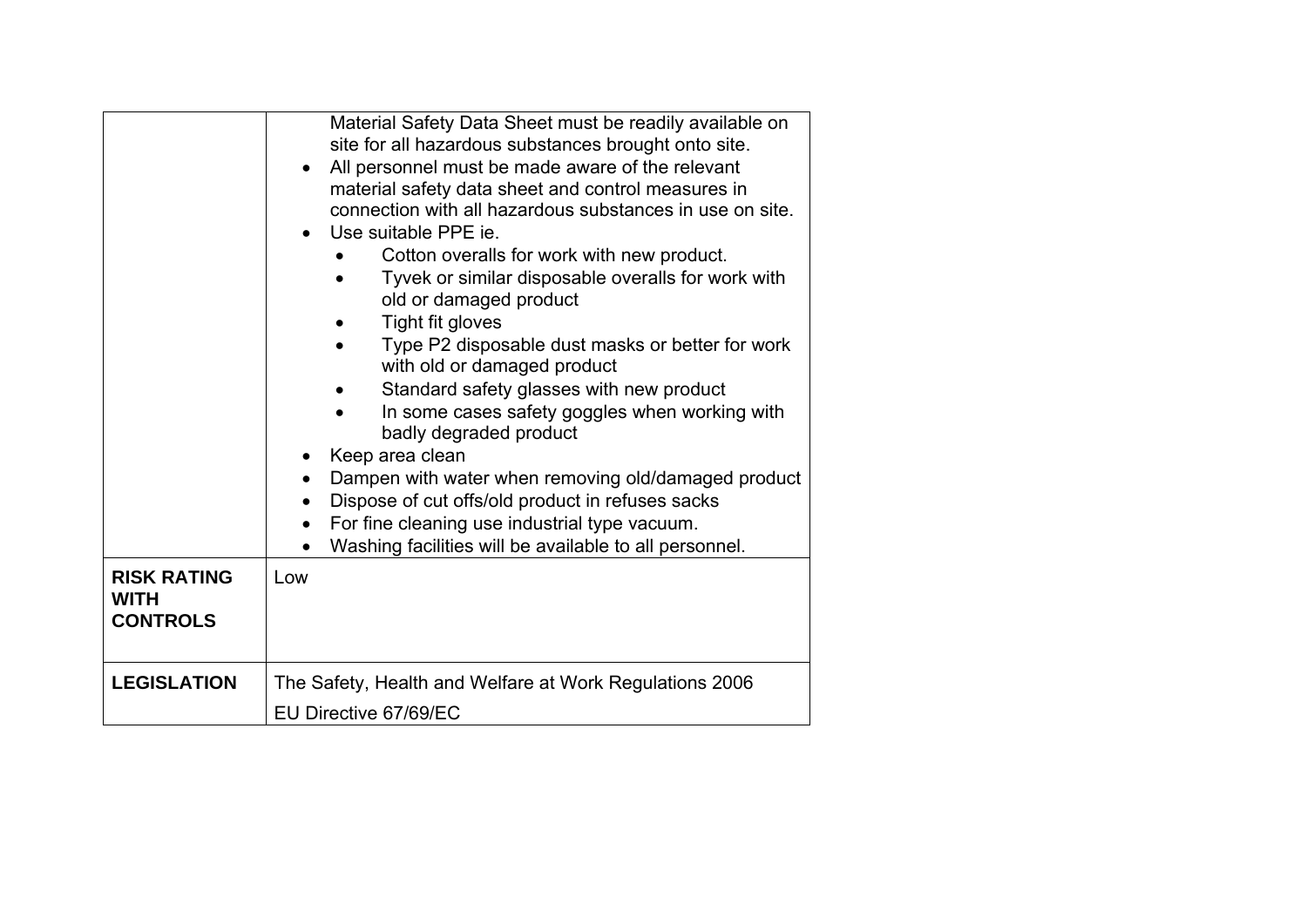#### 14.4 NOISE

| <b>HAZARDS</b>                   | Inability to hear other sounds, instructions and warnings |
|----------------------------------|-----------------------------------------------------------|
|                                  | Affects concentration                                     |
|                                  | Fatigue                                                   |
| <b>RISK</b><br><b>ASSESSMENT</b> | High                                                      |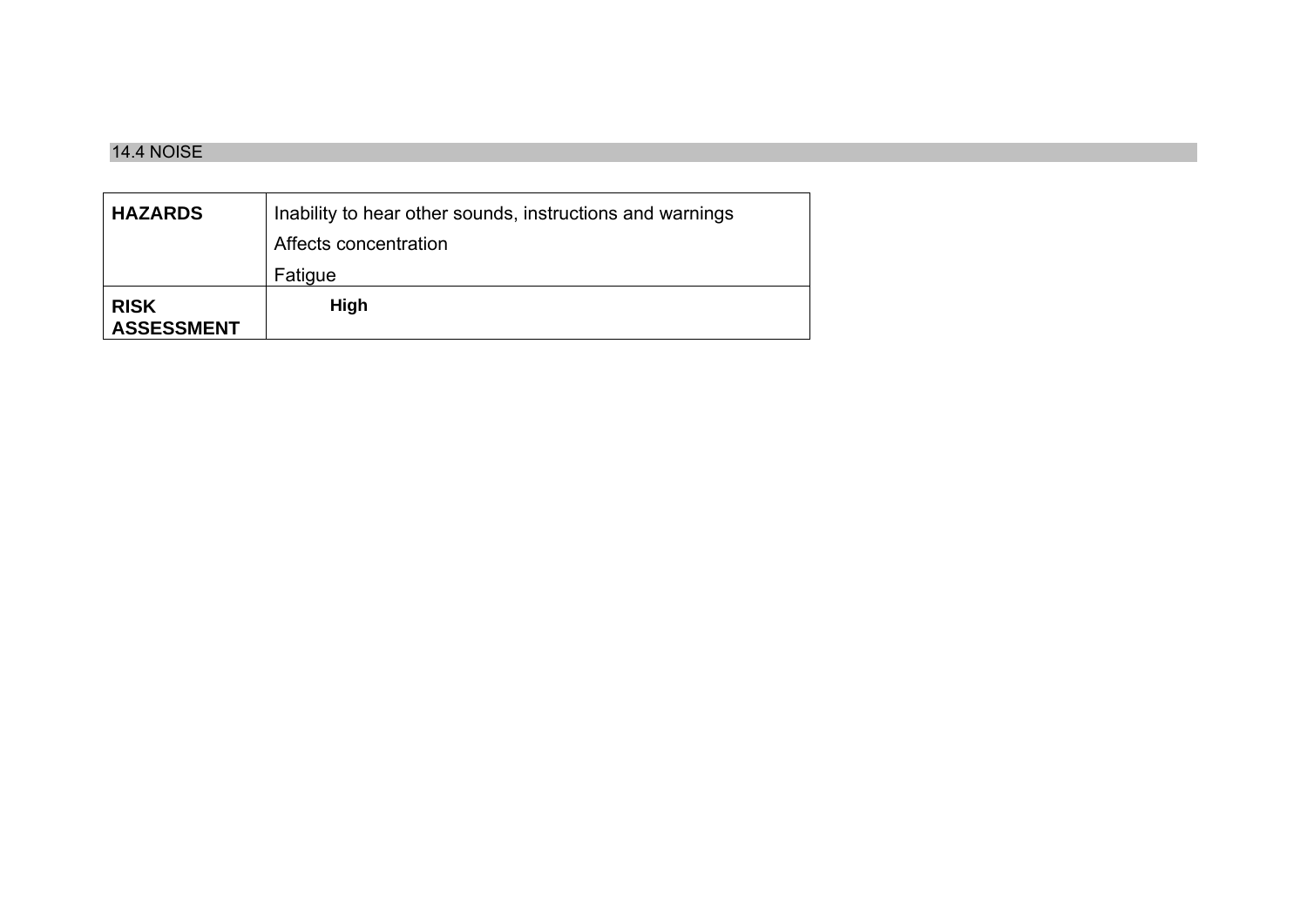| <b>CONTROL</b><br><b>MEASURES</b>                    | Three control measures are:<br>Access – noise survey<br>$\bullet$<br>Eliminate – remove noise sources from the site<br>$\bullet$<br>Control – measures to prevent / reduce exposure<br>$\bullet$                                                                                                                                                                                                                                                                                                                                                                                                                                                                                                                                                                                                                                                                                                                                                                                                                                                             |
|------------------------------------------------------|--------------------------------------------------------------------------------------------------------------------------------------------------------------------------------------------------------------------------------------------------------------------------------------------------------------------------------------------------------------------------------------------------------------------------------------------------------------------------------------------------------------------------------------------------------------------------------------------------------------------------------------------------------------------------------------------------------------------------------------------------------------------------------------------------------------------------------------------------------------------------------------------------------------------------------------------------------------------------------------------------------------------------------------------------------------|
|                                                      | <b>General Control Measures:</b><br>Use of physical noise barriers, where possible (fitting<br>$\bullet$<br>of silencers etc.)<br>Ensure that a noise survey is carried out by a<br>$\bullet$<br>competent person, and that a Risk Assessment is<br>prepared<br>• Put in place a control programme and create ear<br>protection zones<br>Isolate Plant & Machinery that emit high levels of<br>noise, where applicable<br>Make sure all forms of ear protection are available to<br>$\bullet$<br>workers<br>Provide training and information to workers on the<br>$\bullet$<br>dangers of noise and the use, care and maintenance<br>of PPE<br>Wear hearing protection at all times when using or<br>$\bullet$<br>the vicinity of<br>working<br>in<br>operating<br>rock-<br>breakers/scabblers/kango hammers/angle-grinders or<br>any other work equipment emitting high noise levels<br>Identify the vehicles/machines/work situations with<br>the highest level of vibration and arrange a rota for<br>operators/drivers to reduce the time spent on them. |
| <b>RISK RATING</b><br><b>WITH</b><br><b>CONTROLS</b> | LOW                                                                                                                                                                                                                                                                                                                                                                                                                                                                                                                                                                                                                                                                                                                                                                                                                                                                                                                                                                                                                                                          |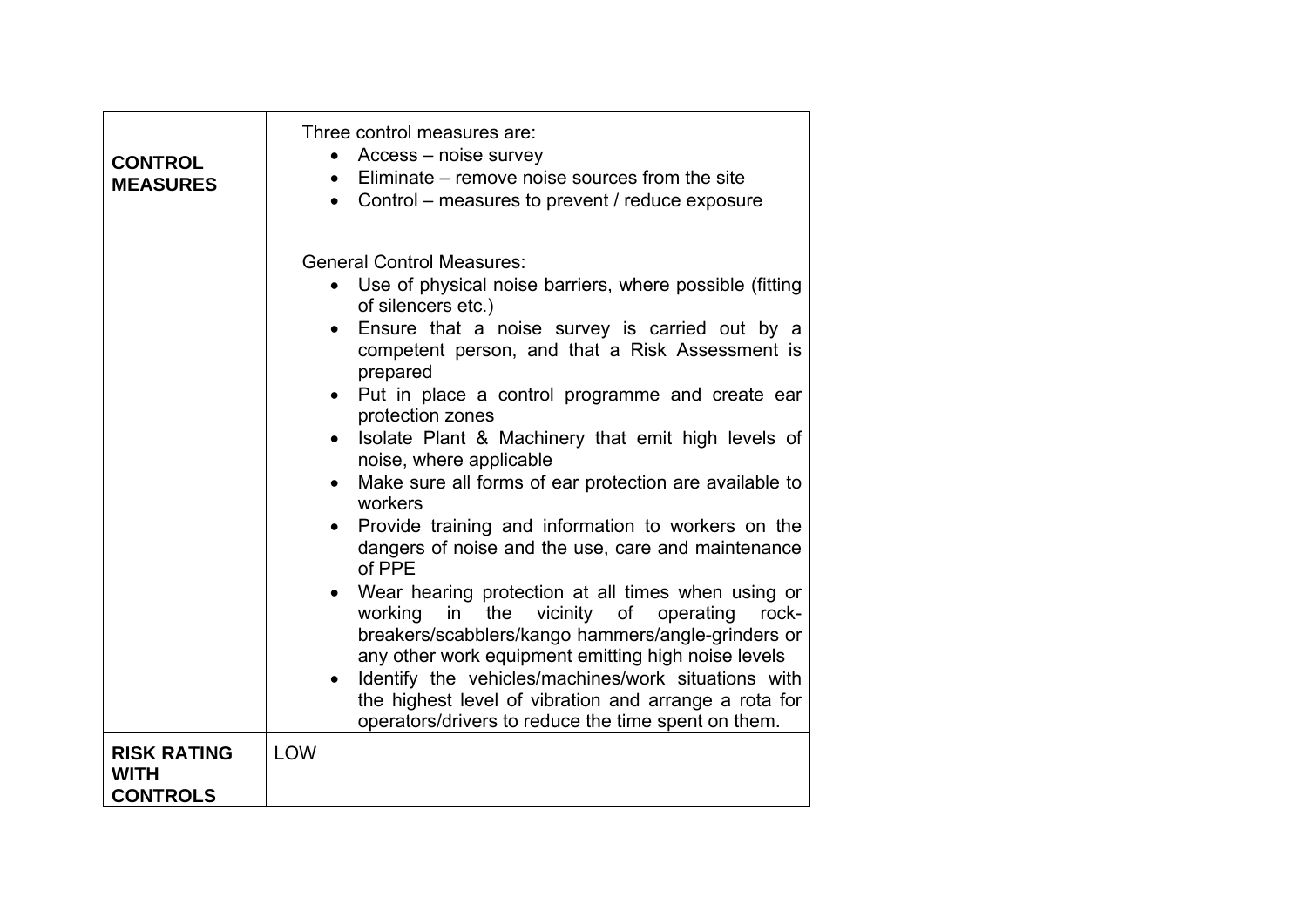|                    | Safety, Health and Welfare at Work Act 2005.                              |
|--------------------|---------------------------------------------------------------------------|
|                    | <b>SHWW (Construction) Regulations 2006</b>                               |
| <b>LEGISLATION</b> | Hearing Injury Act, 1998                                                  |
|                    | SHWW (Control of Noise at Work) Regulations 2006                          |
|                    | SHWW (Control of Vibration at Work) Regulations 2006                      |
|                    | Safety, Health and Welfare at Work (General Application) Regulations 2007 |

#### 14.5 VIBRATION

| <b>HAZARDS</b>                   | Chainsaws<br>Jack-Hammers/rock-breakers/concrete-breakers/road-drills<br><b>Hammer Drills</b><br>Hand-held grinders and sanders<br>Power hammers and chisels<br>Riveting hammers and bolsters |
|----------------------------------|-----------------------------------------------------------------------------------------------------------------------------------------------------------------------------------------------|
| <b>RISK</b><br><b>ASSESSMENT</b> | High                                                                                                                                                                                          |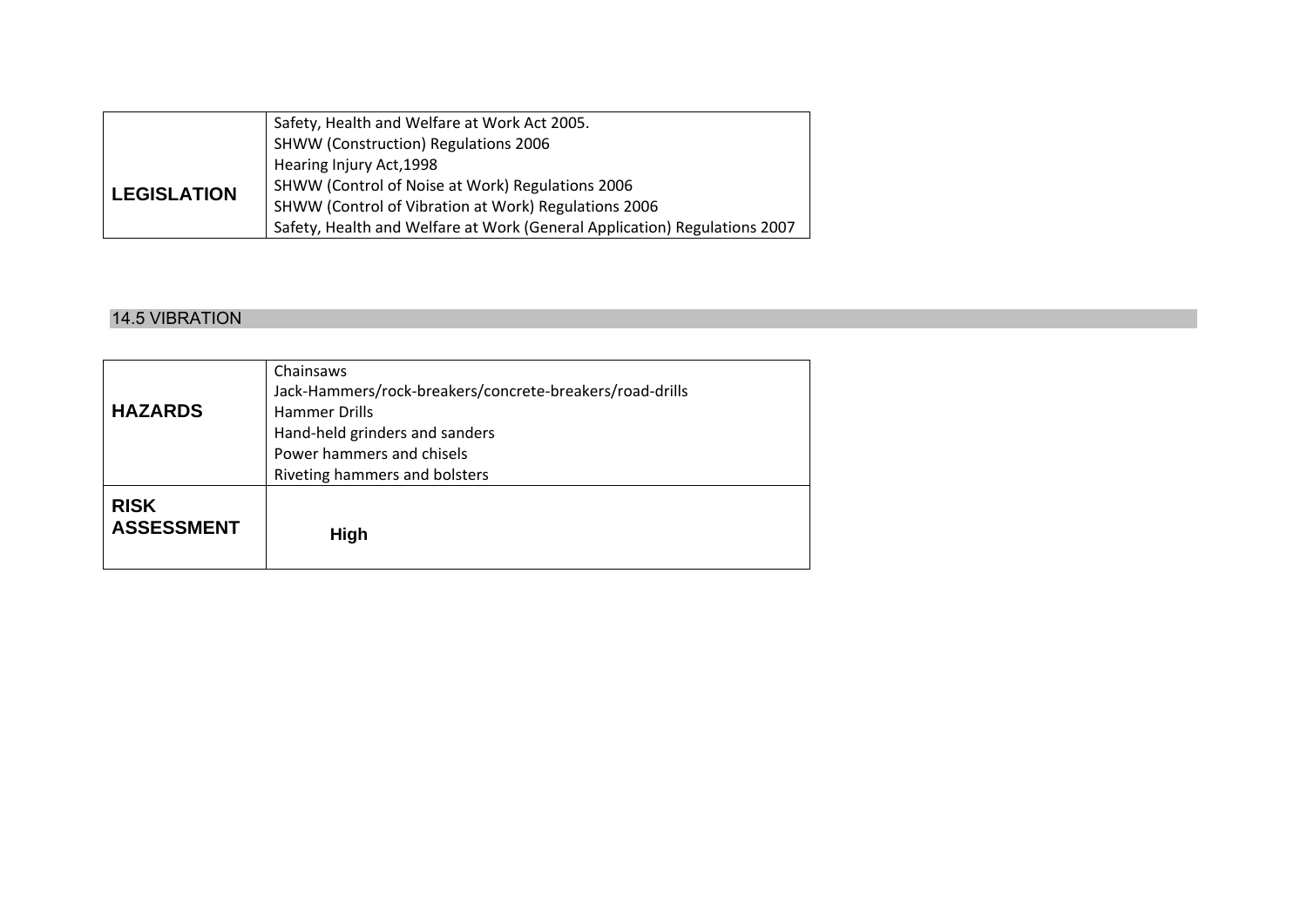| <b>CONTROL</b><br><b>MEASURES</b> | Allow only authorised/competent persons to operate<br>$\bullet$<br>plant/machinery<br>Instruct all workers in the potential sources and effects of<br>vibration<br>Wear appropriate hearing/eye/hand protection<br>$\bullet$<br>Provide training in the correct use and care of PPE<br>$\bullet$<br>Maintain all machinery as per manufacturers instructions<br>$\bullet$<br>Identify the vehicles/machines/work situations with the<br>highest level of vibration and arrange a rota for<br>operators/drivers to reduce the time spent on them.<br>Where possible, construct jogs to hold materials or tools<br>For pneumatic machinery, wear protective gloves to help<br>prevent vibration white finger |
|-----------------------------------|------------------------------------------------------------------------------------------------------------------------------------------------------------------------------------------------------------------------------------------------------------------------------------------------------------------------------------------------------------------------------------------------------------------------------------------------------------------------------------------------------------------------------------------------------------------------------------------------------------------------------------------------------------------------------------------------------------|
| <b>RISK RATING</b>                | Selecting low-vibration tools<br>Tools with CE mark are declare by the manufacturer to<br>be safe when used as instructed<br>Manufacturers identify vibration levels in m/s2<br>$\bullet$<br>Vibration data is given in technical sales literature and<br>the instructions book, if the vibration level exceeds<br>2.5m/s2 during the standard tests<br>Supplementary information on measure necessary to<br>control risks from exposure to tool vibration should<br>appear in the instruction book.<br>Low vibration tool accessories should be selected.<br><b>LOW</b>                                                                                                                                   |
| <b>WITH</b><br><b>CONTROLS</b>    |                                                                                                                                                                                                                                                                                                                                                                                                                                                                                                                                                                                                                                                                                                            |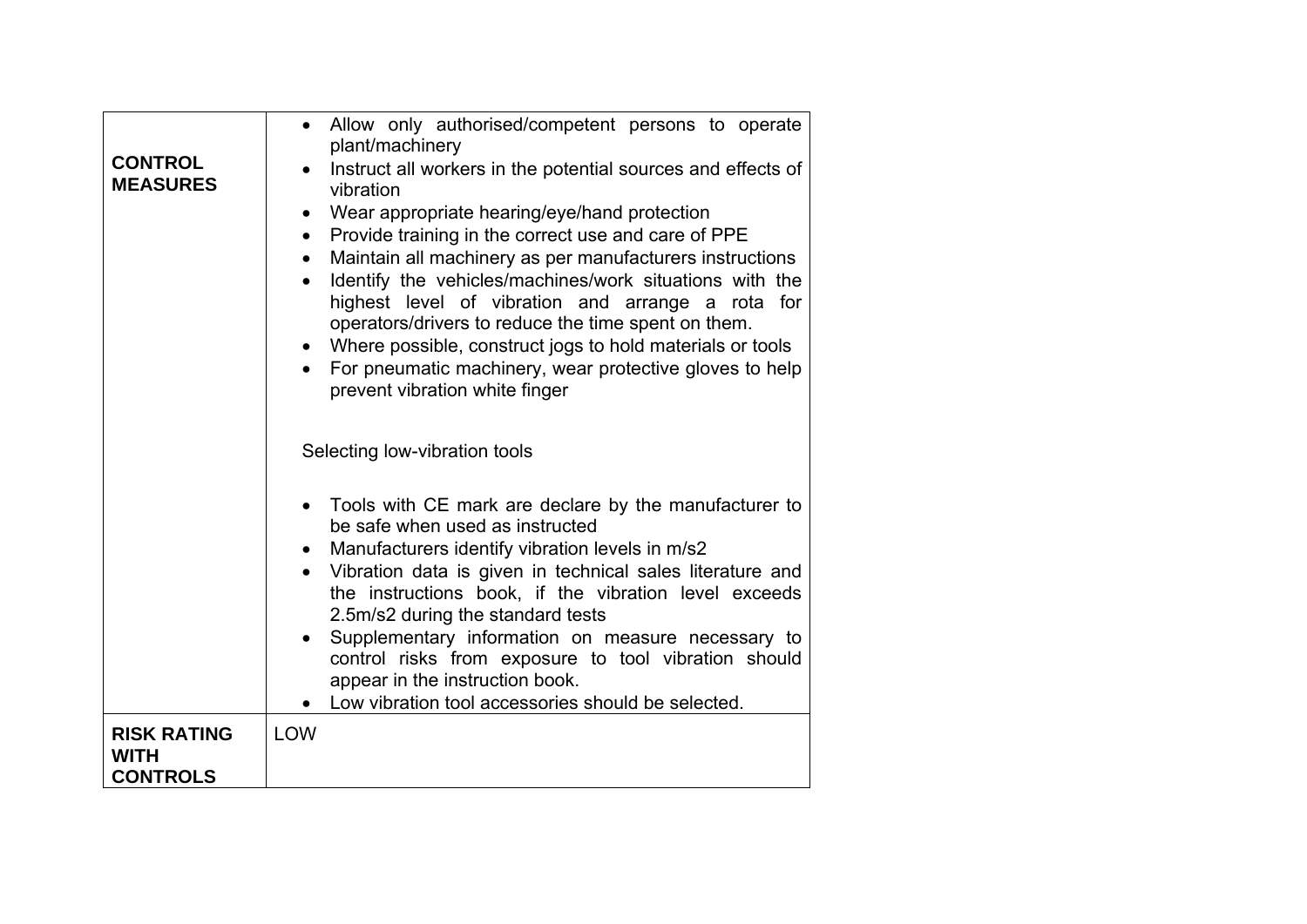|                    | Safety, Health and Welfare at Work Act 2005.                              |
|--------------------|---------------------------------------------------------------------------|
|                    | <b>SHWW (Construction) Regulations 2006</b>                               |
|                    | SHWW (Control of Vibration at Work) Regulations 2006                      |
| <b>LEGISLATION</b> | Safety, Health and Welfare at Work (General Application) Regulations 2007 |

# 14.6 PERSONAL PROTECTIVE EQUIPMENT

| <b>HAZARDS</b>                   | <b>Physical Exposures</b>                    |
|----------------------------------|----------------------------------------------|
|                                  | <b>Chemical and Environmental Exposures.</b> |
| <b>RISK</b><br><b>ASSESSMENT</b> | High                                         |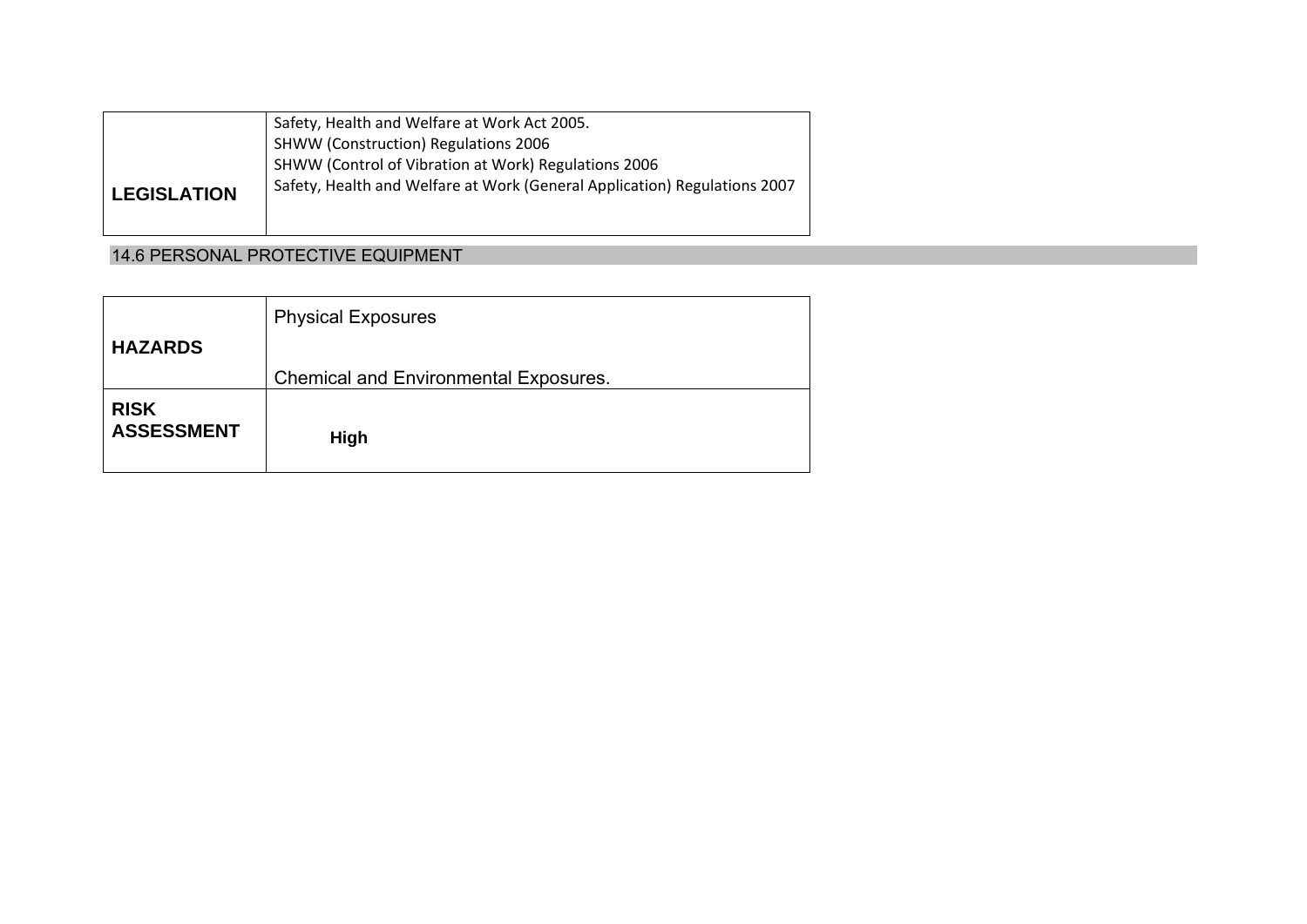| <b>CONTROL</b><br><b>MEASURES</b>                    | The company shall ensure that all employees use<br>$\bullet$<br>personal protective equipment where required.<br>All safety equipment purchased by the company will be<br>to approved standards.<br>Gloves, overalls, shoes, face masks, caps/hats, safety<br>helmets and harnesses will<br>be available<br>where<br>appropriate.<br>If cleaners are employed in noisy environments then<br>hearing defenders will be supplied.<br>It is essential that all protective measures are correctly<br>$\bullet$<br>selected, and users are instructed in their correct use.<br>In this respect, training will be provided to all employees.<br>Whenever appropriate manufacturer's guidance will be<br>In cases where this is inadequate, additional<br>heeded.<br>information will be provided by the company.<br>The company will ensure that adequate supplies of all<br>the necessary protective clothing and equipment are<br>available for issue as required and that when issued to<br>employees a signature is obtained for the equipment.<br>The Supervisor will inform any person in the workplace<br>observed carrying out any procedures which require the<br>use of protective clothing or equipment of both statutory<br>and company policy requirements and such persons will<br>be instructed not to continue working until protective<br>clothing or equipment is obtained and used.<br><b>This</b><br>applies not only to employees but also to sub-<br>contractors. |
|------------------------------------------------------|-----------------------------------------------------------------------------------------------------------------------------------------------------------------------------------------------------------------------------------------------------------------------------------------------------------------------------------------------------------------------------------------------------------------------------------------------------------------------------------------------------------------------------------------------------------------------------------------------------------------------------------------------------------------------------------------------------------------------------------------------------------------------------------------------------------------------------------------------------------------------------------------------------------------------------------------------------------------------------------------------------------------------------------------------------------------------------------------------------------------------------------------------------------------------------------------------------------------------------------------------------------------------------------------------------------------------------------------------------------------------------------------------------------------------------------------------------------------------------------|
| <b>RISK RATING</b><br><b>WITH</b><br><b>CONTROLS</b> | Low                                                                                                                                                                                                                                                                                                                                                                                                                                                                                                                                                                                                                                                                                                                                                                                                                                                                                                                                                                                                                                                                                                                                                                                                                                                                                                                                                                                                                                                                               |
|                                                      | Safety, Health and Welfare at Work Act 2005.                                                                                                                                                                                                                                                                                                                                                                                                                                                                                                                                                                                                                                                                                                                                                                                                                                                                                                                                                                                                                                                                                                                                                                                                                                                                                                                                                                                                                                      |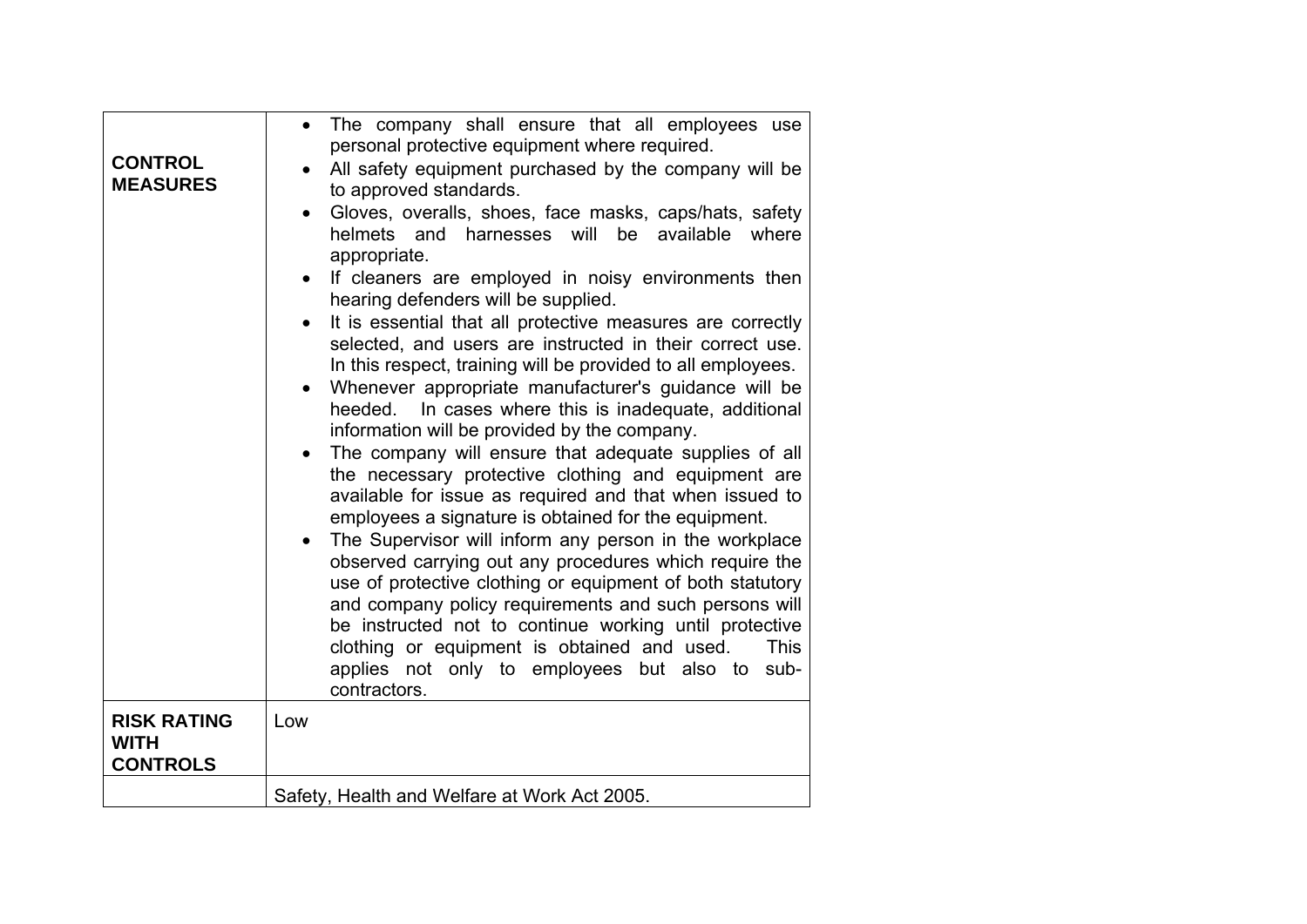| <b>LEGISLATION</b> |                  |  |  |  | Safety, Health and Welfare at Work (General Application) |
|--------------------|------------------|--|--|--|----------------------------------------------------------|
|                    | Regulations 2007 |  |  |  |                                                          |

# 14.7 LASER EQUIPMENT

| <b>HAZARDS</b>                                       | Direct Eye Contact with laser - can lead to eye-injury/blindness,<br>burns or electric shock                                                                                                                                                                                                                                                                                                                                                                                                                                    |
|------------------------------------------------------|---------------------------------------------------------------------------------------------------------------------------------------------------------------------------------------------------------------------------------------------------------------------------------------------------------------------------------------------------------------------------------------------------------------------------------------------------------------------------------------------------------------------------------|
| <b>RISK</b><br><b>ASSESSMENT</b>                     | <b>High</b>                                                                                                                                                                                                                                                                                                                                                                                                                                                                                                                     |
| <b>CONTROL</b><br><b>MEASURES</b>                    | • Operate and maintain all laser equipment as per the<br>manufacturers instructions<br>• Ensure that no worker looks at the laser beams or<br>directs the beams towards other workers<br>Ensure that all laser equipment is serviced/repaired<br>$\bullet$<br>only by the manufacturer<br>• Do not use wet batteries/chargers<br>Do not cover the battery charger while charging<br>$\bullet$<br>Do not use laser equipment in explosive/damp<br>$\bullet$<br>atmospheres, unless rated suitable/safe by<br>the<br>manufacturer |
| <b>RISK RATING</b><br><b>WITH</b><br><b>CONTROLS</b> | Low                                                                                                                                                                                                                                                                                                                                                                                                                                                                                                                             |
| <b>LEGISLATION</b>                                   | Safety, Health and Welfare at Work Act 2005.<br><b>SHWW (Construction) Regulations 2006</b><br>Safety, Health and Welfare at Work (General Application)                                                                                                                                                                                                                                                                                                                                                                         |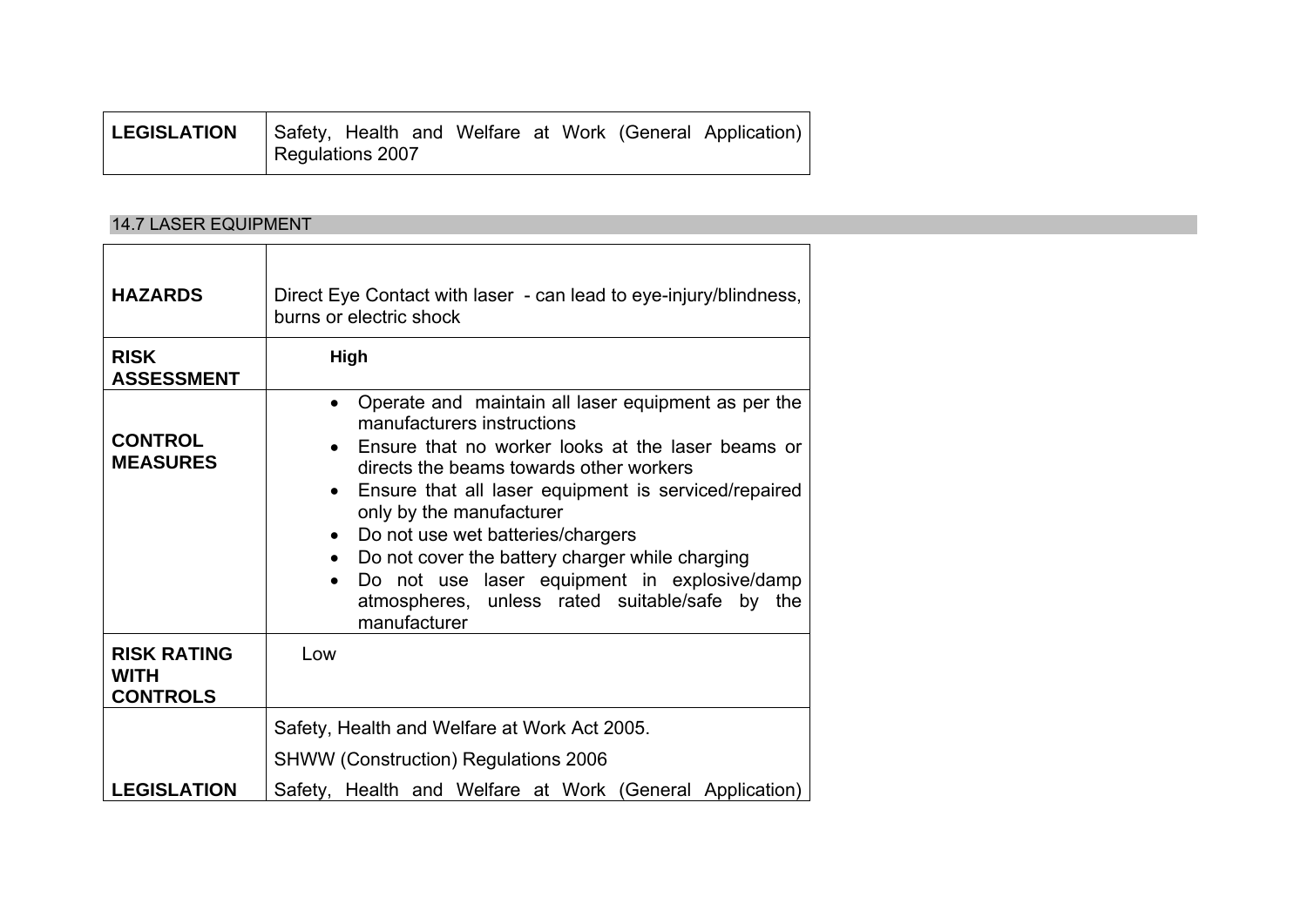Regulations 2007

#### 14.8 DEMOLITION

|                                   | Falls of persons/ falls of materials.                                                                                                                                                                                                                                                                                                                                                                                                                                                                                                                                                                                        |  |  |  |  |
|-----------------------------------|------------------------------------------------------------------------------------------------------------------------------------------------------------------------------------------------------------------------------------------------------------------------------------------------------------------------------------------------------------------------------------------------------------------------------------------------------------------------------------------------------------------------------------------------------------------------------------------------------------------------------|--|--|--|--|
| <b>HAZARDS</b>                    | Materials / sections falling                                                                                                                                                                                                                                                                                                                                                                                                                                                                                                                                                                                                 |  |  |  |  |
|                                   | Collapse of the structure/ overturning plant                                                                                                                                                                                                                                                                                                                                                                                                                                                                                                                                                                                 |  |  |  |  |
|                                   | Contact with plant                                                                                                                                                                                                                                                                                                                                                                                                                                                                                                                                                                                                           |  |  |  |  |
|                                   | Hot work/fire & explosion                                                                                                                                                                                                                                                                                                                                                                                                                                                                                                                                                                                                    |  |  |  |  |
|                                   | Dust, fibres and fumes/Psittacosis/Weil's Disease/Noise                                                                                                                                                                                                                                                                                                                                                                                                                                                                                                                                                                      |  |  |  |  |
|                                   | <b>Buried services</b>                                                                                                                                                                                                                                                                                                                                                                                                                                                                                                                                                                                                       |  |  |  |  |
|                                   |                                                                                                                                                                                                                                                                                                                                                                                                                                                                                                                                                                                                                              |  |  |  |  |
| <b>RISK</b><br><b>ASSESSMENT</b>  | High                                                                                                                                                                                                                                                                                                                                                                                                                                                                                                                                                                                                                         |  |  |  |  |
| <b>CONTROL</b><br><b>MEASURES</b> | The demolition sub-contractor will submit a detailed<br>Method Statement to the company in advance of any<br>demolition.<br>The Method Statement will set out the sequence of<br>$\bullet$<br>demolition clearly. It will also identify the duties of key<br>persons, the details of access, edge protection and fall<br>arrest systems, the means of pre-weakening and any<br>temporary supports needed. It should identify the load-<br>bearing capacity of floors or other features used to<br>support rubble or plant. Emergency procedures are also<br>required.<br>The Site Agent (or a nominated Depute-e.g. foreman) |  |  |  |  |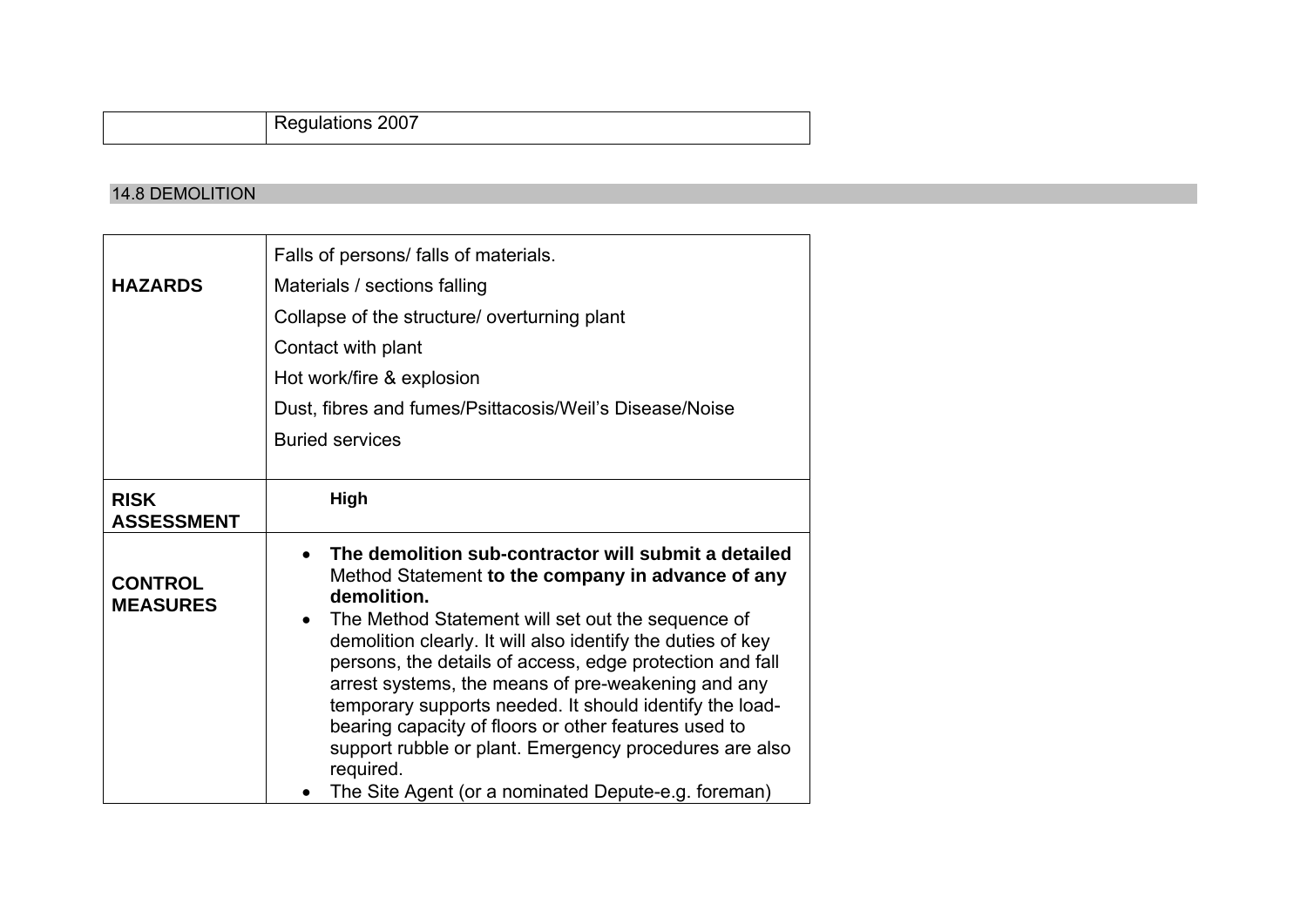| and the Demolition Foreman will ensure that the work is<br>carried out in accordance with the Method Statement at<br>all times. Any significant changes to it must be agreed<br>with the Managing Director before being actioned. The<br>Site Agent and Foreman may only agree minor changes<br>on site. All changes or additions are to be confirmed in<br>written form and kept on site.<br>Written confirmation is required that all services across<br>the site are disconnected. This includes buried services<br>and any within buildings.<br>All non-essential persons will be excluded from the<br>vicinity. Effective cordons and signs will be maintained<br>by the demolition contractor at all times. This is<br>especially important in areas where members of the<br>public may approach. Machine demolition may be<br>allowed where there is an exclusion zone that is at least<br>6m wide or a distance equivalent to 1.5 x the height of<br>the building (whichever is the greater figure). Otherwise<br>hand demolition and debris protection measures are<br>required.<br>Buildings will be checked thoroughly before demolition to<br>ensure that no vagrants or other trespassers remain<br>there.<br>The Site Agent will ensure that all other site operatives<br>are instructed to stay clear of the demolition zone, unless<br>given express permission by him.<br>Edge protection will be provided and maintained where<br>$\bullet$<br>practicable during all significant work at height. Guard- |
|----------------------------------------------------------------------------------------------------------------------------------------------------------------------------------------------------------------------------------------------------------------------------------------------------------------------------------------------------------------------------------------------------------------------------------------------------------------------------------------------------------------------------------------------------------------------------------------------------------------------------------------------------------------------------------------------------------------------------------------------------------------------------------------------------------------------------------------------------------------------------------------------------------------------------------------------------------------------------------------------------------------------------------------------------------------------------------------------------------------------------------------------------------------------------------------------------------------------------------------------------------------------------------------------------------------------------------------------------------------------------------------------------------------------------------------------------------------------------------------------------------------------------|
| rails/toe-boards, MEWPs or tower scaffolds are preferred<br>over fall arrest systems. Where the use of harnesses is<br>agreed in the Method Statement suitable anchorages<br>should also be identified.                                                                                                                                                                                                                                                                                                                                                                                                                                                                                                                                                                                                                                                                                                                                                                                                                                                                                                                                                                                                                                                                                                                                                                                                                                                                                                                    |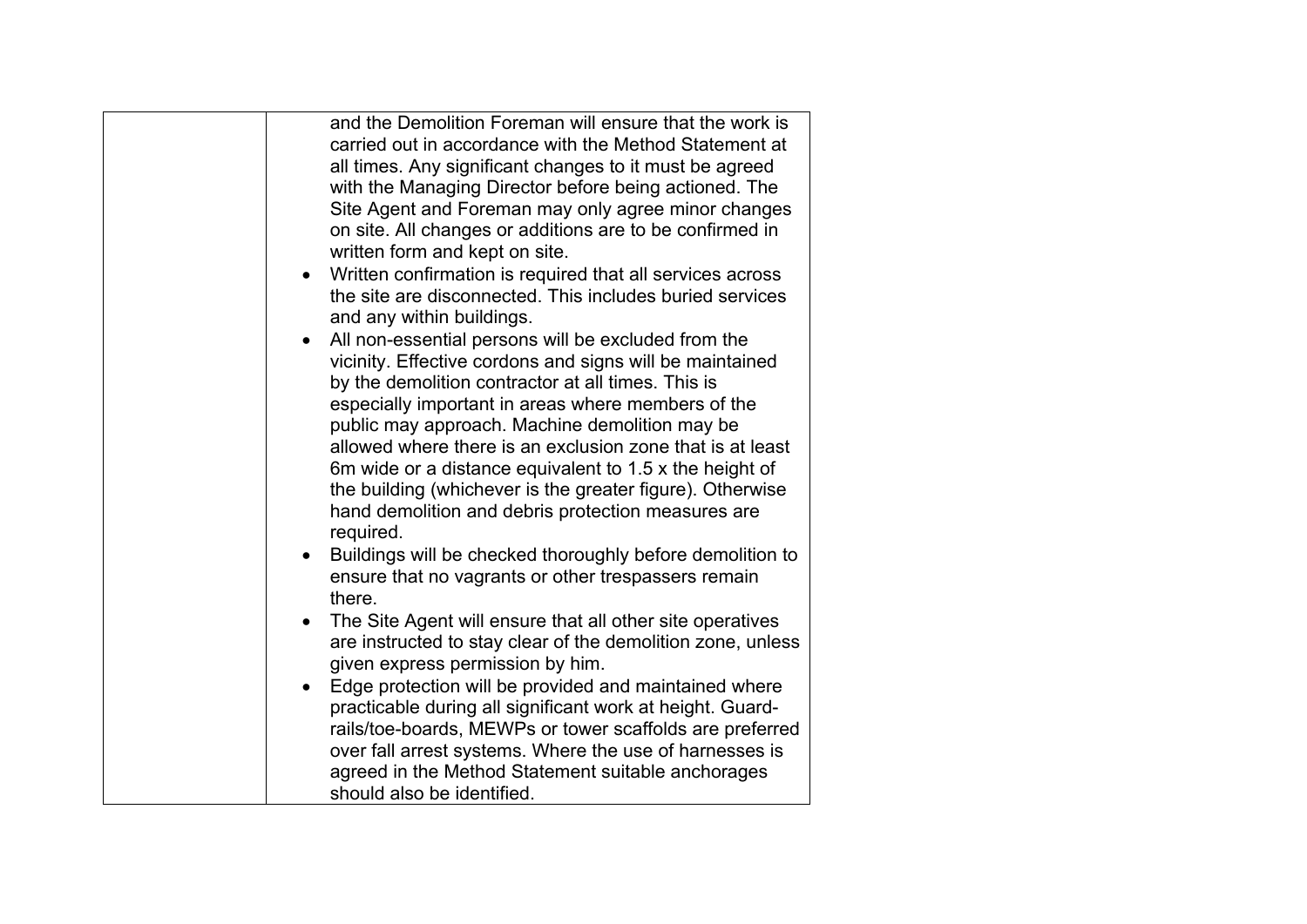|                                                      | Hard hats, safety boots and high-visibility waistcoats will<br>be worn by demolition operatives. Harnesses must be<br>attached at all times during those works where fall arrest<br>systems are required in the Method Statement and also<br>when operatives are in MEWPs.<br>No materials or tools are to be thrown, tipped or dropped<br>$\bullet$<br>from a height except at agreed dropping zones. These will<br>be effectively fenced off at the lower level(s) and have<br>secure guard-rails at the upper level.<br>The cabs of plant used in machine demolition must be<br>$\bullet$<br>fitted with falling object protection.<br>The Site Agent and the Demolition Foreman will check<br>$\bullet$<br>the records of the weekly statutory inspections of any<br>tower scaffolds (WH 1), MEWPs (CR4B) and that all<br>necessary certificates are in date and on site. For<br>example, CR7C & 7D for MEWPs and CR6A for chains |
|------------------------------------------------------|---------------------------------------------------------------------------------------------------------------------------------------------------------------------------------------------------------------------------------------------------------------------------------------------------------------------------------------------------------------------------------------------------------------------------------------------------------------------------------------------------------------------------------------------------------------------------------------------------------------------------------------------------------------------------------------------------------------------------------------------------------------------------------------------------------------------------------------------------------------------------------------------------------------------------------------|
| <b>RISK RATING</b><br><b>WITH</b><br><b>CONTROLS</b> | Low                                                                                                                                                                                                                                                                                                                                                                                                                                                                                                                                                                                                                                                                                                                                                                                                                                                                                                                                   |
| <b>LEGISLATION</b>                                   | The Safety, Health and Welfare at Work (Construction)<br>Regulations 2006                                                                                                                                                                                                                                                                                                                                                                                                                                                                                                                                                                                                                                                                                                                                                                                                                                                             |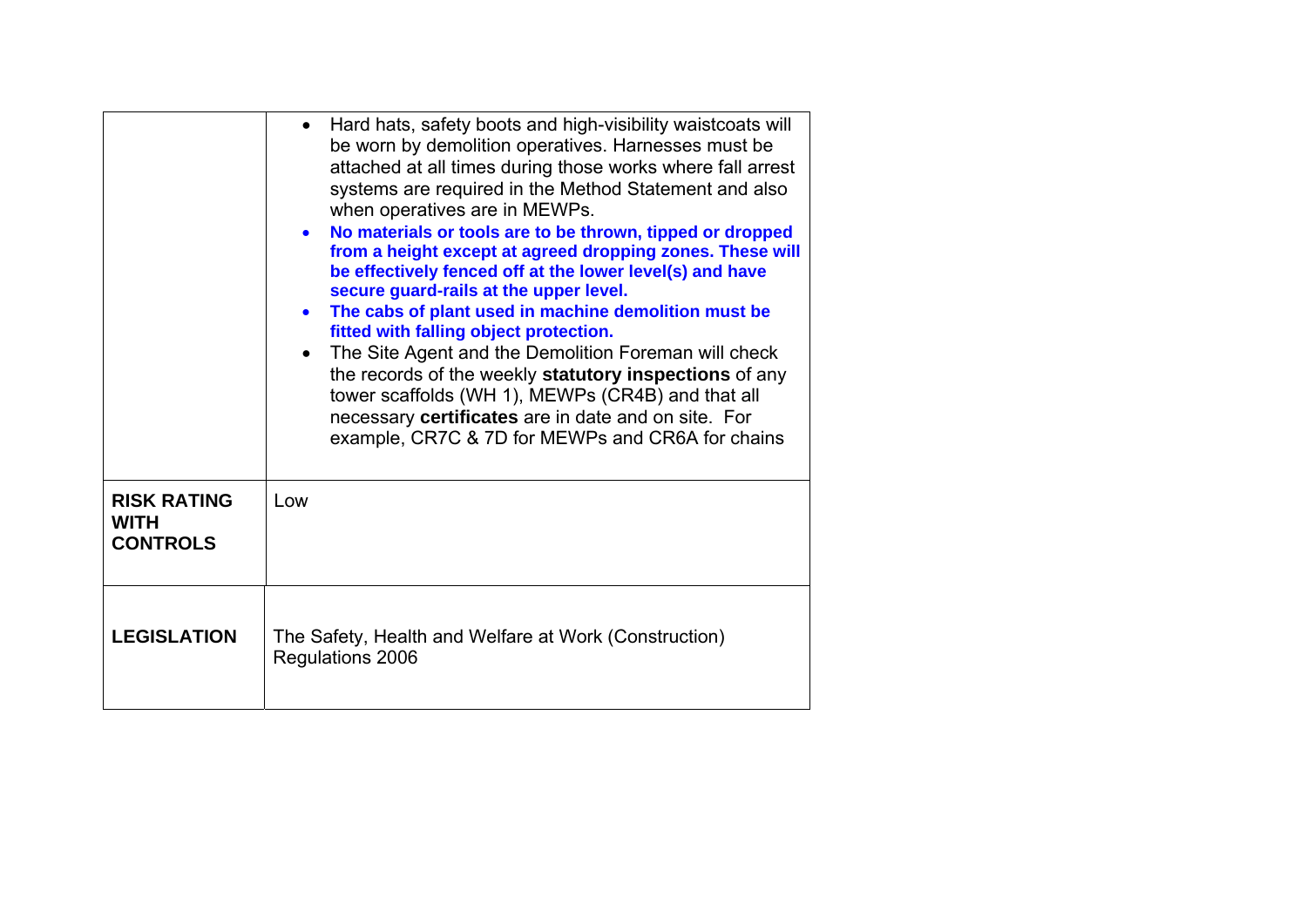### 14.9 MOVEMENT OF VEHICLES

| <b>HAZARDS</b>                    | Collisions with persons<br>Collisions with other vehicles or structures (e.g. scaffolds)<br>Overturning<br>Speeding<br>Reversing unsupervised<br>Overloading or insecure loads                                                                                                                                                                                                                                                                                                                                                                                                                                                                                                                                                                                                                                                                                                         |
|-----------------------------------|----------------------------------------------------------------------------------------------------------------------------------------------------------------------------------------------------------------------------------------------------------------------------------------------------------------------------------------------------------------------------------------------------------------------------------------------------------------------------------------------------------------------------------------------------------------------------------------------------------------------------------------------------------------------------------------------------------------------------------------------------------------------------------------------------------------------------------------------------------------------------------------|
|                                   | Debris falling on the public highway                                                                                                                                                                                                                                                                                                                                                                                                                                                                                                                                                                                                                                                                                                                                                                                                                                                   |
| <b>RISK</b><br><b>ASSESSMENT</b>  | Medium                                                                                                                                                                                                                                                                                                                                                                                                                                                                                                                                                                                                                                                                                                                                                                                                                                                                                 |
| <b>CONTROL</b><br><b>MEASURES</b> | Only authorised, competent persons (over 18) should<br>operate vehicles on site. If the vehicle is to be operated<br>on the public road, the driver must have a current driver's<br>licence.<br>Only vehicles necessary for the project are permitted<br>$\bullet$<br>within the site area.<br>Vehicles must not obstruct the main entrance or other<br>$\bullet$<br>key access routes or fire hydrants.<br>Passengers are not to be carried on any vehicle unless it<br>is designed for this.<br>Traffic routes should be planned and controlled. A<br>banksman / flagman will be used during vehicle<br>manoeuvring operations onto and off adjacent roads.<br>Reversing of large plant (e.g. telescopic handlers) should<br>$\bullet$<br>be avoided where possible. Persons on foot should be<br>excluded from areas of risk.<br>Persons on foot should also be excluded from areas |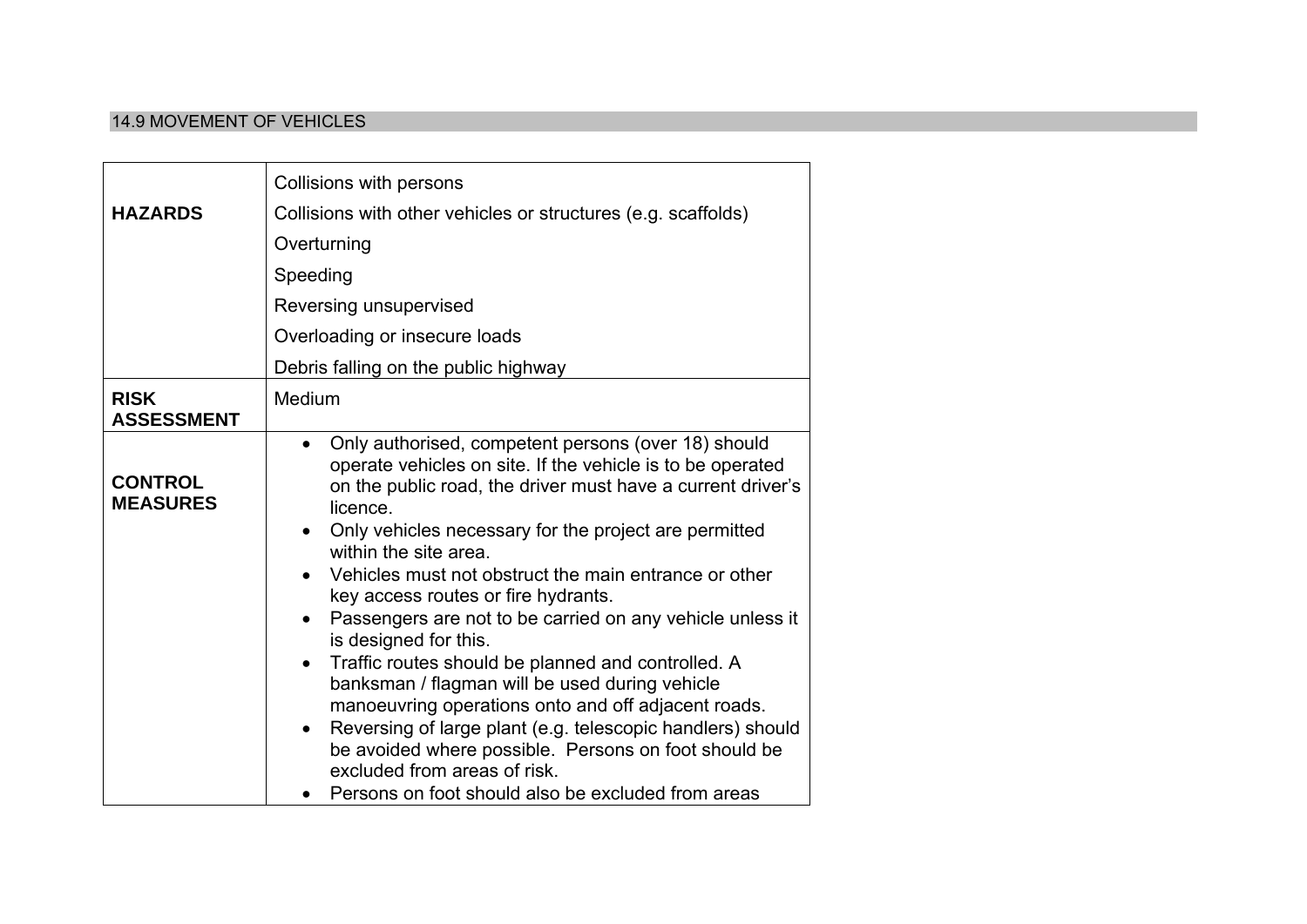| close to slewing excavators, mobile cranes or other large<br>plant. Alternative means of access must be provided -<br>along with signs/tape/barriers as appropriate.<br>A site speed limit of 10 mph is in operation on this<br>$\bullet$<br>project. Obviously, crawl speed is required in restricted<br>spots (or where the load carried or the location demands<br>it). All reversing must be at low speed.<br>Before routine unladen travel is undertaken by jibbed<br>$\bullet$<br>vehicles, the jib/forks/bucket must be lowered to the<br>travel position. The body of every dump truck/tipper truck<br>must also be lowered before travelling.<br>All Drivers should leave the vehicle during loading<br>$\bullet$<br>(unless suitable falling object protection is fitted e.g.<br>reinforced cab roof).<br>Drivers must not consume alcohol or drugs that may<br>$\bullet$ |
|-------------------------------------------------------------------------------------------------------------------------------------------------------------------------------------------------------------------------------------------------------------------------------------------------------------------------------------------------------------------------------------------------------------------------------------------------------------------------------------------------------------------------------------------------------------------------------------------------------------------------------------------------------------------------------------------------------------------------------------------------------------------------------------------------------------------------------------------------------------------------------------|
| impair their judgement prior to, or during, work. Those<br>found to be in breach of this instruction will be dismissed<br>immediately.                                                                                                                                                                                                                                                                                                                                                                                                                                                                                                                                                                                                                                                                                                                                              |
| All vehicles should be kept in a good state of repair<br>$\bullet$<br>according to the manufacturer's recommendations. An<br>inspection should be made of each machine prior to first<br>use on site and at regular intervals after. Drivers are<br>expected to maintain mirrors, lights, indicators, etc in a<br>good, clean condition and to report any problems to<br>Management at the earliest opportunity. Falling object<br>protection / roll over protection will be maintained in<br>vehicles operating in areas where these respective<br>hazards exist.                                                                                                                                                                                                                                                                                                                  |
| All debris/muck will be removed from the roadway in<br>$\bullet$                                                                                                                                                                                                                                                                                                                                                                                                                                                                                                                                                                                                                                                                                                                                                                                                                    |
| order to avoid causing a hazard to road users.<br>Vehicles should not operate out-with the hours of                                                                                                                                                                                                                                                                                                                                                                                                                                                                                                                                                                                                                                                                                                                                                                                 |
| daylight unless Site Management has specifically                                                                                                                                                                                                                                                                                                                                                                                                                                                                                                                                                                                                                                                                                                                                                                                                                                    |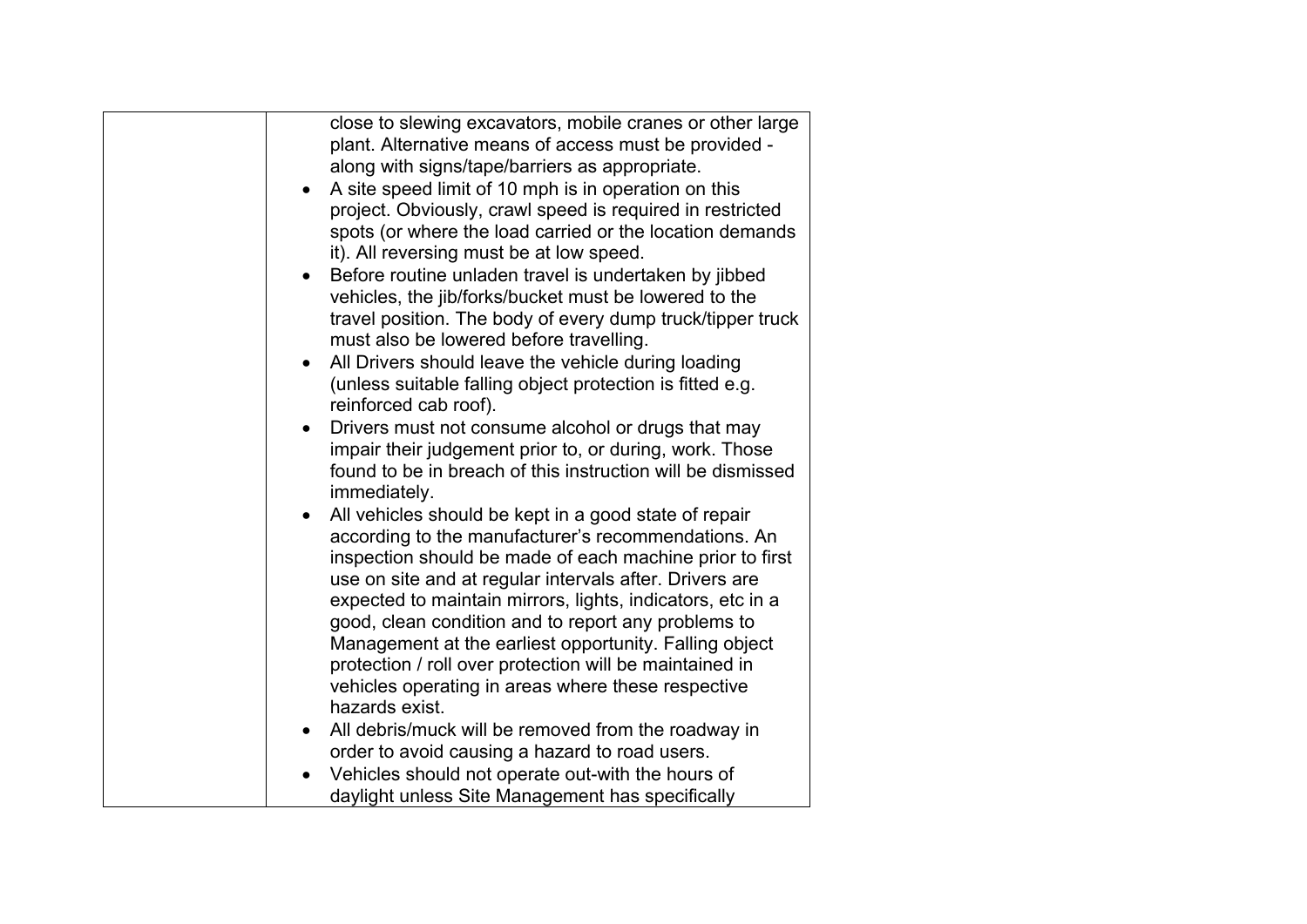|                                                      | approved the operation and the standard of lighting<br>provided.<br>Drivers are expected to remove keys from vehicles every<br>time they leave the cab. This is to prevent unauthorised<br>use (including by members of the public) and also to<br>avoid accidental movement (e.g. dumpers engaging<br>gear). All work on or near the public road should be<br>strictly controlled. Signs/ cones will be maintained in<br>accordance with D. O. E. guidance.<br>Split-braking mode will only be used (on tractors or |
|------------------------------------------------------|----------------------------------------------------------------------------------------------------------------------------------------------------------------------------------------------------------------------------------------------------------------------------------------------------------------------------------------------------------------------------------------------------------------------------------------------------------------------------------------------------------------------|
|                                                      | excavators) where it is absolutely necessary. That is, in<br>very heavy ground or during crawl speed around a tight<br>space. Combined-braking must be used during all other<br>travel.                                                                                                                                                                                                                                                                                                                              |
|                                                      | Plant used for lifting (e.g. telescopic handlers, some excavators,<br>mobile cranes) should only be operated within the limits of the<br>machine - especially if "free on wheels" used c.f. "blocked"<br>duties. For example, ensure suitable ground conditions or use<br>outriggers, etc. Never ignore or over-ride safety devices.                                                                                                                                                                                 |
| <b>RISK RATING</b><br><b>WITH</b><br><b>CONTROLS</b> | Low                                                                                                                                                                                                                                                                                                                                                                                                                                                                                                                  |
| <b>LEGISLATION</b>                                   | The Safety, Health and Welfare at Work (Construction)<br>Regulations 2006                                                                                                                                                                                                                                                                                                                                                                                                                                            |
|                                                      | The Safety, Health and Welfare at Work Act 2005                                                                                                                                                                                                                                                                                                                                                                                                                                                                      |
|                                                      | DOE Chapter 8 Signing, Lighting and Guarding                                                                                                                                                                                                                                                                                                                                                                                                                                                                         |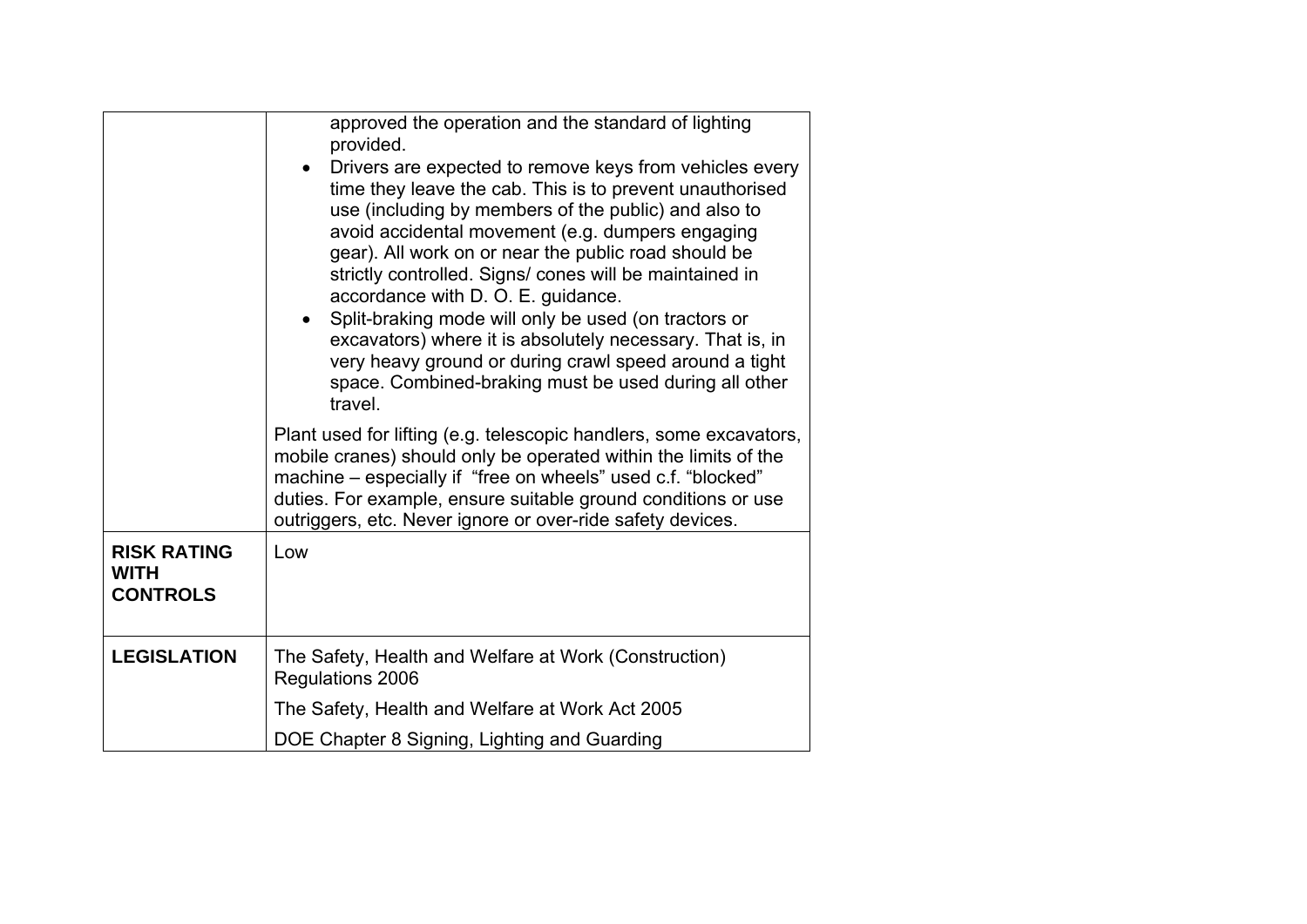### 14.10 DERMATITIS

| <b>HAZARDS</b>                   | Working with Irritants/allergens may lead to inflammation, which<br>may lead to dermatitis |
|----------------------------------|--------------------------------------------------------------------------------------------|
| <b>RISK</b><br><b>ASSESSMENT</b> | High                                                                                       |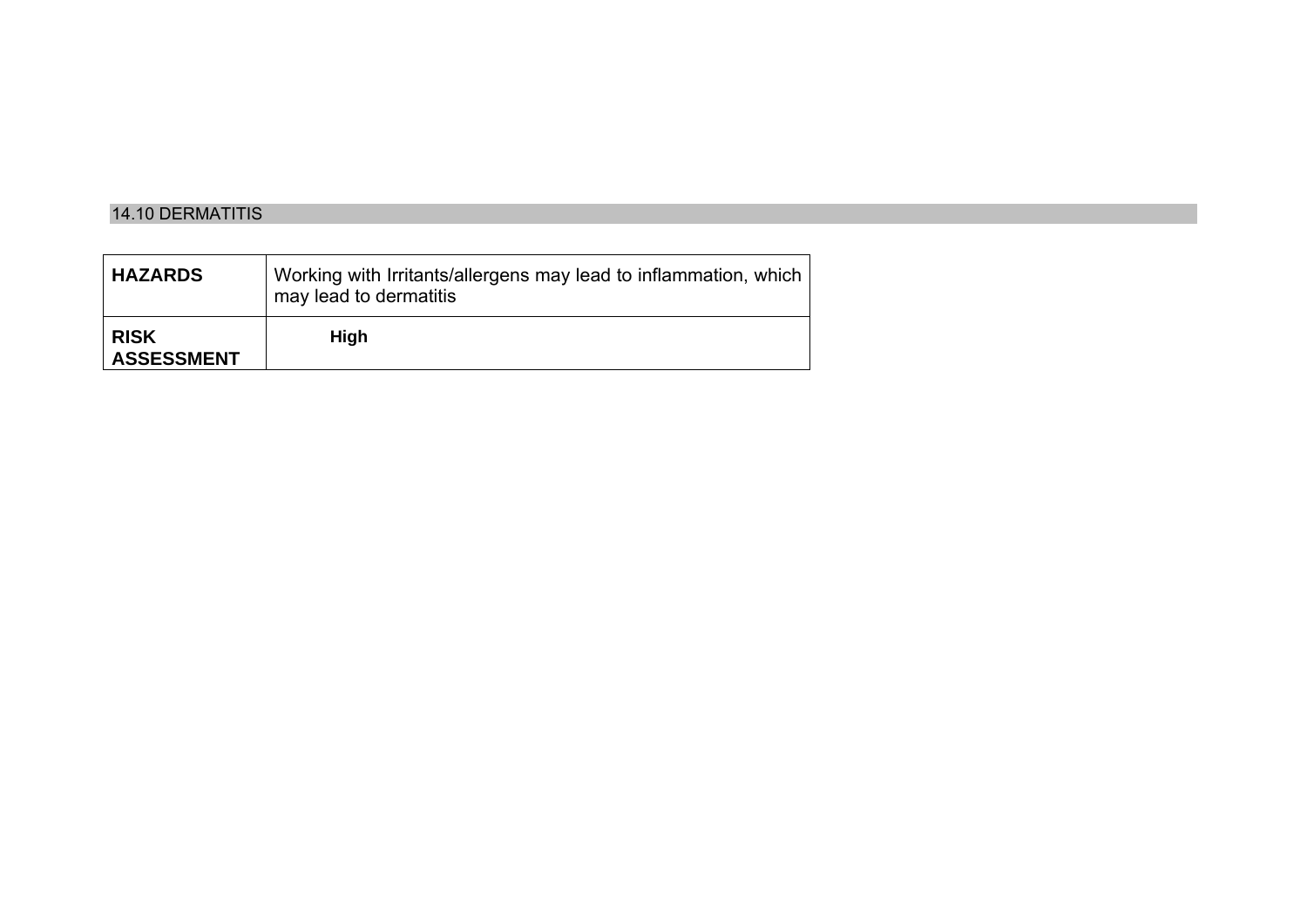| <b>CONTROL</b><br><b>MEASURES</b> | Engineering control methods include:<br>Enclosure of processes to separate workers from the<br>$\bullet$<br>harmful substances they work with<br>Use of local exhaust systems where toxic substances<br>$\bullet$<br>may escape into the workroom,<br>Substitution of non-hazardous for<br>hazardous<br>substances                                                                                                                                                                                                                                                                                                                                                                                                                                                                                                                                                                                                                                                                                          |
|-----------------------------------|-------------------------------------------------------------------------------------------------------------------------------------------------------------------------------------------------------------------------------------------------------------------------------------------------------------------------------------------------------------------------------------------------------------------------------------------------------------------------------------------------------------------------------------------------------------------------------------------------------------------------------------------------------------------------------------------------------------------------------------------------------------------------------------------------------------------------------------------------------------------------------------------------------------------------------------------------------------------------------------------------------------|
|                                   | Other control methods include:<br>Make an assessment of the risks<br>$\bullet$<br>Put in place a system of health surveillance to<br>$\bullet$<br>recognise early symptoms<br>Ensure the manufacturers MSDS's are available<br>$\bullet$<br>Ensure all necessary PPE is selected by a competent<br>$\bullet$<br>person and is provided to all employees<br>Adhere to manufacturer's specifications for all PPE<br>User barrier creams as substitutes for protective<br>$\bullet$<br>clothing, especially when gloves or sleeves cannot be<br>used safely<br>Provide advice on personal hygiene, including hand<br>$\bullet$<br>washing<br>Avoid handling any chemicals, if cuts or scrapes are<br>$\bullet$<br>present on hands or forearms<br>Ensure good housekeeping at all times, including<br>$\bullet$<br>o Proper storage of materials<br>o Frequent disposal of waste<br>Prompt removal of spills<br>$\circ$<br>Maintenance of equipment to keep it free if<br>$\circ$<br>dust, dirt and drippings. |
| <b>RISK RATING</b><br><b>WITH</b> | Low                                                                                                                                                                                                                                                                                                                                                                                                                                                                                                                                                                                                                                                                                                                                                                                                                                                                                                                                                                                                         |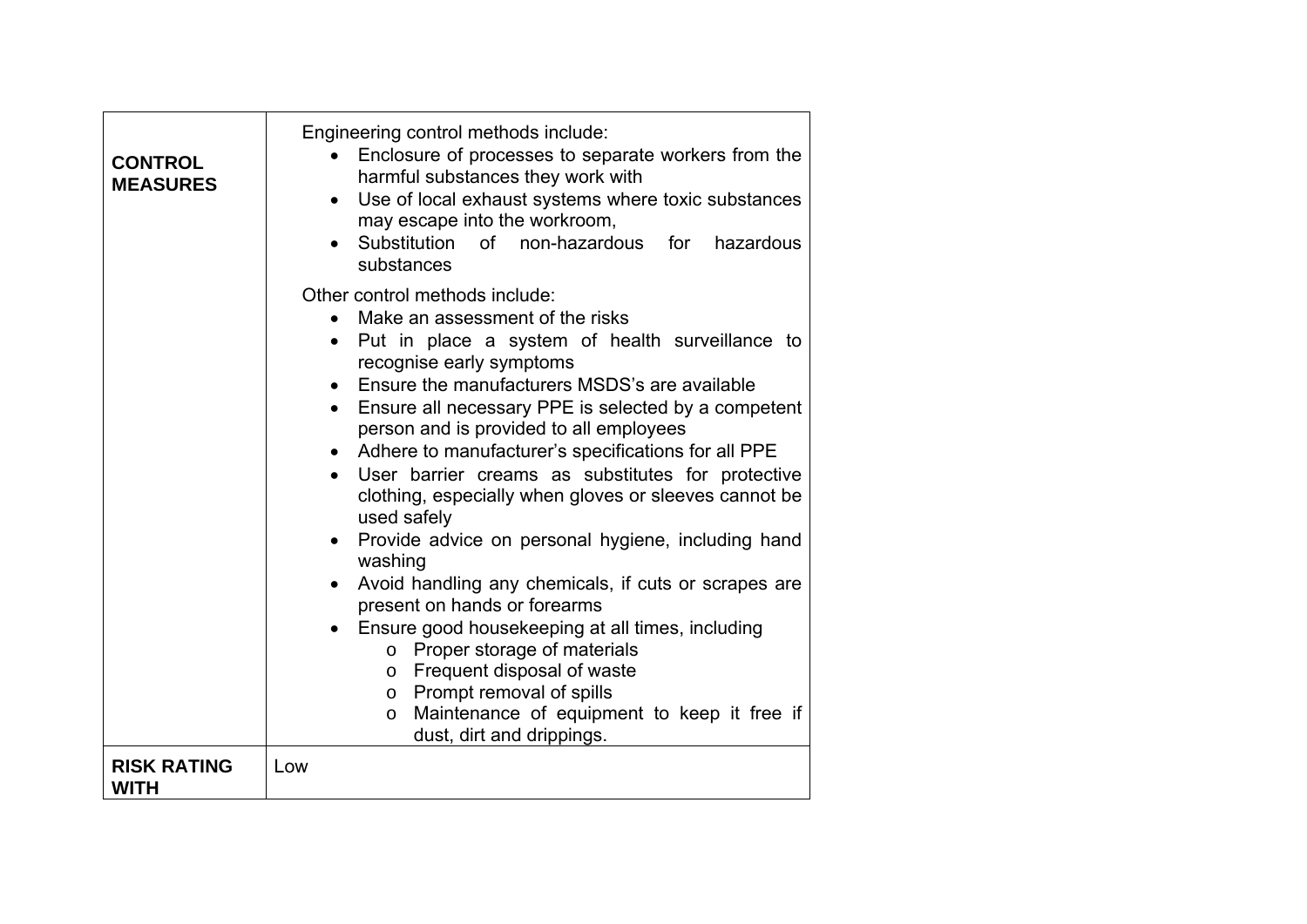| <b>CONTROLS</b>    |                                                                                     |
|--------------------|-------------------------------------------------------------------------------------|
|                    | Safety, Health and Welfare at Work Act 2005.                                        |
|                    | <b>SHWW (Construction) Regulations 2006</b>                                         |
| <b>LEGISLATION</b> | <b>SHWW (Chemical Agents) 2001</b>                                                  |
|                    | Safety, Health and Welfare at Work (General Application)<br><b>Regulations 2007</b> |

### 14.11 TEMPORARY SERVICES

| <b>HAZARDS</b>                   | Poor welfare facilities and hence health hazards. |
|----------------------------------|---------------------------------------------------|
| <b>RISK</b><br><b>ASSESSMENT</b> | Low                                               |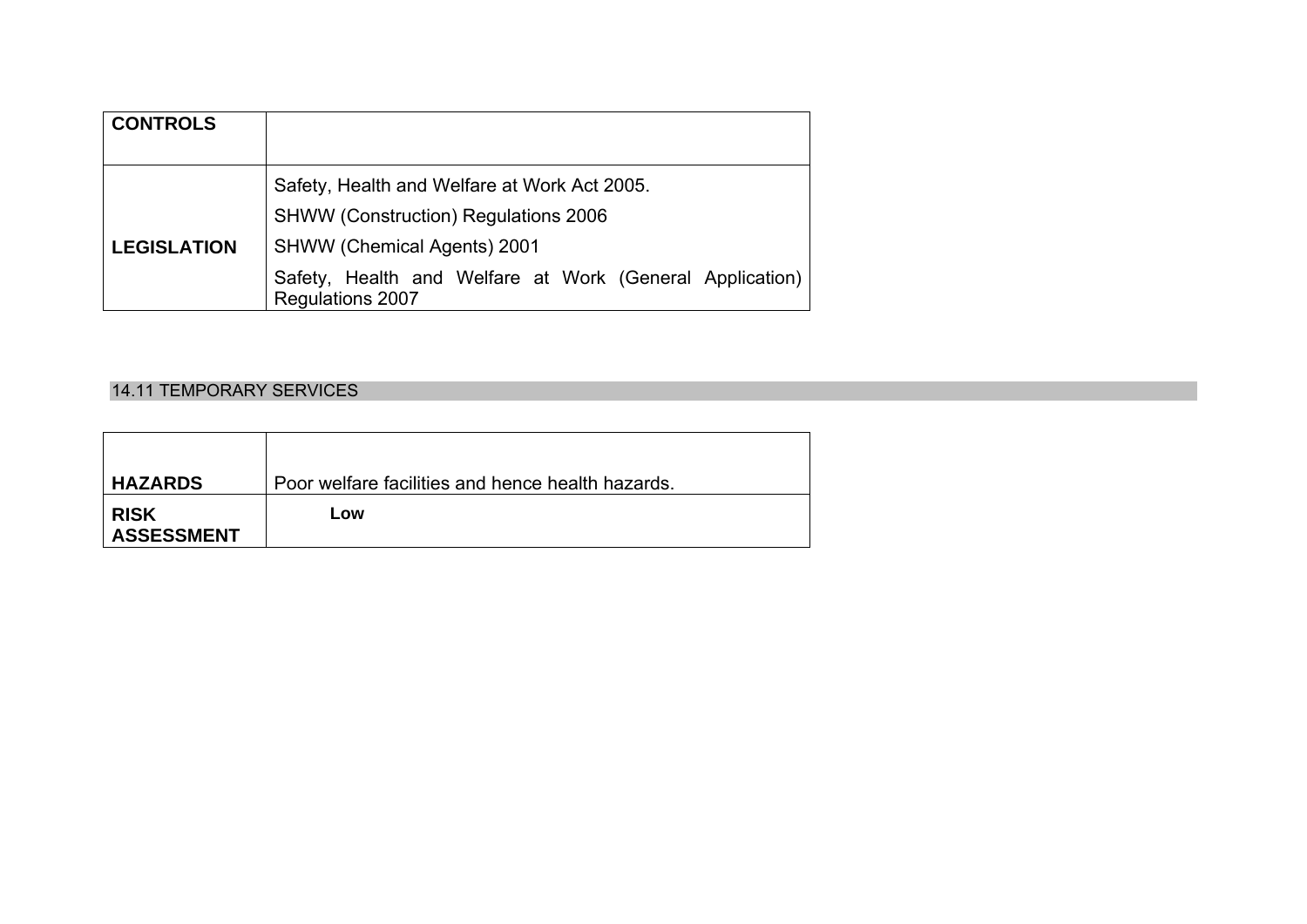| <b>CONTROL</b><br><b>MEASURES</b>                    | The site will be provided with temporary electricity, water<br>$\bullet$<br>supplies, and sewage facilities.<br>All temporary services shall be maintained for the<br>duration of the project.<br>• The canteen area will be cleaned after every break and<br>all tables will be covered with a washable cover.<br>Drying rooms will be provided.<br>Washing facilities will be provided close to the canteen (-<br>including hot water).<br>• Adequate toilet facilities will be provided and maintained.<br>Flush toilets will be provided at the earliest opportunity. A<br>cleaning rota will be established. |
|------------------------------------------------------|-------------------------------------------------------------------------------------------------------------------------------------------------------------------------------------------------------------------------------------------------------------------------------------------------------------------------------------------------------------------------------------------------------------------------------------------------------------------------------------------------------------------------------------------------------------------------------------------------------------------|
| <b>RISK RATING</b><br><b>WITH</b><br><b>CONTROLS</b> | Low                                                                                                                                                                                                                                                                                                                                                                                                                                                                                                                                                                                                               |
| <b>LEGISLATION</b>                                   | The Safety, Health and Welfare at Work (General Application)<br>Regulations 2007<br>The Safety, Health and Welfare at Work Act 2005                                                                                                                                                                                                                                                                                                                                                                                                                                                                               |
|                                                      |                                                                                                                                                                                                                                                                                                                                                                                                                                                                                                                                                                                                                   |

the control of the control of the control of the control of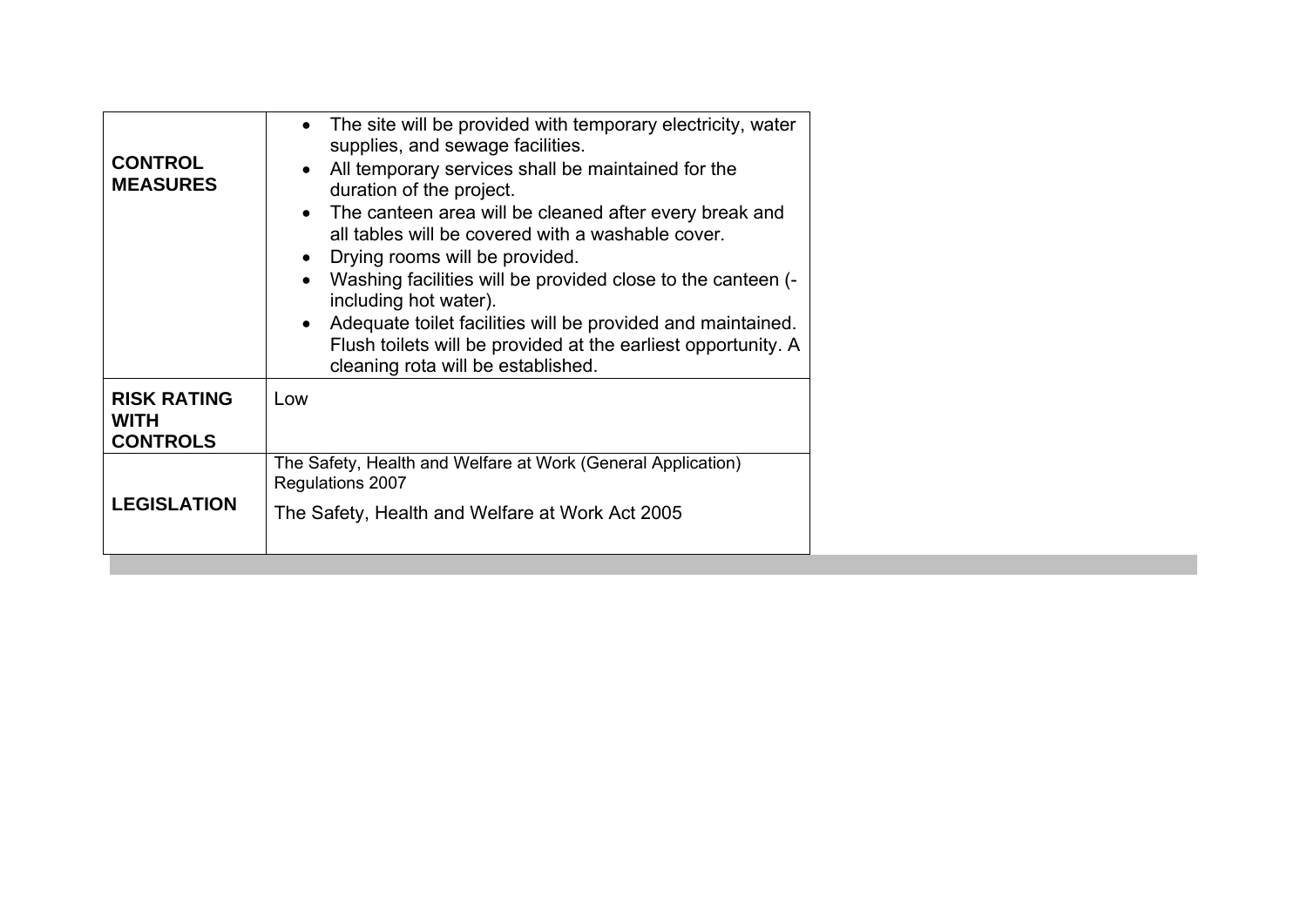### 14.12 PREVENTION OF HEAD INJURIES

| <b>HAZARDS</b>                    | Falling materials striking individuals working on site.<br>$\bullet$<br>Striking head off fixed object.<br>Third party (member of the public) being hit by falling<br>object                                                                                                                                                                                                                                                                                                                                                                                                                                                                                                                                                                                                                                                                                                                                                                                                                                                                                                                                                                                                                           |
|-----------------------------------|--------------------------------------------------------------------------------------------------------------------------------------------------------------------------------------------------------------------------------------------------------------------------------------------------------------------------------------------------------------------------------------------------------------------------------------------------------------------------------------------------------------------------------------------------------------------------------------------------------------------------------------------------------------------------------------------------------------------------------------------------------------------------------------------------------------------------------------------------------------------------------------------------------------------------------------------------------------------------------------------------------------------------------------------------------------------------------------------------------------------------------------------------------------------------------------------------------|
| <b>RISK</b><br><b>ASSESSMENT</b>  | <b>Medium</b>                                                                                                                                                                                                                                                                                                                                                                                                                                                                                                                                                                                                                                                                                                                                                                                                                                                                                                                                                                                                                                                                                                                                                                                          |
| <b>CONTROL</b><br><b>MEASURES</b> | All areas (and activities) forming part of this contract are<br>$\bullet$<br>designated as hard hat areas unless specifically<br>identified by the Senior Site Management as no risk.<br>No person may work on site without a hard hat.<br>$\bullet$<br>Anyone found without one may be dismissed from<br>site.*<br>When programming work, due consideration will be<br>$\bullet$<br>given to ensuring that hazardous operations are not<br>carried out above others. Close-boarding or sheeting of<br>scaffold lifts will be used when it is unavoidable.<br>All scaffolding on the perimeter of the project will be fitted<br>$\bullet$<br>with netting to prevent loose material falling onto the<br>public.<br>All walkways will be kept clear of hazards at head height.<br>$\bullet$<br>Where this is not possible the obstructions should be<br>clearly marked (e.g. yellow & black striped tape) or<br>padded.<br>Toe boards and guard-rails will be fitted to all 2m high<br>$\bullet$<br>edges. Brick guards will be used where it is possible for<br>materials to fall. Loose materials, such as lagging or<br>cladding, will be stacked in a manner that minimises the<br>risk of falling. |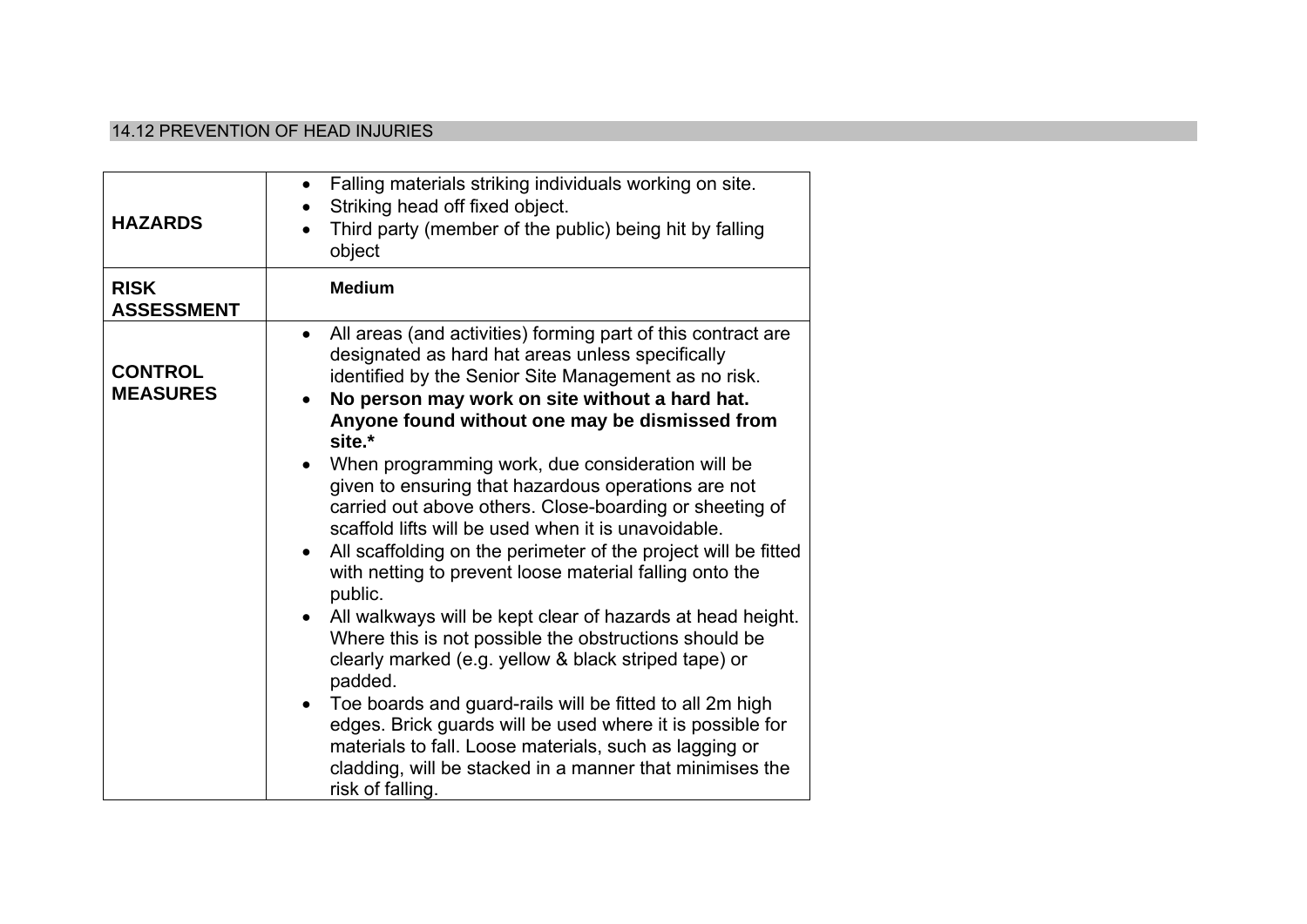|                                                      | Note the hard hat rule is only ever relaxed for internal finishing<br>operations and asbestos removal.<br>Drivers of cranes, telescopic handlers, etc and<br>Banksmen will ensure that loads are not lifted over<br>persons where possible. All operatives must respect<br>orders from Drivers or Banksmen if directed to keep out<br>of lifting zones. Loads to be tied securly.<br>Operatives removing bands from palletised material (e.g.<br>lagging) at loading bays or other edges will first ensure<br>the area below is free of persons. At ground level pallets<br>will be lowered to single height before the bands are<br>removed. |
|------------------------------------------------------|-----------------------------------------------------------------------------------------------------------------------------------------------------------------------------------------------------------------------------------------------------------------------------------------------------------------------------------------------------------------------------------------------------------------------------------------------------------------------------------------------------------------------------------------------------------------------------------------------------------------------------------------------|
| <b>RISK RATING</b><br><b>WITH</b><br><b>CONTROLS</b> | Low                                                                                                                                                                                                                                                                                                                                                                                                                                                                                                                                                                                                                                           |
| <b>LEGISLATION</b>                                   | The Safety, Health and Welfare at Work (General Application) Regulations<br>2007<br>The Safety, Health and Welfare at Work (Construction) Regulations 2006<br>The Safety, Health and Welfare at Work Act 2005                                                                                                                                                                                                                                                                                                                                                                                                                                 |

# 14.13 SECURITY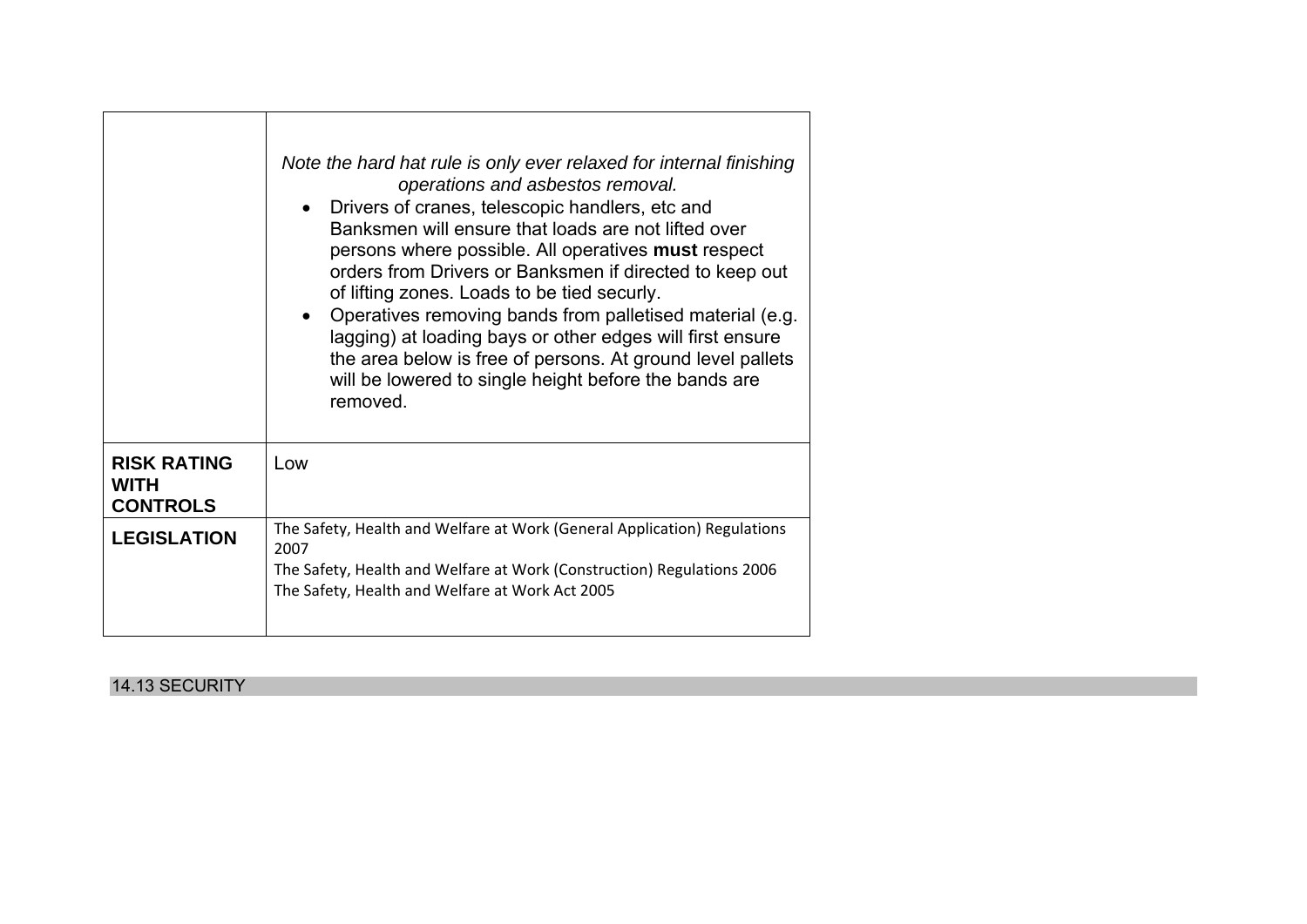| <b>HAZARDS</b><br><b>RISK</b><br><b>ASSESSMENT</b> | Unauthorised persons on site, placing themselves and others at<br>risk.<br>Potential violence to security staff<br><b>Medium</b>                                                                                                                                                                                                                                                                                                                                                                                                                                                                                                                                                                                                                                                                                                                                                                                                                                                                                                                                                                                                                    |
|----------------------------------------------------|-----------------------------------------------------------------------------------------------------------------------------------------------------------------------------------------------------------------------------------------------------------------------------------------------------------------------------------------------------------------------------------------------------------------------------------------------------------------------------------------------------------------------------------------------------------------------------------------------------------------------------------------------------------------------------------------------------------------------------------------------------------------------------------------------------------------------------------------------------------------------------------------------------------------------------------------------------------------------------------------------------------------------------------------------------------------------------------------------------------------------------------------------------|
| <b>CONTROL</b><br><b>MEASURES</b>                  | The following security measures apply on the company<br>$\bullet$<br>projects to exclude unauthorised persons from the site,<br>including members of the public and especially children:-<br>On particular high risk sites a security guard will be<br>present. He will be stationed near the main entrance to<br>the site. No persons will be allowed access until cleared<br>by security. All visitors to site will sign in and sign out.<br>All drivers working near the site entrance or on the street<br>$\bullet$<br>will be expected to remain in their vehicles. When this is<br>not possible, drivers must remove the keys (even during<br>the shortest periods out of the cab). Awkward<br>manoeuvres (such as reversing telescopic<br>handlers/tipper trucks) will only be allowed under the<br>strict control of a Banksman. Cranes, vehicles and<br>other accessible equipment will be disabled during non-<br>working hours.<br>In addition, the following measures are required to protect<br>security staff:-<br>Every security guard will be provided with a hard hat,<br>safety boots and a high-visibility vest. Torches will be |
|                                                    | available for night-shifts.<br>Security guards will have access to all the site welfare                                                                                                                                                                                                                                                                                                                                                                                                                                                                                                                                                                                                                                                                                                                                                                                                                                                                                                                                                                                                                                                             |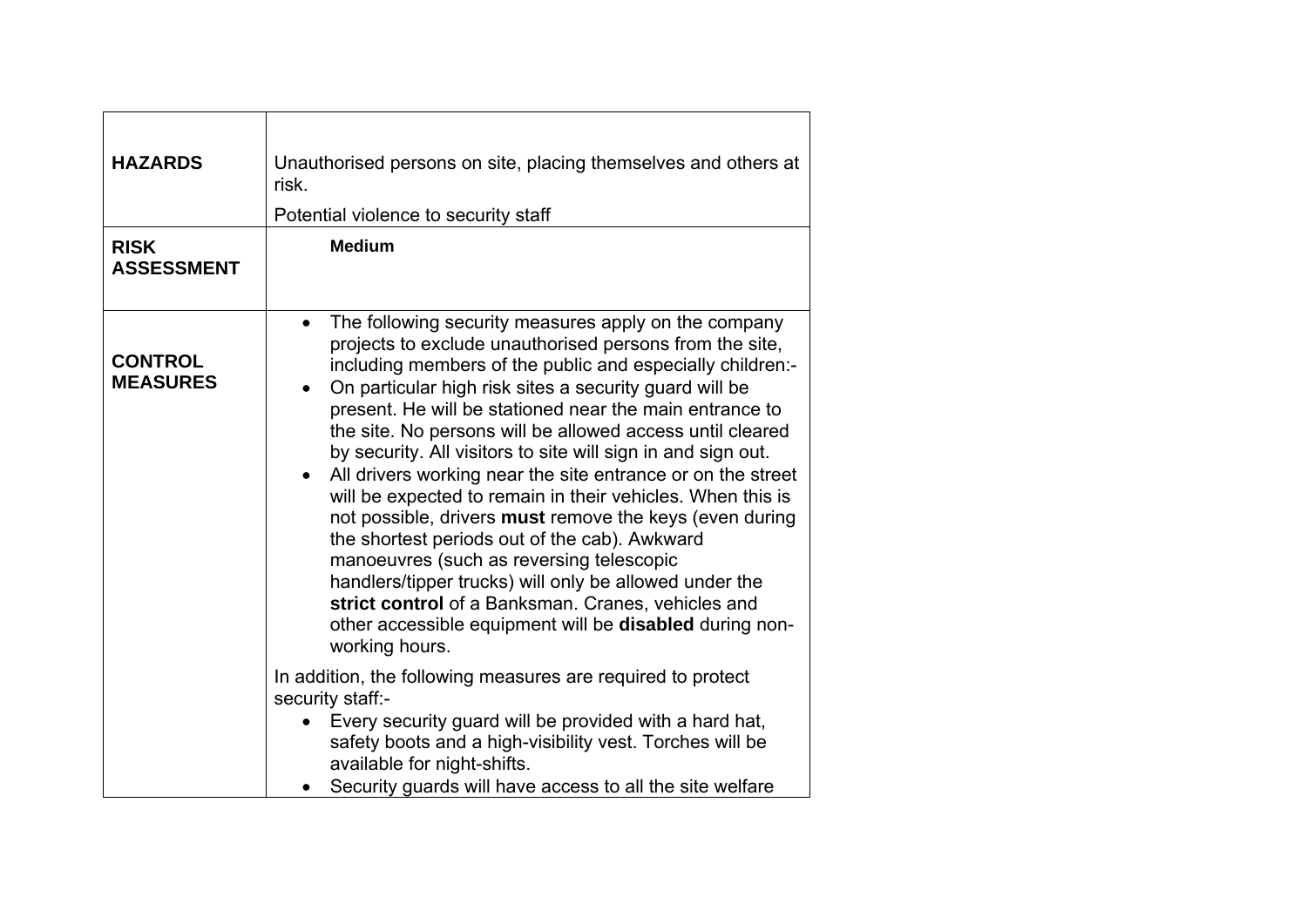| <b>RISK RATING</b><br><b>WITH</b><br><b>CONTROLS</b> | facilities. There will also be some means of heating their<br>workstations. Security staff will be informed of the basic<br>hazards to avoid on site during an induction talk. In<br>addition, they will be given a reminder of the dangers of<br>fire/explosion and carbon monoxide poisoning from LPG<br>burners.<br>Security guards are also required to have the Safe Pass<br>$\bullet$<br>Card<br>Low |
|------------------------------------------------------|------------------------------------------------------------------------------------------------------------------------------------------------------------------------------------------------------------------------------------------------------------------------------------------------------------------------------------------------------------------------------------------------------------|
| <b>LEGISLATION</b>                                   | The Safety, Health and Welfare at Work (Construction)<br>Regulations 2006                                                                                                                                                                                                                                                                                                                                  |
|                                                      | The Safety, Health and Welfare at Work Act 2005                                                                                                                                                                                                                                                                                                                                                            |

# *14.14 PORTABLE ELECTRICAL EQUIPMENT*

| <b>HAZARDS</b>                    | <b>Electric Shock</b><br>$\bullet$<br><b>Burns</b><br>٠<br><b>Tripping and Falling over Cables</b><br>$\bullet$                                   |
|-----------------------------------|---------------------------------------------------------------------------------------------------------------------------------------------------|
| <b>RISK</b><br><b>ASSESSMENT</b>  | Low – when 110V is being used                                                                                                                     |
| <b>CONTROL</b><br><b>MEASURES</b> | All portable tools on site (under 2kW) will be 110V or<br>$\bullet$<br>less.<br>All cable connections should be properly made. Under<br>$\bullet$ |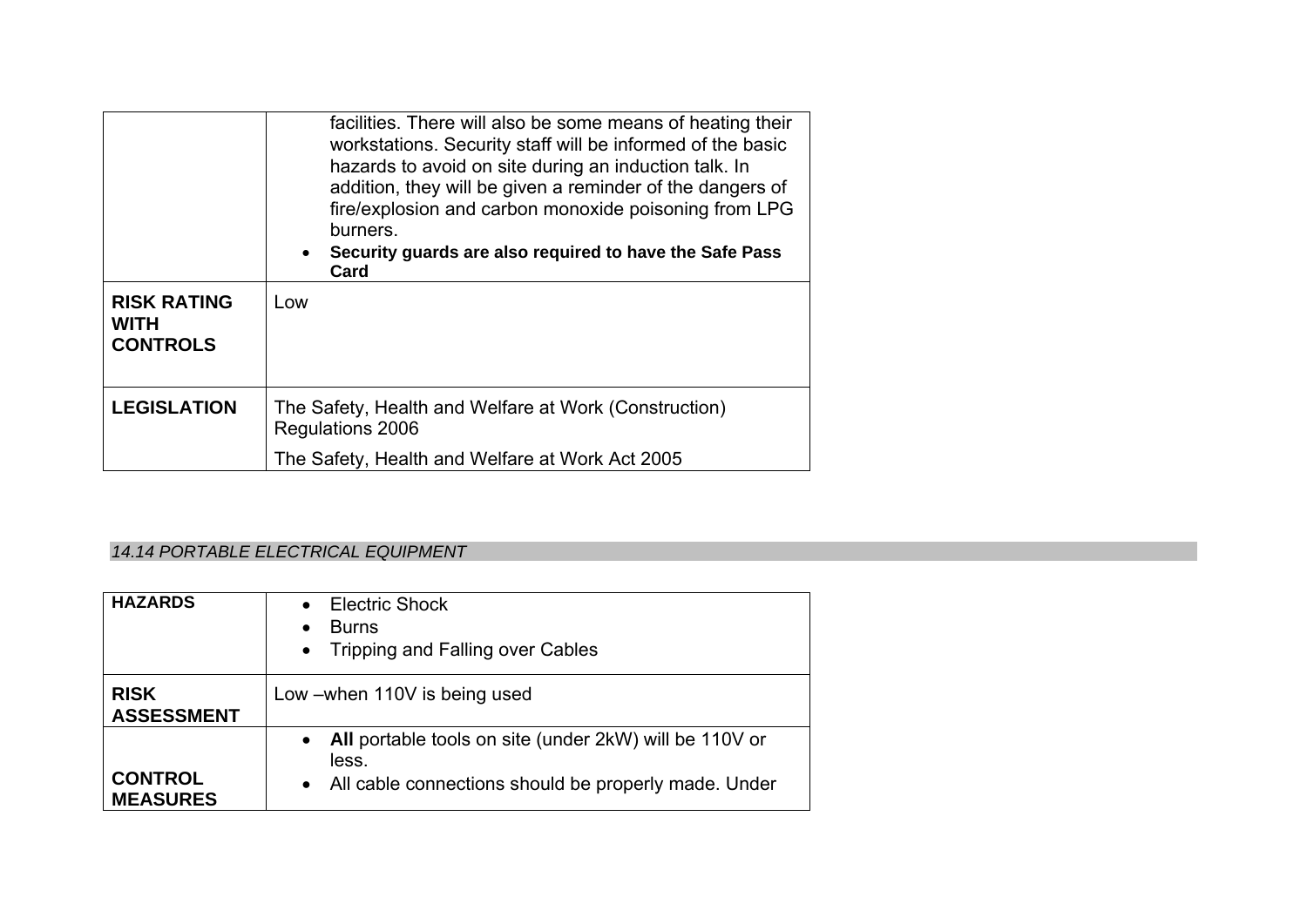|                                                      | no circumstances is insulation tape to be used for repairs<br>or joining electrical cables. Only industrial grade<br>electrical equipment and connections will be used on<br>site.<br>Only competent electricians will attempt to repair or alter<br>$\bullet$<br>any electrical equipment.<br>Flammable material will be kept a safe distance from<br>$\bullet$<br>electrical equipment.<br>All portable tools will be maintained in good condition<br>$\bullet$<br>with the casings intact.<br>Any defects in tools will be reported to the relevant<br>$\bullet$<br>Foreman who will ensure that the appropriate remedial<br>action is taken.<br>Cables will be positioned where they don't cause trip<br>$\bullet$<br>hazards.<br>It is acknowledged that a few specialist tools are less<br>than 2kW but are not manufactured in 110V. In those<br>exceptional cases where an essential tool is available in<br>220V only it <i>may</i> be allowed (once the permission of<br>Senior Management is granted) provided it is r.c.d.<br>protected, in excellent condition, kept well away from<br>potential water ingress and a sign warning of 220V is<br>fitted. |
|------------------------------------------------------|----------------------------------------------------------------------------------------------------------------------------------------------------------------------------------------------------------------------------------------------------------------------------------------------------------------------------------------------------------------------------------------------------------------------------------------------------------------------------------------------------------------------------------------------------------------------------------------------------------------------------------------------------------------------------------------------------------------------------------------------------------------------------------------------------------------------------------------------------------------------------------------------------------------------------------------------------------------------------------------------------------------------------------------------------------------------------------------------------------------------------------------------------------------------|
| <b>RISK RATING</b><br><b>WITH</b><br><b>CONTROLS</b> | Low                                                                                                                                                                                                                                                                                                                                                                                                                                                                                                                                                                                                                                                                                                                                                                                                                                                                                                                                                                                                                                                                                                                                                                  |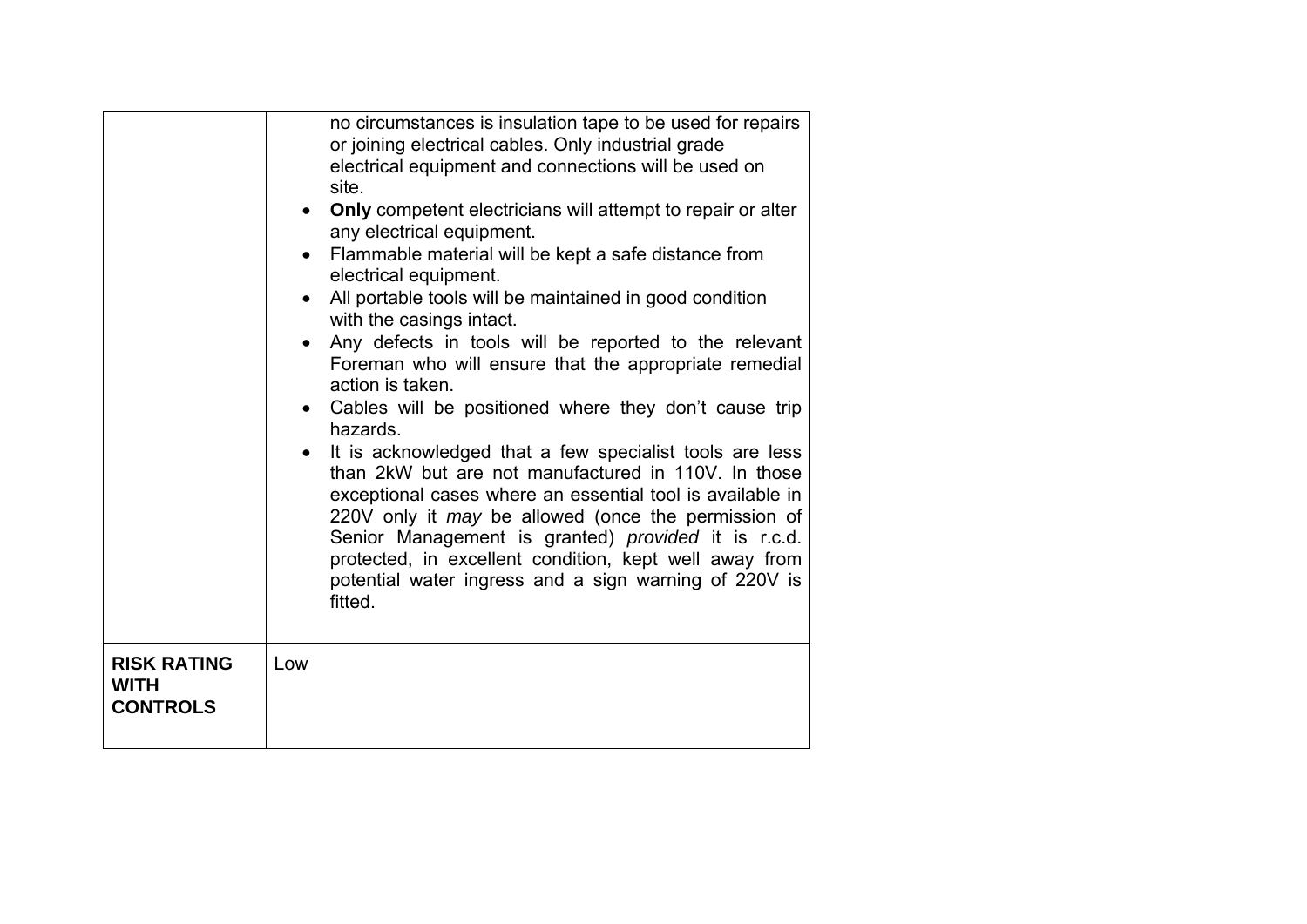| <b>LEGISLATION</b> | The Safety, Health and Welfare at Work (General Application)<br><b>Regulations 2007</b> |
|--------------------|-----------------------------------------------------------------------------------------|
|                    | The Safety, Health and Welfare at Work (Construction)<br>Regulations 2006               |
|                    | The Safety, Health and Welfare at Work Act 2005                                         |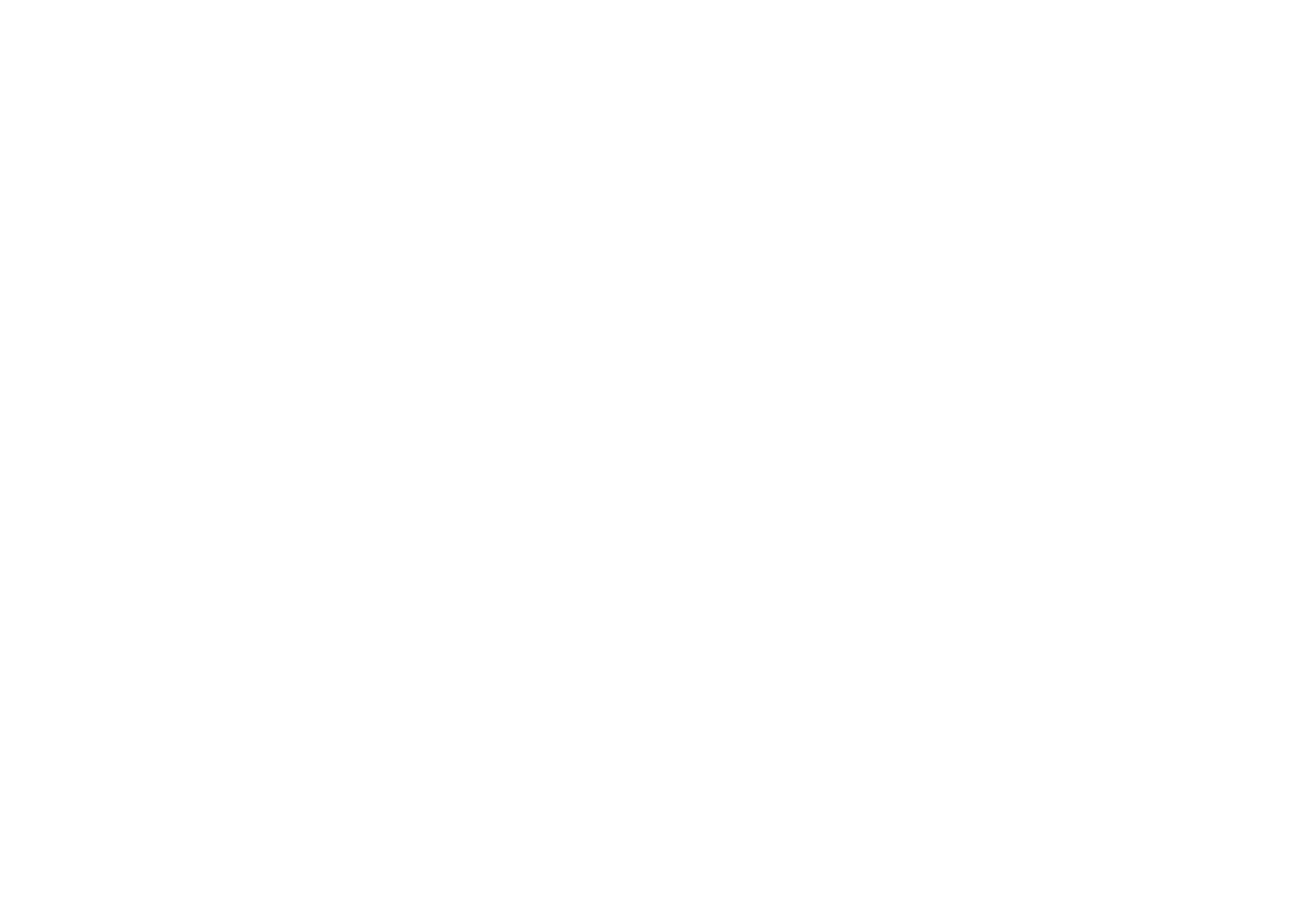### 14.15 *HOT WORK*

| <b>HAZARDS</b>                    | Fire<br>$\bullet$<br>Explosion<br><b>Exposure to fumes</b><br><b>Burns</b><br>Eye injury                                                                                                                                                                                                                                                                                                                                                                                                                                                                                                                                                                                                                                            |
|-----------------------------------|-------------------------------------------------------------------------------------------------------------------------------------------------------------------------------------------------------------------------------------------------------------------------------------------------------------------------------------------------------------------------------------------------------------------------------------------------------------------------------------------------------------------------------------------------------------------------------------------------------------------------------------------------------------------------------------------------------------------------------------|
| <b>RISK</b><br><b>ASSESSMENT</b>  | <b>Medium</b>                                                                                                                                                                                                                                                                                                                                                                                                                                                                                                                                                                                                                                                                                                                       |
| <b>CONTROL</b><br><b>MEASURES</b> | The company may require a Permit for all internal hot<br>work depending on an assessment establishing the<br>degree of risk.<br>The purpose of a Hot Work Permit is to ensure that<br>adequate fire precautions have been taken prior to work<br>commencing, e.g. fire extinguishers and fire blanket<br>present, and all combustibles removed.<br>Flashback arrestors will be fitted to all oxygen and fuel<br>$\bullet$<br>gas lines. All hoses and gauges will be removed from<br>site at the end of each working day.<br>Gloves, safety boots, overalls, safety helmets and eye<br>$\bullet$<br>protection will be worn at all times during welding<br>operations.<br>Gas cylinders will be on trolleys or otherwise secured in |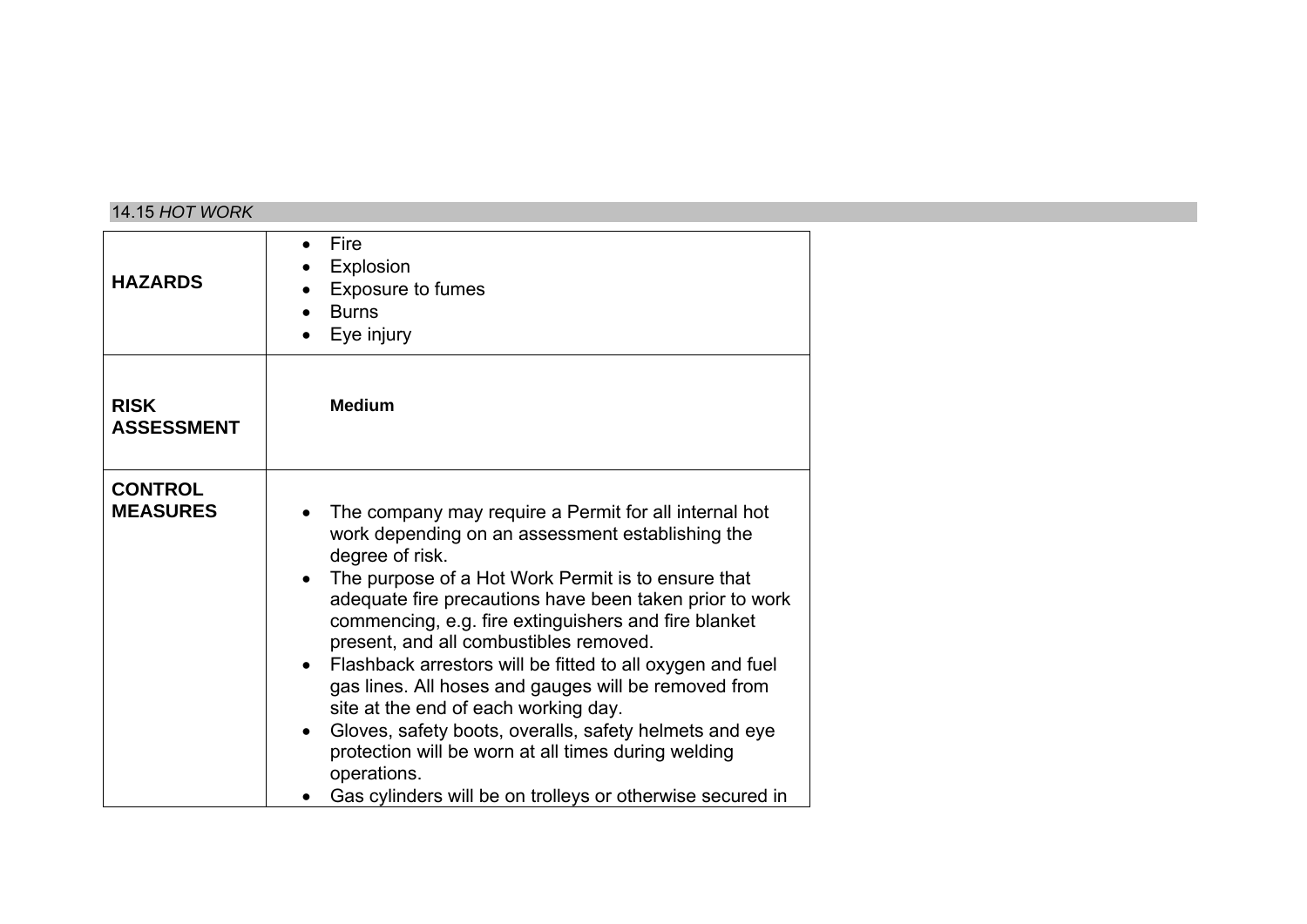|                                               | an upright position during use and securely stored away<br>(outdoors) after use. During use and storage they will be<br>kept more than 3m away from combustible/ flammable<br>material.<br>The operator will ensure that there is adequate                                                                                                  |
|-----------------------------------------------|---------------------------------------------------------------------------------------------------------------------------------------------------------------------------------------------------------------------------------------------------------------------------------------------------------------------------------------------|
|                                               | ventilation during standard operations. Detailed risk<br>assessments/method statements will be required to<br>determine the necessary precautions during non-routine<br>work e.g. in confined areas or any work on stainless or<br>galvanised material. Forced ventilation or local exhaust<br>ventilation will be provided where required. |
| <b>RISK RATING</b><br>WITH<br><b>CONTROLS</b> | Low                                                                                                                                                                                                                                                                                                                                         |
| <b>LEGISLATION</b>                            | The Safety, Health and Welfare at Work (General Application)<br>Regulations 2007                                                                                                                                                                                                                                                            |
|                                               | The Safety, Health and Welfare at Work (Construction)<br>Regulations 2006                                                                                                                                                                                                                                                                   |
|                                               | The Safety, Health and Welfare at Work Act 2005                                                                                                                                                                                                                                                                                             |

# *14.16 ABRASIVE WHEELS*

| <b>HAZARDS</b> | • Bursting of the wheel or disc<br>• Injuries from flying particles<br>$\bullet$ Cuts<br>• Dust<br>• Entanglement<br><b>Noise</b> |
|----------------|-----------------------------------------------------------------------------------------------------------------------------------|
|----------------|-----------------------------------------------------------------------------------------------------------------------------------|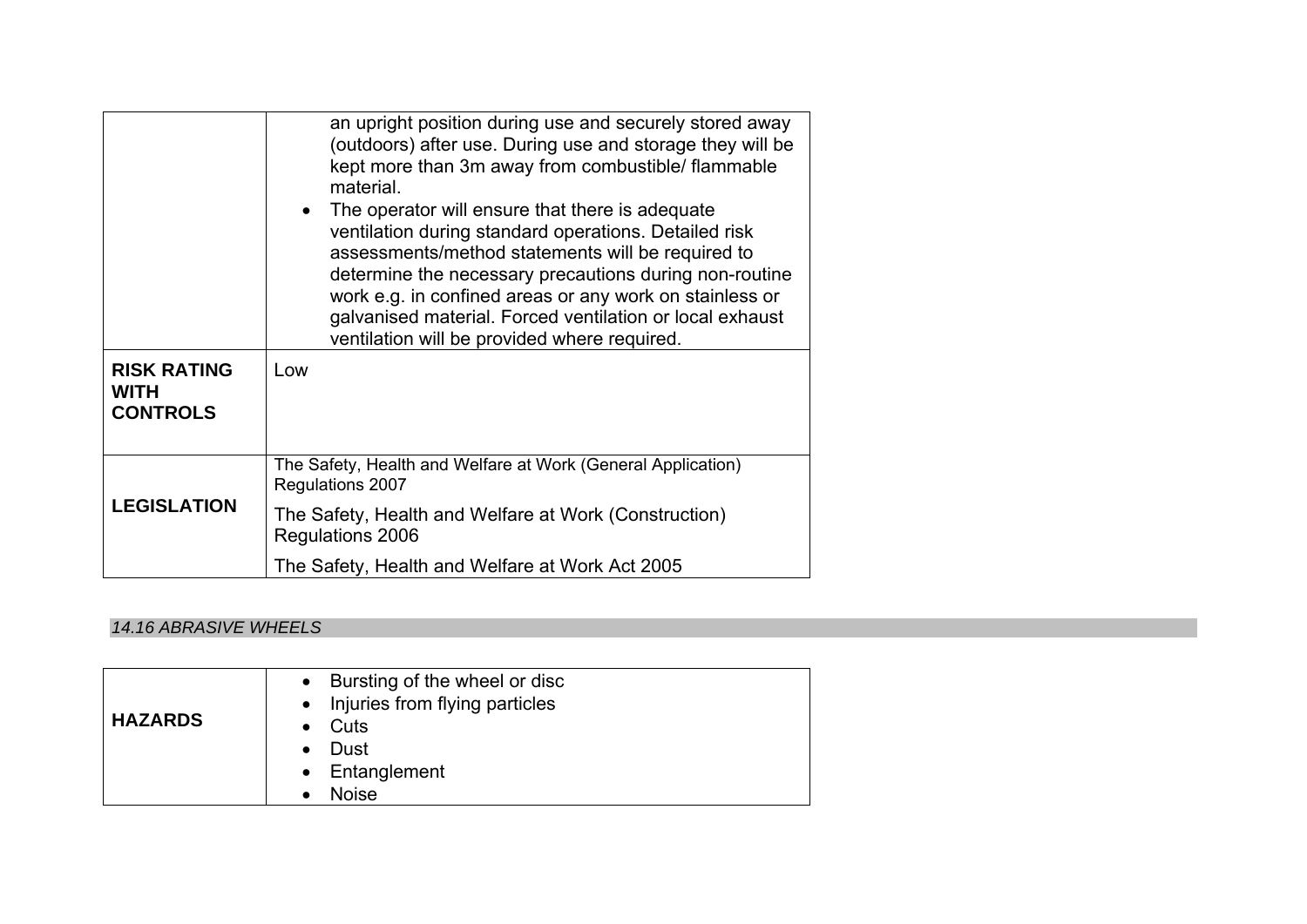|                                               | Electric shock<br>$\bullet$<br>Fire and explosion                                                                                                                                                                                                                                                                                                                                                                                                                                                                                                                                                                                                                                                                                                                                                                              |
|-----------------------------------------------|--------------------------------------------------------------------------------------------------------------------------------------------------------------------------------------------------------------------------------------------------------------------------------------------------------------------------------------------------------------------------------------------------------------------------------------------------------------------------------------------------------------------------------------------------------------------------------------------------------------------------------------------------------------------------------------------------------------------------------------------------------------------------------------------------------------------------------|
|                                               |                                                                                                                                                                                                                                                                                                                                                                                                                                                                                                                                                                                                                                                                                                                                                                                                                                |
| <b>RISK</b><br><b>ASSESSMENT</b>              | <b>Medium</b>                                                                                                                                                                                                                                                                                                                                                                                                                                                                                                                                                                                                                                                                                                                                                                                                                  |
| <b>CONTROL</b><br><b>MEASURES</b>             | Only experienced/trained persons will operate abrasive<br>$\bullet$<br>wheels.<br>Where there is a risk of sparks igniting material or<br>smouldering occurring, the use of abrasive wheels will be<br>under a Hot Work Permit.<br>Eye protection must be worn by operatives using<br>$\bullet$<br>abrasive wheels.<br>A visual check will be carried out on the machine before<br>putting it into use. Check for loose plug connections or<br>damage to the cable sheath on electrical machines.<br>When using abrasive wheels, the operator will ensure<br>$\bullet$<br>that the area around is clear and that all personnel are in<br>safe positions.<br>Operators must not wear loose clothing.<br>Operatives must ask management for a demonstration<br>on how to use the con saw if they have not operated it<br>before. |
| <b>RISK RATING</b><br>WITH<br><b>CONTROLS</b> | Low                                                                                                                                                                                                                                                                                                                                                                                                                                                                                                                                                                                                                                                                                                                                                                                                                            |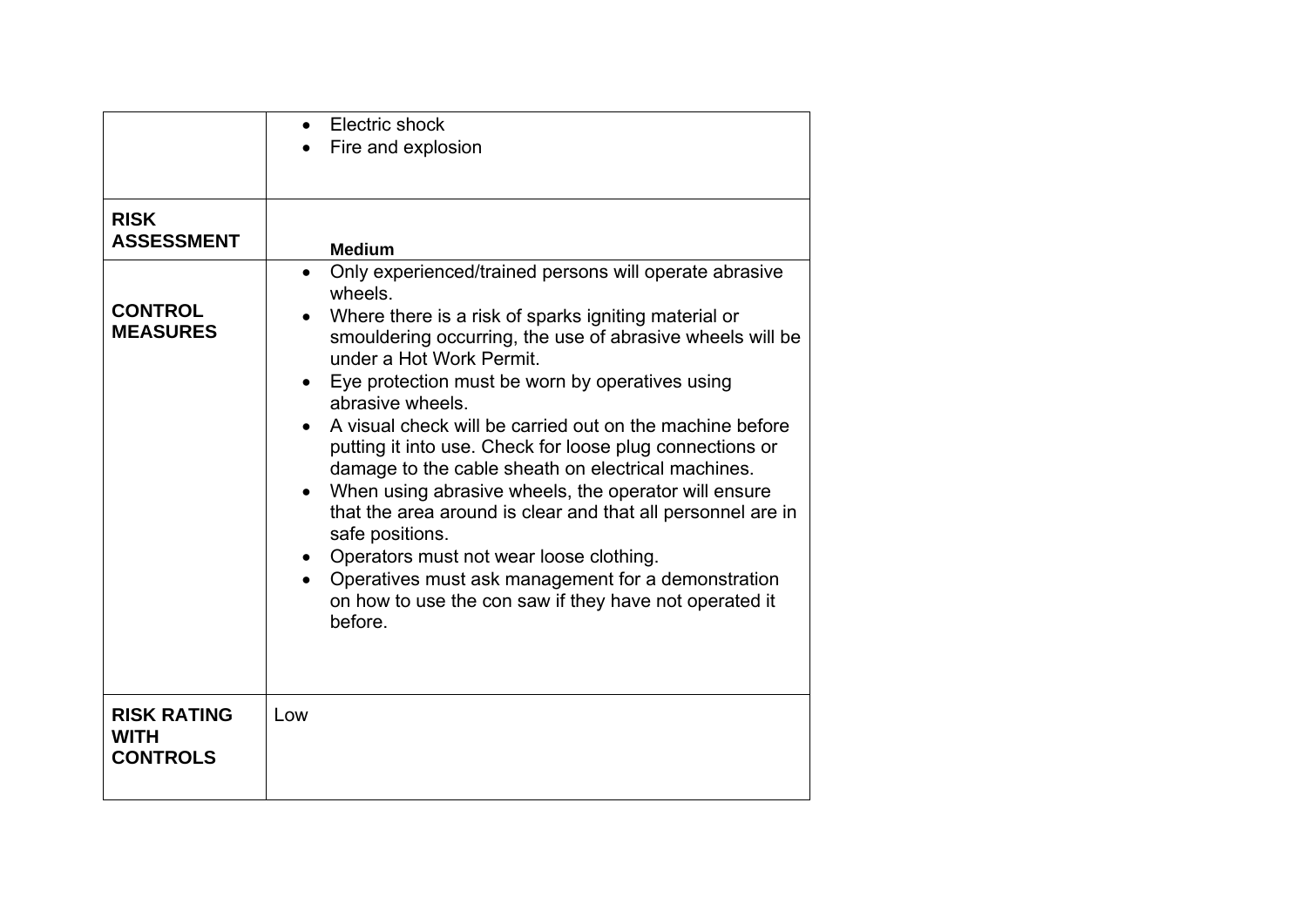| <b>LEGISLATION</b> | Safety in Industry (Abrasive Wheel) Regulations 1982 |
|--------------------|------------------------------------------------------|
|                    | <b>SHWW (General Applications) Regulations 2007</b>  |
|                    | SHWW (Construction) Regulations 2006                 |
|                    | SHWW Act 2005.                                       |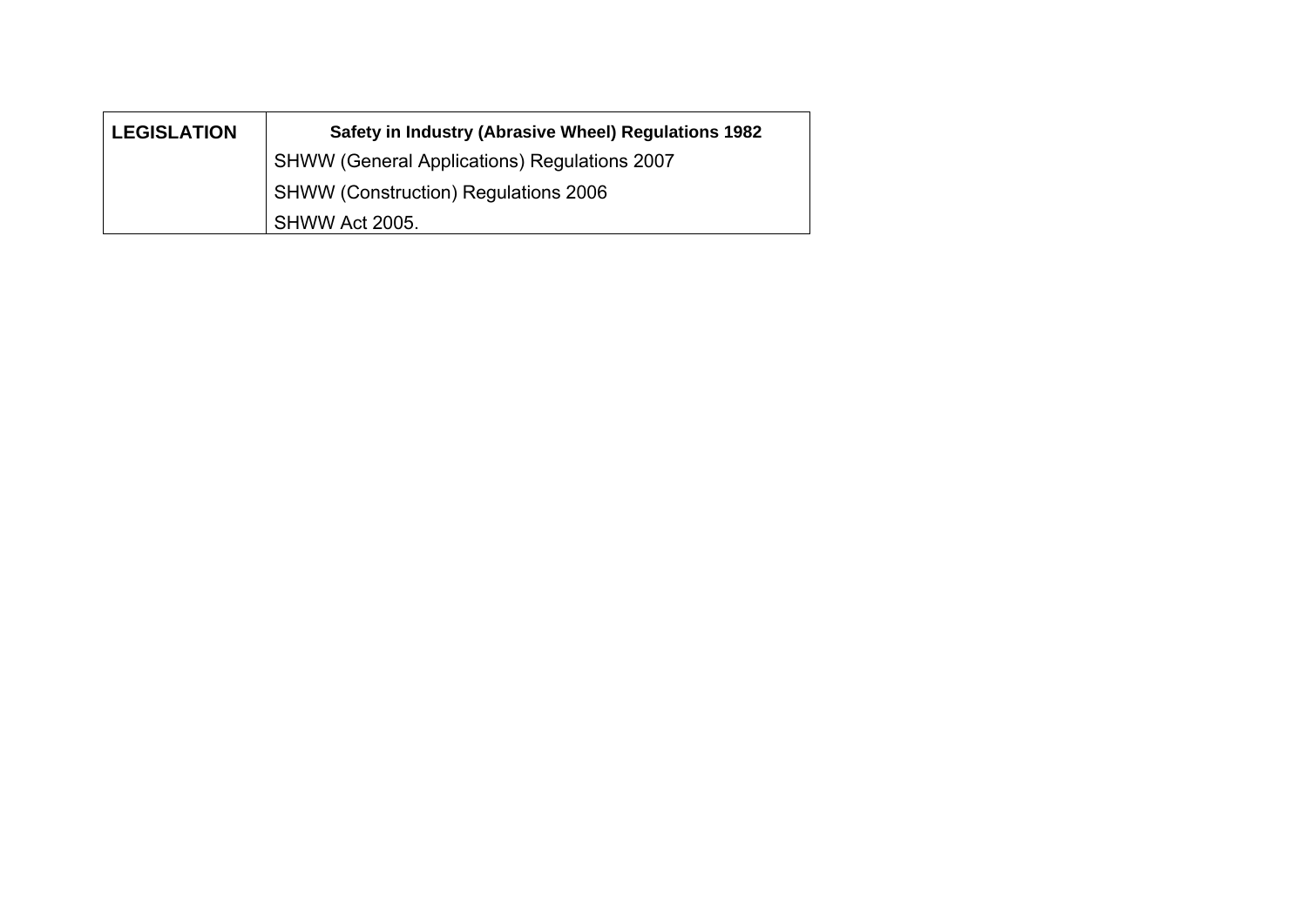# *14.17 COMPRESSED AIR EQUIPMENT*

| <b>HAZARDS</b>                    | Dust/ grit injuries to eyes<br>Compressed air entering the body via orifices or through<br>the skin.<br><b>Noise</b><br>Injuries to feet<br><b>Manual Handling</b>                                                                                                                                                                                                                                                                                                                                                                                                                                                                                                                                                                                    |
|-----------------------------------|-------------------------------------------------------------------------------------------------------------------------------------------------------------------------------------------------------------------------------------------------------------------------------------------------------------------------------------------------------------------------------------------------------------------------------------------------------------------------------------------------------------------------------------------------------------------------------------------------------------------------------------------------------------------------------------------------------------------------------------------------------|
| <b>RISK</b><br><b>ASSESSMENT</b>  | <b>Medium</b>                                                                                                                                                                                                                                                                                                                                                                                                                                                                                                                                                                                                                                                                                                                                         |
| <b>CONTROL</b><br><b>MEASURES</b> | All compressed air equipment on site must have a<br>current test certificate (every 26 months).<br>Equipment should be checked daily before being put into<br>use. In particular, all guards and safety devices must be<br>in good condition and operating correctly.<br>All persons operating compressed air equipment must<br>wear eye, ear and foot protection.<br>Hoses, connectors and valves must be in good condition<br>$\bullet$<br>and correctly fitted.<br>Compressed air will not be used for blowing down<br>clothing etc. as it can enter the bloodstream via the skin.<br>When removing or changing compressed air tools, the<br>$\bullet$<br>air will be closed off at the valve prior to removal.<br>No horseplay will be tolerated. |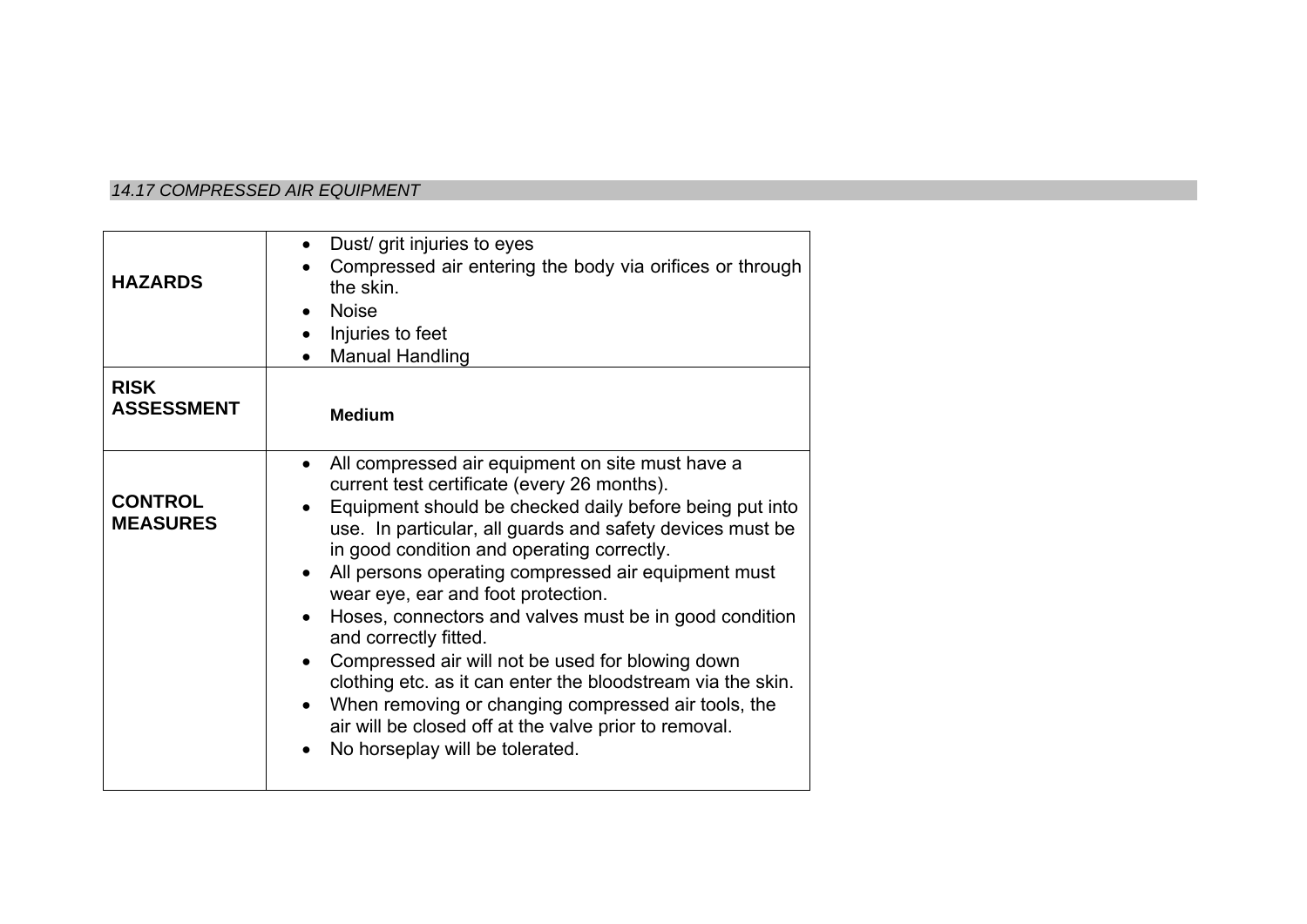| <b>RISK RATING</b><br><b>WITH</b><br><b>CONTROLS</b> | Low                                                                                                       |
|------------------------------------------------------|-----------------------------------------------------------------------------------------------------------|
| <b>LEGISLATION</b>                                   | Safety in Industry Act, 1980, s. 33                                                                       |
|                                                      | <b>SHWW (General Application) Regulations 2007</b>                                                        |
|                                                      | The Safety, Health and Welfare at Work (Construction)<br>Regulations 2006; Part 7 (31-34); Sixth Schedule |
|                                                      | SHWW Act 2005                                                                                             |

# 14.18 SUBSTANCES HAZARDOUS TO HEALTH

| <b>HAZARDS</b>                    | External Contact – corrosive action, skin absorption, dermatitis,<br>e.g. cement, acids, epoxy resins etc.<br>Inhalation - gases, fumes, dusts, vapours<br>Ingestion – swallowing                                                                            |
|-----------------------------------|--------------------------------------------------------------------------------------------------------------------------------------------------------------------------------------------------------------------------------------------------------------|
| <b>RISK</b><br><b>ASSESSMENT</b>  | Low                                                                                                                                                                                                                                                          |
| <b>CONTROL</b><br><b>MEASURES</b> | • All contractors must inform the company's Site<br>Management of any hazardous substances that are<br>brought onto the site.<br>Details of hazards associated with chemical products<br>$\bullet$<br>and their safe usage are given on Material Safety Data |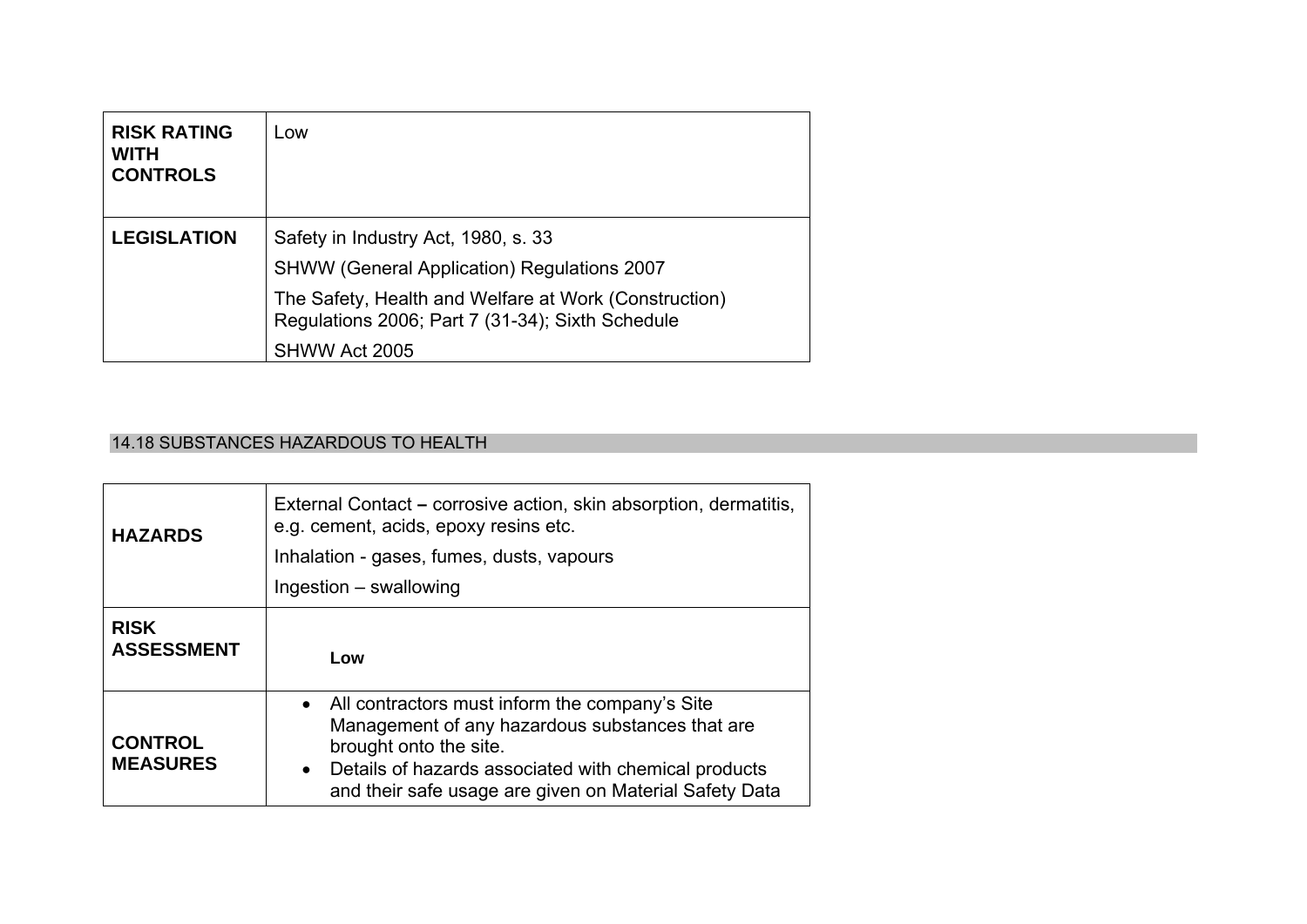|                                                      | Sheets or come with the product. The supplier or<br>manufacturer is obliged by law to give this information. A<br>Material Safety Data Sheet must be readily available on<br>site for all hazardous substances brought onto site.<br>In the case where dust/fumes may be evolved during any<br>$\bullet$<br>process or activity a risk assessment must be completed<br>and the control measures identified.<br>A method statement may be required for the use of, or<br>the exposure to, hazardous substances on site.<br>All hazardous substances should be used according to<br>$\bullet$<br>the agreed control measures.<br>All personnel must be made aware of the relevant<br>material safety data sheet and control measures in<br>connection with all hazardous substances in use on site.<br>Chemical products must never be allowed to come into<br>eye contact, and generally contact with the skin should<br>be kept to a minimum. Operatives working near wet<br>cement will be informed of the need for P.P.E. and<br>vigilance to avoid burns and dermatitis.<br>Common materials decanted into smaller vessels will all<br>be clearly marked to indicate the contents. Ensure that<br>all spillages are cleared up immediately and that waste<br>and used containers are disposed of properly.<br>Washing facilities will be available to all personnel. |
|------------------------------------------------------|-------------------------------------------------------------------------------------------------------------------------------------------------------------------------------------------------------------------------------------------------------------------------------------------------------------------------------------------------------------------------------------------------------------------------------------------------------------------------------------------------------------------------------------------------------------------------------------------------------------------------------------------------------------------------------------------------------------------------------------------------------------------------------------------------------------------------------------------------------------------------------------------------------------------------------------------------------------------------------------------------------------------------------------------------------------------------------------------------------------------------------------------------------------------------------------------------------------------------------------------------------------------------------------------------------------------------------------------------------------------------|
| <b>RISK RATING</b><br><b>WITH</b><br><b>CONTROLS</b> | Low                                                                                                                                                                                                                                                                                                                                                                                                                                                                                                                                                                                                                                                                                                                                                                                                                                                                                                                                                                                                                                                                                                                                                                                                                                                                                                                                                                     |
| <b>LEGISLATION</b>                                   | The Safety, Health and Welfare at Work (Chemical Agents)<br>Regulations 2006                                                                                                                                                                                                                                                                                                                                                                                                                                                                                                                                                                                                                                                                                                                                                                                                                                                                                                                                                                                                                                                                                                                                                                                                                                                                                            |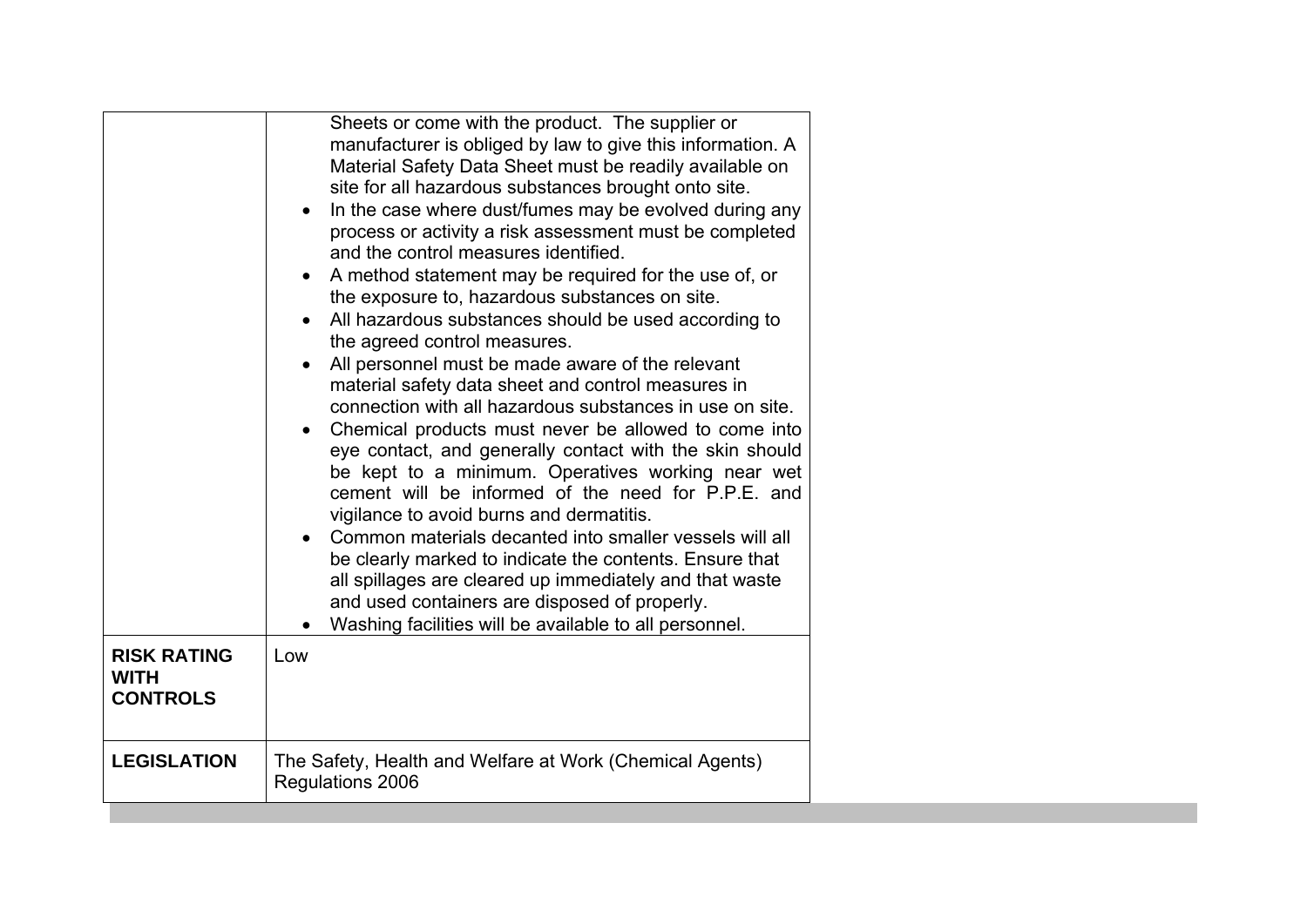### 14.19 LIFTING OPERATIONS

| <b>HAZARDS</b>                    | Overloading due to failure to correctly estimate loads or due to<br>incorrect use of crane.                                                                                                                                                                                                                                                                                                                                                                                                                                                                                                                                                                                                                                                                                                         |
|-----------------------------------|-----------------------------------------------------------------------------------------------------------------------------------------------------------------------------------------------------------------------------------------------------------------------------------------------------------------------------------------------------------------------------------------------------------------------------------------------------------------------------------------------------------------------------------------------------------------------------------------------------------------------------------------------------------------------------------------------------------------------------------------------------------------------------------------------------|
|                                   | Inadequate maintenance of equipment or use of defective<br>equipment.                                                                                                                                                                                                                                                                                                                                                                                                                                                                                                                                                                                                                                                                                                                               |
|                                   | Unsafe methods of erection, alteration or dismantling of crane.                                                                                                                                                                                                                                                                                                                                                                                                                                                                                                                                                                                                                                                                                                                                     |
|                                   | Insecure loads/lifting over persons.                                                                                                                                                                                                                                                                                                                                                                                                                                                                                                                                                                                                                                                                                                                                                                |
|                                   | Handling of loads in high winds.                                                                                                                                                                                                                                                                                                                                                                                                                                                                                                                                                                                                                                                                                                                                                                    |
|                                   | Incorrect signals.                                                                                                                                                                                                                                                                                                                                                                                                                                                                                                                                                                                                                                                                                                                                                                                  |
|                                   | Use of uncertified lifting appliance/gear                                                                                                                                                                                                                                                                                                                                                                                                                                                                                                                                                                                                                                                                                                                                                           |
| <b>RISK</b><br><b>ASSESSMENT</b>  | Medium                                                                                                                                                                                                                                                                                                                                                                                                                                                                                                                                                                                                                                                                                                                                                                                              |
| <b>CONTROL</b><br><b>MEASURES</b> | The company's Site Management will ensure that the<br>$\bullet$<br>cranes provided for use have current test certificates<br>(CR3) and have been thoroughly examined within the<br>preceding 14 months (CR4A). The Site Agent will<br>check these certs before any crane is set to work on<br>his site.<br>The Site Agent will also ensure that the weekly<br>$\bullet$<br>inspections of the crane are recorded in Construction<br>Form CR 4B. These inspections will be carried out by the<br>Crane Driver.<br>Safe Working Loads will be clearly marked on all lifting<br>$\bullet$<br>gear and on the jib of the tower crane at different<br>operating radii (unless this information is provided on<br>screen in the newer cabs).<br>All lifts must be well within the operating limits of the |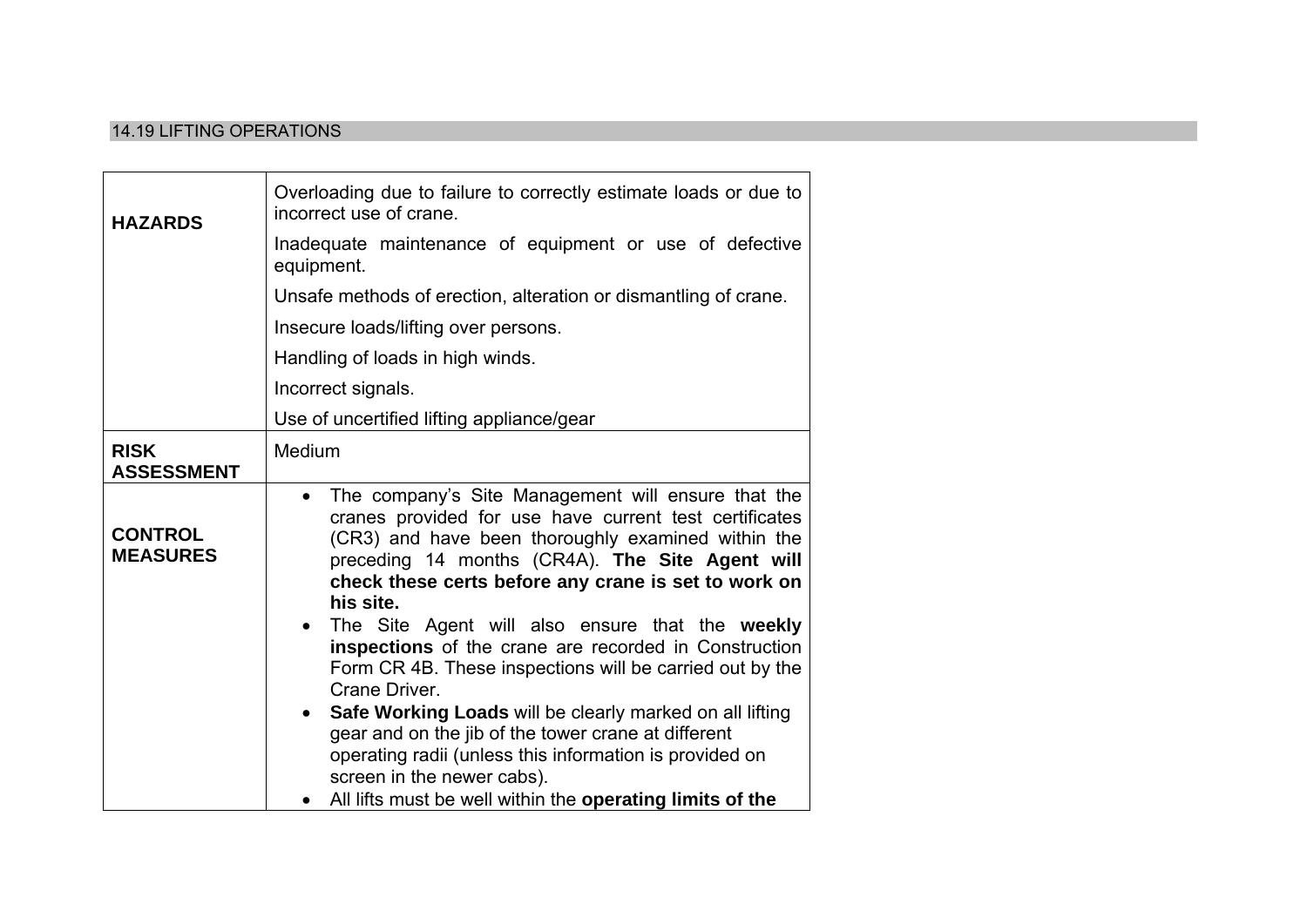| lifting appliance used. With mobile cranes and                             |
|----------------------------------------------------------------------------|
| telescopic handlers the Driver must ensure that any "free                  |
| on wheels" operations are safe otherwise "blocked                          |
| duties" /outriggers must be used. Drivers must be                          |
| provide & maintain adequate grillages where required                       |
| and avoid any outriggers resting on soft ground or near                    |
| underground voids or near edges of excavations, etc.                       |
| Outriggers to be fully extended as per manufacturer's                      |
| instructions.                                                              |
| No safety devices to be ignored or over-ridden.<br>$\bullet$               |
| The weight of individual loads should be known before                      |
| the lift, as far as practicable. For example, with steel                   |
| erection the largest beams/trusses should have their                       |
| weight clearly marked on them (or on readily available                     |
| drawings).                                                                 |
| All metal skips used will have a current (6-month)                         |
| inspection certificate. They will not be overfilled. A sheet               |
| or net will be fitted prior to any lift. Nets will also be                 |
| securely fastened around loads of blocks, bricks, tiles,                   |
| etc.                                                                       |
| The Site Agent will ensure that all necessary certificates<br>$\bullet$    |
| and reports are kept readily available in the site office.                 |
| Only authorised, and suitably certified, persons will be                   |
| permitted to operate lifting appliances or to give signals                 |
| and sling loads, in accordance with the Construction                       |
| <b>Skills Certification Scheme.</b>                                        |
| If a defect is found in any crane or item of lifting gear, it<br>$\bullet$ |
| must be taken out of use until the defect is rectified.                    |
| The operating instructions for each crane will be                          |
| $\bullet$<br>available in the cab. All Crane Drivers will be in radio      |
|                                                                            |
| communication with personnel on the ground.                                |
| Where weather conditions may affect the safety of                          |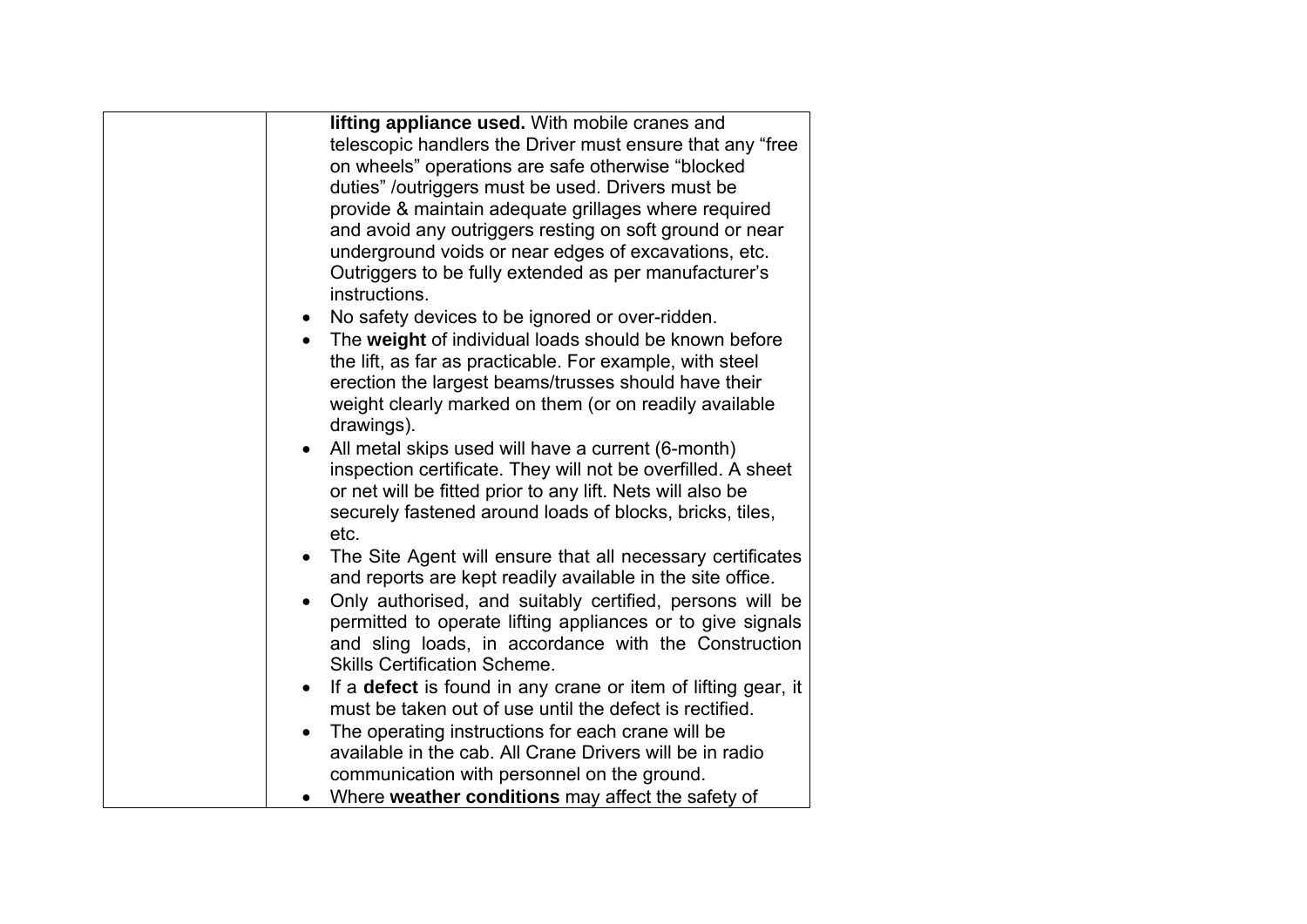|                                                      | lifting operations the Site Agent (or Foreman or the<br>Crane Driver) may stop operations until conditions<br>improve. In addition ensure that a wind speed indicator is<br>available on site, and the manufacturer's max. wind<br>speed for safe working is available in each cab.<br>Otherwise 35 m.p.h. is the wind speed at which all<br>operations will cease for tower cranes, 30 m.p.h. for<br>mobile cranes, and 24m.p.h. for mobile elevating working<br>platforms. Obviously, these figures should be further<br>reduced where the load presents additional problems<br>e.g. large, light panels.<br>Safety Harnesses must be used by persons carrying out<br>$\bullet$<br>inspections, installations, or maintenance of cranes<br>where a fall of 2m or more is possible.<br>All cranes must be secured and left in a safe condition at<br>$\bullet$<br>the end of each working day. Loads must not be left<br>suspended when the crane is unattended.<br>Drivers of cranes, telescopic handlers, etc and<br>$\bullet$<br>Banksmen will ensure that loads are not lifted over<br>persons where possible. All operatives must respect<br>orders from Drivers or Banksmen if directed to keep out<br>of lifting zones. Tag-lines should be considered for any<br>load which is liable to swing in a hazardous manner. |
|------------------------------------------------------|--------------------------------------------------------------------------------------------------------------------------------------------------------------------------------------------------------------------------------------------------------------------------------------------------------------------------------------------------------------------------------------------------------------------------------------------------------------------------------------------------------------------------------------------------------------------------------------------------------------------------------------------------------------------------------------------------------------------------------------------------------------------------------------------------------------------------------------------------------------------------------------------------------------------------------------------------------------------------------------------------------------------------------------------------------------------------------------------------------------------------------------------------------------------------------------------------------------------------------------------------------------------------------------------------------------------------------|
| <b>RISK RATING</b><br><b>WITH</b><br><b>CONTROLS</b> | Low                                                                                                                                                                                                                                                                                                                                                                                                                                                                                                                                                                                                                                                                                                                                                                                                                                                                                                                                                                                                                                                                                                                                                                                                                                                                                                                            |
| <b>LEGISLATION</b>                                   | The Safety, Health and Welfare at Work (Construction)<br>Regulation 2001                                                                                                                                                                                                                                                                                                                                                                                                                                                                                                                                                                                                                                                                                                                                                                                                                                                                                                                                                                                                                                                                                                                                                                                                                                                       |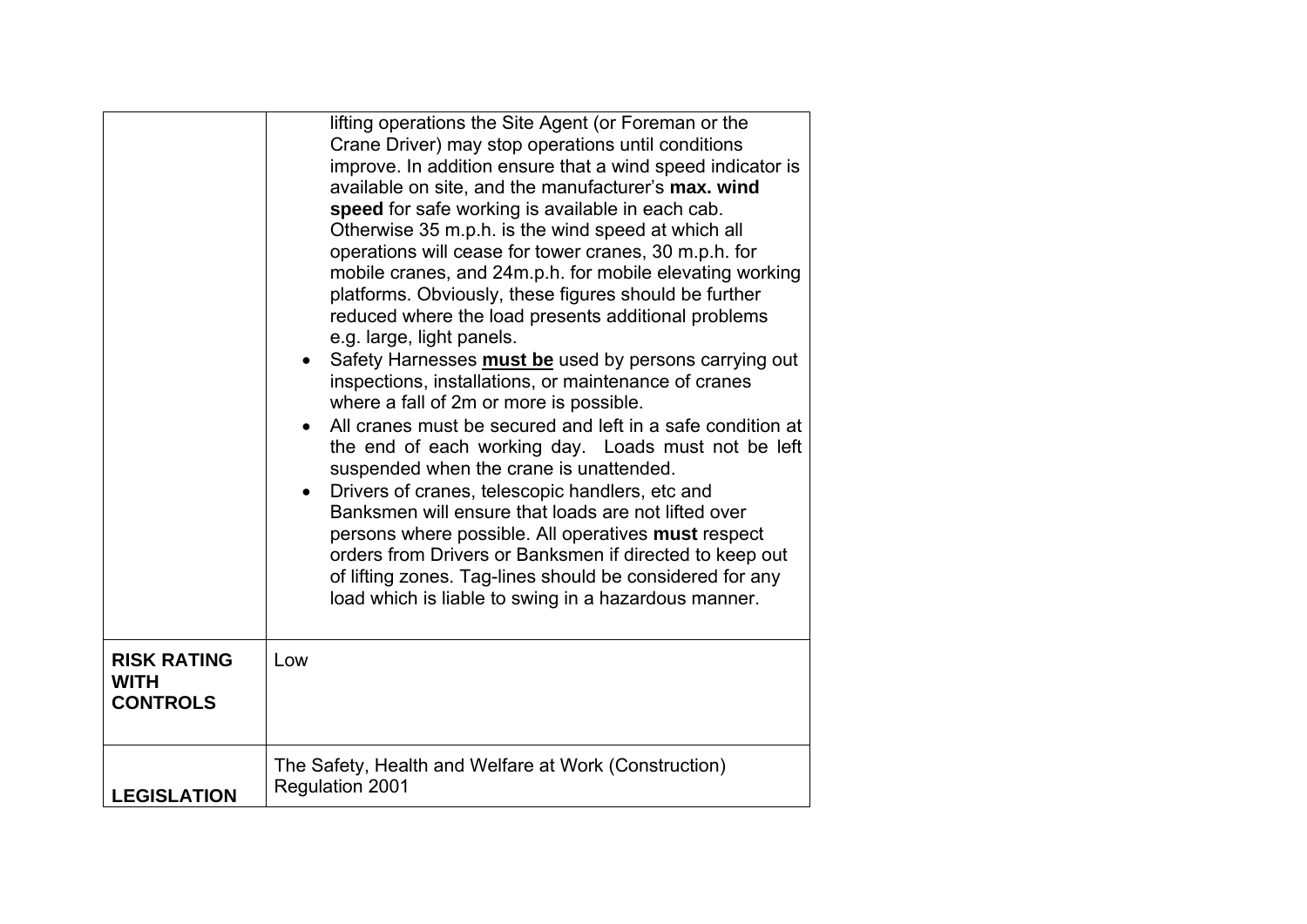#### 14.20 HOUSEKEEPING

|                                   | Slips, trips and falls.                                                                                                                                                                                                                                                                                                                                                                                                                                                                                                                                                                                                                 |
|-----------------------------------|-----------------------------------------------------------------------------------------------------------------------------------------------------------------------------------------------------------------------------------------------------------------------------------------------------------------------------------------------------------------------------------------------------------------------------------------------------------------------------------------------------------------------------------------------------------------------------------------------------------------------------------------|
| <b>HAZARDS</b>                    | Unsafe access and egress                                                                                                                                                                                                                                                                                                                                                                                                                                                                                                                                                                                                                |
|                                   | Fire                                                                                                                                                                                                                                                                                                                                                                                                                                                                                                                                                                                                                                    |
|                                   | Collapse of stored material.                                                                                                                                                                                                                                                                                                                                                                                                                                                                                                                                                                                                            |
|                                   | <b>Falling materials</b>                                                                                                                                                                                                                                                                                                                                                                                                                                                                                                                                                                                                                |
| <b>RISK</b><br><b>ASSESSMENT</b>  | High                                                                                                                                                                                                                                                                                                                                                                                                                                                                                                                                                                                                                                    |
| <b>CONTROL</b><br><b>MEASURES</b> | All sub-contractors will be informed by Site Management<br>$\bullet$<br>that they will be required to clean up their rubbish as they<br>go.<br>• Facilities will be available, such as skips, debris chutes<br>etc., to ensure that rubbish can be removed safely.<br>Material will not be thrown from height. Skips should be<br>sheeted to reduce dust/fallout.<br>All main access routes, such as all stairwells, will be kept<br>clear and adequately lit.<br>Sufficient labour will be available for clearing up<br>operations, cleaning of welfare facilities etc.<br>Sharp items (like protruding cladding/metal) will be cut or |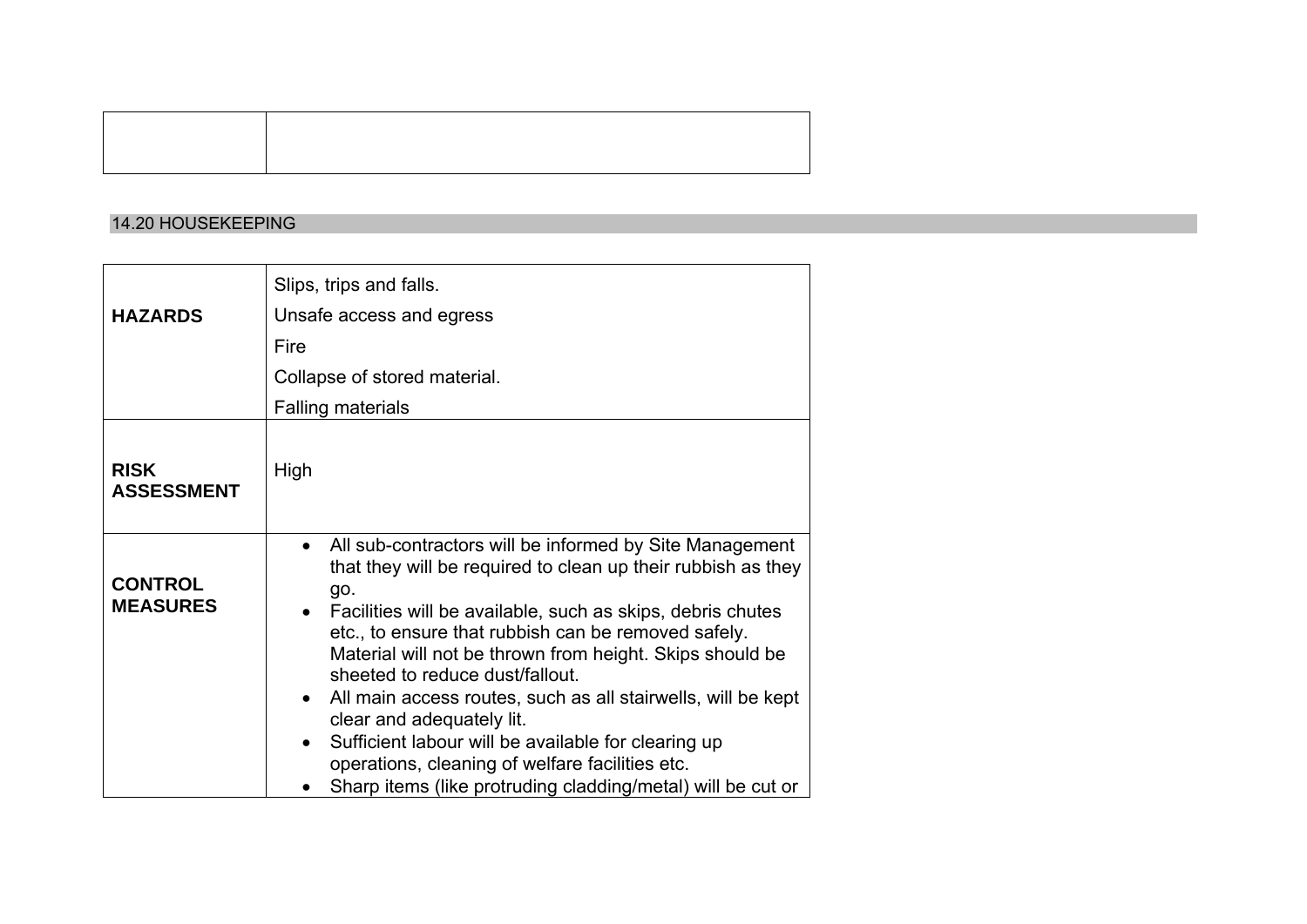|                                                      | capped where practicable.<br>• Care should be taken to reduce trailing/hanging leads or<br>hoses especially near stairwells.<br>Palletised material (e.g. Rockwool, foamglass, cladding,<br>etc) will not be stored 2-high unless the bands or<br>equivalent packing remain intact. Bands will be disposed<br>of immediately rather than becoming potential trip<br>hazards.<br>• Combustible waste should not accumulate. Fire escape<br>routes must be kept clear at all times.<br>Food litter is an invitation to vermin and will not be tolerated.<br>$\bullet$<br>Waste bins are provided and the canteen and office areas are<br>swept clean at regular intervals. |
|------------------------------------------------------|--------------------------------------------------------------------------------------------------------------------------------------------------------------------------------------------------------------------------------------------------------------------------------------------------------------------------------------------------------------------------------------------------------------------------------------------------------------------------------------------------------------------------------------------------------------------------------------------------------------------------------------------------------------------------|
| <b>RISK RATING</b><br><b>WITH</b><br><b>CONTROLS</b> | Low                                                                                                                                                                                                                                                                                                                                                                                                                                                                                                                                                                                                                                                                      |
| <b>LEGISLATION</b>                                   | The Safety, Health and Welfare at Work (General Application)<br>Regulations 2007                                                                                                                                                                                                                                                                                                                                                                                                                                                                                                                                                                                         |

14.21 CARTRIDGE TOOLS

| <b>HAZARDS</b>                   | Flying particles i.e. pieces of metal or concrete |
|----------------------------------|---------------------------------------------------|
| <b>RISK</b><br><b>ASSESSMENT</b> | <b>Medium</b>                                     |
|                                  |                                                   |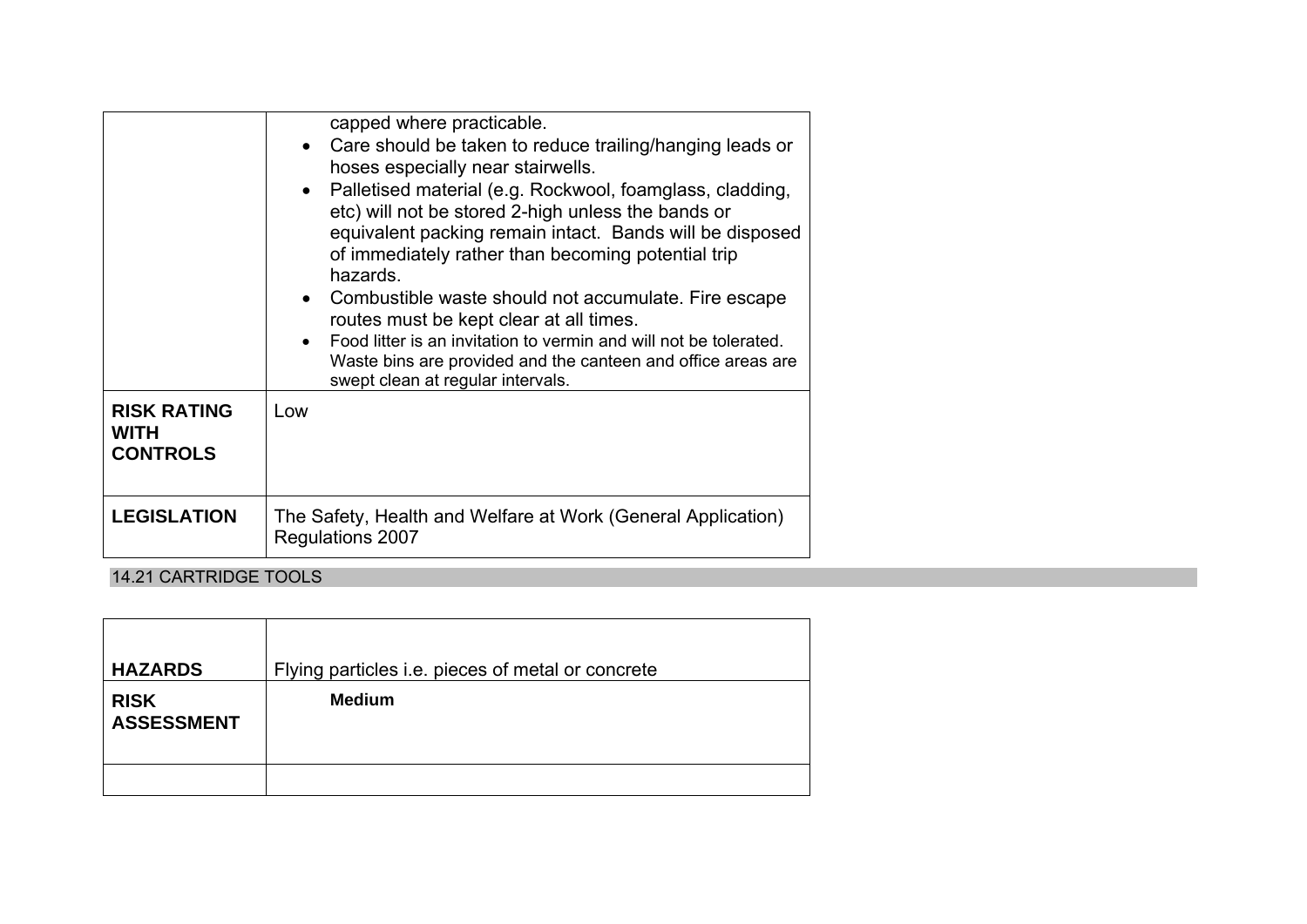| <b>CONTROL</b><br><b>MEASURES</b><br><b>RISK RATING</b><br><b>WITH</b> | Users of Cartridge operated tools must be over the age<br>of 18.<br>Only cartridge tools of the low velocity and indirect type<br>will be used on this site.<br>All operatives required to use cartridge tools should<br>$\bullet$<br>receive instruction from the manufacturer's<br>representative on their proper use.<br>Suitable, locked storage facilities will be provided for the<br>$\bullet$<br>tool and the cartridges.<br>All operatives using such equipment will wear eye<br>protection.<br>Operatives should treat cartridges as explosive and NOT<br>leave spare or spent rounds lying around the site.<br>Users of cartridge tools must receive training from the<br>supplier.<br>Low |
|------------------------------------------------------------------------|-------------------------------------------------------------------------------------------------------------------------------------------------------------------------------------------------------------------------------------------------------------------------------------------------------------------------------------------------------------------------------------------------------------------------------------------------------------------------------------------------------------------------------------------------------------------------------------------------------------------------------------------------------------------------------------------------------|
| <b>CONTROLS</b>                                                        |                                                                                                                                                                                                                                                                                                                                                                                                                                                                                                                                                                                                                                                                                                       |
| <b>LEGISLATION</b>                                                     | The Safety, Health and Welfare at Work (General Application)<br>Regulations 2007<br><b>Construction Regulations 2006</b>                                                                                                                                                                                                                                                                                                                                                                                                                                                                                                                                                                              |

# 14.22 WEIL'S DISEASE

| <b>HAZARDS</b> | Exposure may be fatal if adequate precautions are not adhered<br>to. |
|----------------|----------------------------------------------------------------------|
|                |                                                                      |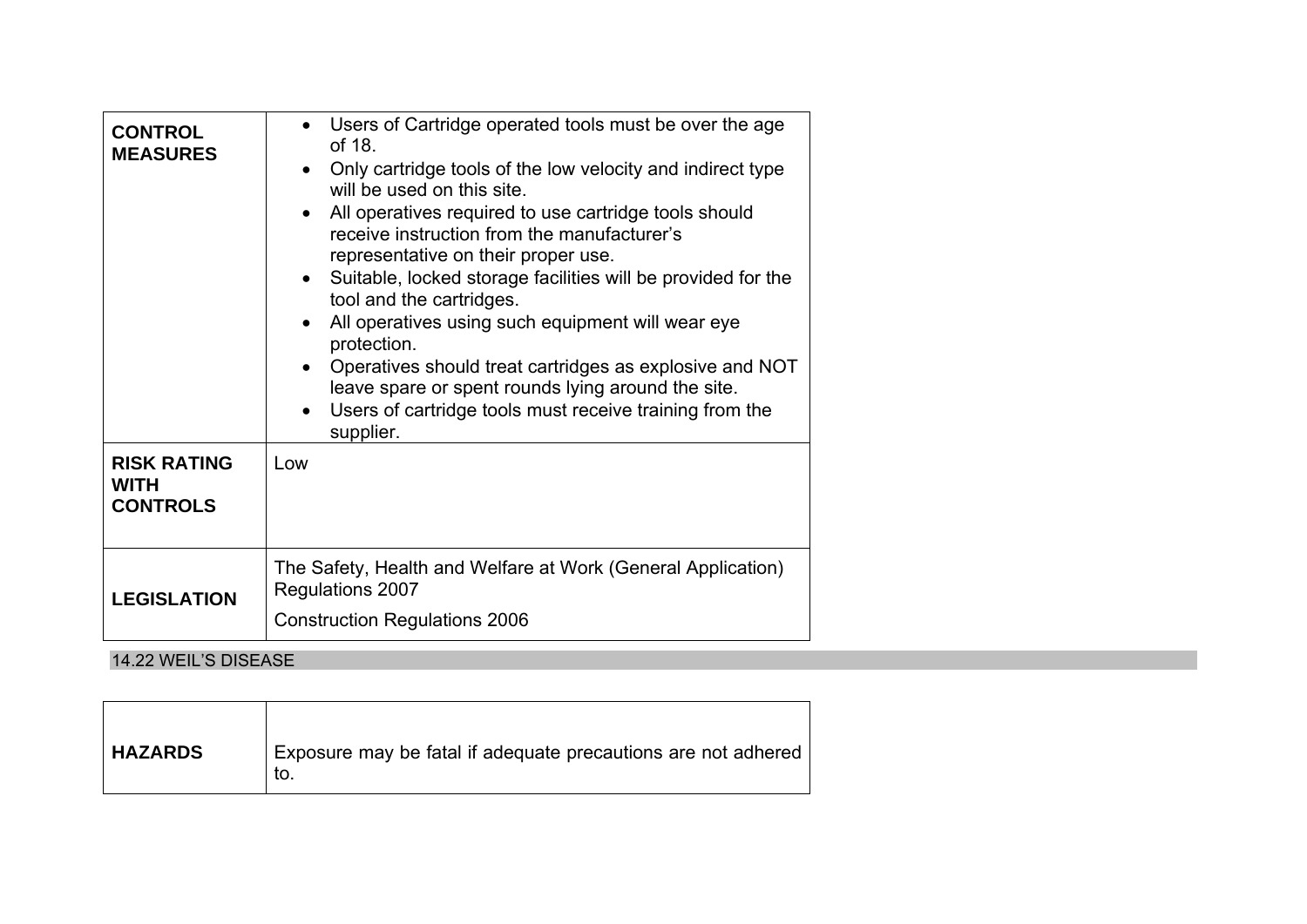| <b>RISK</b><br><b>ASSESSMENT</b>  | Low                                                                                                                                                                                                                                                                                                                                                                                                                                                                                                                                                                                                                                                                                                                                                                                                                                                                                                                                                                                                                                                                                                                                                                                                                                      |
|-----------------------------------|------------------------------------------------------------------------------------------------------------------------------------------------------------------------------------------------------------------------------------------------------------------------------------------------------------------------------------------------------------------------------------------------------------------------------------------------------------------------------------------------------------------------------------------------------------------------------------------------------------------------------------------------------------------------------------------------------------------------------------------------------------------------------------------------------------------------------------------------------------------------------------------------------------------------------------------------------------------------------------------------------------------------------------------------------------------------------------------------------------------------------------------------------------------------------------------------------------------------------------------|
| <b>CONTROL</b><br><b>MEASURES</b> | Weil's Disease is caused by contact with rats' urine, or<br>$\bullet$<br>water contaminated by rats. The infection may enter the<br>body via damaged skin or by accidental ingestion<br>through the nose or mouth. The disease may be fatal<br>although the early symptoms are similar to influenza.<br>Areas which may pose a risk are any puddles or other<br>$\bullet$<br>water, drains, within the derelict buildings or other places<br>where rats may be found<br>Personnel working in likely contaminated areas should<br>ensure that any cuts or scratches are carefully cleaned<br>and covered.<br>After contact with raw water, the hands and forearms<br>$\bullet$<br>should be thoroughly washed especially before eating,<br>drinking or smoking and persons should avoid rubbing<br>their nose, eyes or mouth during work.<br>Wherever possible, protective clothing such as gloves<br>should be worn to avoid contact with infected areas.<br>Persons should avoid touching (live or dead) rats.<br>All personnel will receive instruction / information in the<br>form of a toolbox talk on this subject. Operatives are<br>reminded to inform their G.P. of any influenza-like<br>symptoms and the nature of their job. |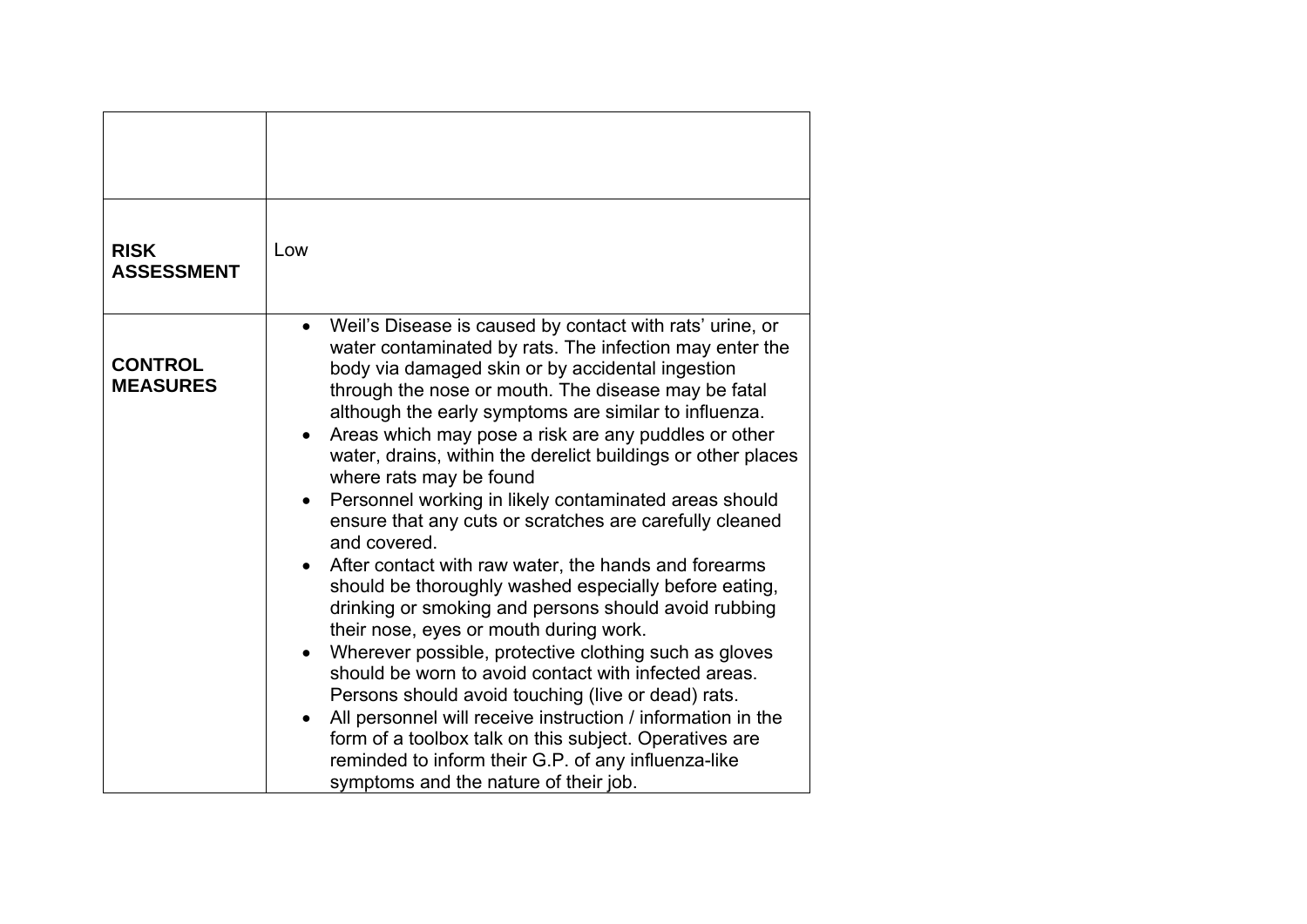|                                                      | Adequate washing facilities will be provided on site.<br>$\bullet$               |
|------------------------------------------------------|----------------------------------------------------------------------------------|
| <b>RISK RATING</b><br><b>WITH</b><br><b>CONTROLS</b> | ∟ow                                                                              |
| <b>LEGISLATION</b>                                   | The Safety, Health and Welfare at Work (General Application)<br>Regulations 2007 |

# 14.23 PSITTACOSIS - PIGEON INFESTATION

| <b>HAZARDS</b>                    | Exposure may be fatal if adequate precautions are not adhered<br>to.                                                                                                                                                                                                                                                    |
|-----------------------------------|-------------------------------------------------------------------------------------------------------------------------------------------------------------------------------------------------------------------------------------------------------------------------------------------------------------------------|
| <b>RISK</b><br><b>ASSESSMENT</b>  | <b>Medium</b>                                                                                                                                                                                                                                                                                                           |
| <b>CONTROL</b><br><b>MEASURES</b> | • All Personnel involved in clearing out / demolition works<br>shall wear gloves, overalls, and dust masks.<br>Personnel working in likely contaminated areas should<br>$\bullet$<br>ensure that any cuts or scratches are carefully cleaned<br>and covered.<br>After contact with the contaminated areas the hands and |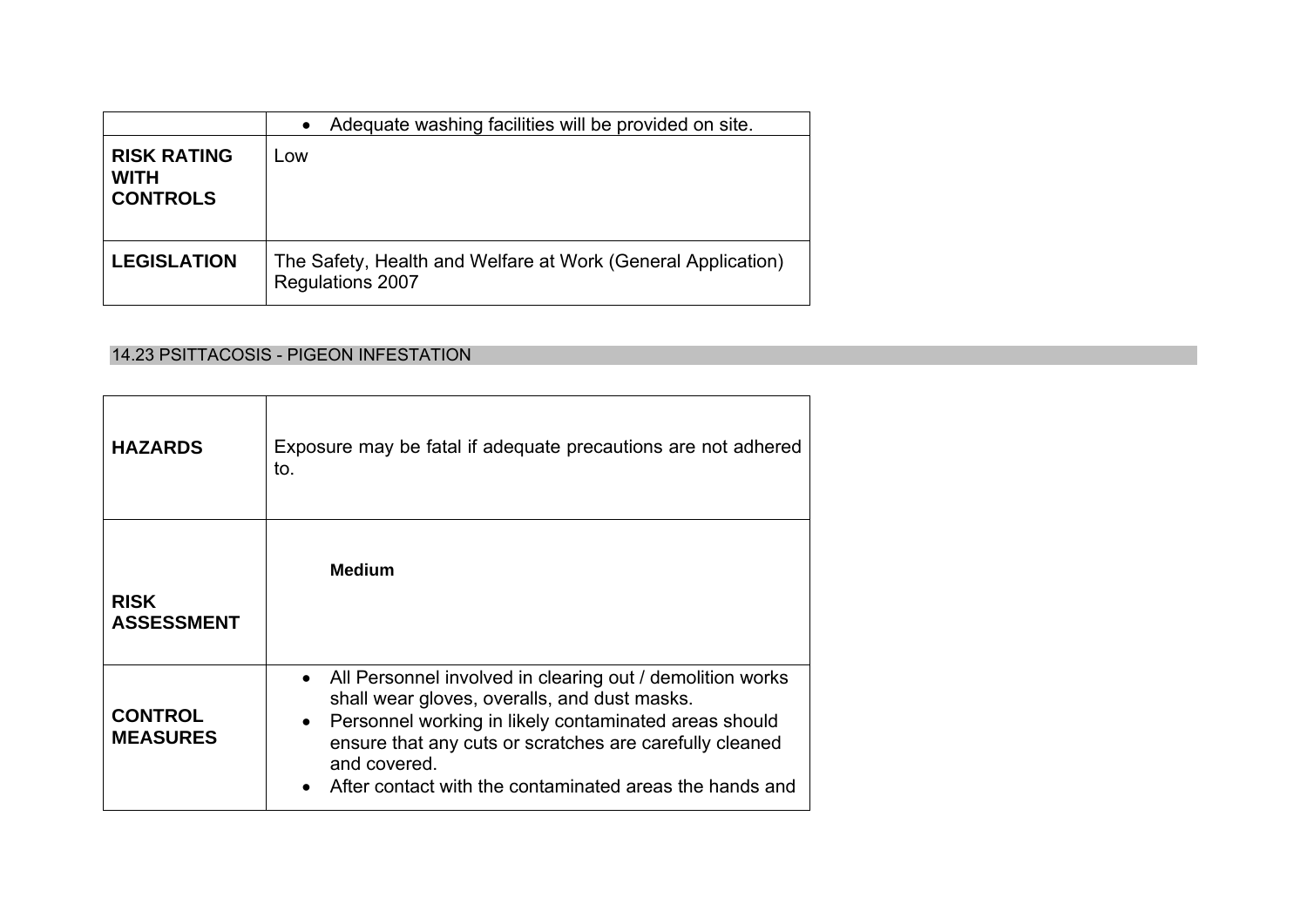|                                                      | forearms should be thoroughly washed especially before<br>eating, drinking or smoking and persons should avoid<br>rubbing their nose, eyes or mouth during work.<br>• All personnel will receive instruction / information in the<br>form of a toolbox talk on this subject. |
|------------------------------------------------------|------------------------------------------------------------------------------------------------------------------------------------------------------------------------------------------------------------------------------------------------------------------------------|
| <b>RISK RATING</b><br><b>WITH</b><br><b>CONTROLS</b> | Low                                                                                                                                                                                                                                                                          |
| <b>LEGISLATION</b>                                   | The Safety, Health and Welfare at Work Act 2005<br>The Safety, Health and Welfare at Work (General Application)<br>Regulations 2007                                                                                                                                          |

### 14.24 MANUAL HANDLING

|                                  | Spinal Injuries                                                                                                         |
|----------------------------------|-------------------------------------------------------------------------------------------------------------------------|
| <b>HAZARDS</b>                   | <b>Hernias</b>                                                                                                          |
|                                  | Cuts, crushing of hands or fingers                                                                                      |
|                                  | Injuries to toes and feet                                                                                               |
|                                  | Various sprains, strains etc.                                                                                           |
| <b>RISK</b><br><b>ASSESSMENT</b> | <b>Medium</b>                                                                                                           |
| <b>CONTROL</b>                   | Wherever practicable the company will provide, and use,<br>$\bullet$<br>mechanical handling devices for the handling of |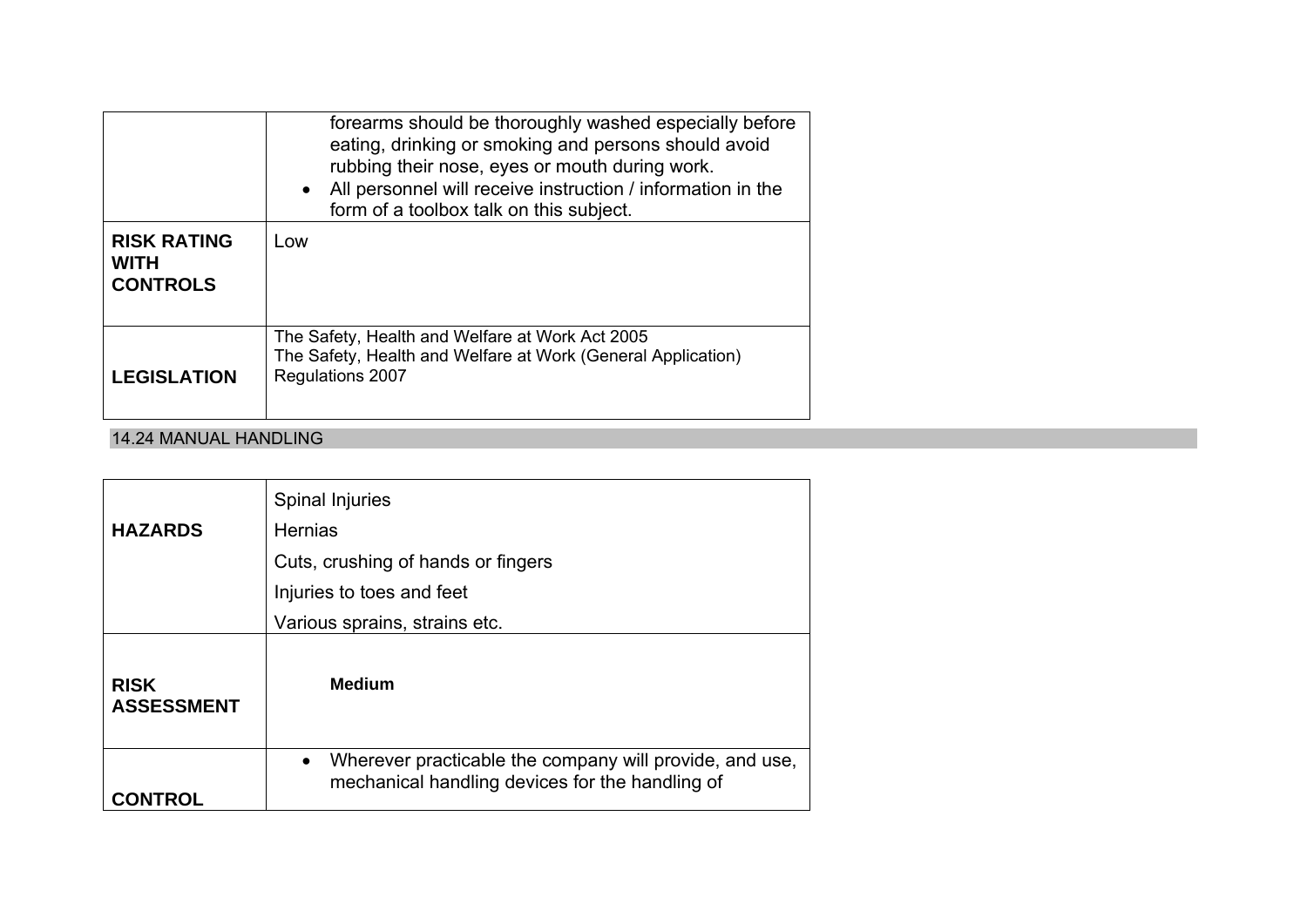| <b>MEASURES</b>                                      | materials. Such devices will include material handlers,<br>cranes and hoists.<br>All personnel involved in manual handling will wear<br>safety shoes, and gloves as appropriate.<br>Walkways and access points will be kept clear and<br>lighting will be adequate.<br>Sharp edges will be protected.<br>If possible, break the load down into smaller items and<br>provide proper handles, handholds or use carrying<br>devices, to avoid the possibility of trapped fingers etc.<br>Secure items that are loose to prevent the load shifting<br>when being carried.<br>Avoid carrying awkward items up and down steps.<br>Specialist Sub-contractors, such as scaffolders and steel<br>erectors, are expected to detail their manual handling<br>proposals in their Method Statement<br><b>Risk</b><br><b>or</b><br>Assessment.<br>Where mechanical devices cannot<br>be<br>used<br>an<br>operatives have to move heavy loads they must receive<br>adequate manual handling training.<br>All operatives to be trained in manual handling. |
|------------------------------------------------------|---------------------------------------------------------------------------------------------------------------------------------------------------------------------------------------------------------------------------------------------------------------------------------------------------------------------------------------------------------------------------------------------------------------------------------------------------------------------------------------------------------------------------------------------------------------------------------------------------------------------------------------------------------------------------------------------------------------------------------------------------------------------------------------------------------------------------------------------------------------------------------------------------------------------------------------------------------------------------------------------------------------------------------------------|
| <b>RISK RATING</b><br><b>WITH</b><br><b>CONTROLS</b> | Low                                                                                                                                                                                                                                                                                                                                                                                                                                                                                                                                                                                                                                                                                                                                                                                                                                                                                                                                                                                                                                         |
| <b>LEGISLATION</b>                                   | <b>SHWW (Construction) Regulations 2006</b><br>The Safety, Health and Welfare at Work (General Application) Regulations<br>2007<br>SHWW Act, 2005                                                                                                                                                                                                                                                                                                                                                                                                                                                                                                                                                                                                                                                                                                                                                                                                                                                                                           |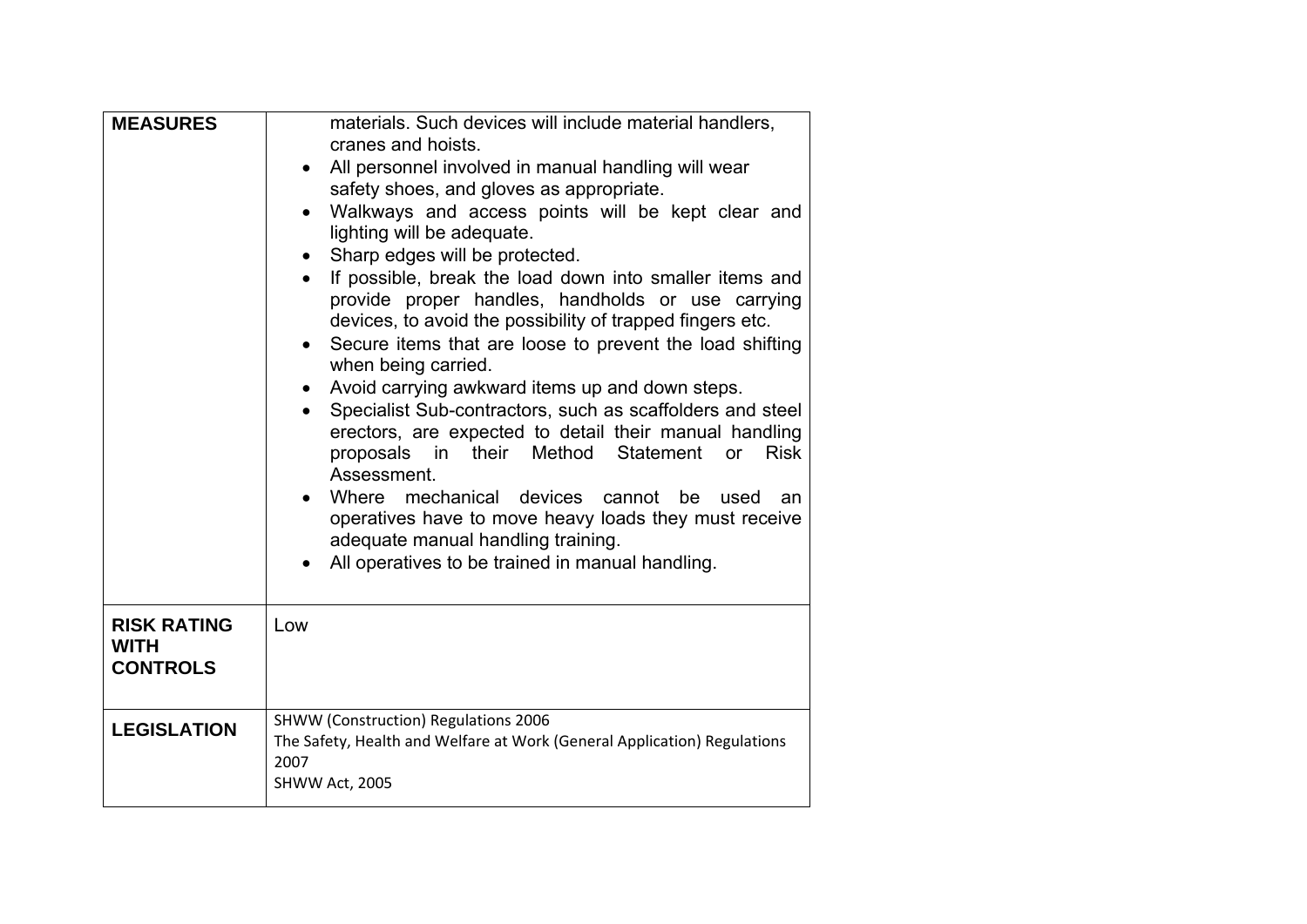### 14.25 *EXCAVATIONS*

| <b>HAZARDS</b>                    | Collapse of the sides.<br>Persons falling into excavations.<br>Striking underground services<br>Persons being struck by falling materials.<br>$\bullet$<br>Buildings or structures collapsing due to excavations.<br>Flooding.<br>$\bullet$<br>Dangerous gases or hazardous dusts within excavations<br>Plant running into excavations / other contact with plant.                                                                                                                                                                                                                                                                                                                                                                                                                                                                                                                                                                     |
|-----------------------------------|----------------------------------------------------------------------------------------------------------------------------------------------------------------------------------------------------------------------------------------------------------------------------------------------------------------------------------------------------------------------------------------------------------------------------------------------------------------------------------------------------------------------------------------------------------------------------------------------------------------------------------------------------------------------------------------------------------------------------------------------------------------------------------------------------------------------------------------------------------------------------------------------------------------------------------------|
| <b>RISK</b><br><b>ASSESSMENT</b>  | High                                                                                                                                                                                                                                                                                                                                                                                                                                                                                                                                                                                                                                                                                                                                                                                                                                                                                                                                   |
| <b>CONTROL</b><br><b>MEASURES</b> | No person is permitted to enter any unsupported<br>excavation more than 1.25 metres deep unless the sides<br>are properly supported or battered back to a safe angle<br>for the ground conditions that apply. Shallower trenches<br>may also require support in very poor conditions.<br>Every person required to enter an excavation must wear<br>a hard hat. All are reminded to keep as far as practicable<br>away from plant (e.g. the buckets of excavators).<br>Should any excavation be required in a public area the<br>safety of the public, particularly children and blind or<br>disabled persons, must be considered when excavations<br>are left open outside working hours.<br>Where possible, the excavation support should be<br>installed from ground level. Otherwise precautions must<br>be provided for the safety of operatives installing<br>support.<br>The company Site Agent will ensure that all excavations |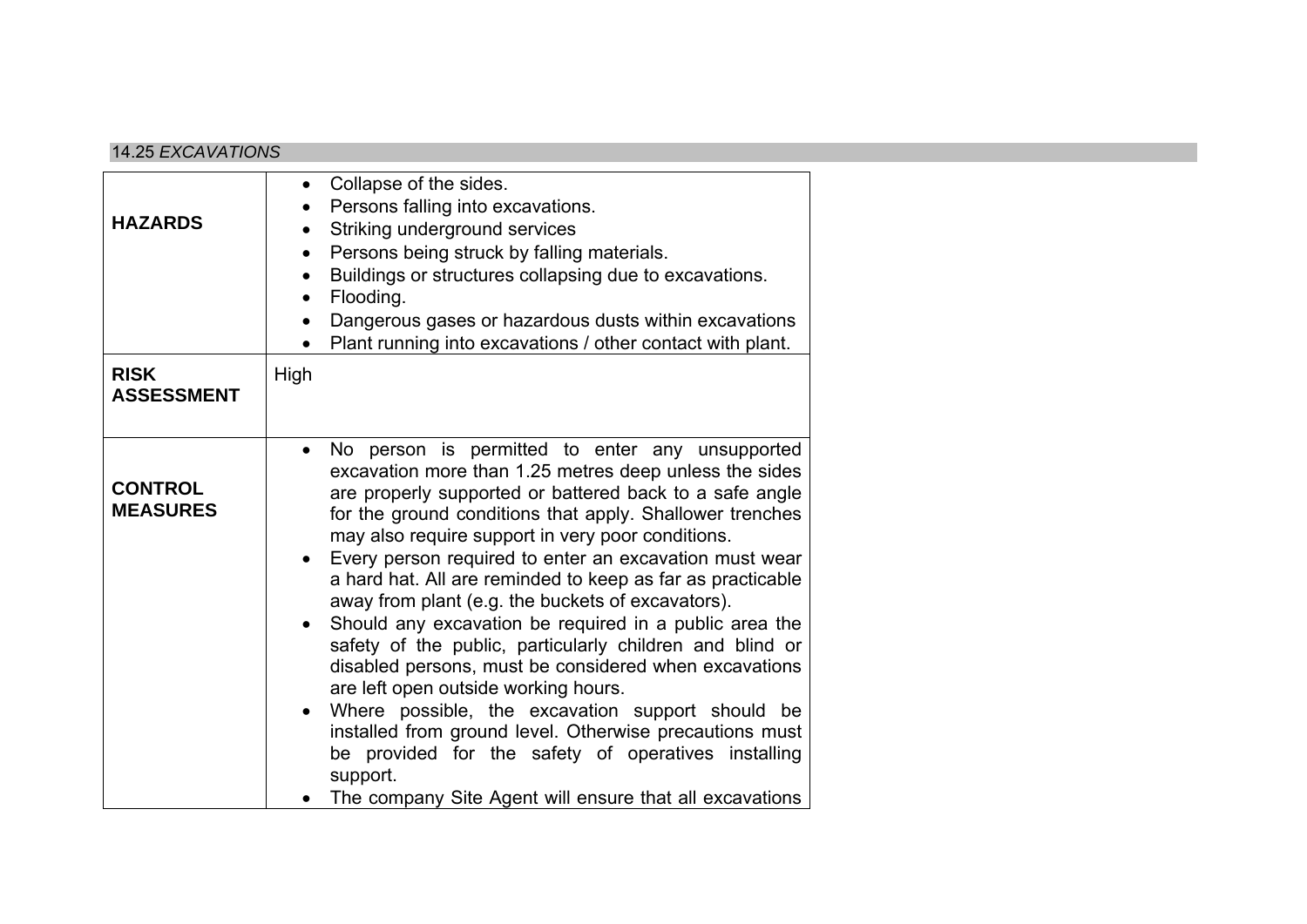| are inspected daily at the commencement of each shift<br>and are fenced and supported as required. The Site<br>Agent will also ensure that a thorough examination is<br>made of any excavation open for 7 days and is recorded<br>on Form CR9.<br>Access and plant must be routed away from the edges of |
|----------------------------------------------------------------------------------------------------------------------------------------------------------------------------------------------------------------------------------------------------------------------------------------------------------|
| excavations. Fences or stop- blocks will be fitted if<br>required.<br>Materials must not be stacked or placed near the edges<br>$\bullet$                                                                                                                                                                |
| of excavations.                                                                                                                                                                                                                                                                                          |
| Fall protection measures (e.g. guard-rails or "Easy-fencing")<br>must be provided around any excavation more than 2 metres<br>deep or around excavations of any depth in public areas<br>Also, secure barriers will be erected at the back of the<br>$\bullet$                                           |
| perimeter sheet piles or retaining walls if access is<br>possible.                                                                                                                                                                                                                                       |
| Securely fixed ladders must be provided for access into<br>excavations and to provide a means of egress in the<br>event of flooding.                                                                                                                                                                     |
| Adequate pumps will be available to pump out the<br>$\bullet$<br>excavation where required.                                                                                                                                                                                                              |
| Care will be taken to ensure that the stability of adjacent<br>$\bullet$<br>buildings, fences and poles is not compromised by any<br>work activity in the vicinity.                                                                                                                                      |
| The risk of gases entering excavations will be assessed.<br>$\bullet$<br>Particular attention will be paid to eliminating exhaust<br>fumes from petrol/diesel plant and placing LPG cylinders<br>well away from excavations.                                                                             |
| Suitable precautions will be taken to address the dangers from<br>potential exposure contaminated soils, or Methane, Hydrogen<br>Sulphide and Oxygen depletion during work on or adjacent to<br>live sewers. These will include a Permit to Work system, the                                             |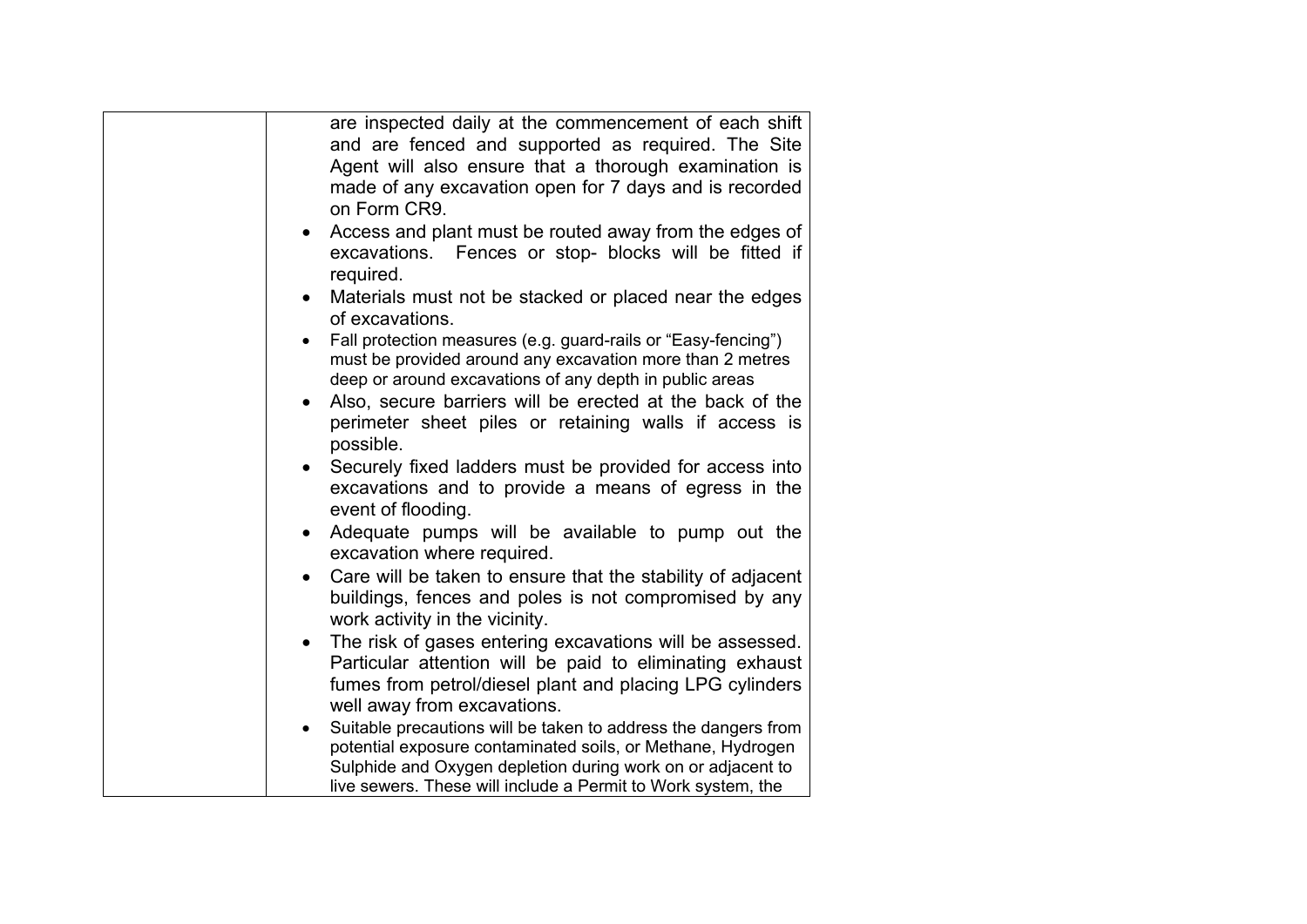|                                                      | provision and use of gas monitors, the presence of a<br>watchman at all times and detailed rescue procedures. A<br>detailed Method Statement will also be prepared for any high<br>risk stages. |
|------------------------------------------------------|-------------------------------------------------------------------------------------------------------------------------------------------------------------------------------------------------|
| <b>RISK RATING</b><br><b>WITH</b><br><b>CONTROLS</b> | Low                                                                                                                                                                                             |
| <b>LEGISLATION</b>                                   | The Safety, Health and Welfare at Work (Construction)<br>Regulation 2006                                                                                                                        |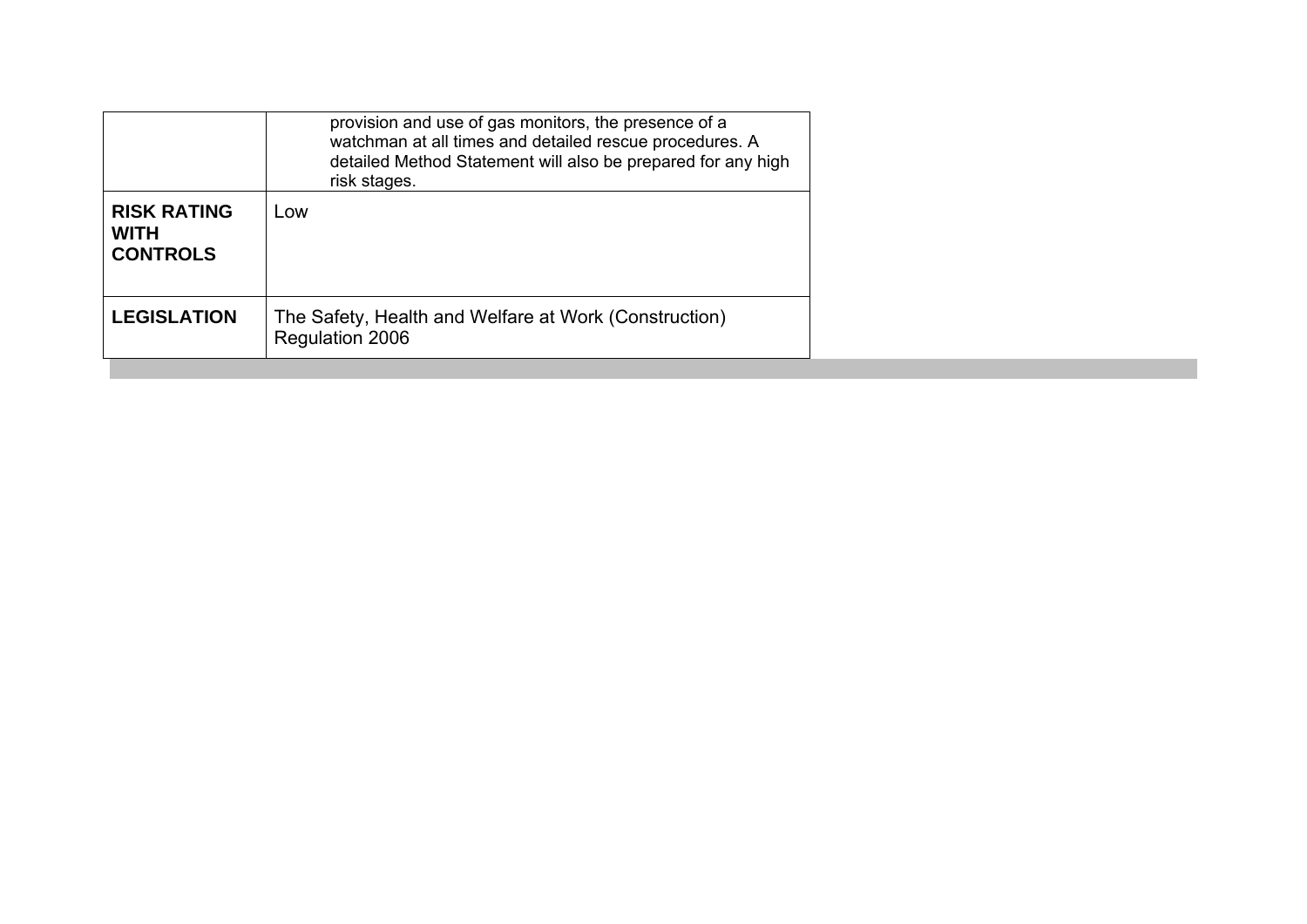#### *14.26* WORK AT HEIGHT

| <b>HAZARDS</b>                    | Falls of persons<br>Falls of materials or articles<br>Falls through openings in slabs or roofs<br>Falling from any height can result in either Serious Injury or Death                                                                                                                                                                                                                                                                                                                                                                                                                                                                                                                                                                                                                                                                                                                                                                                                                                                                                                                                                                                                                                                            |
|-----------------------------------|-----------------------------------------------------------------------------------------------------------------------------------------------------------------------------------------------------------------------------------------------------------------------------------------------------------------------------------------------------------------------------------------------------------------------------------------------------------------------------------------------------------------------------------------------------------------------------------------------------------------------------------------------------------------------------------------------------------------------------------------------------------------------------------------------------------------------------------------------------------------------------------------------------------------------------------------------------------------------------------------------------------------------------------------------------------------------------------------------------------------------------------------------------------------------------------------------------------------------------------|
| <b>RISK</b><br><b>ASSESSMENT</b>  | High                                                                                                                                                                                                                                                                                                                                                                                                                                                                                                                                                                                                                                                                                                                                                                                                                                                                                                                                                                                                                                                                                                                                                                                                                              |
| <b>CONTROL</b><br><b>MEASURES</b> | Before SHWW (Work at Height) Regulations 2006, a<br>$\bullet$<br>Risk Assessment must be carried out.<br>Ensure that there is a safe method of access and egress<br>$\bullet$<br>Only persons who have received the site induction will<br>$\bullet$<br>be allowed to work on site.<br>Sufficient materials and labour will be available on site to<br>$\bullet$<br>protect edges and openings.<br>All edges, from which it is possible to fall, will be<br>protected by guard-rails and toeboards as far as<br>possible. Middle rails will also be fitted where practicable.<br>All guard-rails (and their uprights) will be of adequate<br>$\bullet$<br>strength.<br>The persons fitting the protection will use harnesses<br>attached to secure anchor points at all times. It shall be<br>prohibited to work within two metres of the edge without<br>being clipped to an adequate anchor point.<br>All work will be supervised by Site Management.<br>$\bullet$<br>Persons required to wear/use harnesses will receive<br>instruction on their proper use and maintenance.<br>Site Management will ensure that work is planned so<br>safe access/egress and working places are provided for<br>operatives to work at height. |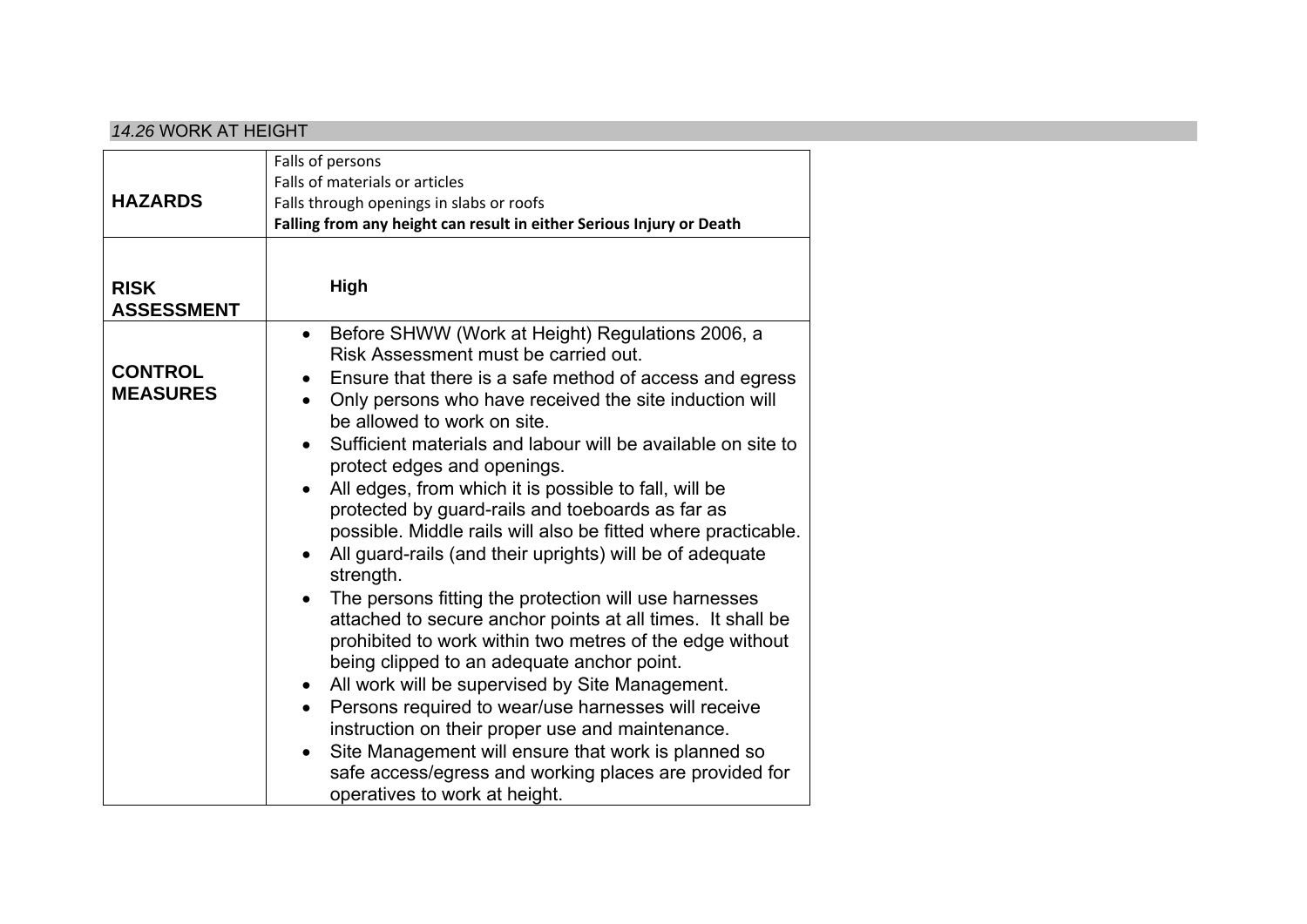| <b>RISK RATING</b><br><b>WITH</b><br><b>CONTROLS</b> | Work on roofs and other exposed areas will not be<br>permitted when high winds or gusting is experienced.<br>Roof surfaces and access routes must be checked at the<br>commencement of work after heavy rain, frost or snow.<br>Where edge protection is not available safety harnesses<br>must be used and a Method Statement prepared.<br>Materials must not be dropped or thrown down from a<br>height other than by means of a chute or other suitable<br>safe methods.<br>Portable access equipment, such as trestles, step-<br>ladders and tower scaffolds, will not be positioned near<br>stairwells or floor/roof edges if this places operatives at<br>risk of falls.<br>Low |
|------------------------------------------------------|---------------------------------------------------------------------------------------------------------------------------------------------------------------------------------------------------------------------------------------------------------------------------------------------------------------------------------------------------------------------------------------------------------------------------------------------------------------------------------------------------------------------------------------------------------------------------------------------------------------------------------------------------------------------------------------|
| <b>LEGISLATION</b>                                   | The Safety, Health and Welfare at Work (Construction)<br>Regulation 2006, Part 13;<br>SHWW (Work at Height) Regulations 2006<br>SHWW Act 2005<br><b>SHWW (General Applications) Regulations 2007</b>                                                                                                                                                                                                                                                                                                                                                                                                                                                                                  |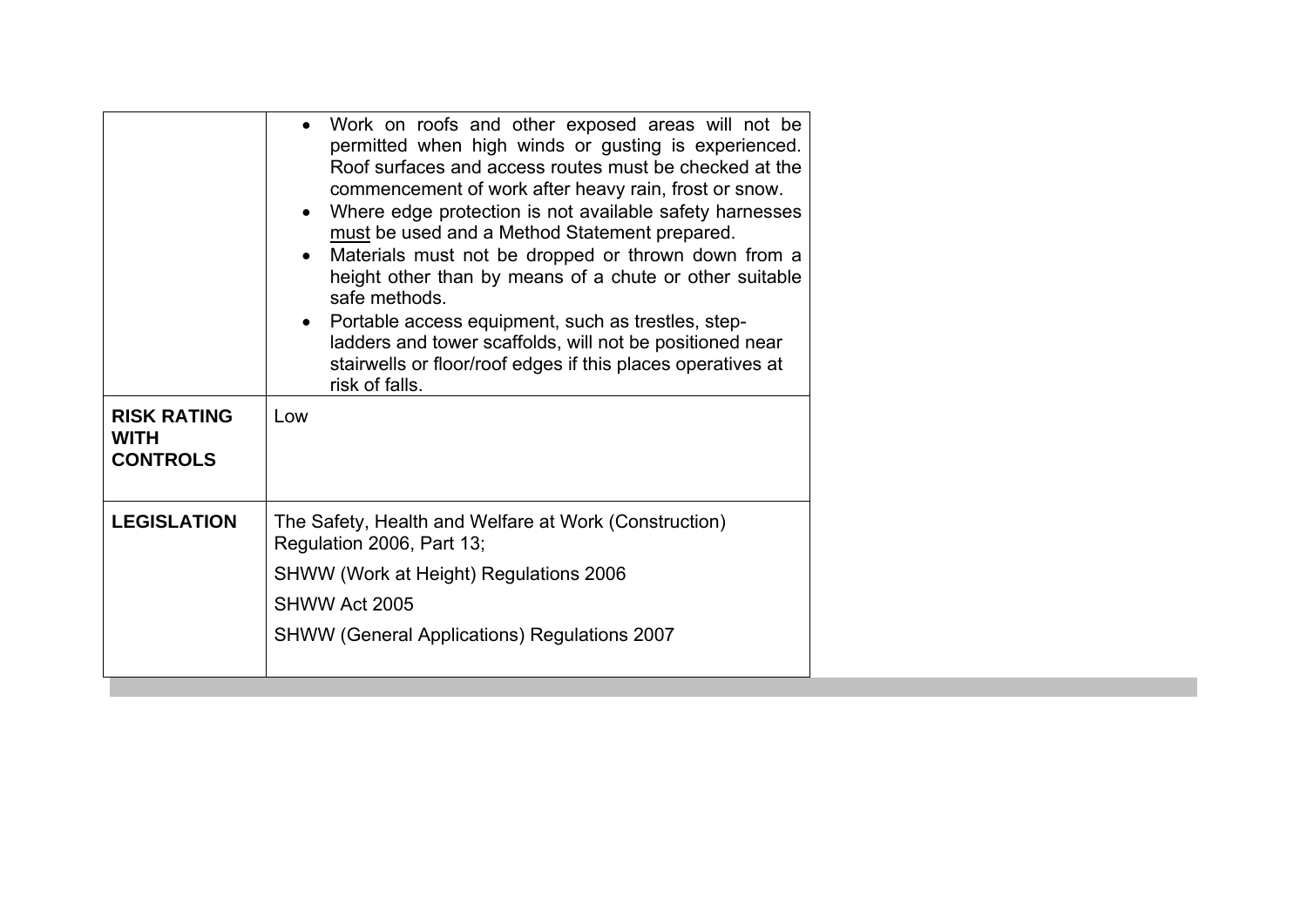#### 14.27 SCAFFOLDING

| <b>HAZARDS</b>                    | Collapse of scaffold<br>$\bullet$<br>Persons falling from heights<br><b>Falls of materials</b><br>Unauthorised alteration of scaffolding<br>$\bullet$<br>Unauthorised access to scaffolding<br>Untrained erectors                                                                                                                                                                                                                                                                                                                                                                                                                                                                                                                                                                                                                                                                                                                                                                          |
|-----------------------------------|--------------------------------------------------------------------------------------------------------------------------------------------------------------------------------------------------------------------------------------------------------------------------------------------------------------------------------------------------------------------------------------------------------------------------------------------------------------------------------------------------------------------------------------------------------------------------------------------------------------------------------------------------------------------------------------------------------------------------------------------------------------------------------------------------------------------------------------------------------------------------------------------------------------------------------------------------------------------------------------------|
| <b>RISK</b><br><b>ASSESSMENT</b>  | High                                                                                                                                                                                                                                                                                                                                                                                                                                                                                                                                                                                                                                                                                                                                                                                                                                                                                                                                                                                       |
| <b>CONTROL</b><br><b>MEASURES</b> | Scaffolding will only be erected by competent and<br>$\bullet$<br>authorised persons. On completion, the Scaffolding<br>Foreman will ensure that a signed "hand over certificate"<br>is given to the Site Agent. "Scaffold incomplete" or<br>"scaffolding in progress" signs must be fitted until the<br>Site Agent accepts this hand over.<br>Scaffolders who erect below 7m metres must have a<br>Basic ticket. Those who are more experienced and erect<br>above 7m must have an Advanced Construction Skills<br>Certification Scheme (CSCS) ticket.<br>Uprights, ledgers, braces, ties, etc must not be removed<br>$\bullet$<br>from the scaffold by anyone other than an authorised<br>Scaffolder. Temporary removal of a single guard-rail or<br>other item to allow essential work (e.g. loading) may be<br>permitted occasionally but in every case it will only be<br>undertaken by authorised, experienced persons with Site<br>Management approval. Such items will be replaced |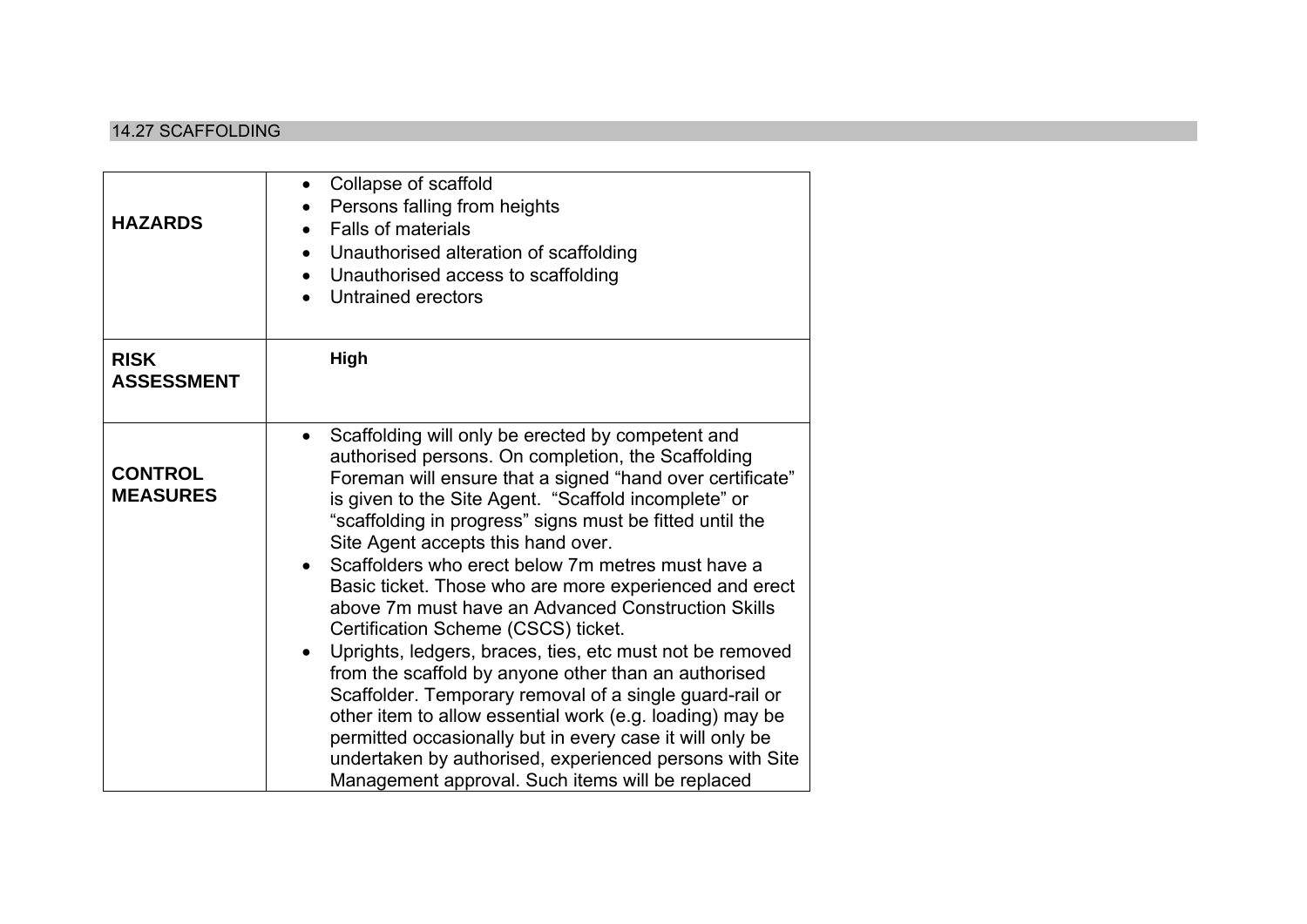| immediately.<br>All platforms and gangways where a person may fall 2<br>metres or more must have hand/guard-rails and toe-<br>boards provided. Guard-rails must be erected to a height<br>of between 950mm - 1150mm. Toe board height should<br>not be less than 150mm.<br>All scaffolding will be tied /braced to the building in<br>$\bullet$<br>accordance with the current K-stage manual.<br>The<br>preferred tie system is a combination of 2 or 3 ring bolts |
|---------------------------------------------------------------------------------------------------------------------------------------------------------------------------------------------------------------------------------------------------------------------------------------------------------------------------------------------------------------------------------------------------------------------------------------------------------------------|
| drilled into suitable concrete (rated at 12kN minimum<br>each) and connected together by a horizontal tube. Pull<br>tests conducted on<br>numerous<br>ring<br>bolts have<br>consistently confirmed this rating - results are available<br>from Head Office.                                                                                                                                                                                                         |
| A single short tube through a ring bolt should generally<br>be avoided. Where this is not practicable there must be a<br>check coupler fitted before the end of the short tube and<br>a maximum horizontal distance from corner to ring bolt of<br>150mm.                                                                                                                                                                                                           |
| Where concrete is not available the Scaffolding Foreman<br>may use box or lip ties around steel columns or similar<br>structural features. The Scaffold Contractor must confirm<br>that any deviation from this (e.g. clamps attached to<br>steelwork) provides a minimum strength of 6.3kN.                                                                                                                                                                        |
| All ties must be attached to the scaffold within 300mm of<br>the node point (i.e. the point where uprights and ledgers<br>meet). If this is not possible then the Scaffolding<br>Contractor will provide alternative measures, such as<br>attaching the connecting tube to front as well as rear<br>uprights or adding extra ties.                                                                                                                                  |
| Surplus ties are to be provided initially in any area where<br>individual ties may need to be removed briefly at key                                                                                                                                                                                                                                                                                                                                                |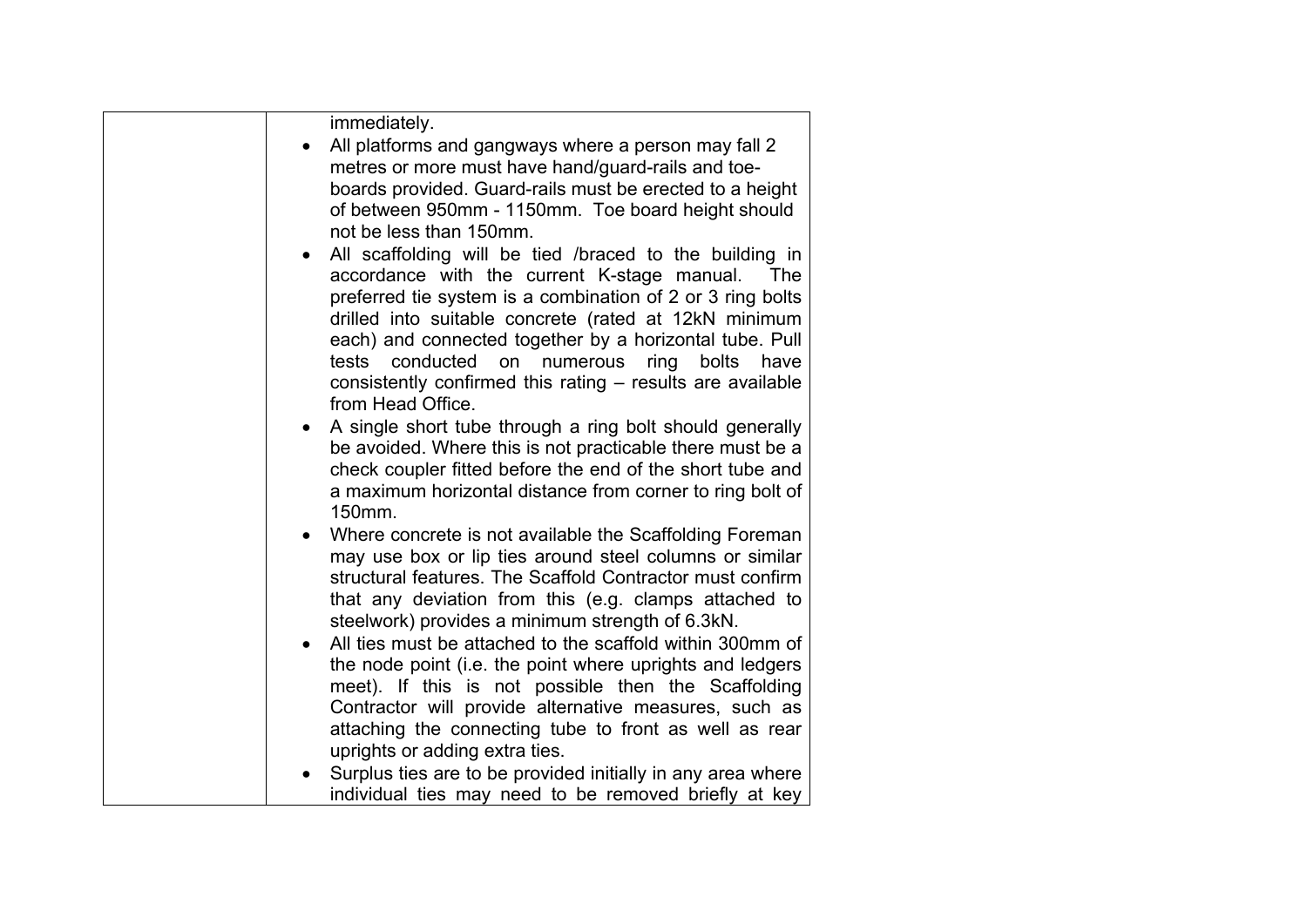| stages. Removal and replacement of such ties will only<br>be undertaken by the Scaffolding Foreman.<br>Proper ladder access must be provided to the scaffold<br>Access must never be by climbing the<br>platforms.<br>standards, ledgers or braces. Ladders should be erected<br>inside the scaffolding, with the size of the ladder-way<br>opening reduced to a reasonable minimum.<br>Any scaffold being erected, altered or dismantled and<br>$\bullet$<br>which is not suitable for use must have a warning notice<br>displayed.                                                                                                                                                                                                                                                                                                                  |
|-------------------------------------------------------------------------------------------------------------------------------------------------------------------------------------------------------------------------------------------------------------------------------------------------------------------------------------------------------------------------------------------------------------------------------------------------------------------------------------------------------------------------------------------------------------------------------------------------------------------------------------------------------------------------------------------------------------------------------------------------------------------------------------------------------------------------------------------------------|
| The Scaffolding Contractor will provide all the items<br>$\bullet$<br>listed in their detailed contract (e.g. including brick-<br>guards, internal corner fillers, etc). Loading capacity and<br>use are to be specified in the hand over certificates. In<br>almost every case there will be 1 x general purpose<br>$(2kN/m2)$ working lift only per elevation. Loading towers<br>are to be erected to specified designs. The standard<br>design in common use at present is $5kN/m^2$ .<br>Site specific designs must be approved before any non-<br>$\bullet$<br>standard items are constructed (e.g. bridging by<br>unit/ladder beams or cantilevered/trussed out sections).<br>Scaffolds must be inspected once a week, after<br>alterations, and after extreme weather. Records of these<br>inspections must be made on construction form WH 1, |
| by the Site Agent.<br>During erection / alterations all Scaffolders will vet the<br>$\bullet$<br>quality of materials used, paying particular attention to<br>sensitive items such as "V locating lugs", wedges and tie<br>bars. This is in addition to the off-site quality assurance<br>regime operated by the Scaffolding Contractor.<br>any other operative<br>finding<br>Also,<br>damaged<br><b>or</b><br>substandard items later will be expected to report it                                                                                                                                                                                                                                                                                                                                                                                  |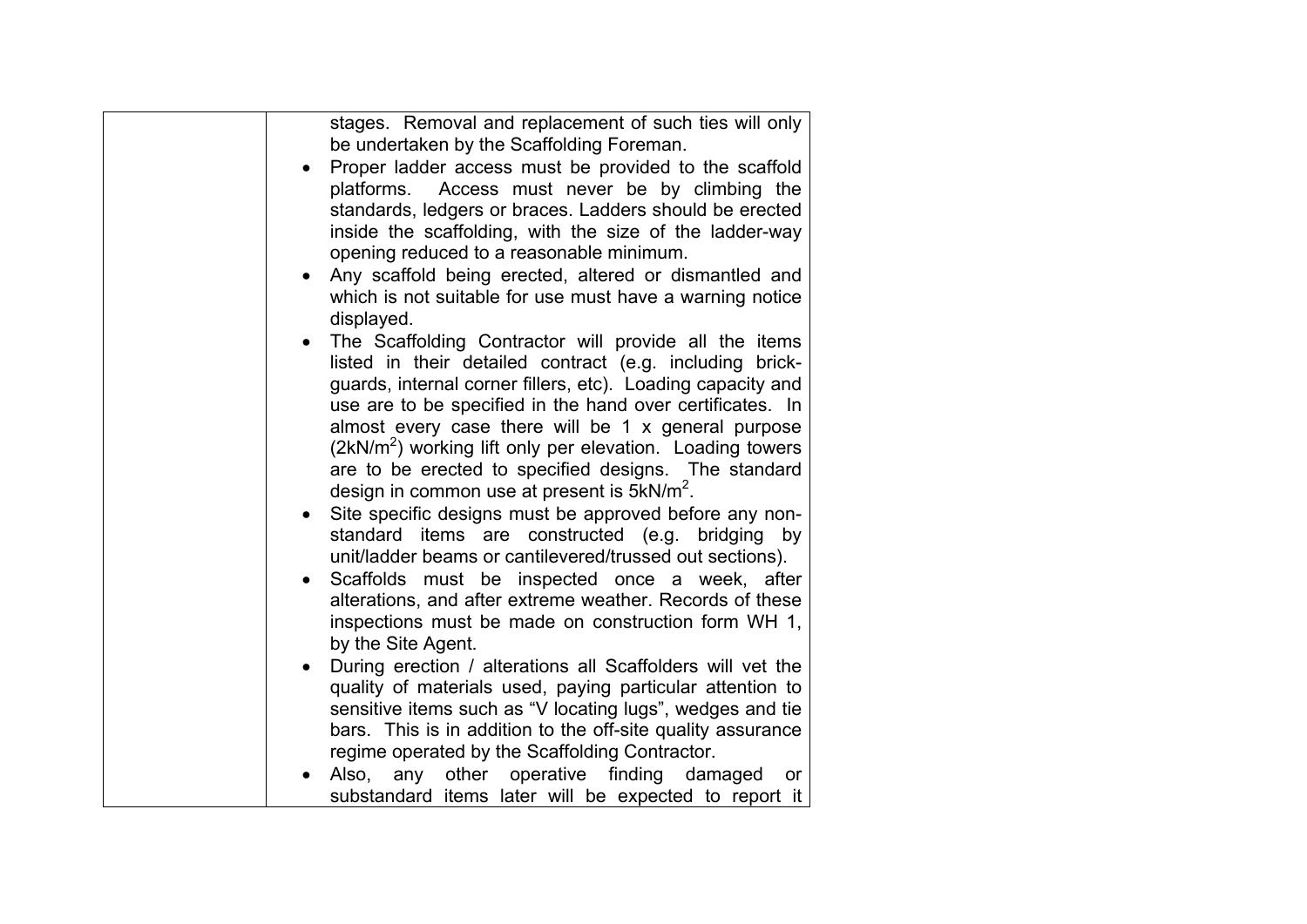| immediately to site management (as per instructions in<br>the tool box talk on the subject).                                                                                                                                                                                                                                                                                                                                                                                                                                                                                                                                                                                                                                                                                                                                          |
|---------------------------------------------------------------------------------------------------------------------------------------------------------------------------------------------------------------------------------------------------------------------------------------------------------------------------------------------------------------------------------------------------------------------------------------------------------------------------------------------------------------------------------------------------------------------------------------------------------------------------------------------------------------------------------------------------------------------------------------------------------------------------------------------------------------------------------------|
| <b>Erection /Alterations:</b><br>$\bullet$<br>Erection<br>dismantling<br>procedures will<br>and<br>be<br>in.<br>$\bullet$<br>accordance with the K-stage manual and the National<br>Association of Scaffolding and Access Contractors' rules.<br>For example, above 2m operatives will stand on a<br>minimum of 3 boards and will erect the external guard-<br>rail at the earliest opportunity (and dismantle it at the<br>latest).<br>In exceptional locations where the "3 board rule" is not<br>$\bullet$<br>possible (e.g. slung scaffolds) harnesses or man-riding<br>cradles must be used.                                                                                                                                                                                                                                     |
| Dismantling:<br>$\bullet$<br>Before starting the dismantling procedure the scaffold<br>should be checked to see if any modifications have<br>occurred during its use that will affect the overall stability<br>as ties are removed. Gangways must be cleared of all<br>loose materials.<br>A temporary working platform must be positioned below<br>$\bullet$<br>the level to be dismantled and be at least 3 boards wide.<br>The scaffold must be dismantled in layers. Ensure that it<br>$\bullet$<br>remains adequately braced and tied throughout and do<br>not overload with stillages of materials. Avoid leaving<br>tubular materials where they can roll or fall (e.g. do not<br>stack unsecured long tubes end-on and with short<br>sections like butting tubes make sure they are prevented<br>from falling off platforms). |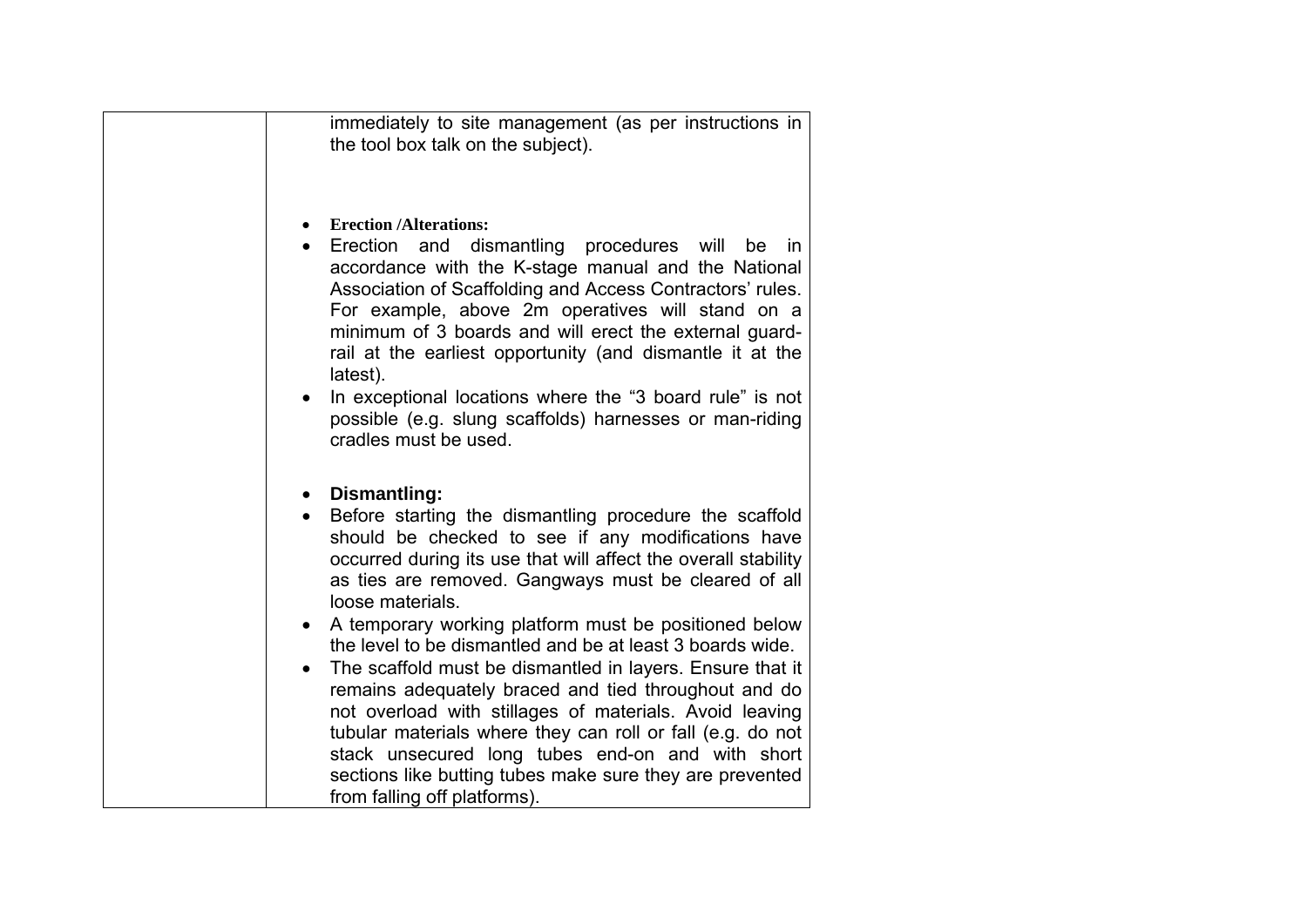|                                                      | • Materials must never be dropped, thrown or tipped from<br>a height. Instead they will be brought down in a<br>controlled fashion i.e. hand-balling or by crane or<br>telescopic handler.                                                   |
|------------------------------------------------------|----------------------------------------------------------------------------------------------------------------------------------------------------------------------------------------------------------------------------------------------|
|                                                      | <b>Dismantling Procedure Summary:</b><br>Do not remove all ties.<br>Do not remove all braces.<br>$\bullet$<br>Dismantle in layers.<br>$\bullet$<br>Dismantling must be planned and supervised by a<br>$\bullet$<br>competent trained person. |
| <b>RISK RATING</b><br><b>WITH</b><br><b>CONTROLS</b> | Low                                                                                                                                                                                                                                          |
|                                                      | Scaffolding Code of Practice                                                                                                                                                                                                                 |
| <b>LEGISLATION</b>                                   | <b>K-Stage Manual or equivalent</b><br>SHWW (Work at Height) Regulations 2006<br>The Safety, Health and Welfare at Work (Construction) Regulations<br>2006                                                                                   |

## *14.28 MOBILE TOWER SCAFFOLDING*

| • Collapse of scaffold<br>• Persons falling from heights<br><b>HAZARDS</b><br>• Falls of materials<br>• Untrained erectors |  |
|----------------------------------------------------------------------------------------------------------------------------|--|
|----------------------------------------------------------------------------------------------------------------------------|--|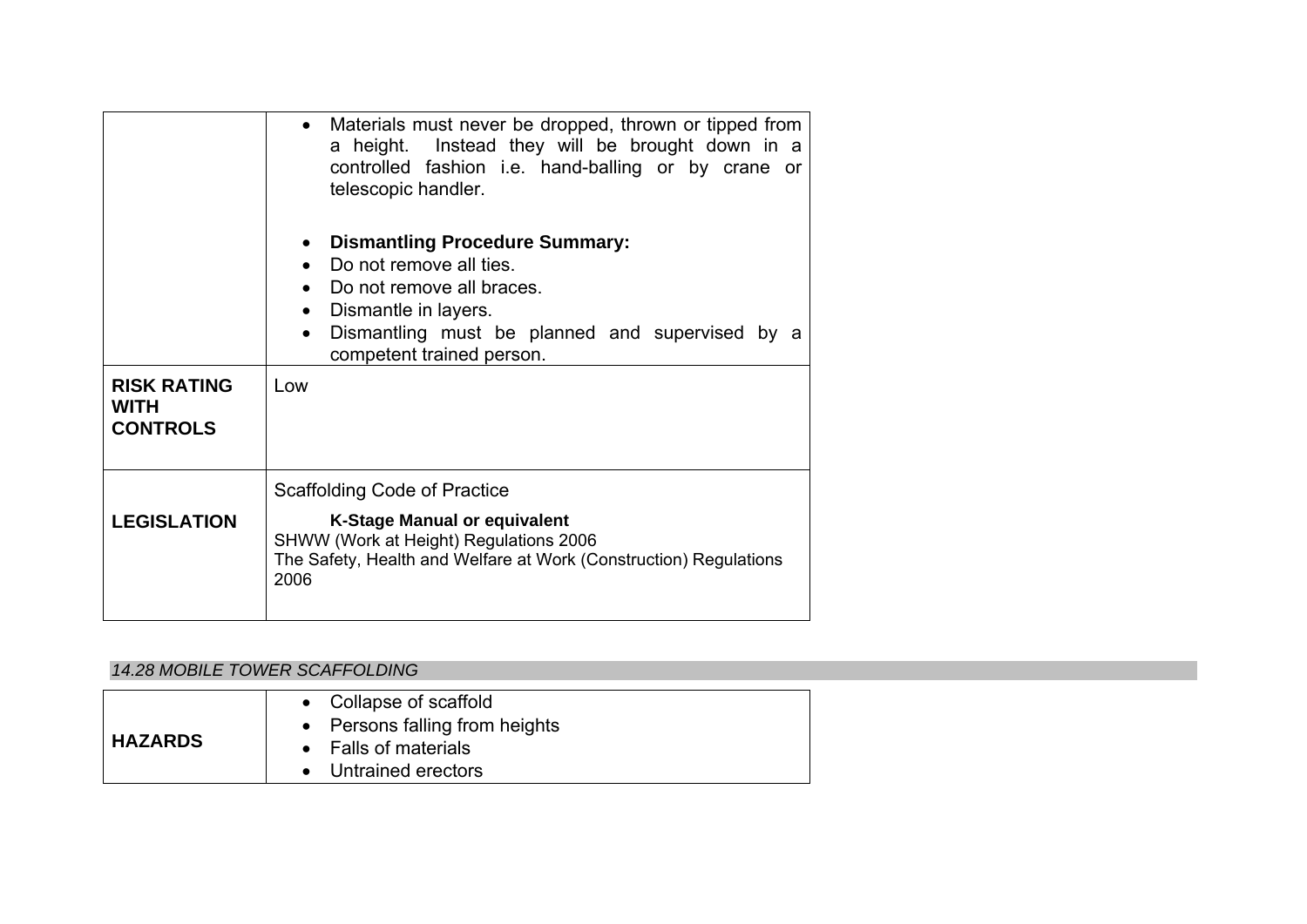| <b>RISK</b><br><b>ASSESSMENT</b>  | High                                                                                                                                                                                                                                                                                                                                                                                                                                                                                                                                                                                                                                                                                                                                                                                                                                                                                                                                                                                                                                                                                                                               |
|-----------------------------------|------------------------------------------------------------------------------------------------------------------------------------------------------------------------------------------------------------------------------------------------------------------------------------------------------------------------------------------------------------------------------------------------------------------------------------------------------------------------------------------------------------------------------------------------------------------------------------------------------------------------------------------------------------------------------------------------------------------------------------------------------------------------------------------------------------------------------------------------------------------------------------------------------------------------------------------------------------------------------------------------------------------------------------------------------------------------------------------------------------------------------------|
| <b>CONTROL</b><br><b>MEASURES</b> | Scaffolding will only be erected by trained (CSCS card<br>$\bullet$<br>holders), competent and authorised persons.<br>Heights must be relative to the effective base (3.5 to 1 or<br>to manufactures instructions).<br>Assembled in accordance with manufactures<br>$\bullet$<br>instructions.<br>Outriggers or stabilisers must be used where possible.<br>Towers must not be used on slopping, uneven or<br>obstructed surfaces.<br>Towers should be tied to stable structures where<br>possible.<br>Towers to be moved from ground level. No person to<br>remain on tower whilst moving.<br>Tools and materials to be removed before moving tower.<br>$\bullet$<br>Overhead obstructions to be noted and risk assessed.<br>$\bullet$<br>Wheels must be locked when in used.<br>$\bullet$<br>Do not use during adverse weather conditions.<br>$\bullet$<br>Never overload with operatives or materials.<br>$\bullet$<br>Tower to be dismantled after ever shift on insecure sites.<br>$\bullet$<br>Signs to warn of risk to be erected.<br>$\bullet$<br>Area around tower to be cordoned of with barrier tape<br>where possible. |
| <b>RISK RATING</b>                | Low                                                                                                                                                                                                                                                                                                                                                                                                                                                                                                                                                                                                                                                                                                                                                                                                                                                                                                                                                                                                                                                                                                                                |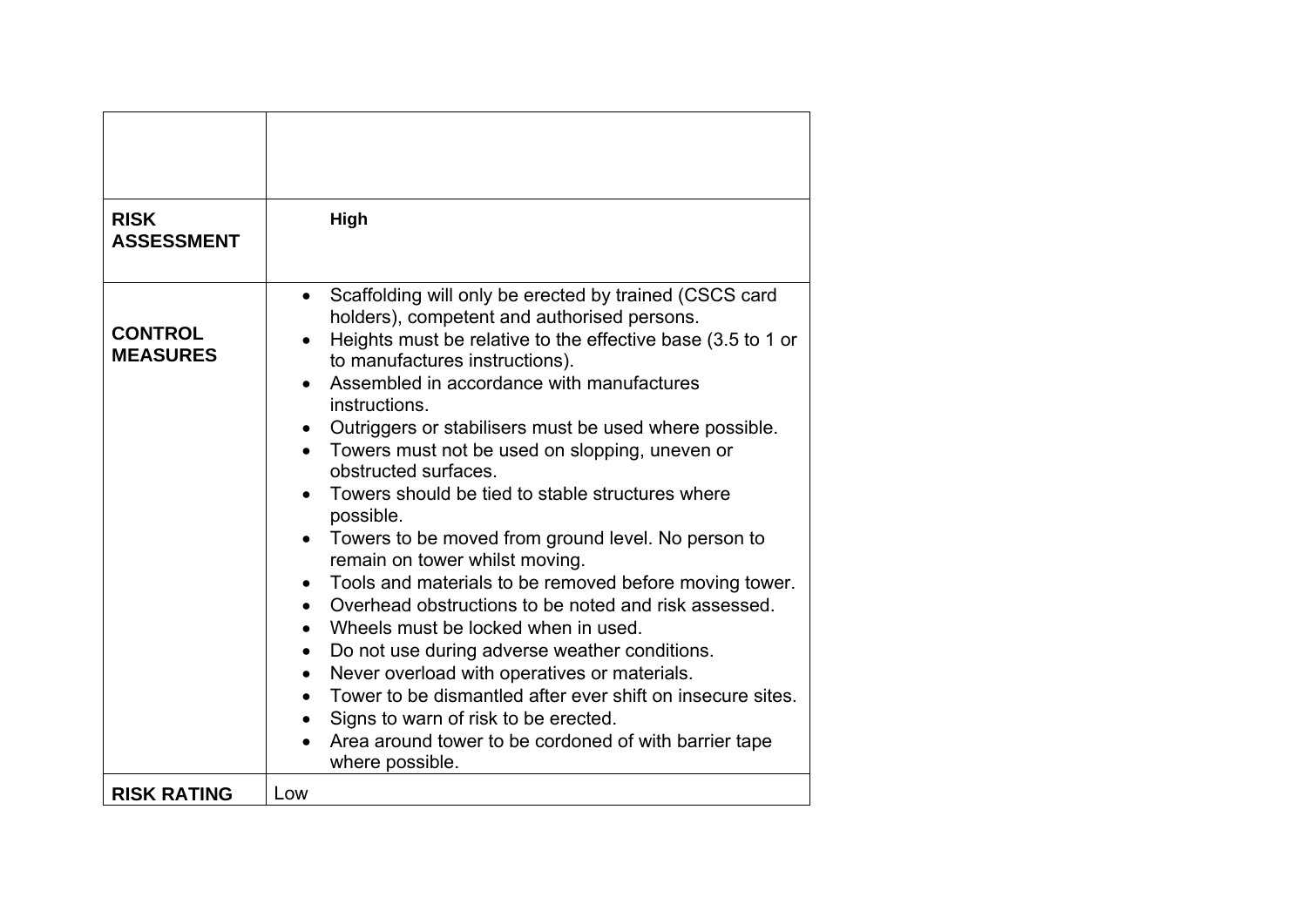| <b>WITH</b><br><b>CONTROLS</b> |                                                                                                                                            |
|--------------------------------|--------------------------------------------------------------------------------------------------------------------------------------------|
| <b>LEGISLATION</b>             | SHWW (Work at Height) Regulations 2006<br>The Safety, Health and Welfare at Work (Construction)<br>(Amendment)Regulations 2006 SI 130 2008 |
|                                | The Safety, Health and Welfare at Work Act 2005                                                                                            |
|                                | <b>SHWW (General Applications) Regulations 2007</b>                                                                                        |

#### 14.29 ROOF WORK

| <b>HAZARDS</b>                    | Falls of persons (- edges, openings, fragile materials)<br>$\bullet$<br>Falls of tools<br><b>Falls of materials</b>                                                                                                                                                                                                                                                                                                                                                                 |
|-----------------------------------|-------------------------------------------------------------------------------------------------------------------------------------------------------------------------------------------------------------------------------------------------------------------------------------------------------------------------------------------------------------------------------------------------------------------------------------------------------------------------------------|
| <b>RISK</b><br><b>ASSESSMENT</b>  | High                                                                                                                                                                                                                                                                                                                                                                                                                                                                                |
| <b>CONTROL</b><br><b>MEASURES</b> | Only competent operatives and/or contractors will be<br>considered to carry out work on the roof.<br>Safe access will be provided to the roof by Site<br>Management.<br>Any roof openings will be protected by a fixed cover or<br>$\bullet$<br>by a solid handrail system. Covers will be robust enough<br>to support persons and resist the impact of a fall. They<br>should be clearly marked "Danger - Opening" or similar.<br>Roof edge protection will be maintained whenever |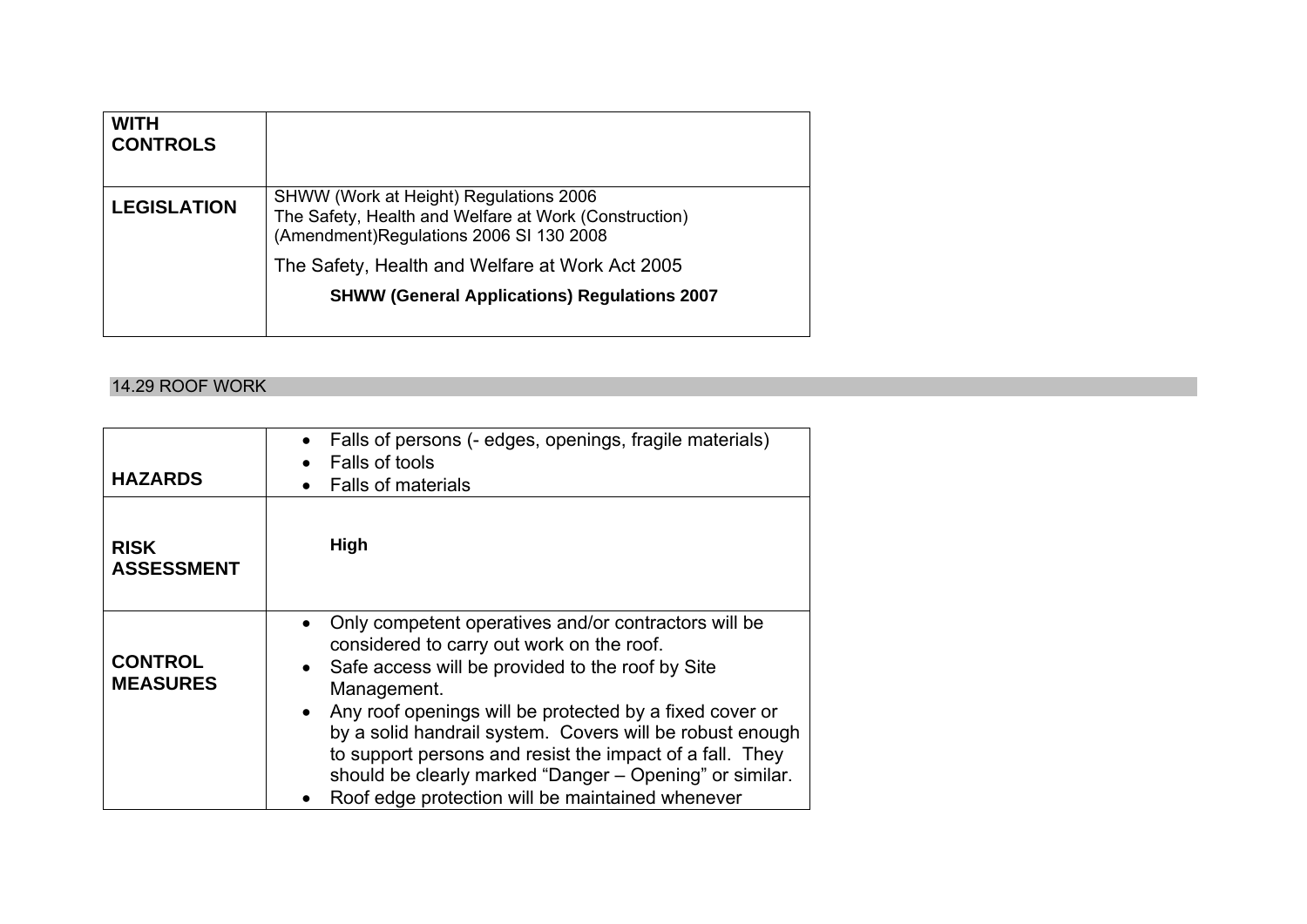|                                                      | required. Toe-boards and guard-rails of suitable height<br>will be fitted. If mid-rails or top-rails are needed they will<br>be provided.<br>Work on roofs will not be permitted when high winds or<br>$\bullet$<br>gusting is experienced. Roof surfaces and access routes<br>must be checked at the commencement of work after<br>heavy rain, frost or snow.<br>In exceptional (short duration) cases some roof work<br>$\bullet$<br>may involve dependence on harnesses.<br>Fragile surfaces (e.g. roof-lights, asbestos cement<br>sheeting) are to be avoided where possible in the design<br>of this project. Where this is not practicable all materials<br>suspected of being fragile will be treated as fragile until<br>proved otherwise. That is, fall protection measures and<br>warning signs to be maintained at all times. |
|------------------------------------------------------|------------------------------------------------------------------------------------------------------------------------------------------------------------------------------------------------------------------------------------------------------------------------------------------------------------------------------------------------------------------------------------------------------------------------------------------------------------------------------------------------------------------------------------------------------------------------------------------------------------------------------------------------------------------------------------------------------------------------------------------------------------------------------------------------------------------------------------------|
| <b>RISK RATING</b><br><b>WITH</b><br><b>CONTROLS</b> | Low                                                                                                                                                                                                                                                                                                                                                                                                                                                                                                                                                                                                                                                                                                                                                                                                                                      |
|                                                      | <b>SHWW (General Applications) Regulations 2007</b>                                                                                                                                                                                                                                                                                                                                                                                                                                                                                                                                                                                                                                                                                                                                                                                      |
| <b>LEGISLATION</b>                                   | <b>SHWW (Construction) Regulations 2006, Part 13: SHWW</b><br>(Work at Height) Regulations 2006,<br>regs. 76 & 77                                                                                                                                                                                                                                                                                                                                                                                                                                                                                                                                                                                                                                                                                                                        |
|                                                      | <b>SHWW Act 2005</b>                                                                                                                                                                                                                                                                                                                                                                                                                                                                                                                                                                                                                                                                                                                                                                                                                     |
|                                                      | <b>SHWW (Work at Height) Regulations 2006 Regulations</b><br>2006                                                                                                                                                                                                                                                                                                                                                                                                                                                                                                                                                                                                                                                                                                                                                                        |
|                                                      | Code of Practice for Safety in Roof work 2005                                                                                                                                                                                                                                                                                                                                                                                                                                                                                                                                                                                                                                                                                                                                                                                            |
|                                                      | The Safety, Health and Welfare at Work Act 2005                                                                                                                                                                                                                                                                                                                                                                                                                                                                                                                                                                                                                                                                                                                                                                                          |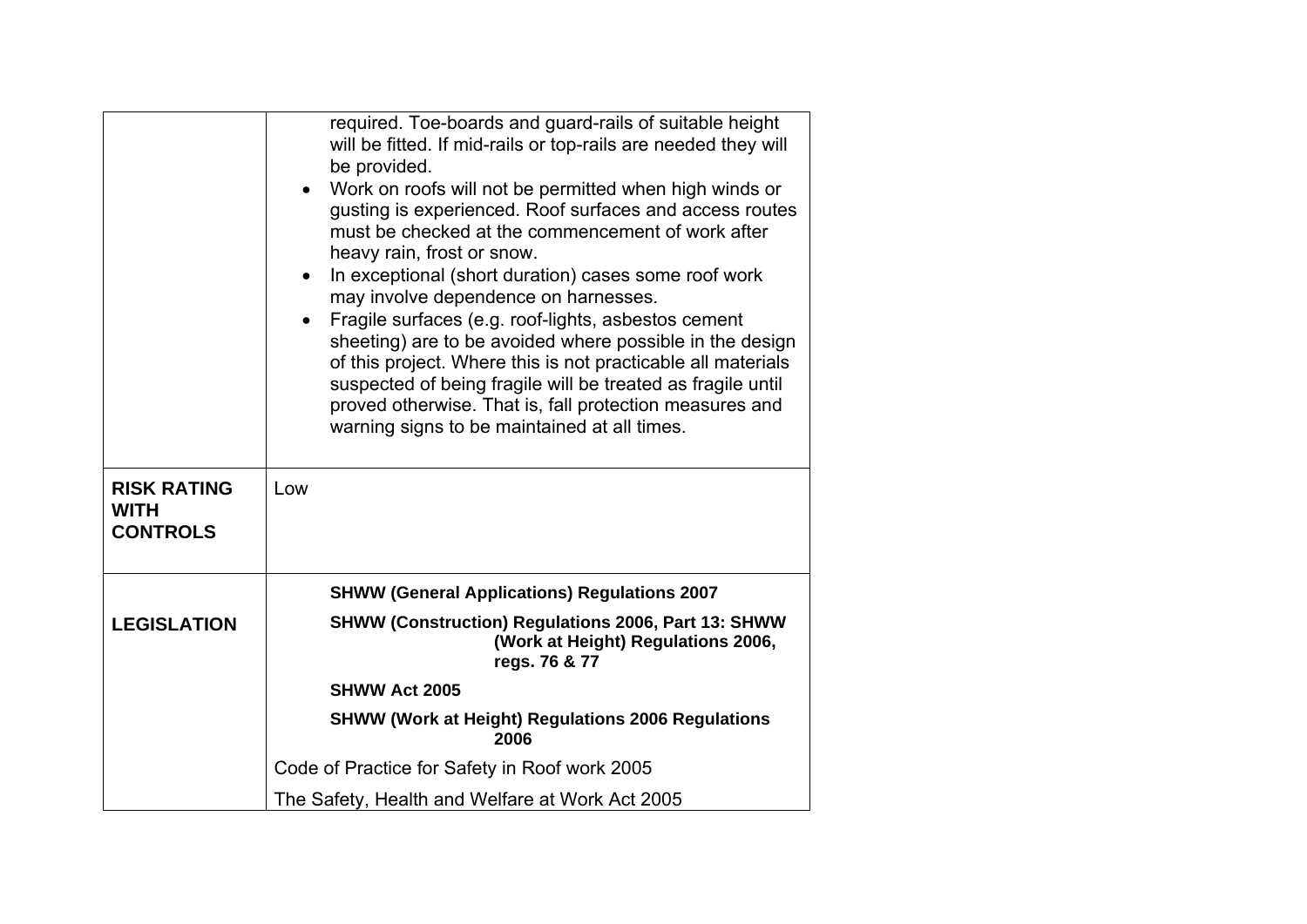#### 14.30 *FIRE*

| <b>HAZARDS</b>                    | Common fire hazards include improperly stored<br>combustible or flammable materials, faulty electrical<br>equipment and smoking in undesignated areas.<br>Uncontrolled welding or burning.<br>$\bullet$                                                                                                                                                                                                                                                                                                                                                                                                                                                                                                                                                                                                |
|-----------------------------------|--------------------------------------------------------------------------------------------------------------------------------------------------------------------------------------------------------------------------------------------------------------------------------------------------------------------------------------------------------------------------------------------------------------------------------------------------------------------------------------------------------------------------------------------------------------------------------------------------------------------------------------------------------------------------------------------------------------------------------------------------------------------------------------------------------|
| <b>RISK</b><br><b>ASSESSMENT</b>  | Low at the onset of the construction stage but increases near<br>completion                                                                                                                                                                                                                                                                                                                                                                                                                                                                                                                                                                                                                                                                                                                            |
| <b>CONTROL</b><br><b>MEASURES</b> | Fire extinguishers will be placed at strategic locations.<br>$\bullet$<br>Fire blankets to be supplied when welding/cutting<br>All stairwells and access routes shall be kept clear of<br>waste and materials for the duration of the project so as<br>to reduce the potential risk of fire occurring and to aid<br>evacuation in the event of fire.<br>Fire drills will be carried out on site at reasonable<br>intervals<br>The quantity of flammable solvents and L.P.G. cylinders<br>will be reduced to the minimum practicable. All will be<br>stored safely, more than 3m from combustibles - i.e.<br>solvents in steel drum or container and L.P.G. externally.<br>As the fire load increases, a Permit to Work System will<br>$\bullet$<br>be imposed by the Site Management for any hot work. |
| <b>RISK RATING</b>                | Low                                                                                                                                                                                                                                                                                                                                                                                                                                                                                                                                                                                                                                                                                                                                                                                                    |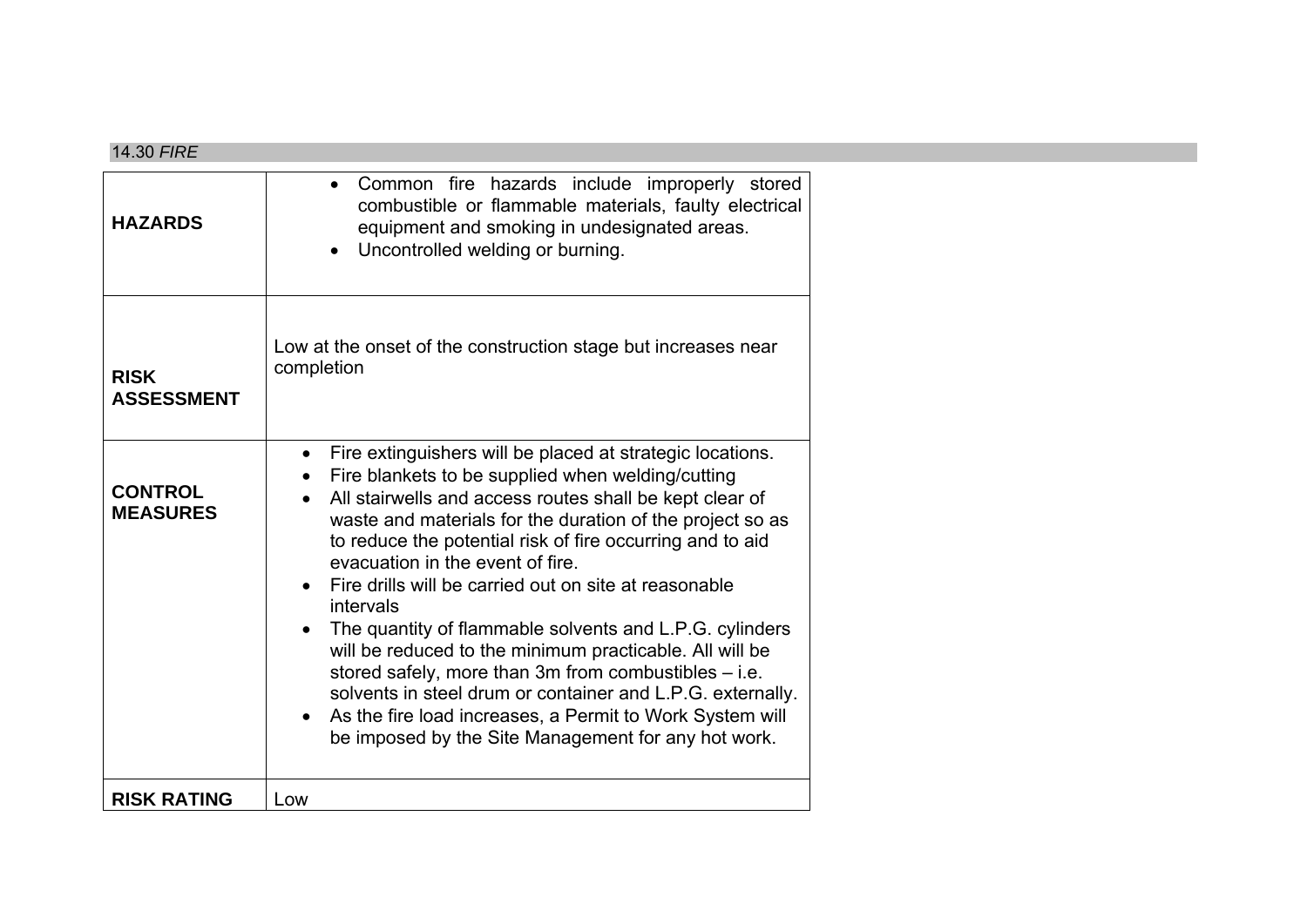| <b>WITH</b><br><b>CONTROLS</b> |                               |
|--------------------------------|-------------------------------|
| <b>LEGISLATION</b>             | The Fire Precautions Act 1981 |
|                                |                               |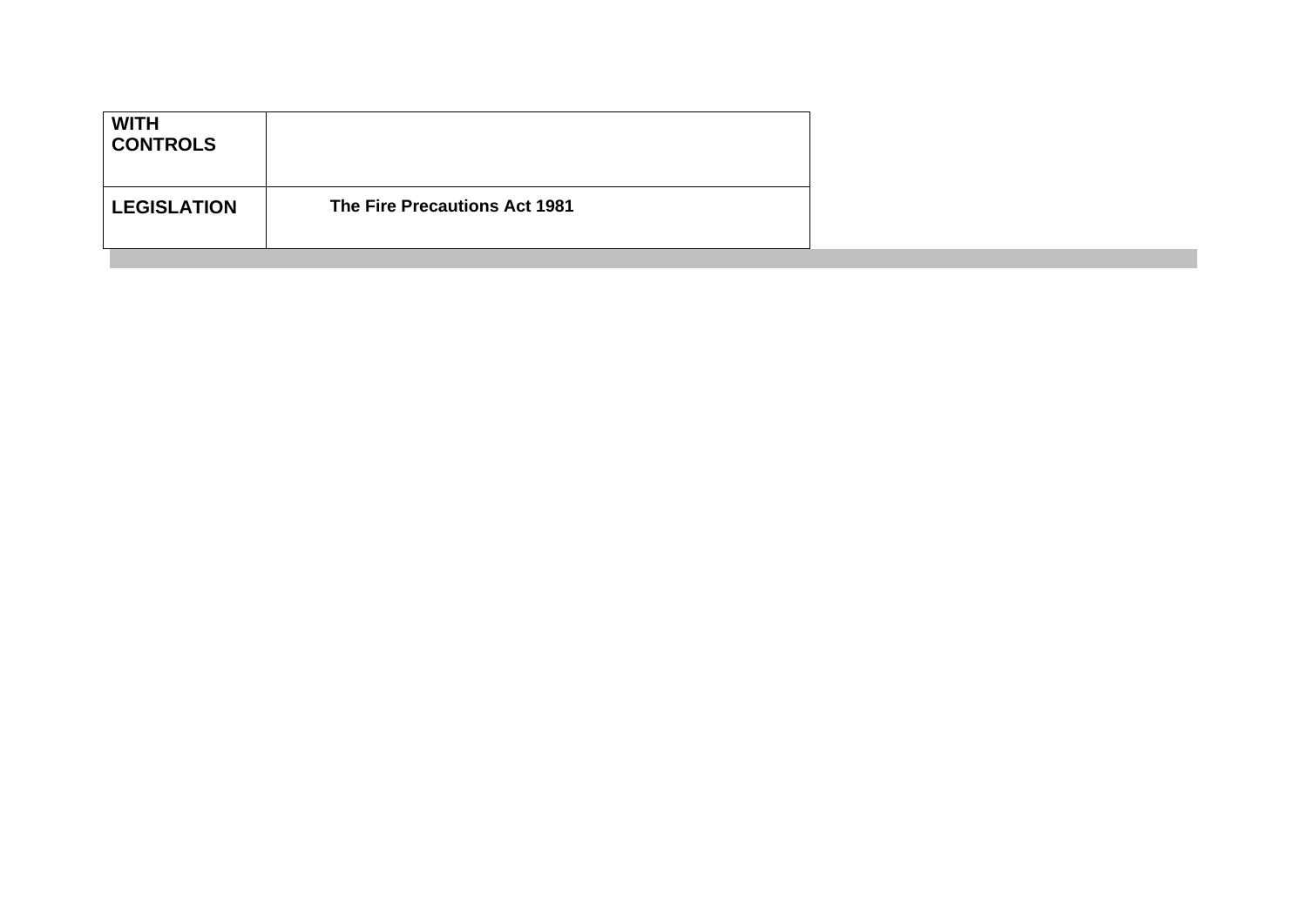#### 14.31 FALL ARREST-SAFETY HARNESSES

| <b>HAZARDS</b>                    | Falls of more than 2m<br>$\bullet$<br>Damaged or sub-standard equipment<br>Inadequate anchorages<br>$\bullet$<br>Failure to wear harness or attach lanyard when required<br>$\bullet$<br>Insufficient clearance<br>$\bullet$<br>Slips and trips<br>$\bullet$<br>Snagging lanyard - poor housekeeping                                                                                                                                                                                                                                                                                                                                                                                                                                                                                                                                                                                                                                                                                                                                                   |
|-----------------------------------|--------------------------------------------------------------------------------------------------------------------------------------------------------------------------------------------------------------------------------------------------------------------------------------------------------------------------------------------------------------------------------------------------------------------------------------------------------------------------------------------------------------------------------------------------------------------------------------------------------------------------------------------------------------------------------------------------------------------------------------------------------------------------------------------------------------------------------------------------------------------------------------------------------------------------------------------------------------------------------------------------------------------------------------------------------|
| <b>RISK</b><br><b>ASSESSMENT</b>  | <b>High</b>                                                                                                                                                                                                                                                                                                                                                                                                                                                                                                                                                                                                                                                                                                                                                                                                                                                                                                                                                                                                                                            |
| <b>CONTROL</b><br><b>MEASURES</b> | A harness is a form of Personal Protective Equipment<br>$\bullet$<br>(PPE) and should only be used in exceptional cases<br>when it is reasonably practicable (e.g. on the grounds of<br>short duration).<br>Like all PPE it is dependent on the discipline of the user<br>and the level of supervision provided. Only operatives<br>trained in the correct use of fall arrest equipment will be<br>permitted to use harnesses. Site management will<br>monitor conditions closely.<br>All fall arrest equipment should be individually inspected<br>$\bullet$<br>before use. Operatives and supervisors will monitor<br>colleagues on an ongoing basis.<br>Every operative is to receive site-specific induction and<br>$\bullet$<br>regular refresher sessions.<br>Full body harnesses should be adjusted to suit the user<br>as per the supplier's demonstration. Lanyards and<br>shock absorbers (capable of reducing the deceleration<br>forces to less than 6g) will also be issued.<br>Storage of fall arrest equipment should be in a clean dry |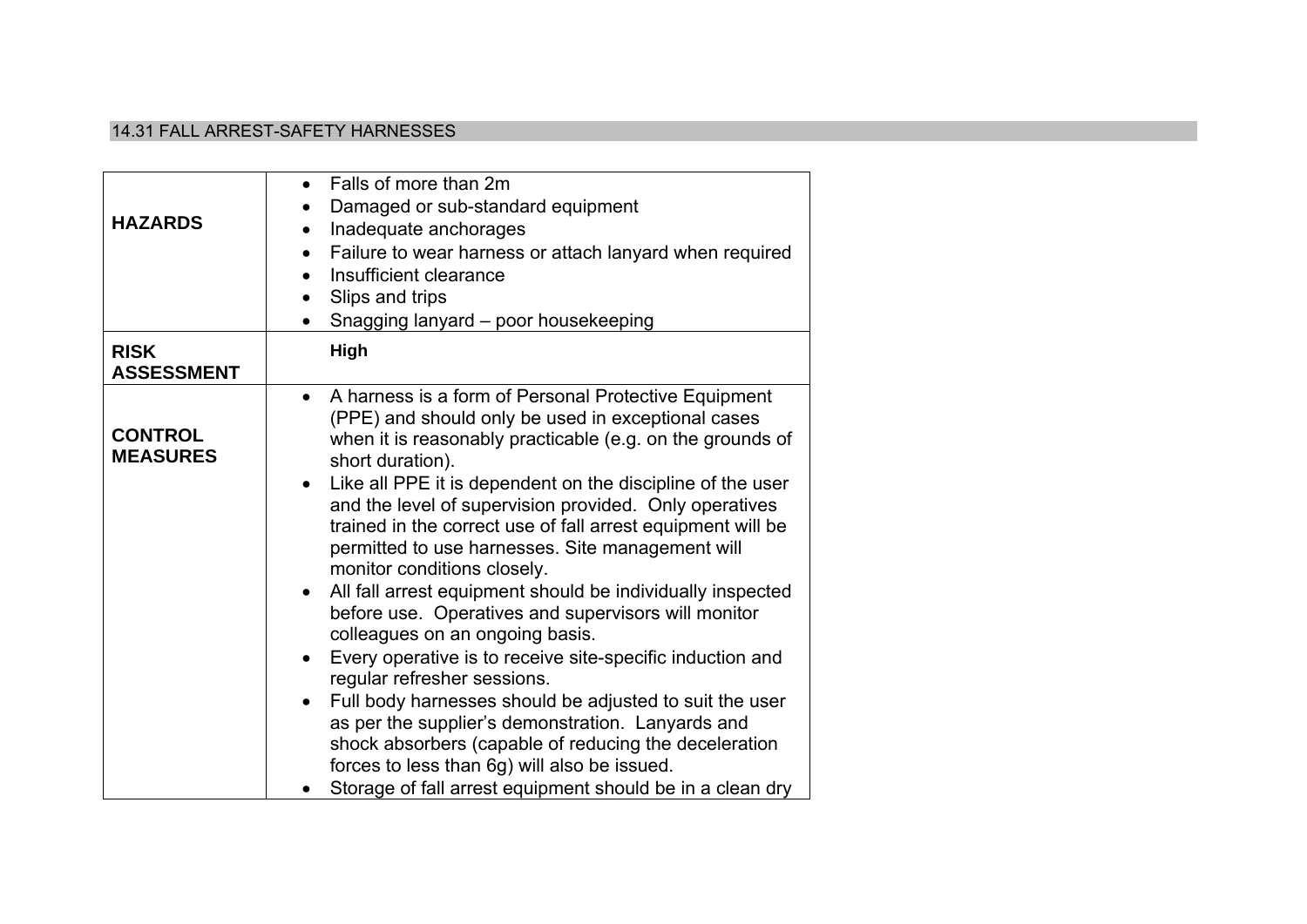|                                                      | area free of any corrosive chemicals.<br>Each item will have an identifiable mark and be<br>subjected to regular inspection as per the supplier's<br>instructions.<br>Due regard will be paid to the setting up operation -<br>$\bullet$<br>particularly ensuring that there is no approach within 2m<br>of an unprotected edge before fall arrest is attached.<br>Lanyards will remain connected until safe egress is<br>reached.<br>Lines will not run over any sharp objects or edges. A<br>$\bullet$<br>high standard of housekeeping must be maintained in<br>the area.<br>Anchorages are to be clearly identified. They should be<br>$\bullet$<br>chest height or above with the amount of slack in the line<br>reduced to the minimum that is reasonable. |
|------------------------------------------------------|------------------------------------------------------------------------------------------------------------------------------------------------------------------------------------------------------------------------------------------------------------------------------------------------------------------------------------------------------------------------------------------------------------------------------------------------------------------------------------------------------------------------------------------------------------------------------------------------------------------------------------------------------------------------------------------------------------------------------------------------------------------|
|                                                      | Rescue procedures should be detailed during the site-<br>specific induction and refresher sessions                                                                                                                                                                                                                                                                                                                                                                                                                                                                                                                                                                                                                                                               |
| <b>RISK RATING</b><br><b>WITH</b><br><b>CONTROLS</b> | Low/medium                                                                                                                                                                                                                                                                                                                                                                                                                                                                                                                                                                                                                                                                                                                                                       |
| <b>LEGISLATION</b>                                   | SHWW (General Applications) Regulations 2007<br>The Safety, Health and Welfare at Work (Construction) Regulations 2006<br>SHWW Act 2005<br>SHWW (Work at Height) Regulations 2006                                                                                                                                                                                                                                                                                                                                                                                                                                                                                                                                                                                |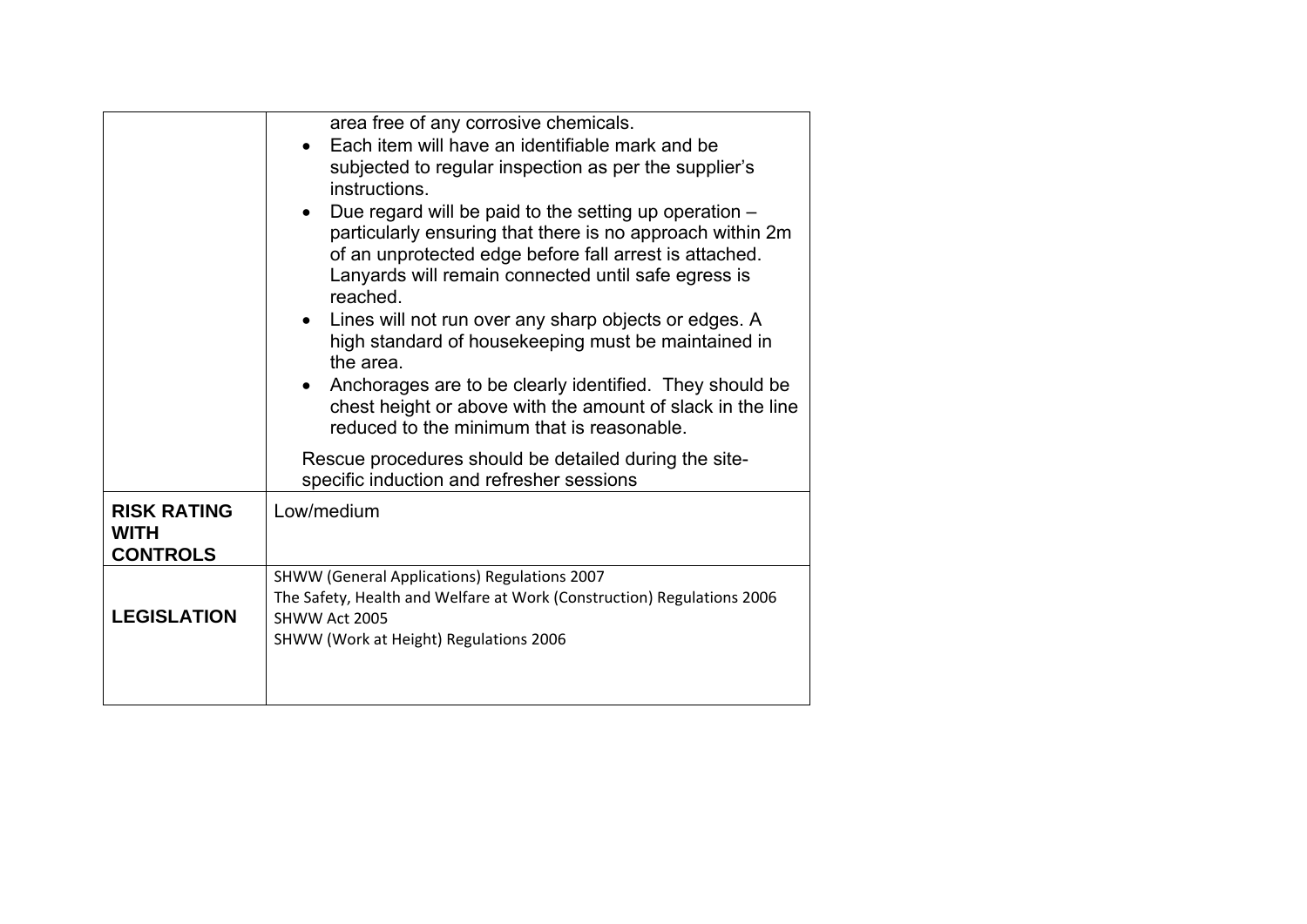#### 14.32 *ELECTRICITY OVER 220V*

| Electrocution<br>$\bullet$<br>Fire/Explosion<br>Entrapment (-i.e. failure to isolate plant)<br>Damage to property                                                                                                                                                                                                                                                                                                                                                                                                                                                                                                                                                                                                                                                                                                                                                                                                                                                                                        |
|----------------------------------------------------------------------------------------------------------------------------------------------------------------------------------------------------------------------------------------------------------------------------------------------------------------------------------------------------------------------------------------------------------------------------------------------------------------------------------------------------------------------------------------------------------------------------------------------------------------------------------------------------------------------------------------------------------------------------------------------------------------------------------------------------------------------------------------------------------------------------------------------------------------------------------------------------------------------------------------------------------|
| High                                                                                                                                                                                                                                                                                                                                                                                                                                                                                                                                                                                                                                                                                                                                                                                                                                                                                                                                                                                                     |
| <b>Planning</b>                                                                                                                                                                                                                                                                                                                                                                                                                                                                                                                                                                                                                                                                                                                                                                                                                                                                                                                                                                                          |
| Power requirements for a project will be calculated by a<br>competent person.<br>Prior to starting any works on site the Site Agent shall<br>$\bullet$<br>ensure that all electrical cables have been physically<br>located<br>Wiring installations on site shall be checked by a<br>$\bullet$<br>competent, qualified electrician.<br>Only competent electricians are permitted to<br>$\bullet$<br>undertake work on any electrical equipment on site.<br>Any person carrying out work on electrical equipment<br>$\bullet$<br>must first isolate it - normally by removing the main fuse<br>or locking off the isolator.<br>Whenever possible, site electrical supplies will be<br>$\bullet$<br>protected by residual current or other such protection<br>devices.<br>Cables will be routed in a way that protects them<br>from damage. Where there is a possibility of<br>damage from vehicles etc. they will be clearly<br>marked by ESB warning tape, or yellow paint or<br>fenced off as required. |
| The temporary electrical supply will be installed and                                                                                                                                                                                                                                                                                                                                                                                                                                                                                                                                                                                                                                                                                                                                                                                                                                                                                                                                                    |
|                                                                                                                                                                                                                                                                                                                                                                                                                                                                                                                                                                                                                                                                                                                                                                                                                                                                                                                                                                                                          |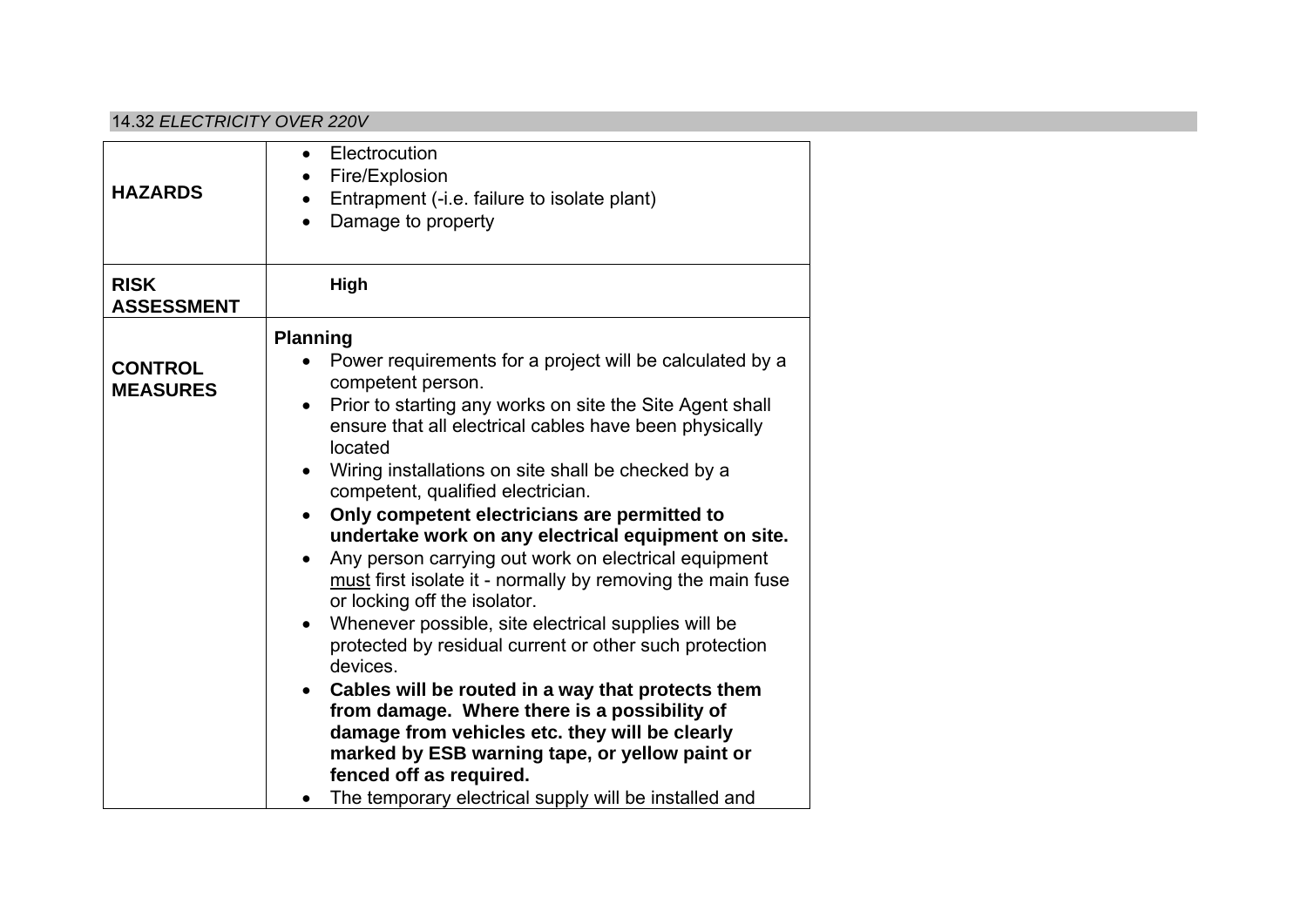| tested as planned.                                                                                                                                                                                                                                                                                                                                                                                                                                                                                                       |
|--------------------------------------------------------------------------------------------------------------------------------------------------------------------------------------------------------------------------------------------------------------------------------------------------------------------------------------------------------------------------------------------------------------------------------------------------------------------------------------------------------------------------|
| <b>Work in Existing Buildings</b><br>Before work starts the Site Agent shall survey the<br>existing buildings to ensure that all circuits which are live,<br>or may become live, are protected from damage.<br>Where possible redundant cables should be removed as<br>soon as possible in the project to reduce the risk of<br>confusion and danger.                                                                                                                                                                    |
| Live working is a danger to be avoided if at all possible.<br>Where live working is required a detailed Method Statement<br>shall be required to include:-the precautions to be taken and the<br>Personal Protective Equipment needed, actions required to<br>limit unauthorised access to the area, the required space/<br>lighting/access to ensure safe working, and details of the back<br>up personnel who will implement emergency procedures in the<br>event of an accident.                                      |
| <b>Work Adjacent to Overhead Electricity Lines</b><br>Before commencing work in the vicinity of the small<br>section of overhead cables, Site Management should<br>consult with the ESB regarding the protection that must<br>be provided on site. The emphasis should be on de-<br>energising the line at the earliest opportunity.<br>The protection provided shall be in accordance with HSE<br>Guidance Note GS6 "Avoidance of Danger form<br>Overhead Electric Power Lines" and the ESB leaflet<br>derived from it. |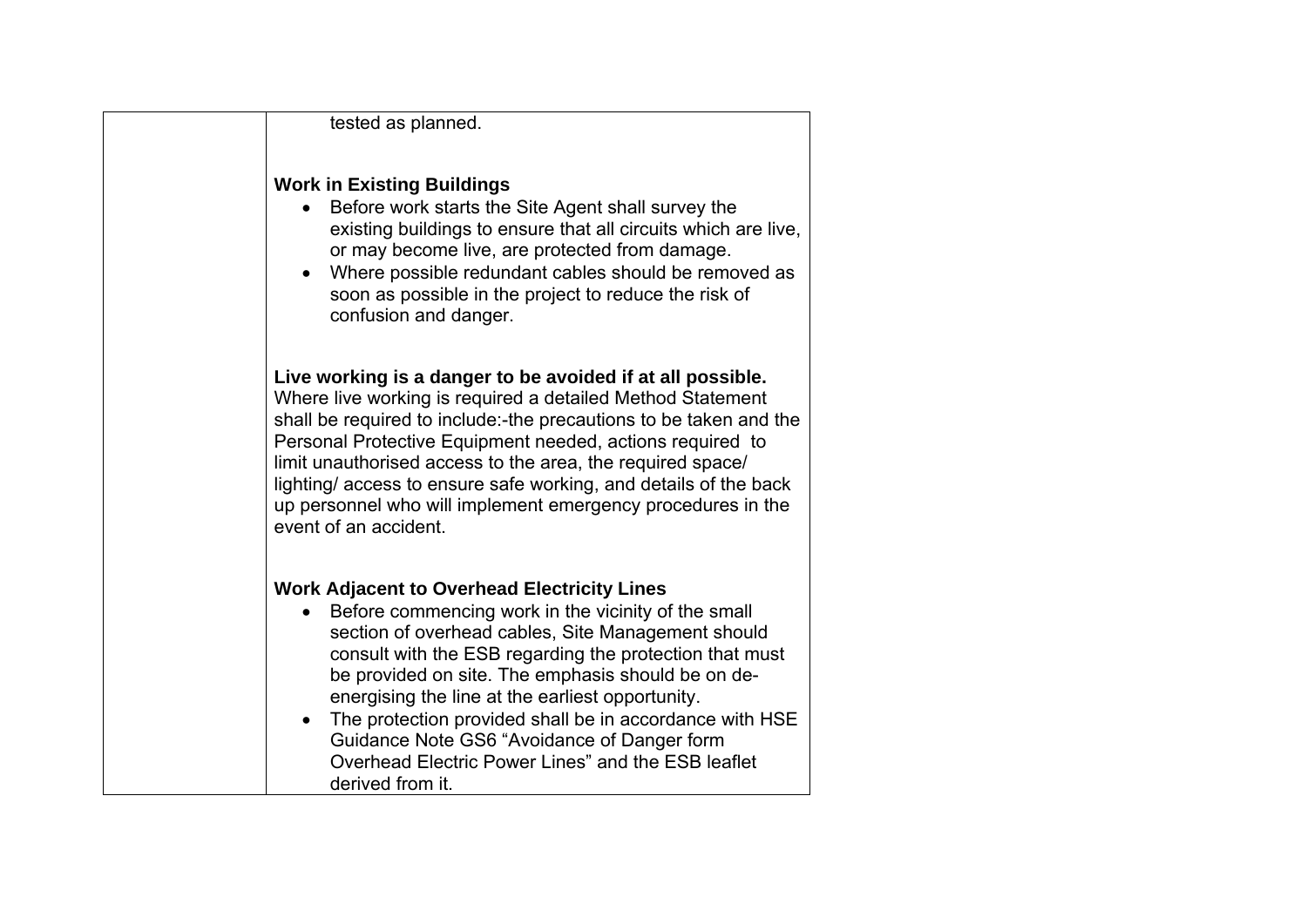|                                                      | • Fit and maintain ground level barriers and high level<br>bunting along the entire length of the overhead power<br>lines.<br>All verticals to bunting poles to be made of timbers or<br>other non conducting material. They must be robust<br>enough to provide stability in all weather.<br>• All vehicle drivers will be instructed on the safe practices.<br>Particular emphasis will be placed on avoiding travel with<br>raised booms etc. ESB notices will be placed on the<br>windscreen of vehicles (-these are freely available from<br>local ESB offices).<br>Site Management will supervise the erection of overhead<br>warning barriers and then inspect all bunting on a daily<br>basis. After periods of severe weather or suspected<br>vandalism, all overhead line protection will be inspected<br>by Site Management.<br>All relevant operatives will be informed of the dangers of<br>overhead power lines as part of site induction and the<br>ongoing training programme.<br>Signs stating "Danger Overhead Power Lines" or similar<br>will be prominently displayed. |
|------------------------------------------------------|--------------------------------------------------------------------------------------------------------------------------------------------------------------------------------------------------------------------------------------------------------------------------------------------------------------------------------------------------------------------------------------------------------------------------------------------------------------------------------------------------------------------------------------------------------------------------------------------------------------------------------------------------------------------------------------------------------------------------------------------------------------------------------------------------------------------------------------------------------------------------------------------------------------------------------------------------------------------------------------------------------------------------------------------------------------------------------------------|
| <b>RISK RATING</b><br><b>WITH</b><br><b>CONTROLS</b> | Low                                                                                                                                                                                                                                                                                                                                                                                                                                                                                                                                                                                                                                                                                                                                                                                                                                                                                                                                                                                                                                                                                        |
|                                                      |                                                                                                                                                                                                                                                                                                                                                                                                                                                                                                                                                                                                                                                                                                                                                                                                                                                                                                                                                                                                                                                                                            |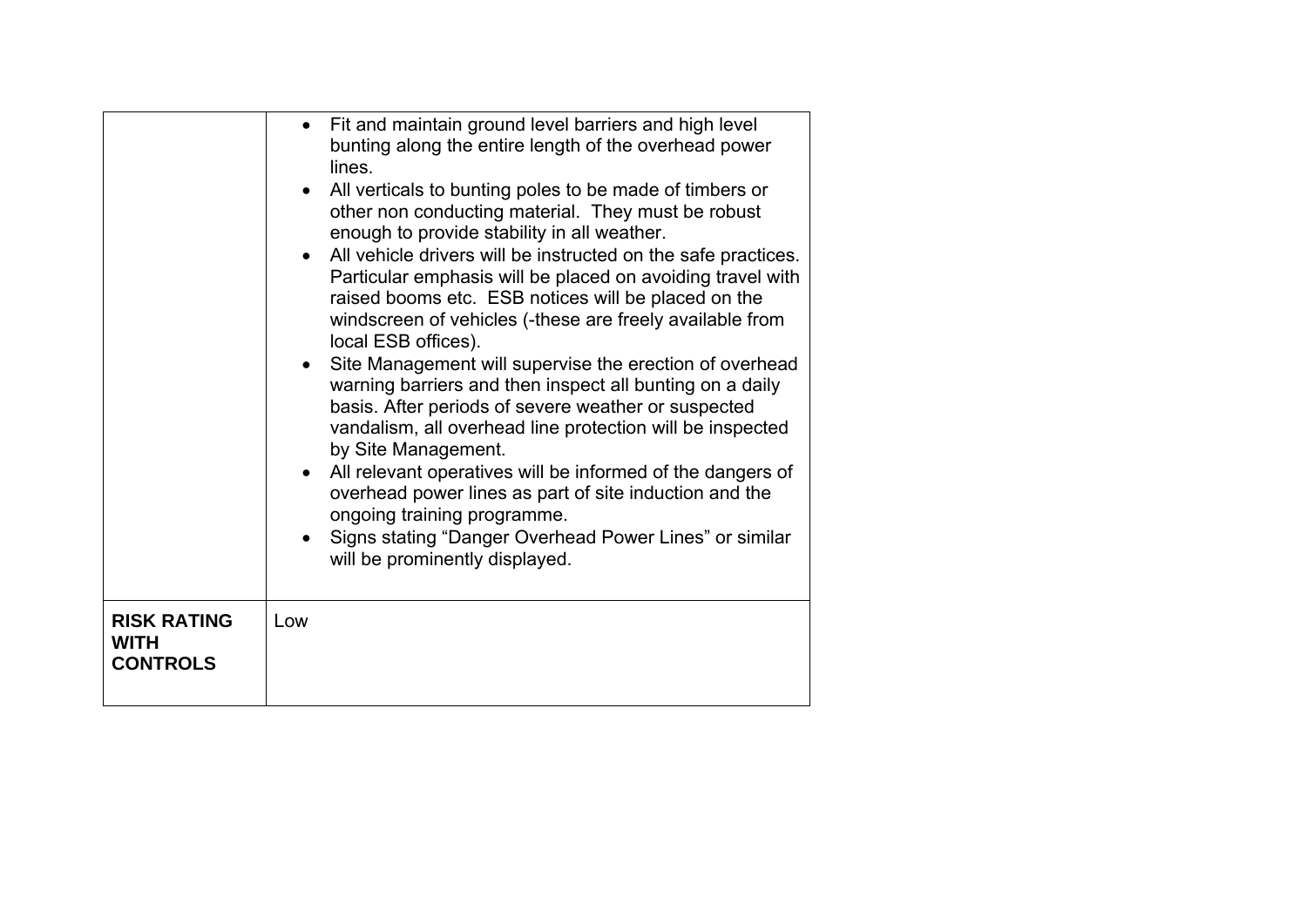| <b>LEGISLATION</b> | The Safety, Health and Welfare at Work (General Application)<br><b>Regulations 2007</b> |
|--------------------|-----------------------------------------------------------------------------------------|
|                    | <b>Construction Regulations 2006</b>                                                    |
|                    | SHWW Act 2005                                                                           |
|                    | <b>ECTI Guidelines</b>                                                                  |
|                    | <b>ESB Guidelines</b>                                                                   |

#### 14.33 *NEEDLESTICK INJURIES*

| <b>HAZARDS</b>                    | <b>Puncture wounds</b><br>$\bullet$<br><b>Hepatitis</b><br>$\bullet$<br>Tetanus<br>H.I.V.                                                                           |
|-----------------------------------|---------------------------------------------------------------------------------------------------------------------------------------------------------------------|
| <b>RISK</b><br><b>ASSESSMENT</b>  | Low                                                                                                                                                                 |
| <b>CONTROL</b><br><b>MEASURES</b> | If required a dedicated sharps bin will be brought to site for the<br>disposal of any needles found.<br>If needles are encountered the following procedures will be |
|                                   | initiated:-                                                                                                                                                         |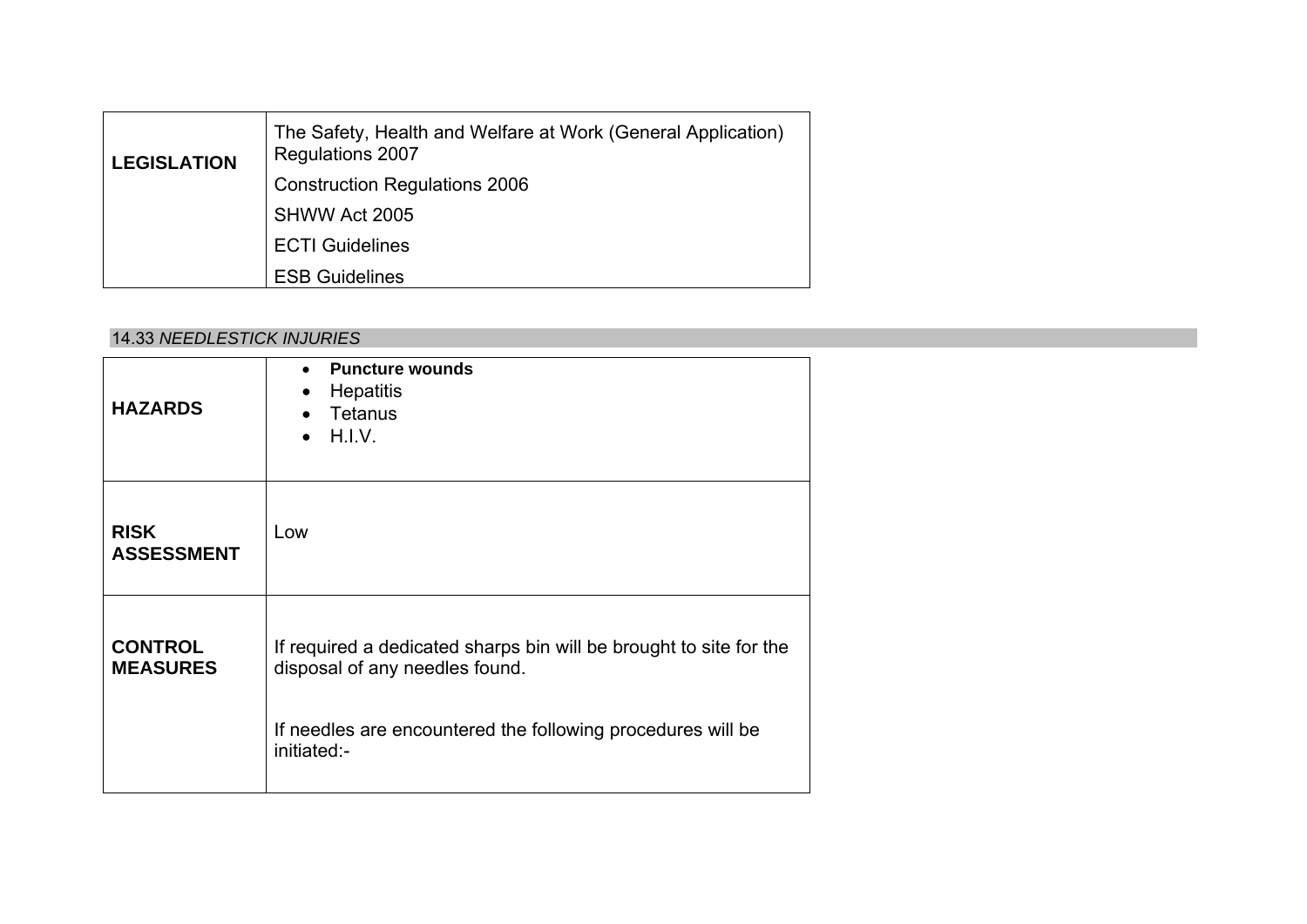|                                                      | The person discovering the needles should not attempt<br>$\bullet$<br>to move them without first putting on rubber gloves<br>The sharps bin should be brought to the location of the<br>$\bullet$<br>needles and not the reverse.<br>Needles should be handled with care (while wearing the<br>$\bullet$<br>gloves) and dropped in the sharps bin.<br>The bin will then be returned to its secure location.<br>It will be returned to the specialist waste disposal<br>$\bullet$<br>contractor when full or no longer required.<br><b>Note-if anyone is accidentally stuck by a needle he should</b><br>report immediately to Site Management who will advise that he<br>attends a hospital or Doctor's surgery. |
|------------------------------------------------------|------------------------------------------------------------------------------------------------------------------------------------------------------------------------------------------------------------------------------------------------------------------------------------------------------------------------------------------------------------------------------------------------------------------------------------------------------------------------------------------------------------------------------------------------------------------------------------------------------------------------------------------------------------------------------------------------------------------|
| <b>RISK RATING</b><br><b>WITH</b><br><b>CONTROLS</b> | Low                                                                                                                                                                                                                                                                                                                                                                                                                                                                                                                                                                                                                                                                                                              |
| <b>LEGISLATION</b>                                   | The Safety, Health and Welfare at Work (General Application)<br>Regulations 2007                                                                                                                                                                                                                                                                                                                                                                                                                                                                                                                                                                                                                                 |

## 14.34 COMPANY VEHICLES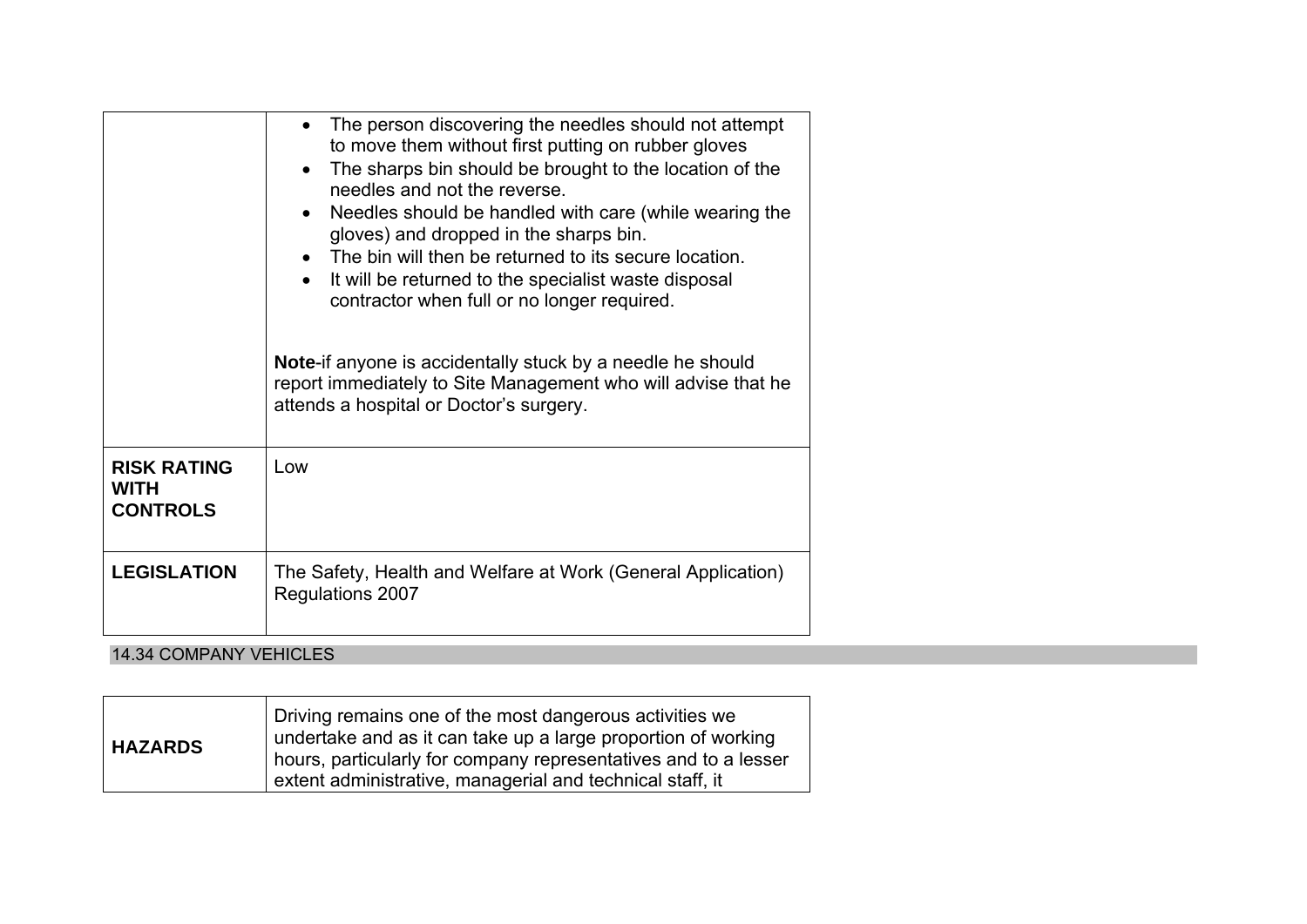|                                   | deserves special treatment.                                                                                                                                                                                                                                                                                                                                                                                                                                                                                                                                                                                                                                                                                                                                                                                                                                                                                 |
|-----------------------------------|-------------------------------------------------------------------------------------------------------------------------------------------------------------------------------------------------------------------------------------------------------------------------------------------------------------------------------------------------------------------------------------------------------------------------------------------------------------------------------------------------------------------------------------------------------------------------------------------------------------------------------------------------------------------------------------------------------------------------------------------------------------------------------------------------------------------------------------------------------------------------------------------------------------|
| <b>RISK</b><br><b>ASSESSMENT</b>  | <b>Medium</b>                                                                                                                                                                                                                                                                                                                                                                                                                                                                                                                                                                                                                                                                                                                                                                                                                                                                                               |
| <b>CONTROL</b><br><b>MEASURES</b> | All persons who drive on the public road are subject to the<br>provisions of the Road Traffic Act 1961. They must at all time<br>drive in a manner that is safe both to themselves and other road<br>users and at all times observe the basic 'rules of the road'. We<br>expect all operators of company vehicles not alone to fulfil their<br>obligations under the 1961 Act but coupled with the Safety,<br>Health and Welfare at Work Act 2005 to observe the following<br>guidelines:<br>Wear safety belts at all times.<br>Do not drink alcohol or take medication which could<br>affect driving or operating ability.<br>Check lights, tyres, oil, water, windscreen wipers and<br>washer reservoir etc. at regular intervals.<br>Ensure your vehicle is serviced in accordance with the<br>manufactures requirements.<br>Report all accidents or damage, however minor, to the<br>company secretary. |
|                                   | Ensure any traffic violations you are involved in which<br>$\bullet$<br>result in yourself being prosecuted are reported to the<br>company secretary.                                                                                                                                                                                                                                                                                                                                                                                                                                                                                                                                                                                                                                                                                                                                                       |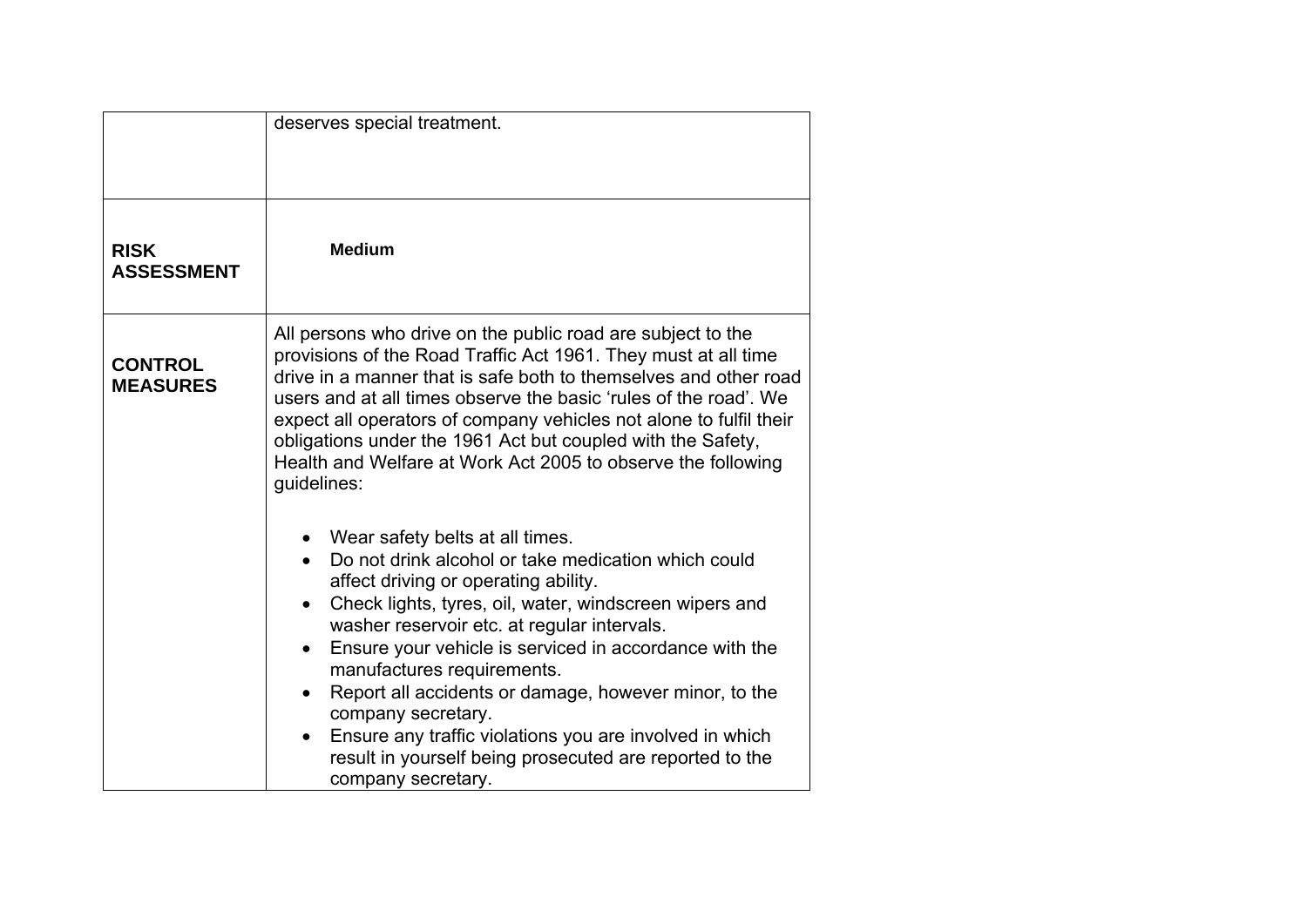|                                                      | Ensure before reversing that there are no obstructions or<br>$\bullet$<br>people behind the vehicle.<br>• Make regular inspections of your vehicle for obvious<br>defects and ensure any defects noticed are rectified<br>without delay.<br>Do not carry unauthorised passengers or unauthorised<br>$\bullet$<br>loads.<br>Do not use company vehicles for unauthorised purposes.<br>• You must not drive or operate any company vehicle for<br>which you do not hold the appropriate driving license or<br>permit. |
|------------------------------------------------------|---------------------------------------------------------------------------------------------------------------------------------------------------------------------------------------------------------------------------------------------------------------------------------------------------------------------------------------------------------------------------------------------------------------------------------------------------------------------------------------------------------------------|
| <b>RISK RATING</b><br><b>WITH</b><br><b>CONTROLS</b> | Low/medium                                                                                                                                                                                                                                                                                                                                                                                                                                                                                                          |
| <b>LEGISLATION</b>                                   | The Safety, Health and Welfare at Work Act 2005<br>The Road Traffic Act 1961 - 2003                                                                                                                                                                                                                                                                                                                                                                                                                                 |

#### 14.35 *MOBILE PHONES*

| <b>HAZARDS</b>                   | • Loss of concentration<br><b>Distractions</b><br>$\bullet$ |
|----------------------------------|-------------------------------------------------------------|
| <b>RISK</b><br><b>ASSESSMENT</b> | Low                                                         |
|                                  |                                                             |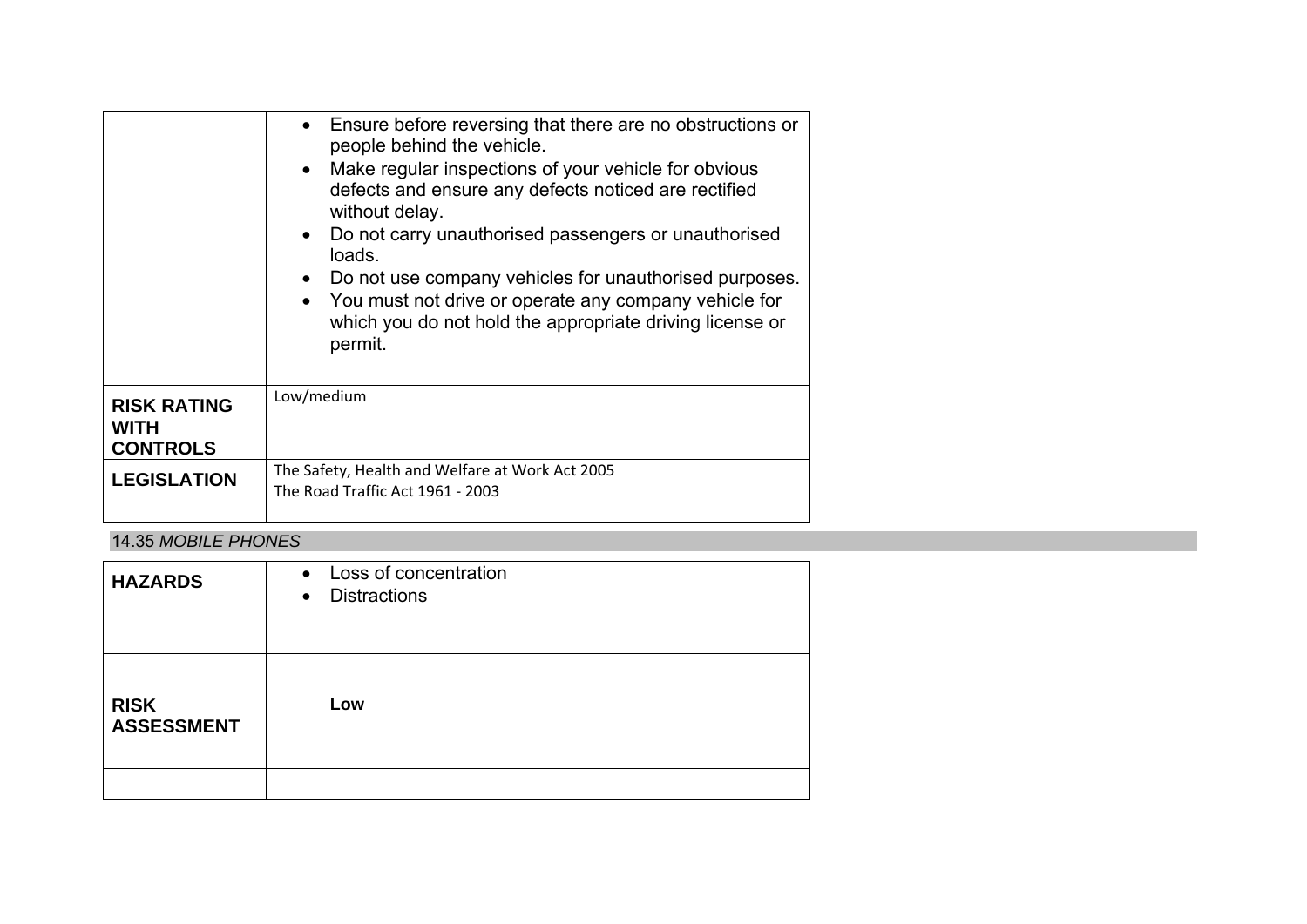| <b>CONTROL</b><br><b>MEASURES</b>                    | Do not use mobile phones when:<br>operating plant/machinery<br>When a vehicle/machine is in motion<br>In area where a machine is refuelling<br>$\bullet$<br>The preferred method of using a mobile phone on site is<br>$\bullet$<br>by hands free headset - especially for lifting operations<br>When making or receiving calls park the car at the side<br>$\bullet$<br>of the road in a safe manner and then make the call or<br>speak to the caller. Outward calls should never be made<br>while driving, as the driver has to take his/her eye of the<br>road to dial the number.<br>• Keep mobile calls short if possible take a number and<br>ring back from a landline. During an unavoidably long<br>call, switch the phone from ear to ear.<br>A car kit or ear piece should be supplied and used if a<br>$\bullet$<br>mobile phone is issued by the company and is likely to<br>be used while travelling on business. |
|------------------------------------------------------|---------------------------------------------------------------------------------------------------------------------------------------------------------------------------------------------------------------------------------------------------------------------------------------------------------------------------------------------------------------------------------------------------------------------------------------------------------------------------------------------------------------------------------------------------------------------------------------------------------------------------------------------------------------------------------------------------------------------------------------------------------------------------------------------------------------------------------------------------------------------------------------------------------------------------------|
|                                                      | It is an offence to drive while using a mobile phone.<br>However a person may be charged without due care and<br>attention, dangerous driving or some similar offence.                                                                                                                                                                                                                                                                                                                                                                                                                                                                                                                                                                                                                                                                                                                                                          |
| <b>RISK RATING</b><br><b>WITH</b><br><b>CONTROLS</b> | Low                                                                                                                                                                                                                                                                                                                                                                                                                                                                                                                                                                                                                                                                                                                                                                                                                                                                                                                             |
| <b>LEGISLATION</b>                                   | <b>SHWW General Application Regulations Act 2007</b>                                                                                                                                                                                                                                                                                                                                                                                                                                                                                                                                                                                                                                                                                                                                                                                                                                                                            |
|                                                      | Road Traffic (Construction, Equipment & Use of Vehicles)<br>(Amendment) (No.2) Regulations<br>2002                                                                                                                                                                                                                                                                                                                                                                                                                                                                                                                                                                                                                                                                                                                                                                                                                              |
|                                                      | The Safety, Health and Welfare at Work Act 2005                                                                                                                                                                                                                                                                                                                                                                                                                                                                                                                                                                                                                                                                                                                                                                                                                                                                                 |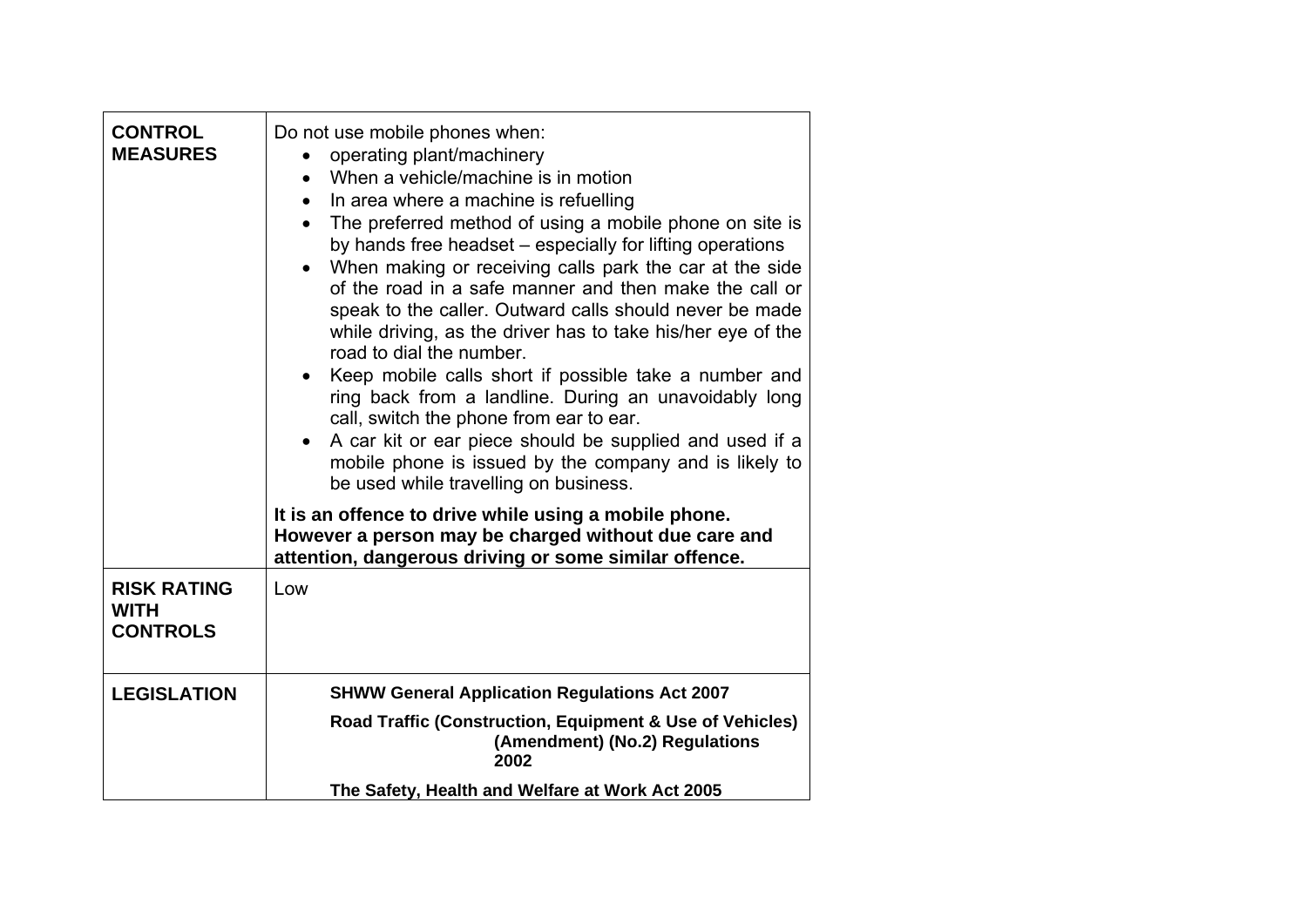#### *14.36 LONE WORKING*

| <b>INTRODUCTION</b> | There is no general prohibition on a person working alone, but<br>there are specific instances where legislation requires more<br>than one person to be involved in the operations, in which case<br>the work will be planned for the relevant number of persons.                                                                                                                                                                                    |
|---------------------|------------------------------------------------------------------------------------------------------------------------------------------------------------------------------------------------------------------------------------------------------------------------------------------------------------------------------------------------------------------------------------------------------------------------------------------------------|
|                     | In certain circumstances lone working is not permissible and the<br>worker will be physically supervised e.g. young persons<br>operating prescribed dangerous machinery, persons<br>undergoing training.                                                                                                                                                                                                                                             |
|                     | Devising safe work arrangements for solitary workers should be<br>no different from organising the safety of other employees.<br>Hazards need to be identified and risks assessed.                                                                                                                                                                                                                                                                   |
|                     | Solitary workers should not be exposed to significantly more<br>risks than employees who work together.                                                                                                                                                                                                                                                                                                                                              |
| <b>HAZARDS</b>      | Likely hazards might include:- Fire, equipment failure, illness,<br>accidents, is there any special risk?, safe access / exit for one<br>person?, manual handling of access equipment e.g. ladders<br>and trestles, handling of plant, substances and goods i.e.<br>weight considerations, medical condition of employee, lack of<br>suitable training. This list is by no means exhaustive but gives a<br>guide to what type of hazard to consider. |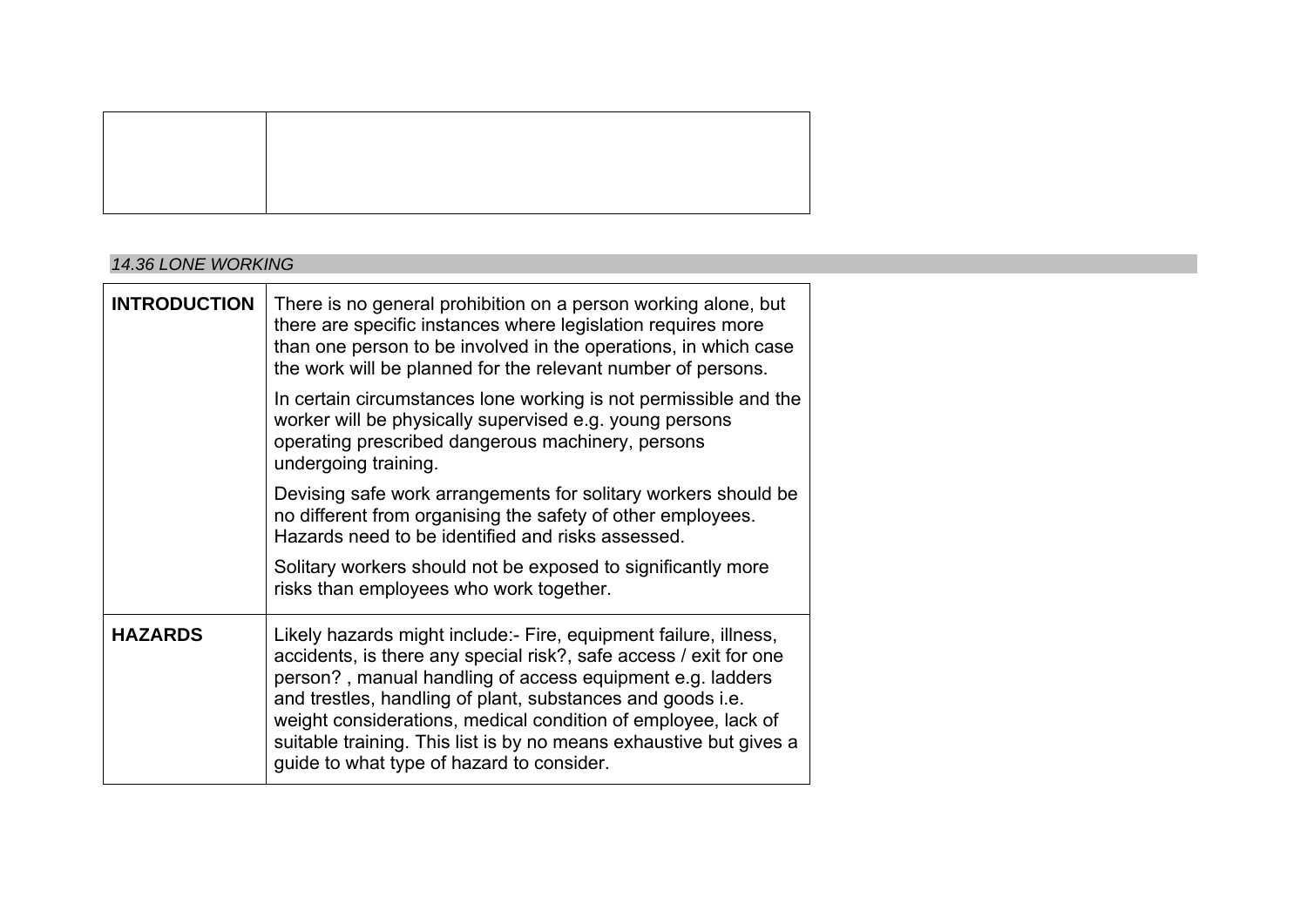| <b>RISK</b><br><b>ASSESSMENT</b>                     | <b>Medium</b>                                                                                                                                                                                                                                                                                                                                                                                                                                                                                                                                                                                                                                                                                                                                                                                    |
|------------------------------------------------------|--------------------------------------------------------------------------------------------------------------------------------------------------------------------------------------------------------------------------------------------------------------------------------------------------------------------------------------------------------------------------------------------------------------------------------------------------------------------------------------------------------------------------------------------------------------------------------------------------------------------------------------------------------------------------------------------------------------------------------------------------------------------------------------------------|
| <b>CONTROL</b><br><b>MEASURES</b>                    | When working alone you have a duty to take reasonable care of<br>yourself. Make sure that your supervisor is aware that you will<br>be working alone, and knows what you will be doing. The<br>supervisor should be informed when you will be starting and<br>when you have finished. Before working alone you must<br>consider:<br>Make sure that the job you have been asked to do can<br>$\bullet$<br>be done safely by one person.<br>Make sure that there is a safe access and exit in case of<br>$\bullet$<br>an emergency.<br>Ensure that someone can be alerted should you require<br>$\bullet$<br>assistance.<br>If you think that there are medical reasons why you<br>should not work alone, then tell your supervisor. Do not<br>risk you own safety because of a medical condition. |
| <b>RISK RATING</b><br><b>WITH</b><br><b>CONTROLS</b> | Low                                                                                                                                                                                                                                                                                                                                                                                                                                                                                                                                                                                                                                                                                                                                                                                              |
| <b>LEGISLATION</b>                                   | <b>SHWW General Application Regulations Act 2007</b><br>The Organisation of Working Time Act 1997                                                                                                                                                                                                                                                                                                                                                                                                                                                                                                                                                                                                                                                                                                |

# 14.37 *ACETYLENE (WELDING GAS)*

| <b>HAZARDS</b> | Acetylene is a high pressure gas that: |
|----------------|----------------------------------------|
|                | • Can cause rapid suffocation          |
|                | May form explosive mixtures in air     |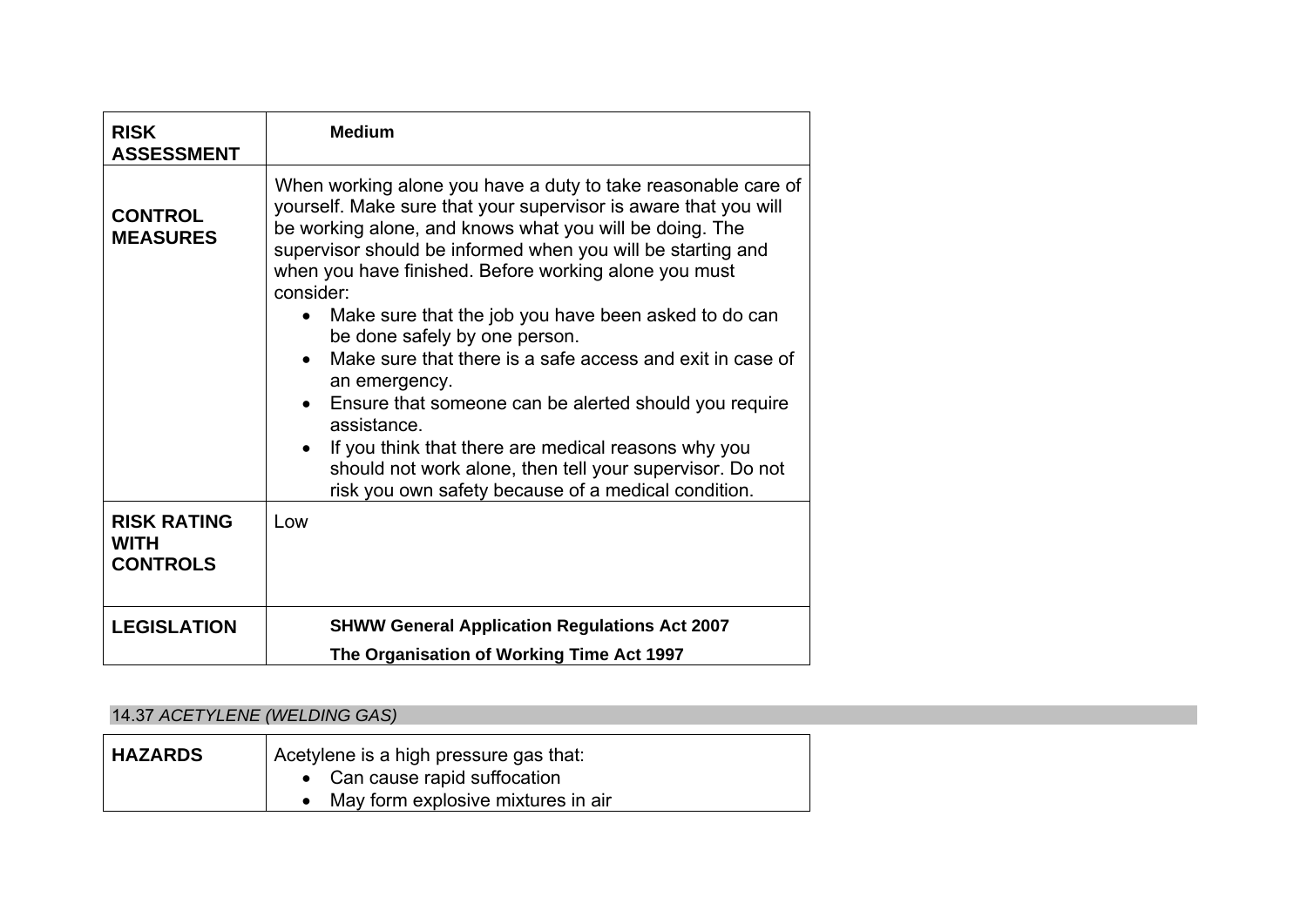| Has a low odour, and thus poor warning properties at low<br>concentrations (it gives off a garlic like smell)<br><b>RISK</b><br><b>High</b><br><b>ASSESSMENT</b><br>Adhere strictly to the suppliers safety guidelines<br>$\bullet$<br>Make available the MSDS to users of acetylene<br><b>CONTROL</b><br>Allow only experiences and properly trained<br>and<br><b>MEASURES</b><br>instructed persons to handle acetylene and to take part<br>in welding activities<br>Never attempt to transfer acetylene from one cylinder to<br>another<br>Always use flashback arrestors with acetylene to prevent<br>flames travelling back into the cylinder<br>Always use acetylene in the upright position, if a cylinder<br>$\bullet$<br>has been transports horizontally, leave it upright for 12<br>hours before use<br>Always protect the cylinder from physical damage by<br>$\bullet$<br>securing in an upright position - Do not drag, roll or drop.<br>Avoid inhalation of gas - wear suitable PPE at all times<br>Never use acetylene in excess of 15 psig pressure<br>$\bullet$<br>Do not remove of deface labels provided by the supplier<br>for identification of the cylinder contents<br>Do not store acetylene in temperatures exceeding 50<br>$\bullet$<br>degrees centigrade<br>Always use an adjustable strap-wrench to remove over<br>tight or rusted caps<br>Before connecting the cylinder, ensure that back-feed<br>from the system into the container is prevented<br>Never insert a wrench / screwdriver / pry-bar etc. into | Is colourless<br>$\bullet$ |
|----------------------------------------------------------------------------------------------------------------------------------------------------------------------------------------------------------------------------------------------------------------------------------------------------------------------------------------------------------------------------------------------------------------------------------------------------------------------------------------------------------------------------------------------------------------------------------------------------------------------------------------------------------------------------------------------------------------------------------------------------------------------------------------------------------------------------------------------------------------------------------------------------------------------------------------------------------------------------------------------------------------------------------------------------------------------------------------------------------------------------------------------------------------------------------------------------------------------------------------------------------------------------------------------------------------------------------------------------------------------------------------------------------------------------------------------------------------------------------------------------------------------------------------------|----------------------------|
|                                                                                                                                                                                                                                                                                                                                                                                                                                                                                                                                                                                                                                                                                                                                                                                                                                                                                                                                                                                                                                                                                                                                                                                                                                                                                                                                                                                                                                                                                                                                              |                            |
|                                                                                                                                                                                                                                                                                                                                                                                                                                                                                                                                                                                                                                                                                                                                                                                                                                                                                                                                                                                                                                                                                                                                                                                                                                                                                                                                                                                                                                                                                                                                              |                            |
|                                                                                                                                                                                                                                                                                                                                                                                                                                                                                                                                                                                                                                                                                                                                                                                                                                                                                                                                                                                                                                                                                                                                                                                                                                                                                                                                                                                                                                                                                                                                              |                            |
|                                                                                                                                                                                                                                                                                                                                                                                                                                                                                                                                                                                                                                                                                                                                                                                                                                                                                                                                                                                                                                                                                                                                                                                                                                                                                                                                                                                                                                                                                                                                              | valve cap openings         |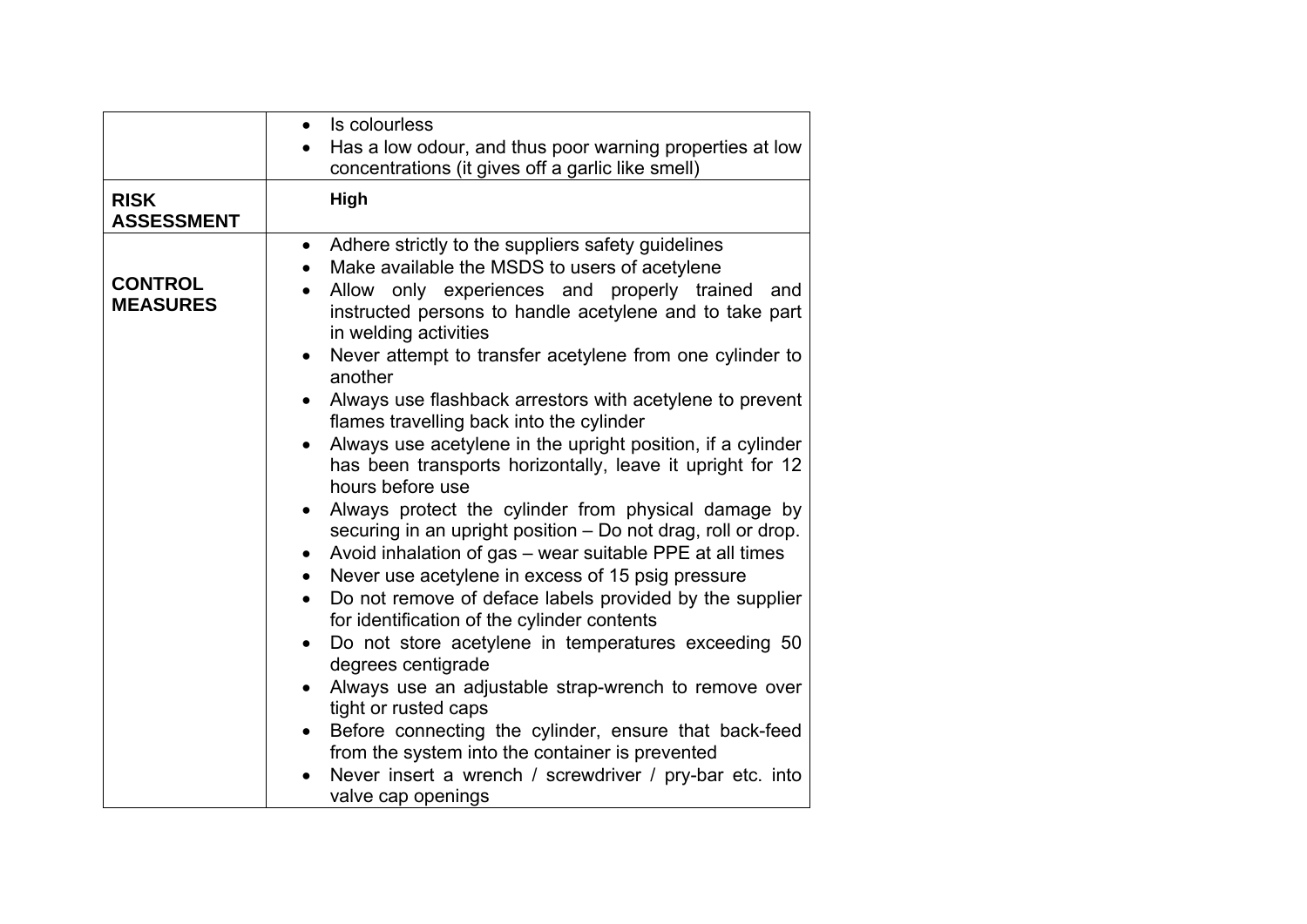| No smoking while handling acetylene or cylinders<br>$\bullet$                     |  |
|-----------------------------------------------------------------------------------|--|
| Keep cylinders away from combustible materials Ensure<br>$\bullet$                |  |
| adequate ventilation, especially in confined areas                                |  |
| Return all empty / unused cylinders to the supplier<br>$\bullet$                  |  |
|                                                                                   |  |
| When handling cylinders:                                                          |  |
| Wear appropriate PPE. Do not wear loose clothing<br>when handling cylinders       |  |
| Ensure that vertical cylinders are secured or under<br>direct control of a worker |  |
| Never turn your back on a free standing cylinder<br>$\bullet$                     |  |
| Avoid uneven, sloping, slippery or vibrating surfaces                             |  |
| when standing or churning cylinders                                               |  |
| Ensure that all cylinders in pallets are stable before<br>$\bullet$               |  |
| releasing straps or chain                                                         |  |
| Lift cylinders using suitable hoists with certified slings<br>and hooks           |  |
| Exercise caution when manual handling cylinders.                                  |  |
| NOTE: acetylene cylinders are heavier than other                                  |  |
| cylinders because they are packed with a porous                                   |  |
| material and acetone                                                              |  |
| Do not attempt to catch a falling cylinder $-$ get out of<br>the way!             |  |
|                                                                                   |  |
|                                                                                   |  |
| <b>Training/Certification</b>                                                     |  |
| BOC Gas<br>Safety Awareness Workshops, training<br>includes:                      |  |
| <b>Relevant Legislation</b><br>$\bullet$                                          |  |
| <b>Gas Properties and Hazards</b><br>$\bullet$                                    |  |
| Safe use, handling, storage and transportation                                    |  |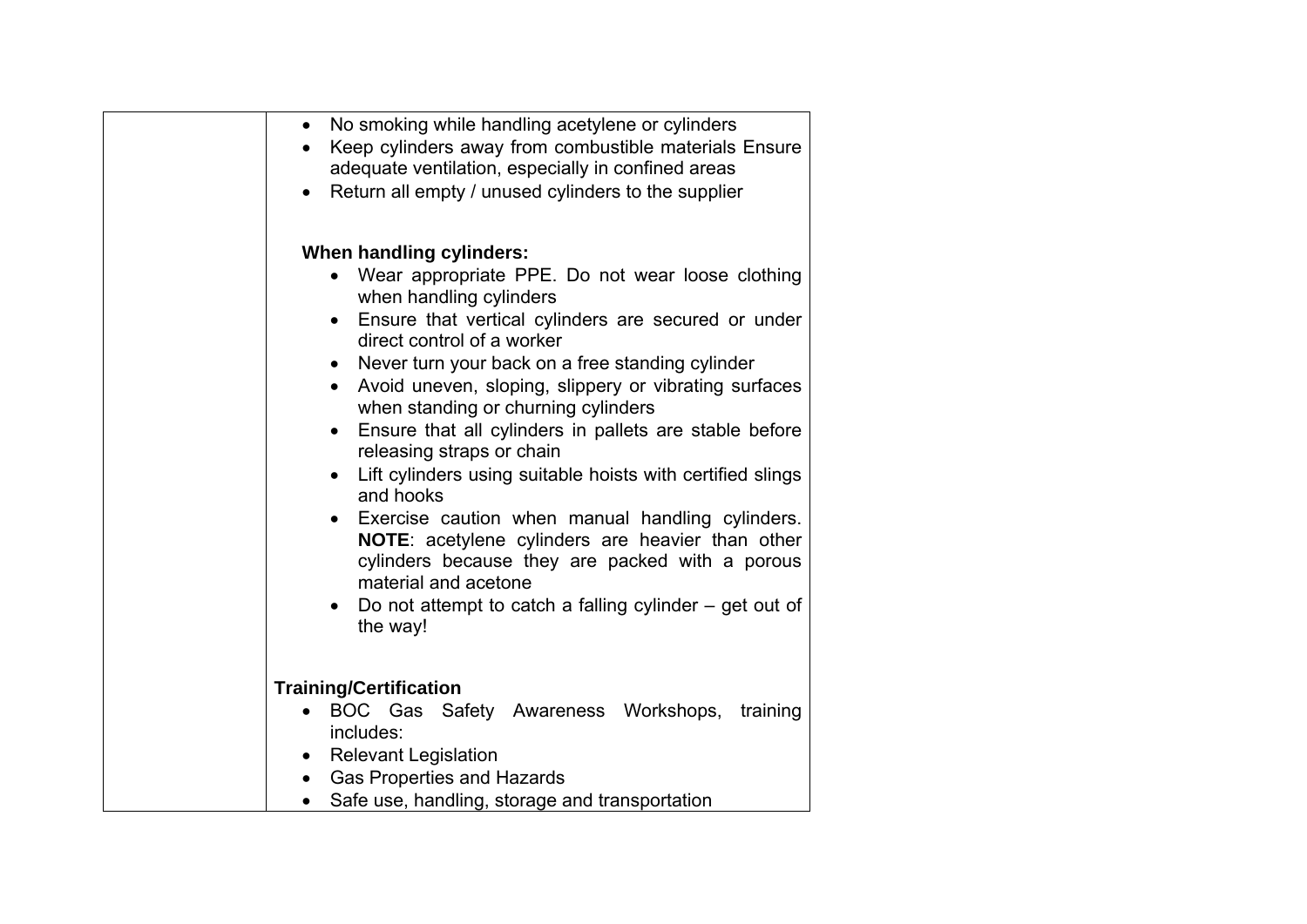|                                                      | <b>Best Practise</b><br>$\bullet$                                                                                                 |
|------------------------------------------------------|-----------------------------------------------------------------------------------------------------------------------------------|
| <b>RISK RATING</b><br><b>WITH</b><br><b>CONTROLS</b> | Low                                                                                                                               |
| <b>LEGISLATION</b>                                   | Safety, Health and Welfare at Work Act 2005.<br><b>SHWW (Construction) Regulations 2006</b><br><b>SHWW (Chemical Agents) 2001</b> |
|                                                      | Safety, Health and Welfare at Work (General Application)<br><b>Regulations 2007</b>                                               |

### 14.38 *AUGERS/DRILLS*

| <b>HAZARDS</b>                    | Digging holes, resulting in fractures of pipes or cables, or flying<br>objects - which may result in:<br>• Explosion<br>Electrocution<br>Injury<br>$\bullet$                                                                                                                                                                            |
|-----------------------------------|-----------------------------------------------------------------------------------------------------------------------------------------------------------------------------------------------------------------------------------------------------------------------------------------------------------------------------------------|
| <b>RISK</b><br><b>ASSESSMENT</b>  | High                                                                                                                                                                                                                                                                                                                                    |
| <b>CONTROL</b><br><b>MEASURES</b> | Allow only competent persons to operate augers/drills<br>$\bullet$<br>Before opening augers/drills, read understand and follow<br>$\bullet$<br>the manufacturers operating manual and safety decals<br>on the equipment<br>• Ensure the auger / drill point and cutting edges are in<br>good working order and the equipment is in good |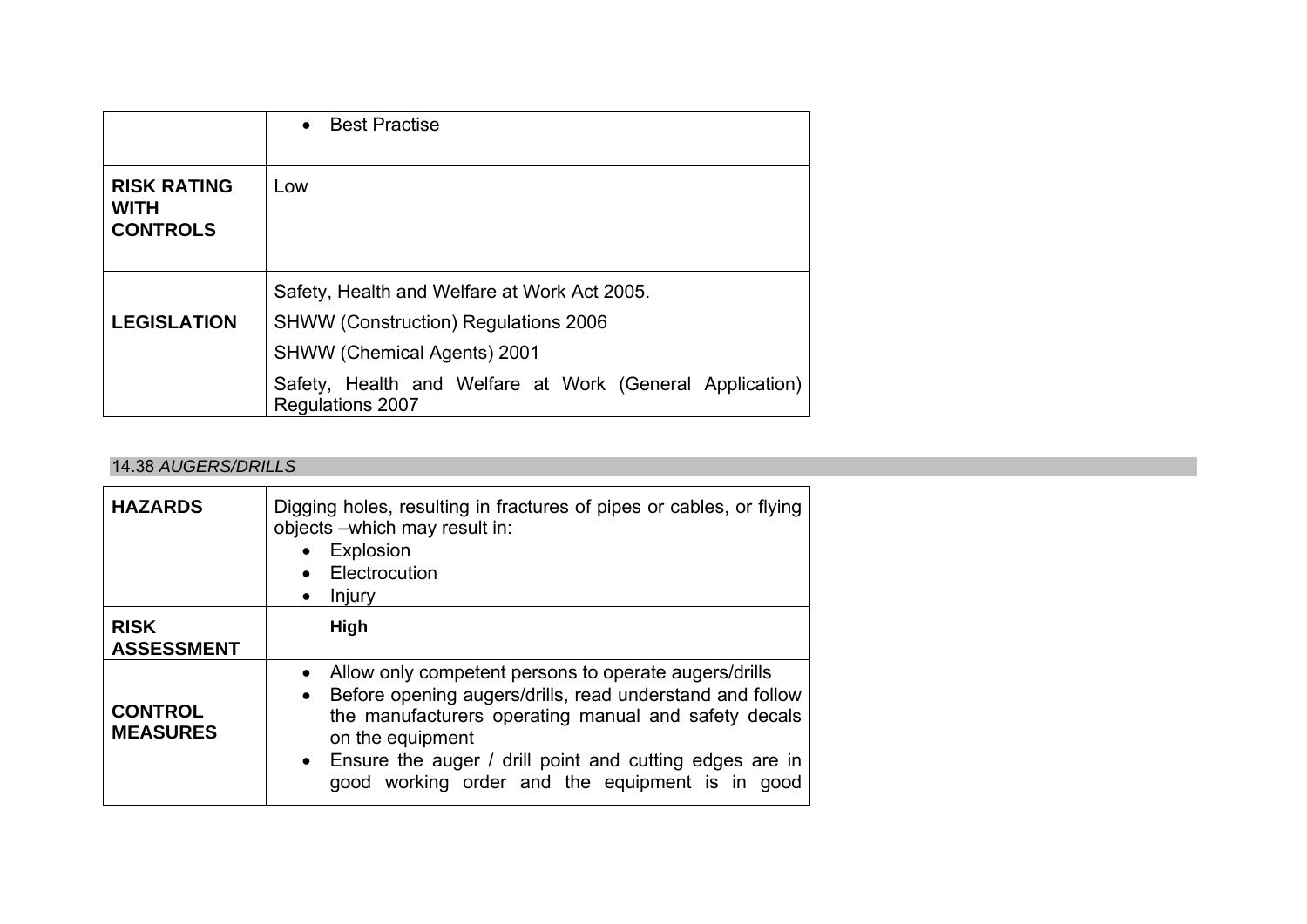|                                                      | working order also.<br>• Position oneself not to be hit by the handle, if the<br>auger/drill stops abruptly<br>• Operate the auger/drill at low speeds<br>• Shut off the drive and stop the power sources if the<br>auger/drill jams<br>• Watch out for loose shirts/coats and bootlaces that may<br>get caught<br>• Turn off the power before cleaning<br>Ensure that no one is in contact with, or near, the<br>auger/drill before operating<br>Ensure that all machine guards/shields are in place<br>before digging. |
|------------------------------------------------------|--------------------------------------------------------------------------------------------------------------------------------------------------------------------------------------------------------------------------------------------------------------------------------------------------------------------------------------------------------------------------------------------------------------------------------------------------------------------------------------------------------------------------|
| <b>RISK RATING</b><br><b>WITH</b><br><b>CONTROLS</b> | Low                                                                                                                                                                                                                                                                                                                                                                                                                                                                                                                      |
| <b>LEGISLATION</b>                                   | Safety, Health and Welfare at Work Act 2005.                                                                                                                                                                                                                                                                                                                                                                                                                                                                             |
|                                                      | <b>SHWW (Construction) Regulations 2006</b>                                                                                                                                                                                                                                                                                                                                                                                                                                                                              |
|                                                      | Safety, Health and Welfare at Work (General Application)<br>Regulations 2007                                                                                                                                                                                                                                                                                                                                                                                                                                             |

### *14.39 BATTERIES*

| <b>HAZARDS</b> | Fire/Explosion – resulting in Burns              |
|----------------|--------------------------------------------------|
|                | Toxic Fumes – resulting in unconsciousness/death |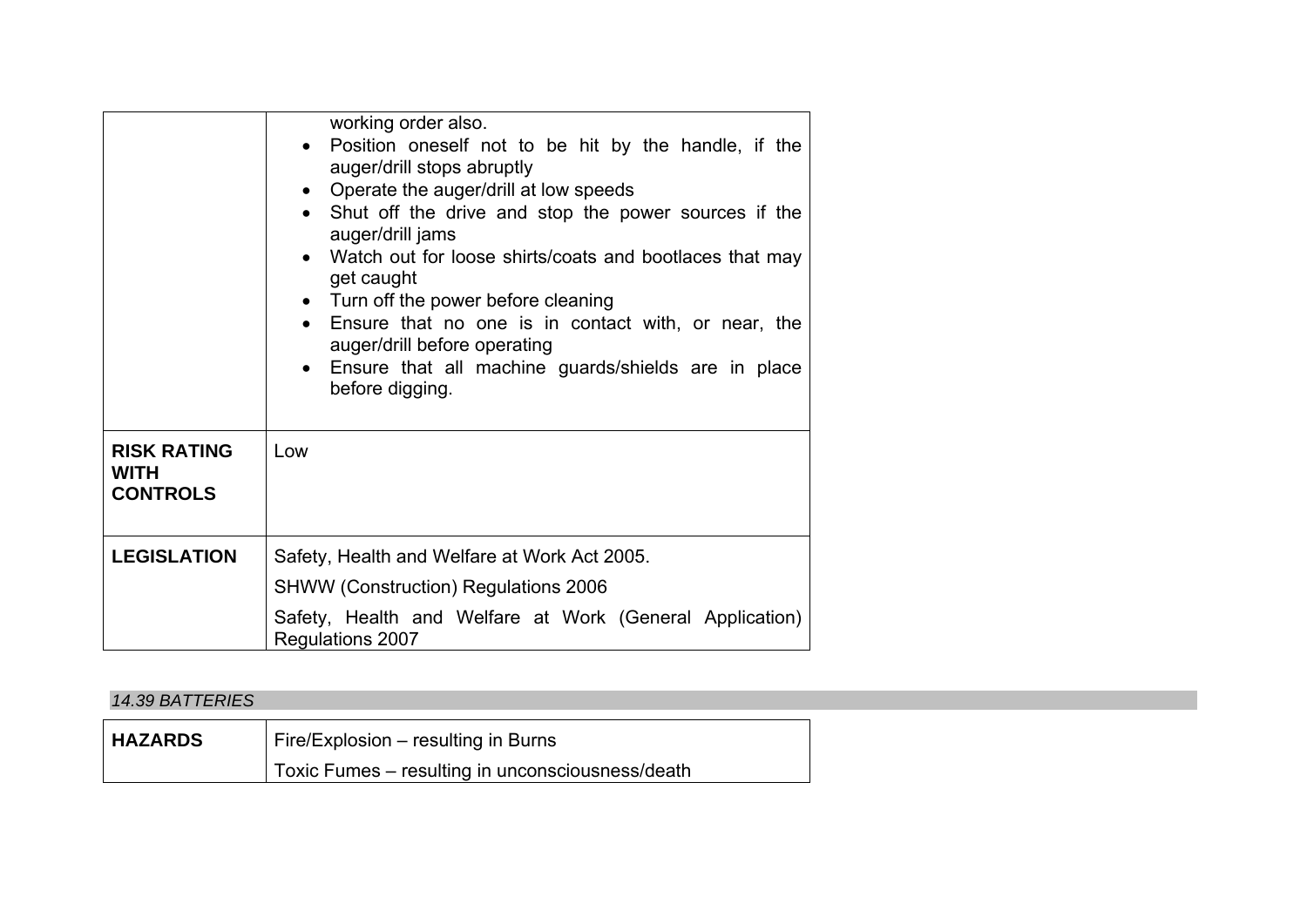|                                                      | In addition, the charging of batteries gives off flammable<br>hydrogen gas. If this is allowed to collect and a source of<br>ignition is present, it will cause an explosion, leading to acid<br>burns.                                                                                                                                                                                                                                                                                                                                                                                                                                                                                                                                                                                                                                          |
|------------------------------------------------------|--------------------------------------------------------------------------------------------------------------------------------------------------------------------------------------------------------------------------------------------------------------------------------------------------------------------------------------------------------------------------------------------------------------------------------------------------------------------------------------------------------------------------------------------------------------------------------------------------------------------------------------------------------------------------------------------------------------------------------------------------------------------------------------------------------------------------------------------------|
| <b>RISK</b><br><b>ASSESSMENT</b>                     | High                                                                                                                                                                                                                                                                                                                                                                                                                                                                                                                                                                                                                                                                                                                                                                                                                                             |
| <b>CONTROL</b><br><b>MEASURES</b>                    | Adhere strictly to manufacturers instructions for charging<br>$\bullet$<br>batteries<br>Ensure that any recharging takes place in a well<br>ventilated area, with suitable fire extinguishers available<br>Switch off the battery charger before connecting /<br>$\bullet$<br>disconnecting clips<br>Ensure that charging leads are firmly in place and<br>clamped, before switching on the charger<br>Adjust vent plugs before connecting / disconnecting.<br>Always disconnect the earth first and reconnect it last<br>using insulated tools.<br>Wear suitable PPE (goggles/gloves/overalls)<br>$\bullet$<br>Do not wear metallic items on hands/wrists neck<br>$\bullet$<br>Do not rest tools or metallic objects on top of the battery<br>Restrict access to the battery charging areas<br>No smoking or naked lights in the charging area. |
| <b>RISK RATING</b><br><b>WITH</b><br><b>CONTROLS</b> | Low                                                                                                                                                                                                                                                                                                                                                                                                                                                                                                                                                                                                                                                                                                                                                                                                                                              |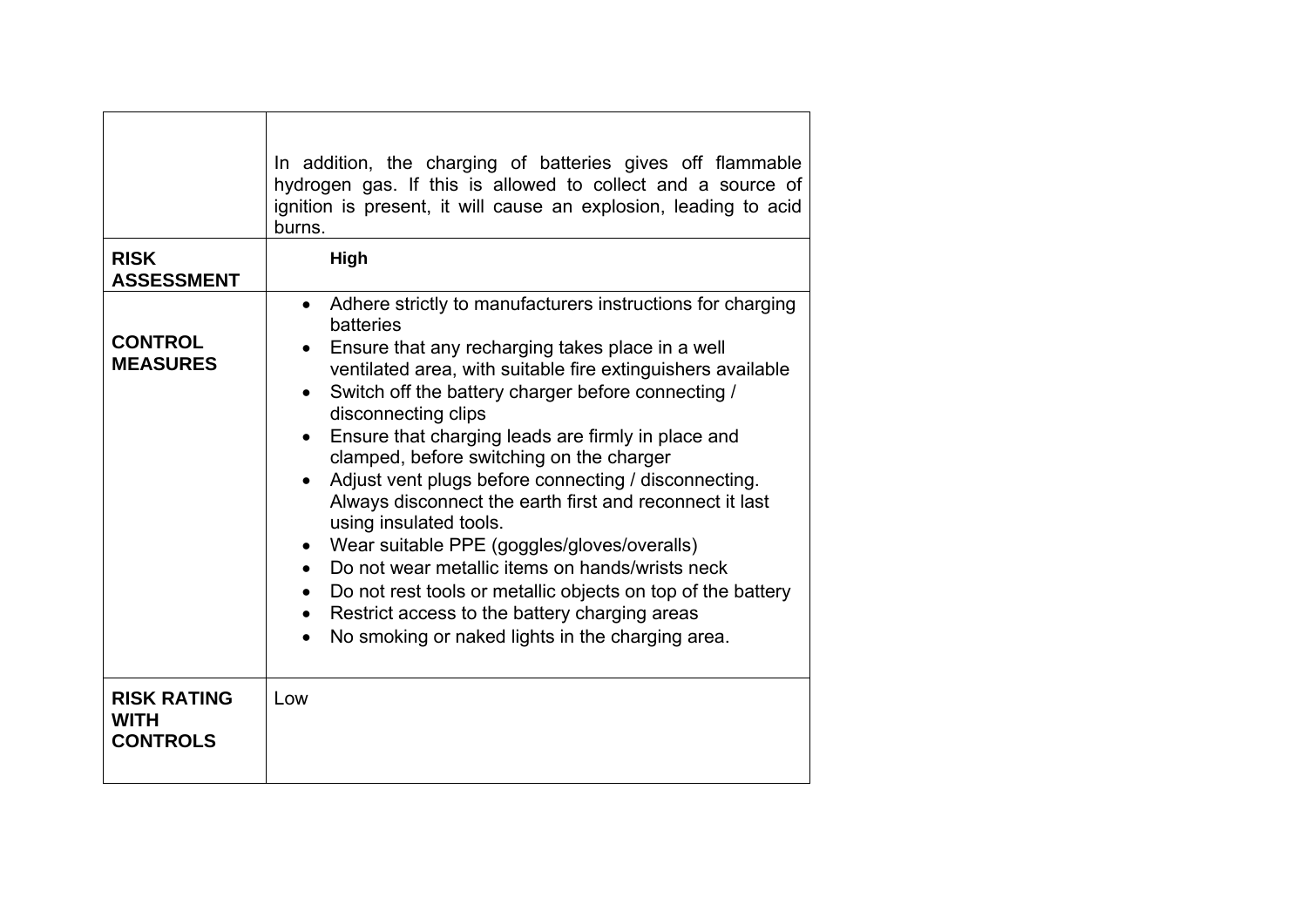| <b>LEGISLATION</b> | Safety, Health and Welfare at Work Act 2005; Part III: Use of<br>work equipment |
|--------------------|---------------------------------------------------------------------------------|
|                    | <b>SHWW (Construction) Regulations 2006</b>                                     |
|                    | Safety, Health and Welfare at Work (General Application)<br>Regulations 2007    |

#### 14.40 *DIESEL FUMES*

| <b>HAZARDS</b>                    | Inhalation of fumes $-$ Irritation to upper respiratory system $-$<br>coughing, chestiness, breathlessness and Cancer                                                                                                                                                                                                                                                                                                                                         |  |  |  |  |  |  |  |
|-----------------------------------|---------------------------------------------------------------------------------------------------------------------------------------------------------------------------------------------------------------------------------------------------------------------------------------------------------------------------------------------------------------------------------------------------------------------------------------------------------------|--|--|--|--|--|--|--|
|                                   | Contact with hot diesel fuel may result in Burns                                                                                                                                                                                                                                                                                                                                                                                                              |  |  |  |  |  |  |  |
|                                   | Contact with cold diesel fuel may result in Dermatitis.                                                                                                                                                                                                                                                                                                                                                                                                       |  |  |  |  |  |  |  |
| <b>RISK</b><br><b>ASSESSMENT</b>  | High                                                                                                                                                                                                                                                                                                                                                                                                                                                          |  |  |  |  |  |  |  |
| <b>CONTROL</b><br><b>MEASURES</b> | Install workplace air extractor fans and tail-pipe exhaust<br>$\bullet$<br>extraction systems and filters, as appropriate<br>Use catalytic converters                                                                                                                                                                                                                                                                                                         |  |  |  |  |  |  |  |
|                                   | <b>General</b><br>Always turn off engines when not required<br>$\bullet$<br>Keep all doors open, when practicable<br>$\bullet$<br>Use job rotation to minimise exposure<br>$\bullet$<br>Wear suitable PPE at all times and provide workers<br>$\bullet$<br>with training in its correct use and maintenance<br>No smoking or eating in areas where diesel fumes<br>$\bullet$<br>are likely to occur<br>Avoid skin contact with cold or hot diesel fuel or oil |  |  |  |  |  |  |  |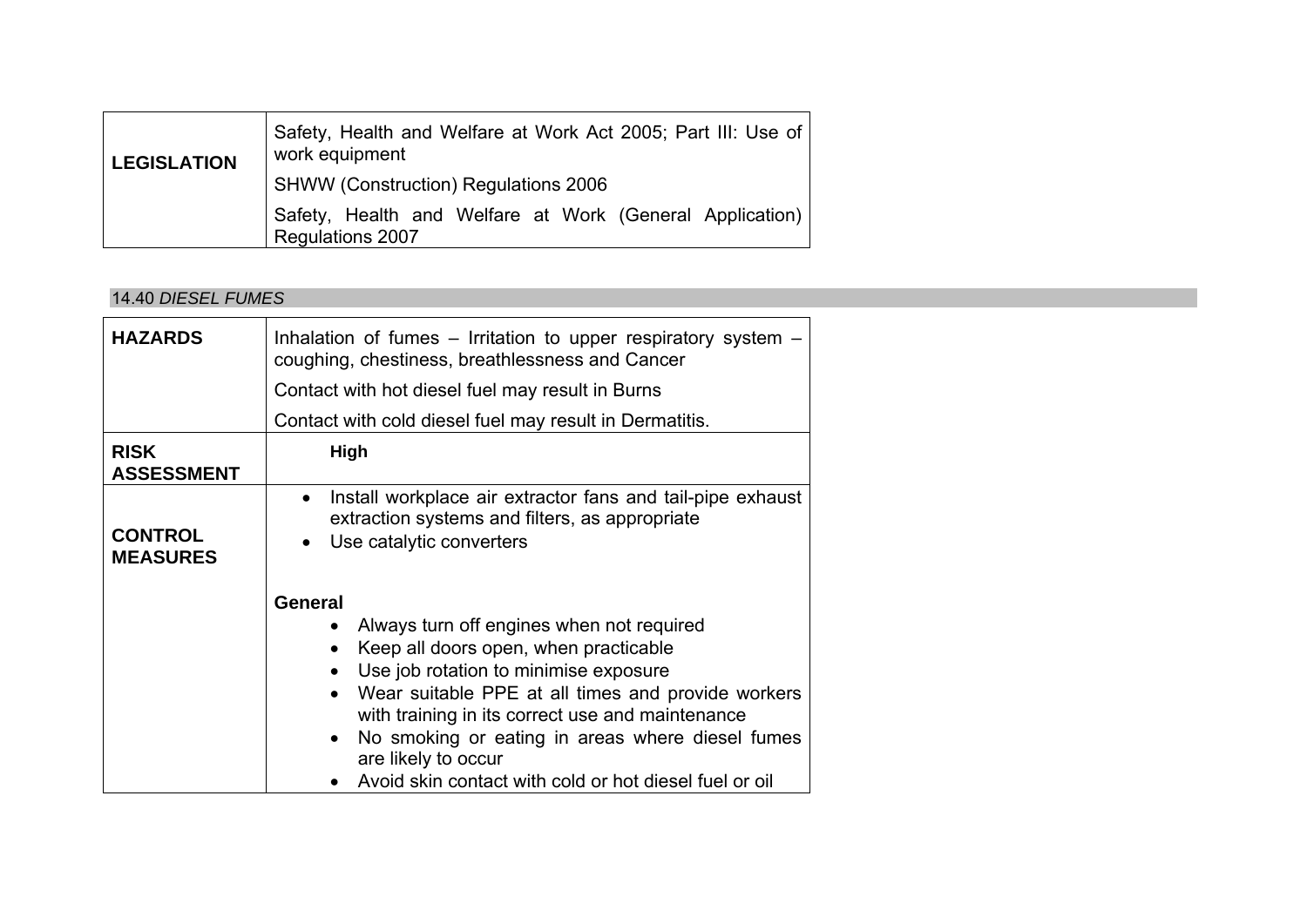|                                                      | Provide all workers with information on the risks of<br>$\bullet$<br>exposure to diesel fumes<br>Report all faults / defects in any controls measures to<br>$\bullet$<br>site management immediately. |  |  |  |  |  |
|------------------------------------------------------|-------------------------------------------------------------------------------------------------------------------------------------------------------------------------------------------------------|--|--|--|--|--|
| <b>RISK RATING</b><br><b>WITH</b><br><b>CONTROLS</b> | Low                                                                                                                                                                                                   |  |  |  |  |  |
| <b>LEGISLATION</b>                                   | Safety, Health and Welfare at Work Act 2005; Part III: Use of<br>work equipment                                                                                                                       |  |  |  |  |  |
|                                                      | <b>SHWW (Chemical Agents) Regulations 2006</b>                                                                                                                                                        |  |  |  |  |  |
|                                                      | <b>SHWW (Construction) Regulations 2006</b>                                                                                                                                                           |  |  |  |  |  |
|                                                      | Safety, Health and Welfare at Work (General Application)<br>Regulations 2007                                                                                                                          |  |  |  |  |  |
|                                                      | SHWW Act, 2005                                                                                                                                                                                        |  |  |  |  |  |

#### 14.41 *GENERATORS*

| <b>HAZARDS</b> | Toxic Fumes from engines operating/running in enclosed areas<br>may result in:<br>Nausea<br>$\bullet$<br>• Asphyxia<br>• Unconsciousness<br>Death<br>$\bullet$ |
|----------------|----------------------------------------------------------------------------------------------------------------------------------------------------------------|
| <b>RISK</b>    | <b>High</b>                                                                                                                                                    |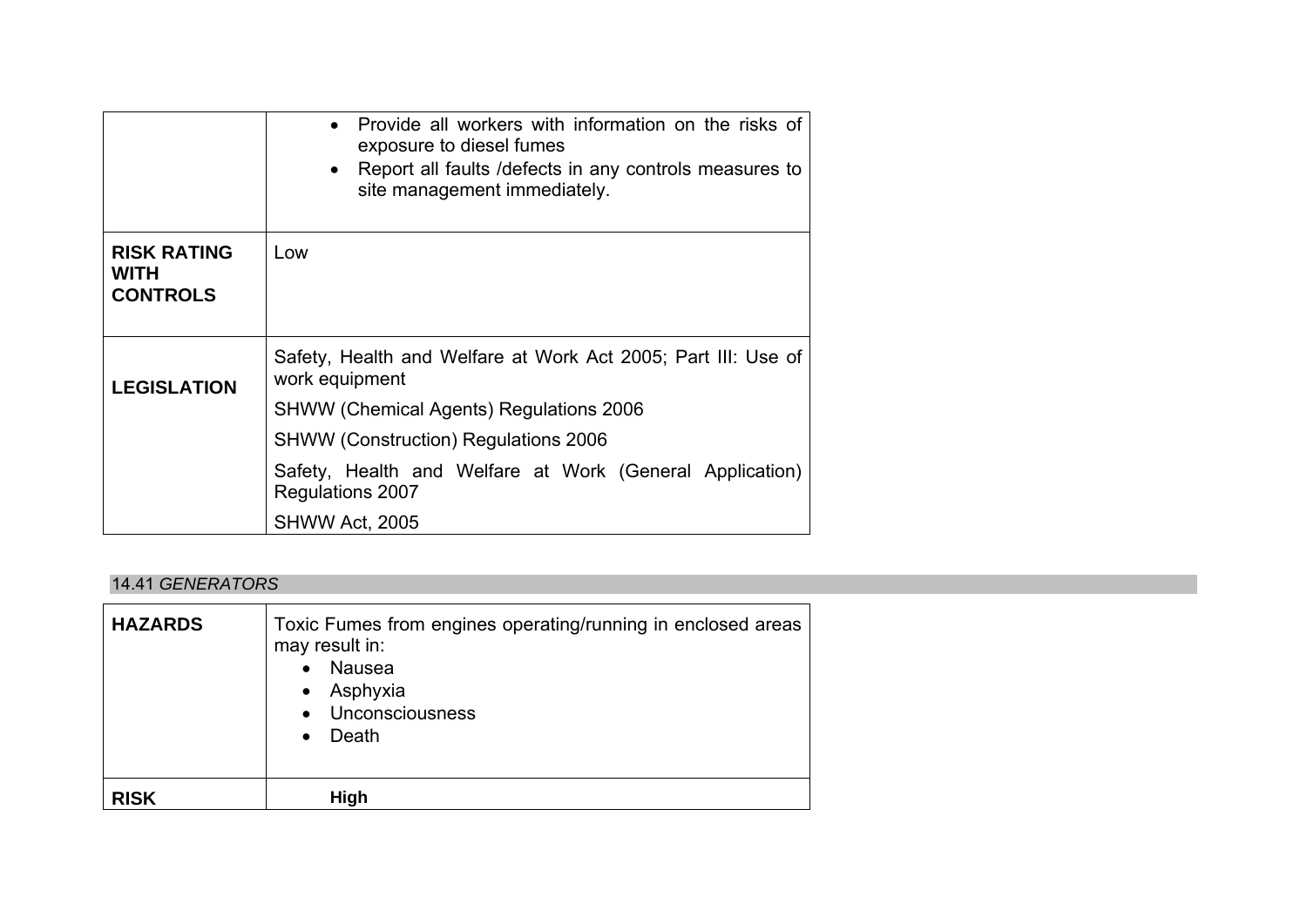| <b>ASSESSMENT</b>                                    |                                                                                                                                                                                                                                                                                                                                                                                                                                                                                                                                                                                                                                                          |
|------------------------------------------------------|----------------------------------------------------------------------------------------------------------------------------------------------------------------------------------------------------------------------------------------------------------------------------------------------------------------------------------------------------------------------------------------------------------------------------------------------------------------------------------------------------------------------------------------------------------------------------------------------------------------------------------------------------------|
| <b>CONTROL</b><br><b>MEASURES</b>                    | • Adhere strictly to manufacturers instruction<br>Allow only competent / qualified staff to supervise<br>$\bullet$<br>operations<br>Store diesel properly<br>$\bullet$<br>Do not operate generators indoors, where possible<br>$\bullet$<br>Where combustion engines must operate indoors or in<br>confined spaces, such as workshops/deep excavations<br>etc, put in place adequate suitable exhaust systems to<br>ventilate the workshop/excavations so as not to<br>endanger workers<br>• So not over load generators<br>Ensure that generators are selected for use by a<br>competent person<br>Limit access to generators to competent persons only |
| <b>RISK RATING</b><br><b>WITH</b><br><b>CONTROLS</b> | Low                                                                                                                                                                                                                                                                                                                                                                                                                                                                                                                                                                                                                                                      |
|                                                      | Safety, Health and Welfare at Work Act 2005;                                                                                                                                                                                                                                                                                                                                                                                                                                                                                                                                                                                                             |
|                                                      | <b>SHWW (Construction) Regulations 2006</b>                                                                                                                                                                                                                                                                                                                                                                                                                                                                                                                                                                                                              |
| <b>LEGISLATION</b>                                   | Safety, Health and Welfare at Work (General Application)<br>Regulations 2007                                                                                                                                                                                                                                                                                                                                                                                                                                                                                                                                                                             |
|                                                      | SHWW Act, 2005                                                                                                                                                                                                                                                                                                                                                                                                                                                                                                                                                                                                                                           |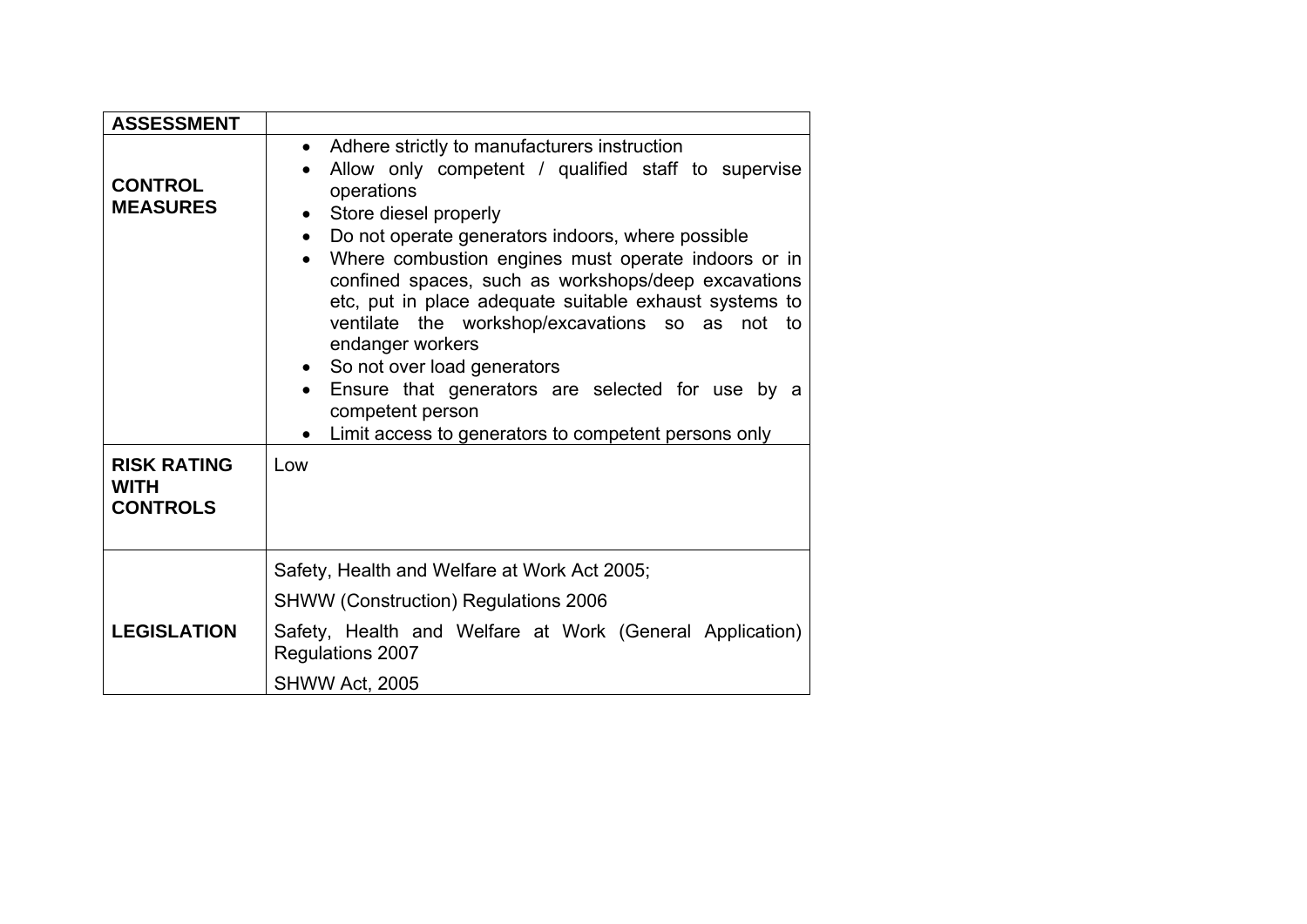#### *14.42 LADDERS*

| <b>HAZARDS</b>                    | Falls – which may result in:<br>Accident/injuries<br><b>Back Injury</b><br>$\bullet$<br>Paralysis<br>$\bullet$<br>Unconsciousness<br>$\bullet$<br>Death                                                                                                                                                                                                                                                                                                                                                                                                                                                                                                                                                                                                                                                                                                                                                                                                                                                                                                                                      |
|-----------------------------------|----------------------------------------------------------------------------------------------------------------------------------------------------------------------------------------------------------------------------------------------------------------------------------------------------------------------------------------------------------------------------------------------------------------------------------------------------------------------------------------------------------------------------------------------------------------------------------------------------------------------------------------------------------------------------------------------------------------------------------------------------------------------------------------------------------------------------------------------------------------------------------------------------------------------------------------------------------------------------------------------------------------------------------------------------------------------------------------------|
| <b>RISK</b><br><b>ASSESSMENT</b>  | High                                                                                                                                                                                                                                                                                                                                                                                                                                                                                                                                                                                                                                                                                                                                                                                                                                                                                                                                                                                                                                                                                         |
| <b>CONTROL</b><br><b>MEASURES</b> | Before use, unsure that the ladder is not damaged and is<br>$\bullet$<br>suitable for the task, is secure and cannot slip<br>Do not use make shift, painted or home made ladders<br>$\bullet$<br>Always ensure that the ladder is angled to minimise the<br>$\bullet$<br>risk of slipping<br>Set ladders on a firms, level base – do not use make<br>shift props<br>Do not stand on the top three rungs of ladders<br>$\bullet$<br>So not secure ladder by its rungs - place the lashing<br>$\bullet$<br>around the stiles, or use ladder ties/clips<br>So not place ladders against fragile surfaces or fittings,<br>$\bullet$<br>use bracing boards on openings<br>Do not over-reach when on ladders, or carry heavy loads<br>$\bullet$<br>up/down ladders<br>Climb/descend the ladder facing the ladders and using<br>$\bullet$<br>both hands foe security<br>Report ladders showing signs of defects to Site<br>$\bullet$<br>Manager/Safety Officer and remove them from the site<br>Do not drop or throw a ladder<br>Take care that ladders do not come in contact with<br>power cables |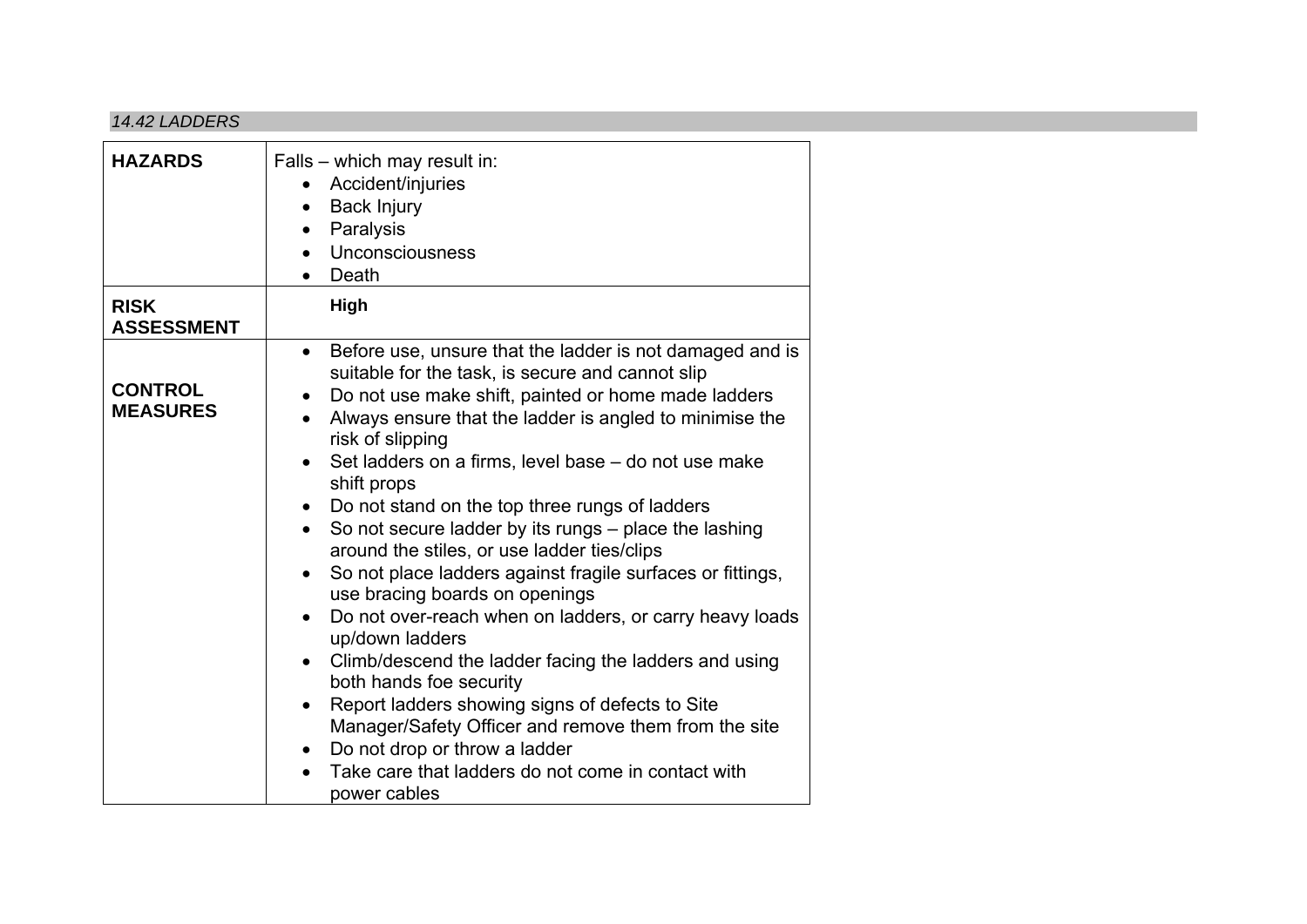|                                                      | • Do not use aluminium ladders near overhead cables<br>Spread open stepladders securely. Never use a folding<br>stepladder in an unfolded position<br>• Remember that ladders are for access only and are<br>never to be used as a working platform<br>As a general rule, ensure that you always have three<br>points of contact with a ladder, two feet and one hand<br>As a general rule, incline a ladder art an angle of 1:4<br>Where the ladder is over 33 metres high, secure it at the<br>top. Ensure that the ladder extends a minimum height<br>(about 1 m) above any landing area, unless a suitable<br>scaffold handholds is freely available<br>Ensure that all ladders to scaffolding are installed by a<br>$\bullet$<br>competent person or scaffolding company and that they<br>are not tampered with by other workers |
|------------------------------------------------------|---------------------------------------------------------------------------------------------------------------------------------------------------------------------------------------------------------------------------------------------------------------------------------------------------------------------------------------------------------------------------------------------------------------------------------------------------------------------------------------------------------------------------------------------------------------------------------------------------------------------------------------------------------------------------------------------------------------------------------------------------------------------------------------------------------------------------------------|
| <b>RISK RATING</b><br><b>WITH</b><br><b>CONTROLS</b> | Low                                                                                                                                                                                                                                                                                                                                                                                                                                                                                                                                                                                                                                                                                                                                                                                                                                   |
| <b>LEGISLATION</b>                                   | Safety, Health and Welfare at Work Act 2005;<br>SHWW (Construction) Regulations 2006: Working at Heights Regs<br>Safety, Health and Welfare at Work (General Application) Regs 2007<br>SHWW Act, 2005                                                                                                                                                                                                                                                                                                                                                                                                                                                                                                                                                                                                                                 |

#### 14.43 *LIGHTING*

| <b>HAZARDS</b> | Inadequate lighting and Faulty earthing may lead to:<br>$\bullet$ Eye sight damage<br>• Slips, trips and falls |
|----------------|----------------------------------------------------------------------------------------------------------------|
|                | • Lacerations / abrasion                                                                                       |
|                | • Sprains / strains                                                                                            |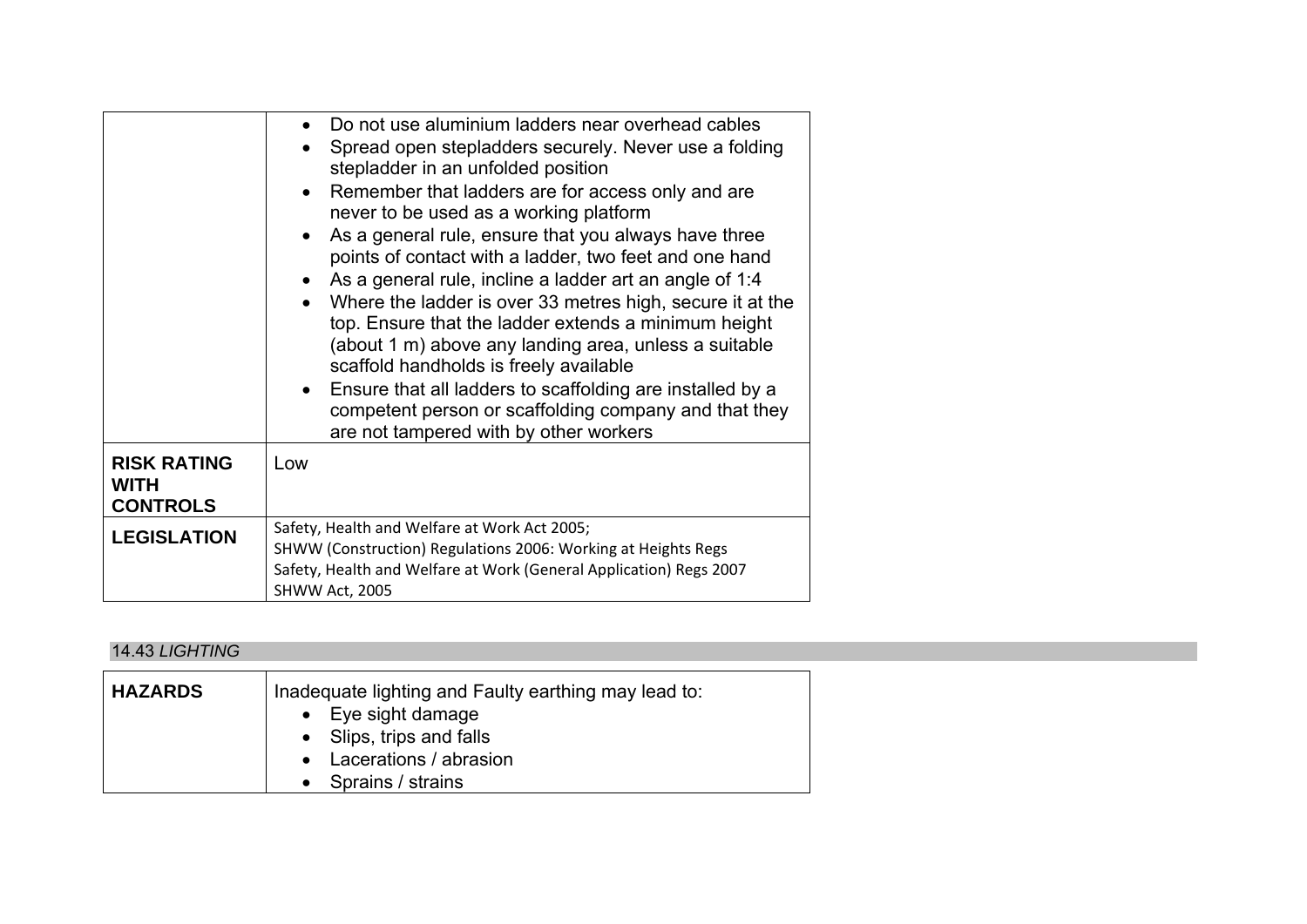|                                                      | Electrocution.                                                                                                                                                                                                                                                                                                                                                                                                                                                                                                                                                                                                                                                                                                                                                                                                                                                                              |
|------------------------------------------------------|---------------------------------------------------------------------------------------------------------------------------------------------------------------------------------------------------------------------------------------------------------------------------------------------------------------------------------------------------------------------------------------------------------------------------------------------------------------------------------------------------------------------------------------------------------------------------------------------------------------------------------------------------------------------------------------------------------------------------------------------------------------------------------------------------------------------------------------------------------------------------------------------|
| <b>RISK</b><br><b>ASSESSMENT</b>                     | High                                                                                                                                                                                                                                                                                                                                                                                                                                                                                                                                                                                                                                                                                                                                                                                                                                                                                        |
| <b>CONTROL</b><br><b>MEASURES</b>                    | • Provide suitable / safe lighting<br>Provide safe access lighting, sufficient to carry out all<br>operations (main contractors responsibility)<br>Provide task lighting, if required by the worker (sub-<br>$\bullet$<br>contractors responsibility)<br>Ensure that lighting is in place on all access routes for<br>$\bullet$<br>vehicles and pedestrians<br>Ensure that lighting is sufficient, especially where lifting<br>$\bullet$<br>operations are in progress<br>Ensure all areas with openings are adequately lighted<br>$\bullet$<br>and that warning signs are in place<br>Fit emergency lighting where special risks arise if the<br>artificial light were to fail<br>Ensure that all lighting installed is checked regularly by a<br>$\bullet$<br>competent person<br>Ensure that all faulty lighting is marked and removed off-<br>site until repaired by a competent person |
| <b>RISK RATING</b><br><b>WITH</b><br><b>CONTROLS</b> | Low                                                                                                                                                                                                                                                                                                                                                                                                                                                                                                                                                                                                                                                                                                                                                                                                                                                                                         |
|                                                      | Safety, Health and Welfare at Work Act 2005; Part III: Use of<br>work equipment                                                                                                                                                                                                                                                                                                                                                                                                                                                                                                                                                                                                                                                                                                                                                                                                             |
| <b>LEGISLATION</b>                                   | <b>SHWW (Construction) Regulations 2006</b>                                                                                                                                                                                                                                                                                                                                                                                                                                                                                                                                                                                                                                                                                                                                                                                                                                                 |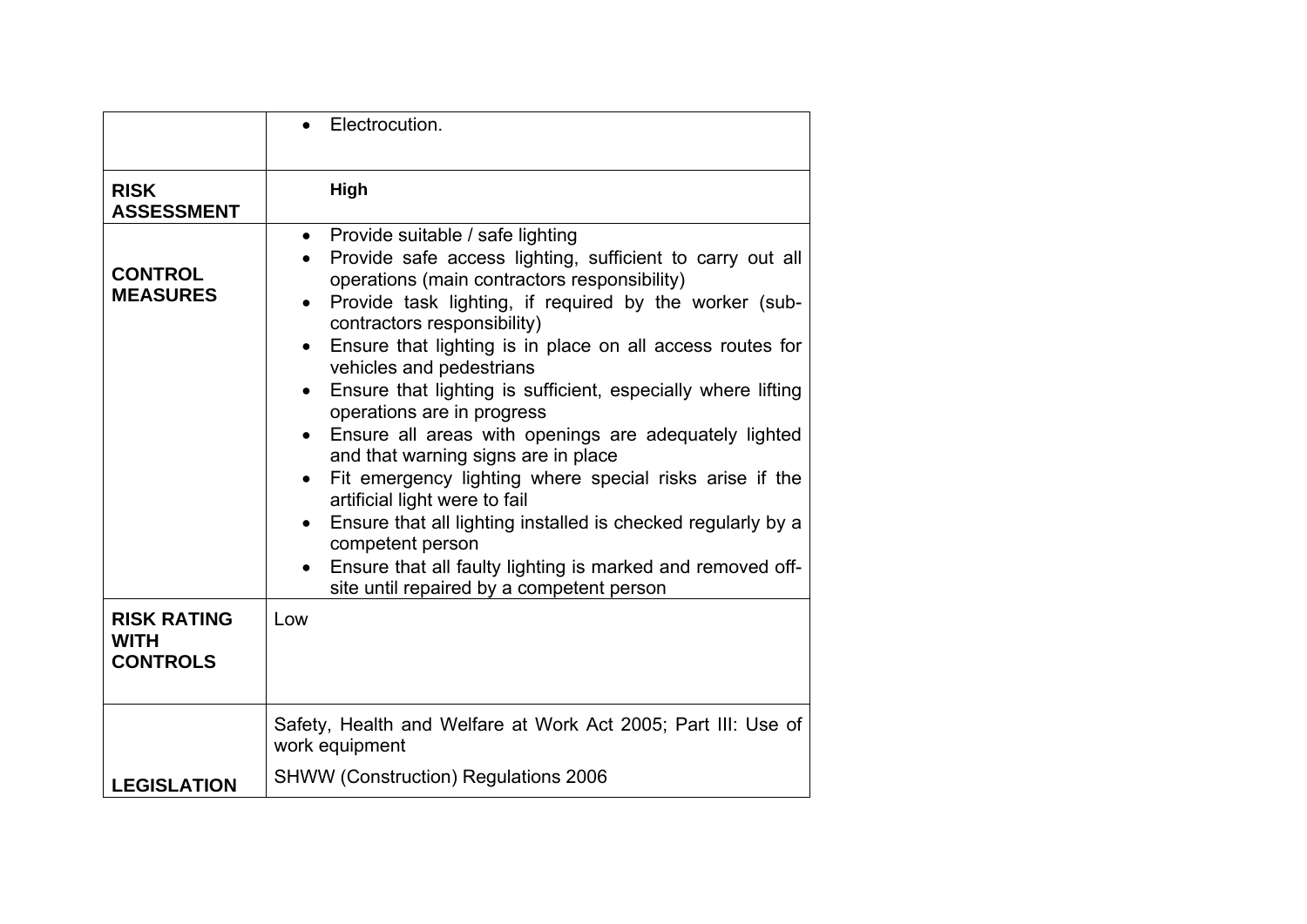| Regulations 2007 |  |  |  | Safety, Health and Welfare at Work (General Application) |
|------------------|--|--|--|----------------------------------------------------------|
|                  |  |  |  |                                                          |

## 14.44 MOBILE ELEVATED WORK PLATFORMS (MEWPs)

… better known as "Cherry Pickers" and "Scissors Lifts"

| <b>HAZARDS</b>                    | Working at Heights – overhead power lines / falls / overturning /<br>collision / unauthorised use<br>Collapse / over-turning<br><b>Faulty outriggers</b><br>Unstable Ground conditions                                                                                                              |  |  |  |  |  |  |
|-----------------------------------|-----------------------------------------------------------------------------------------------------------------------------------------------------------------------------------------------------------------------------------------------------------------------------------------------------|--|--|--|--|--|--|
|                                   | All of the above can lead to:<br>Persons falling<br>$\bullet$<br>• Equipment / materials falling<br>Injury – trapped against a fixed structure<br>$\bullet$<br>Electrocution.                                                                                                                       |  |  |  |  |  |  |
| <b>RISK</b><br><b>ASSESSMENT</b>  | High                                                                                                                                                                                                                                                                                                |  |  |  |  |  |  |
| <b>CONTROL</b><br><b>MEASURES</b> | Allow only authorised, trained, competent persons (over<br>$\bullet$<br>18) to operate MEWPs<br>Maintain all MEWPs as per manufacturers instructions<br>$\bullet$<br>Ensure all maintenance is carried out by a competent<br>$\bullet$<br>person<br>Ensure all MEWPs have daily safety checks and a |  |  |  |  |  |  |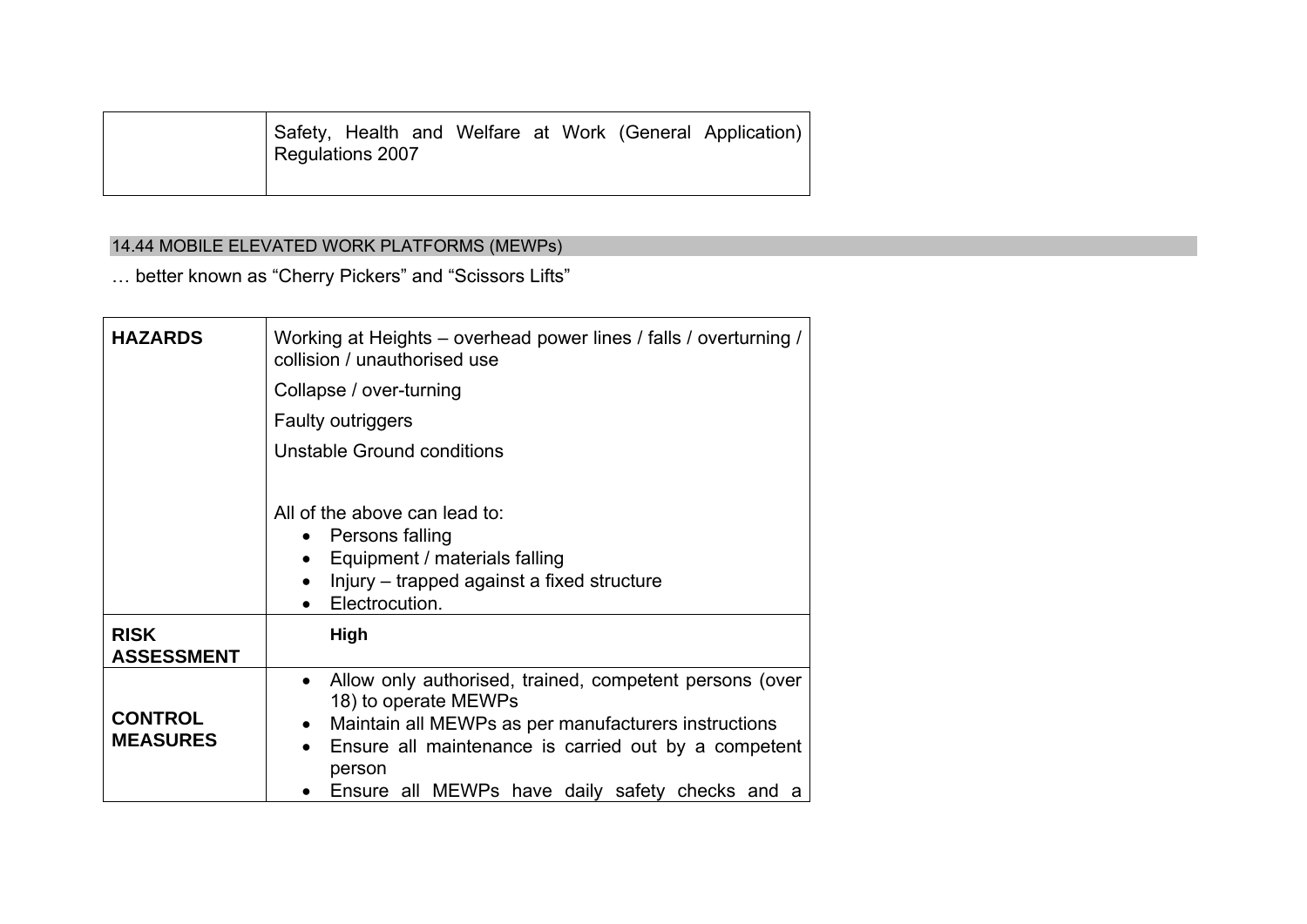| weekly inspection<br>Ensure the MEWP is suitable for the task (ground<br>conditions, working height, the tasks, range/sensitivity of<br>movement, anticipated load, etc.)<br>Do not operate MEWPs on unstable ground or soft<br>$\bullet$<br>ground conditions<br>Use mechanical stabilisers, where necessary. Ensure<br>that stabilisers are extended before the platform is raised<br>Check work area for localised features - for example,<br>manholes, service ducts, potholes, etc. (Note: A hole of<br>as little as 75mm deep can cause an MEWP to over turn)<br>Use temporary covers, strong enough to withstand<br>applied pressure to cover localised features<br>Do not operate MEWPs near overhead power lines<br>$\bullet$<br>Ensure that a safe system is in place to prevent people<br>from being struck by the platform or the platform coming<br>into contact with obstructions that may cause it to tip.<br>Do not allow operators to climb out of, or over reach,<br>$\bullet$<br>while working in the platform<br>Before use, ensure the safety rail is secured<br>$\bullet$<br>Ensure that the doors on the basket are securely locked,<br>$\bullet$<br>before raising<br>Check that all the emergency stop devices are in good<br>$\bullet$<br>working order<br>Ensure that all operators wear suitable fall protection<br>PPE, anchored within the platform, while working in an<br>elevated platform<br>Ensure that all fall protection/work restraint systems for |
|-------------------------------------------------------------------------------------------------------------------------------------------------------------------------------------------------------------------------------------------------------------------------------------------------------------------------------------------------------------------------------------------------------------------------------------------------------------------------------------------------------------------------------------------------------------------------------------------------------------------------------------------------------------------------------------------------------------------------------------------------------------------------------------------------------------------------------------------------------------------------------------------------------------------------------------------------------------------------------------------------------------------------------------------------------------------------------------------------------------------------------------------------------------------------------------------------------------------------------------------------------------------------------------------------------------------------------------------------------------------------------------------------------------------------------------------------------------------------------------------|
| use on a MEWP are selected by a competent person. (A<br>work restraint system for use on a MEWP should<br>normally be a combination of a full body harness (BS /                                                                                                                                                                                                                                                                                                                                                                                                                                                                                                                                                                                                                                                                                                                                                                                                                                                                                                                                                                                                                                                                                                                                                                                                                                                                                                                          |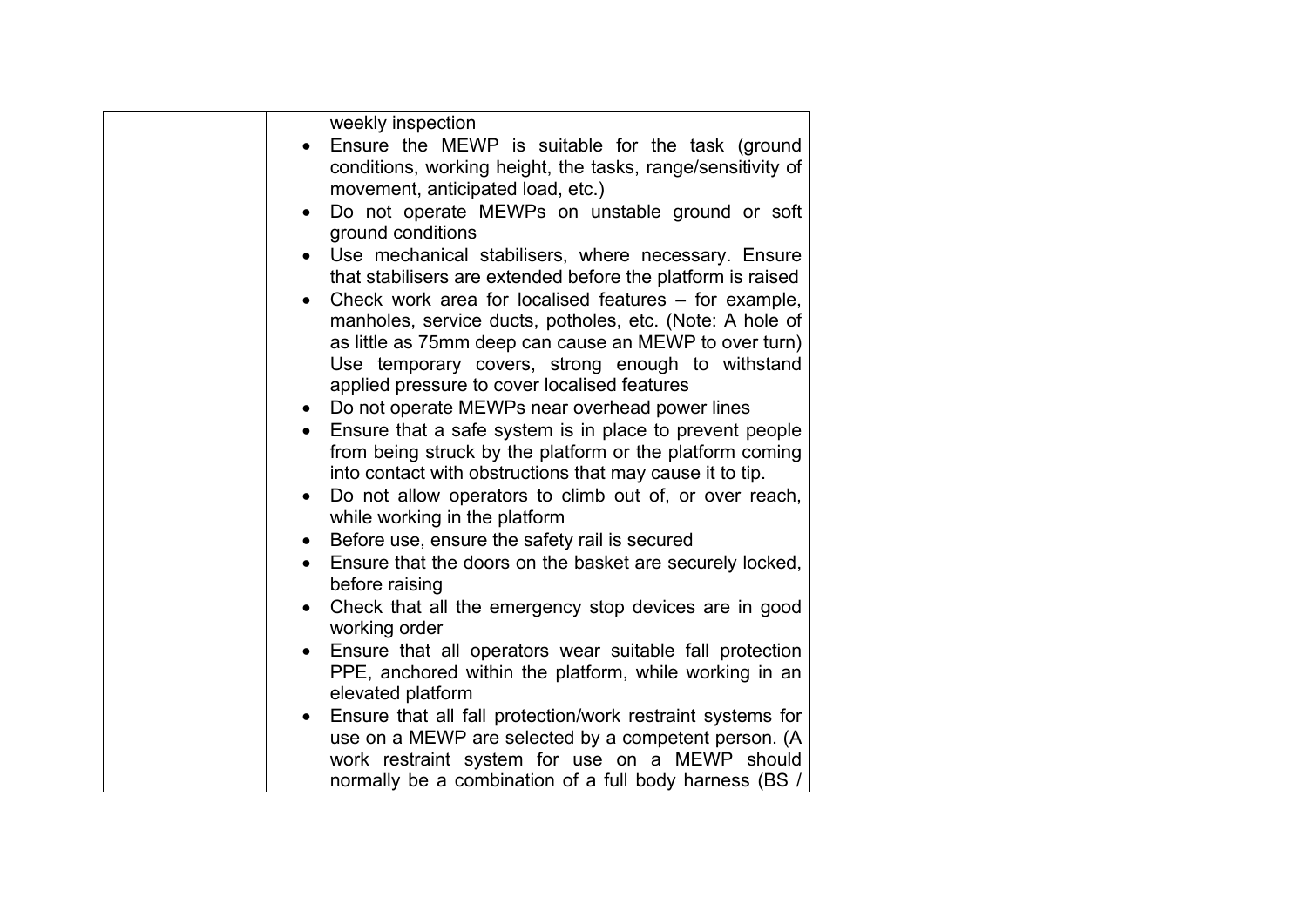|                                                      | EN 361) and a lanyard (BS/EN 354) - not normally<br>shock absorbing).<br>Ensure that all workers keep both their feet on the<br>platform at all times<br>• So not move the machine within the platform in a raised<br>position, unless designed to do so.<br>Beware of obstacles protruding from roofs or sides<br>Keep the platform tidy and free of materials. Clear the<br>$\bullet$<br>basket completely at the end of work<br>Do not use a MEWP as a crane<br>Secure MEWPs when left unattended, to prevent<br>unauthorised use, especially at the end of the working<br>day. |
|------------------------------------------------------|------------------------------------------------------------------------------------------------------------------------------------------------------------------------------------------------------------------------------------------------------------------------------------------------------------------------------------------------------------------------------------------------------------------------------------------------------------------------------------------------------------------------------------------------------------------------------------|
| <b>RISK RATING</b><br><b>WITH</b><br><b>CONTROLS</b> | Low                                                                                                                                                                                                                                                                                                                                                                                                                                                                                                                                                                                |
|                                                      | Safety, Health and Welfare at Work Act 2005;                                                                                                                                                                                                                                                                                                                                                                                                                                                                                                                                       |
| <b>LEGISLATION</b>                                   | <b>SHWW (Construction) Regulations 2006</b>                                                                                                                                                                                                                                                                                                                                                                                                                                                                                                                                        |
|                                                      | Safety, Health and Welfare at Work (General Application)<br>Regulations 2007                                                                                                                                                                                                                                                                                                                                                                                                                                                                                                       |
|                                                      | BS / EN 361 - full body harness                                                                                                                                                                                                                                                                                                                                                                                                                                                                                                                                                    |
|                                                      | BS / EN 354 - Lanyard                                                                                                                                                                                                                                                                                                                                                                                                                                                                                                                                                              |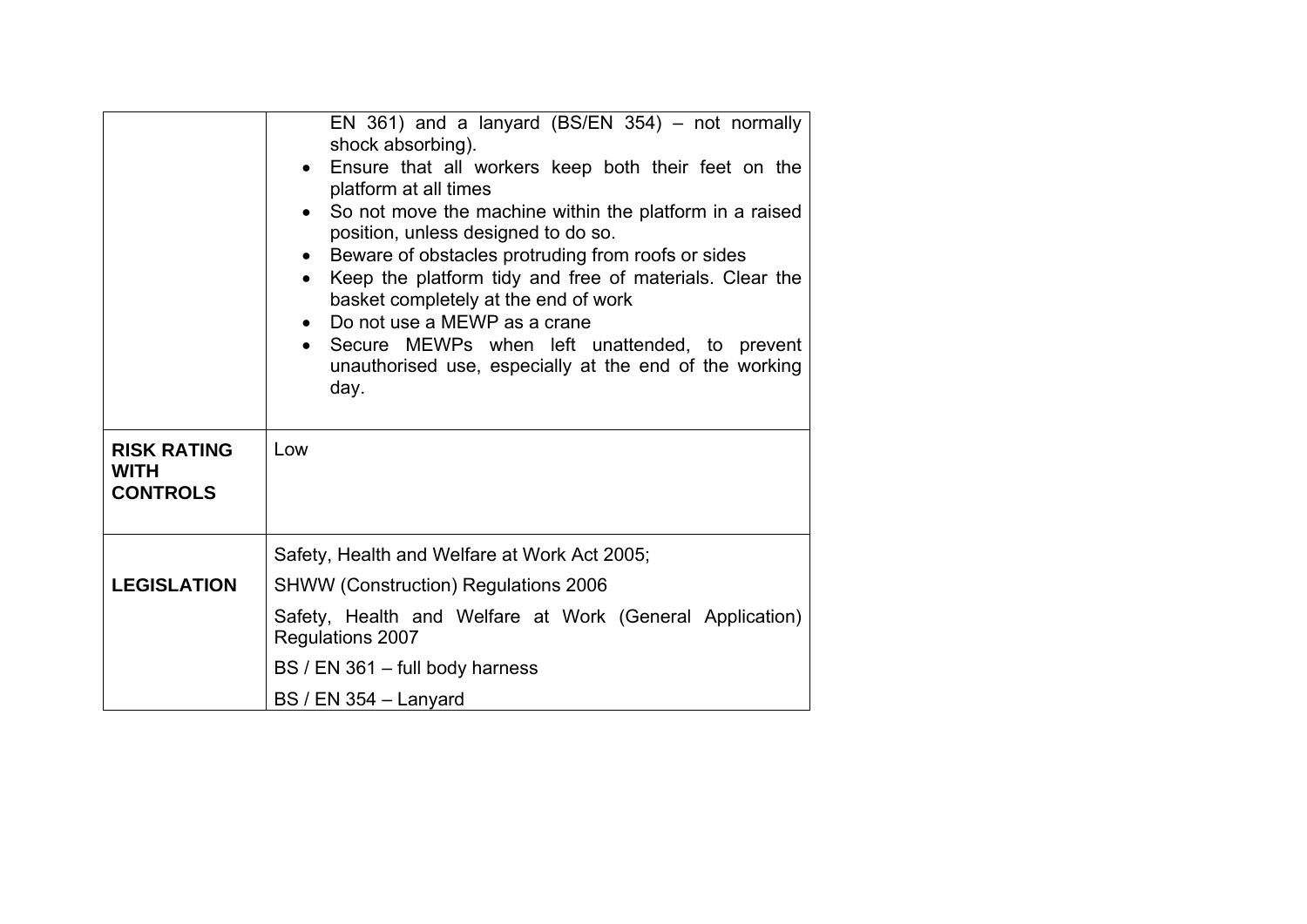#### *14.45 SAWS*

| <b>HAZARDS</b>                    | Incorrect adjustment of guards and inexperienced operators<br>may result in:                                                                                                                                                                                                                                                                                                                                                                                                                                                                                                                                                                                            |
|-----------------------------------|-------------------------------------------------------------------------------------------------------------------------------------------------------------------------------------------------------------------------------------------------------------------------------------------------------------------------------------------------------------------------------------------------------------------------------------------------------------------------------------------------------------------------------------------------------------------------------------------------------------------------------------------------------------------------|
|                                   | Laceration / amputation.                                                                                                                                                                                                                                                                                                                                                                                                                                                                                                                                                                                                                                                |
| <b>RISK</b><br><b>ASSESSMENT</b>  | High                                                                                                                                                                                                                                                                                                                                                                                                                                                                                                                                                                                                                                                                    |
| <b>CONTROL</b><br><b>MEASURES</b> | Allow only trained / competent workers to use saws<br>$\bullet$<br>unsupervised<br>Adhere to manufacturers instruction at all times<br>Ensure that machine guards are in position and<br>maintained correctly<br>Maintain blades at the minimum height and in first class<br>condition<br>Always keep hands clear of the blade and never closer<br>than 500mm<br>• Wear appropriate PPE<br>Before starting to cut with powered hand saws:<br>Wear safety glassed or a face shield<br>Make sure guards, if present, are installed and are<br>working properly<br>Position the saw beside the material before cutting, and<br>avoid entering the cut with a moving blade. |
|                                   | <b>Working Safely with powered hand-saw</b>                                                                                                                                                                                                                                                                                                                                                                                                                                                                                                                                                                                                                             |
|                                   |                                                                                                                                                                                                                                                                                                                                                                                                                                                                                                                                                                                                                                                                         |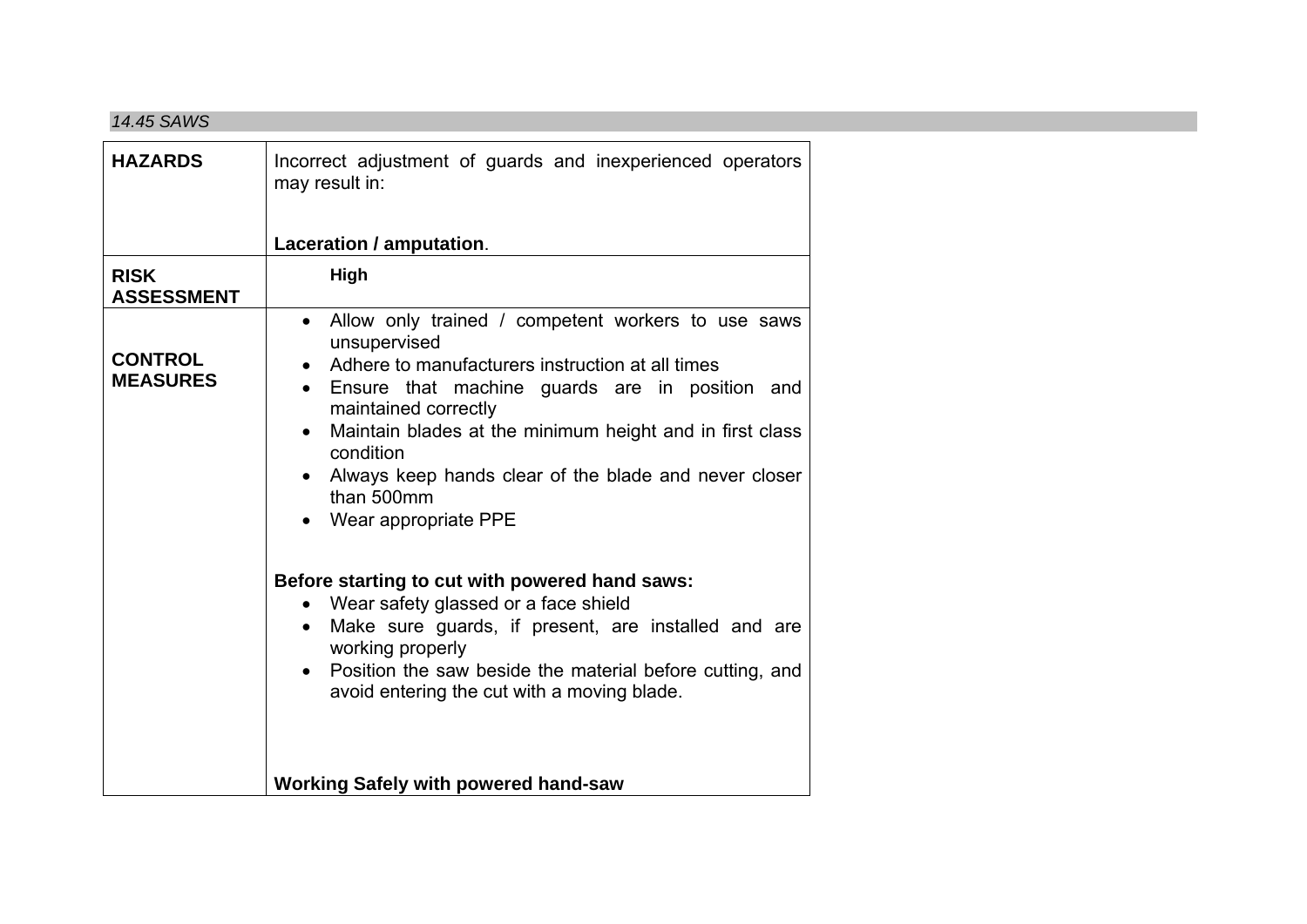| Disconnect the power supply before changing<br>or<br>$\bullet$<br>adjusting blades |
|------------------------------------------------------------------------------------|
| Keep all cords clear of cutting area<br>$\bullet$                                  |
| Remember that sabre-saws cut on the up-stroke<br>$\bullet$                         |
| Secure and support stock as close as possible to the                               |
| cutting line to avoid vibration                                                    |
| Keep the base or shoe of the saw in firm contact with the<br>$\bullet$             |
| stock being cut                                                                    |
| Select the correct blade for the material being cut and<br>$\bullet$               |
| allow it to cut steadily. Do not force it. Clean and sharp                         |
| blades operate best                                                                |
| Do not start cutting until the saw reaches its full power<br>$\bullet$             |
| Do not force a saw along or around a curve. Allow<br>$\bullet$                     |
| machines to turn with ease.                                                        |
| Do not insert a blade into, or withdraw a blade from, a<br>$\bullet$               |
| cut/lead hole while the blade is moving                                            |
| Do not put down a saw until the motor has stopped<br>$\bullet$                     |
| Do not reach under or around the stock being cut<br>$\bullet$                      |
| Maintain control of the saw always. Avoid cutting above<br>$\bullet$               |
| shoulder height                                                                    |
|                                                                                    |
| <b>Starting an external cut</b>                                                    |
| Place the front of the shoe on the stock<br>$\bullet$                              |
| Make sure that the blade is not in contact with the<br>$\bullet$                   |
| material or the saw will stall when the motor starts                               |
| Hold the saw firmly down against the material and switch                           |
| the saw on                                                                         |
| Feed the blade slowly into the stock, maintaining an                               |
| even forward pressure                                                              |
|                                                                                    |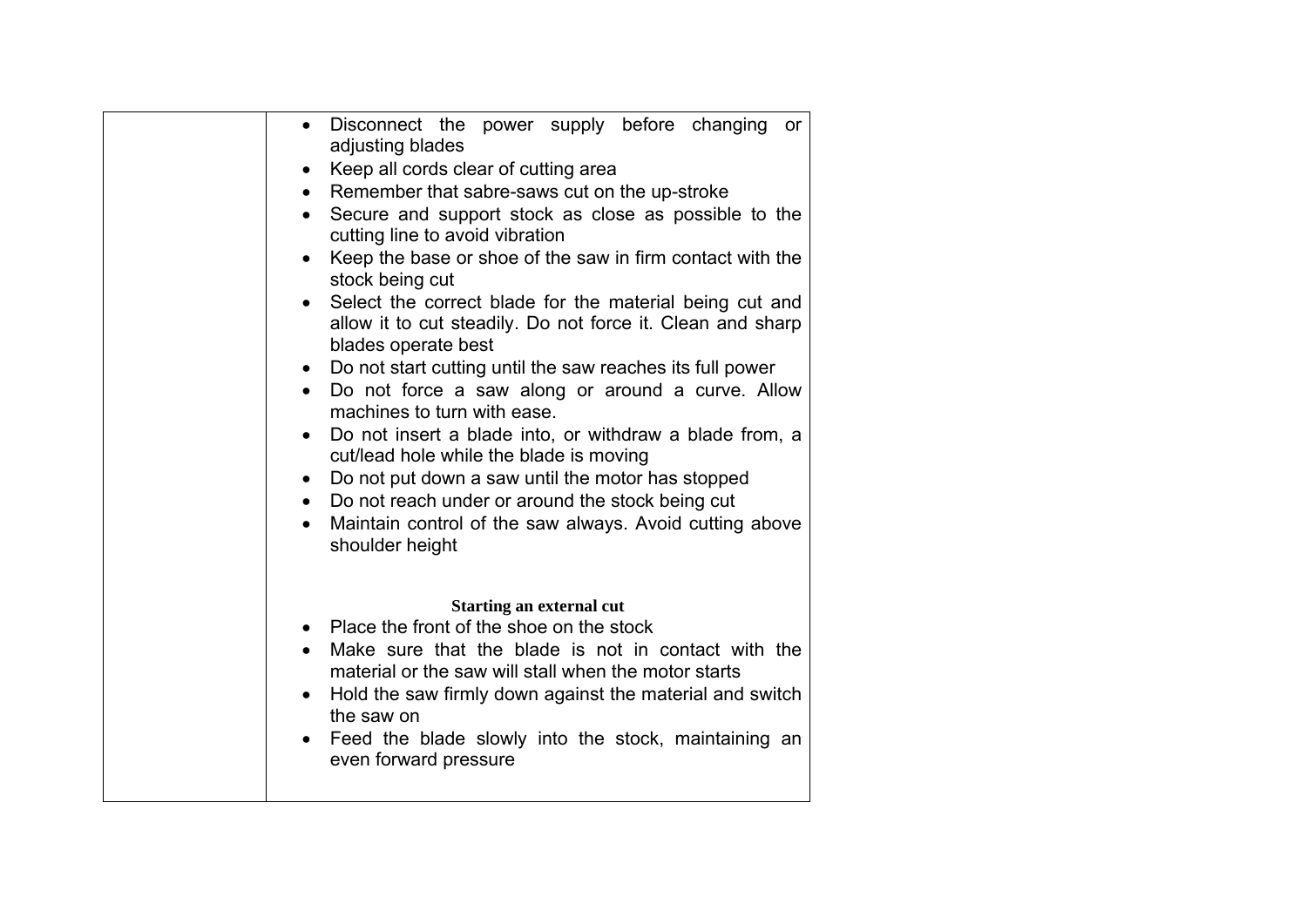|                                                      | <b>Starting an inside cut:</b><br>Drill a lead hole slightly larger than the saw blade.<br>With the saw switched on, insert eh blade in the hole,<br>until the shoe rests firmly on the stock<br>• Do not let the blade touch the stock until the saw has<br>been switched on. |
|------------------------------------------------------|--------------------------------------------------------------------------------------------------------------------------------------------------------------------------------------------------------------------------------------------------------------------------------|
| <b>RISK RATING</b><br><b>WITH</b><br><b>CONTROLS</b> | Low                                                                                                                                                                                                                                                                            |
| <b>LEGISLATION</b>                                   | Safety, Health and Welfare at Work Act 2005; Part III: Use of<br>work equipment<br><b>SHWW (Construction) Regulations 2006</b><br>Safety, Health and Welfare at Work (General Application)<br>Regulations 2007                                                                 |

## 14.46 *YOUNG WORKERS / APPRENTICES*

| <b>HAZARDS</b> | <b>Untrained workers</b>     |
|----------------|------------------------------|
|                | <b>Inexperienced Workers</b> |
|                | <b>Incompetent Workers</b>   |
|                | <b>Unsupervised workers</b>  |
|                |                              |
|                | May lead to:                 |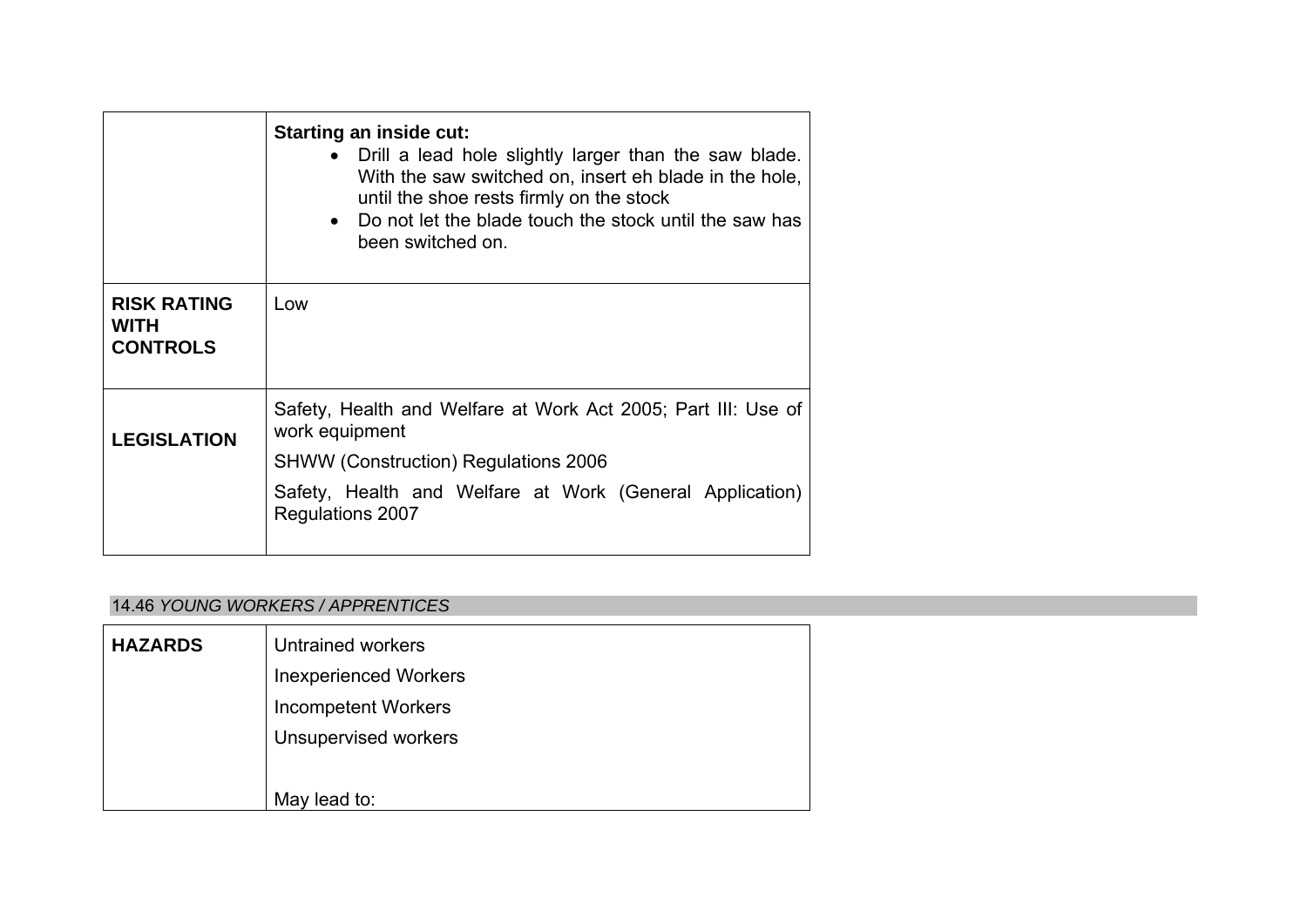|                                                      | Injuries<br>Serious Injuries<br>Death                                                                                                                                                                                                                                                                                                                                                                                                                                                                                                                                                                                                                                                                                                                                                                                                       |
|------------------------------------------------------|---------------------------------------------------------------------------------------------------------------------------------------------------------------------------------------------------------------------------------------------------------------------------------------------------------------------------------------------------------------------------------------------------------------------------------------------------------------------------------------------------------------------------------------------------------------------------------------------------------------------------------------------------------------------------------------------------------------------------------------------------------------------------------------------------------------------------------------------|
| <b>RISK</b><br><b>ASSESSMENT</b>                     | High                                                                                                                                                                                                                                                                                                                                                                                                                                                                                                                                                                                                                                                                                                                                                                                                                                        |
| <b>CONTROL</b><br><b>MEASURES</b>                    | Do not employ persons under 16 on a construction site<br>$\bullet$<br>Ensure all new staff are in possession of a current Safe<br>Pass card<br>Ensure all new / young employees undergo Induction<br>$\bullet$<br>training before working on site. This induction training<br>should include the contents / implication of the Safety<br>Statement/ fire safety / general safety / the wearing of<br>PPE / care and maintenance of PPE. Keep records of all<br>such training<br>Do not allow risk – taking, horseplay and "hazing" of<br>$\bullet$<br>young workers on site<br>• Ensure that II young/inexperienced workers are under<br>the direct supervision of a competent person for the<br>duration of their training. Only allow them to work<br>unsupervised when the site management is satisfied that<br>the person is competent. |
| <b>RISK RATING</b><br><b>WITH</b><br><b>CONTROLS</b> | Low                                                                                                                                                                                                                                                                                                                                                                                                                                                                                                                                                                                                                                                                                                                                                                                                                                         |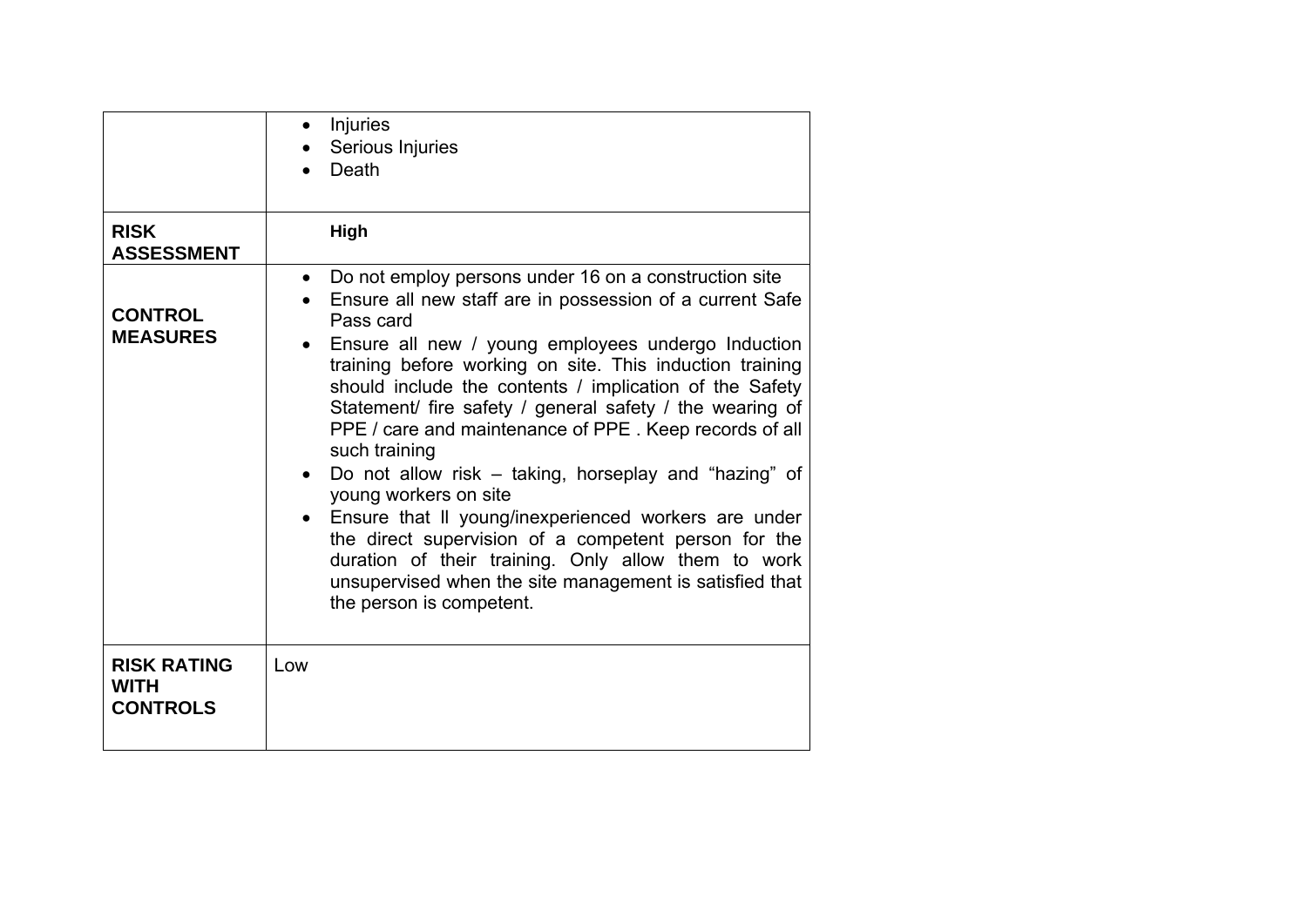|                    | Safety, Health and Welfare at Work Act 2005; Part III: Use of work        |
|--------------------|---------------------------------------------------------------------------|
|                    | equipment                                                                 |
| <b>LEGISLATION</b> | Protection of Young Persons (Employment) Act 1996                         |
|                    | SHWW (Children and Young Persons) Act 1997                                |
|                    | <b>SHWW (Chemical Agents) Regulations 2006</b>                            |
|                    | SHWW (Construction) Regulations 2006                                      |
|                    | Safety, Health and Welfare at Work (General Application) Regulations 2007 |
|                    | SHWW Act, 2005                                                            |

# *14.47 CONFINED SPACES, SEWERS, MANHOLES*

| <b>HAZARDS</b>                    | Confined spaces (e.g.) manholes, pump chambers, sewer<br>pipes, boilers, could contain dangerous atmospheres. Workers<br>should be advised of the most common dangers, their causes<br>and the appropriate remedial measures.                                                                                                                                                                                                                                                                                                                                                                                                 |
|-----------------------------------|-------------------------------------------------------------------------------------------------------------------------------------------------------------------------------------------------------------------------------------------------------------------------------------------------------------------------------------------------------------------------------------------------------------------------------------------------------------------------------------------------------------------------------------------------------------------------------------------------------------------------------|
| <b>RISK</b><br><b>ASSESSMENT</b>  | <b>High</b>                                                                                                                                                                                                                                                                                                                                                                                                                                                                                                                                                                                                                   |
| <b>CONTROL</b><br><b>MEASURES</b> | Concentrations of dangerous gases can exist in<br>confined and unventilated spaces and needs to be<br>determined by monitoring prior to work commencing.<br>Those entering need Confined Space Training to the<br>ACOP & regulations.<br>Oxygen deficiency in sewers can arise by ingress of<br>methane thus creating a risk of asphyxiation.<br>Recognise the danger signs – eye irritation and<br>feeling of illness.<br>• Always bring assistant when working in confined<br>spaces. Assistant must remain outside constantly<br>observing the worker inside.<br>Ensure safe means of access/egress to confined<br>spaces. |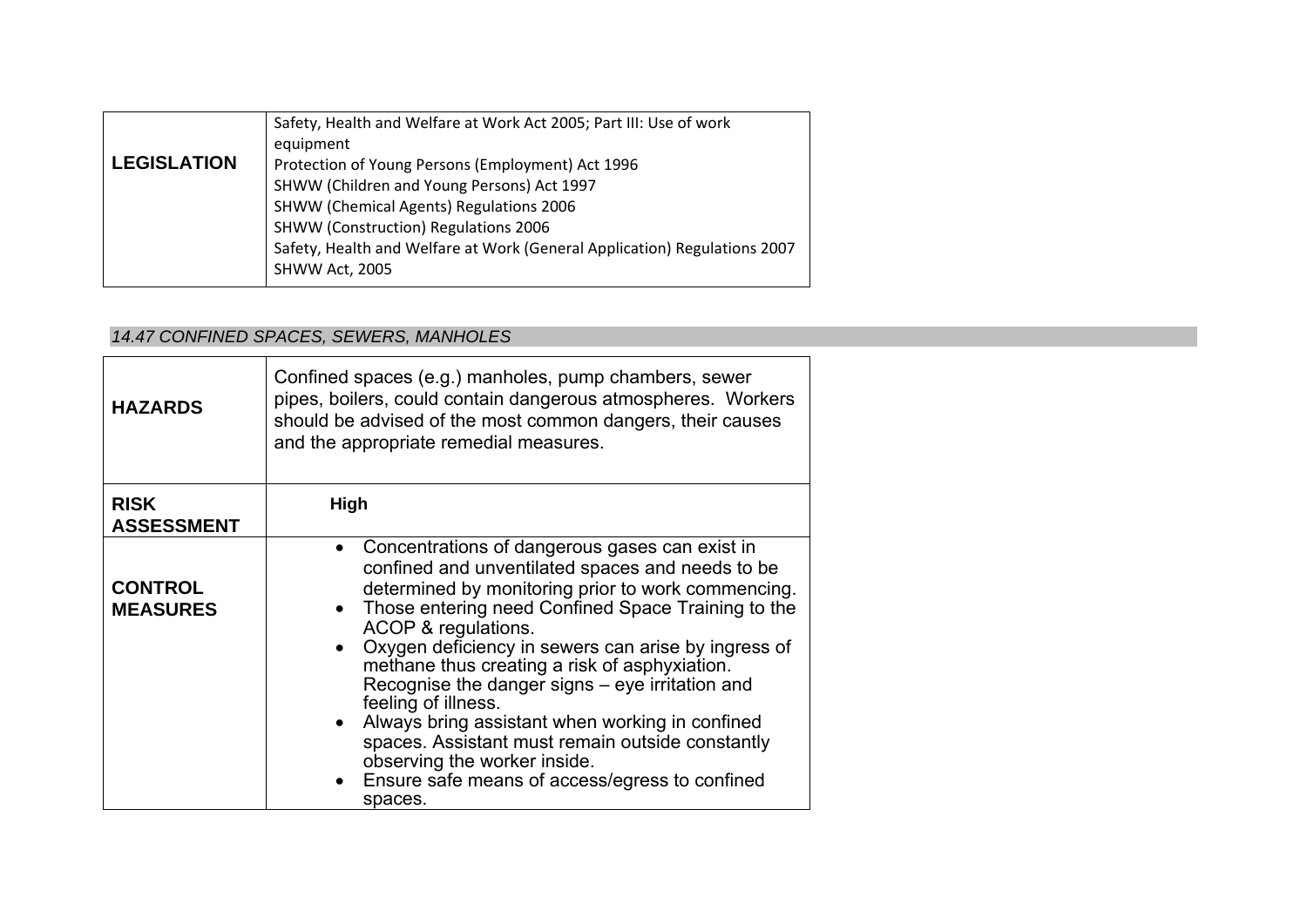|                                                      | • Wear P.P.E. and protective clothing to include:<br>Hardhat, P.V.C. suit, gloves, safety boots or waders<br>and safety harness attached to a lifeline where there<br>may be a danger of being swept away or falling.<br>Be aware of the danger of contacting Weils disease<br>through open cuts becoming infected (transmitted by<br>contact with rats urine)<br>Report causes of flesh cuts and scratches (e.g.<br>rough ladder rungs, step irons etc.)<br>Protect hands using gloves before working in<br>confined spaces.<br>Enforce a sign in – sign out system with designated<br>controller. |
|------------------------------------------------------|-----------------------------------------------------------------------------------------------------------------------------------------------------------------------------------------------------------------------------------------------------------------------------------------------------------------------------------------------------------------------------------------------------------------------------------------------------------------------------------------------------------------------------------------------------------------------------------------------------|
| <b>RISK RATING</b><br><b>WITH</b><br><b>CONTROLS</b> | Low                                                                                                                                                                                                                                                                                                                                                                                                                                                                                                                                                                                                 |
|                                                      | Safety, Health and Welfare at Work Act 2005.                                                                                                                                                                                                                                                                                                                                                                                                                                                                                                                                                        |
| <b>LEGISLATION</b>                                   | <b>SHWW (Construction) Regulations 2006</b>                                                                                                                                                                                                                                                                                                                                                                                                                                                                                                                                                         |
|                                                      | SHWW (Exposure to Asbestos) Regulations 2006                                                                                                                                                                                                                                                                                                                                                                                                                                                                                                                                                        |
|                                                      | <b>SHWW (Chemical Agents) Regulations 2006</b>                                                                                                                                                                                                                                                                                                                                                                                                                                                                                                                                                      |
|                                                      | Safety, Health and Welfare at Work (General Application)<br>Regulations 2007                                                                                                                                                                                                                                                                                                                                                                                                                                                                                                                        |

## 14.48 *STANLEY KNIVES*

| <b>HAZARDS</b> | Use of blade when cutting / Incorrect use and<br>inexperienced operators may result in: |
|----------------|-----------------------------------------------------------------------------------------|
|----------------|-----------------------------------------------------------------------------------------|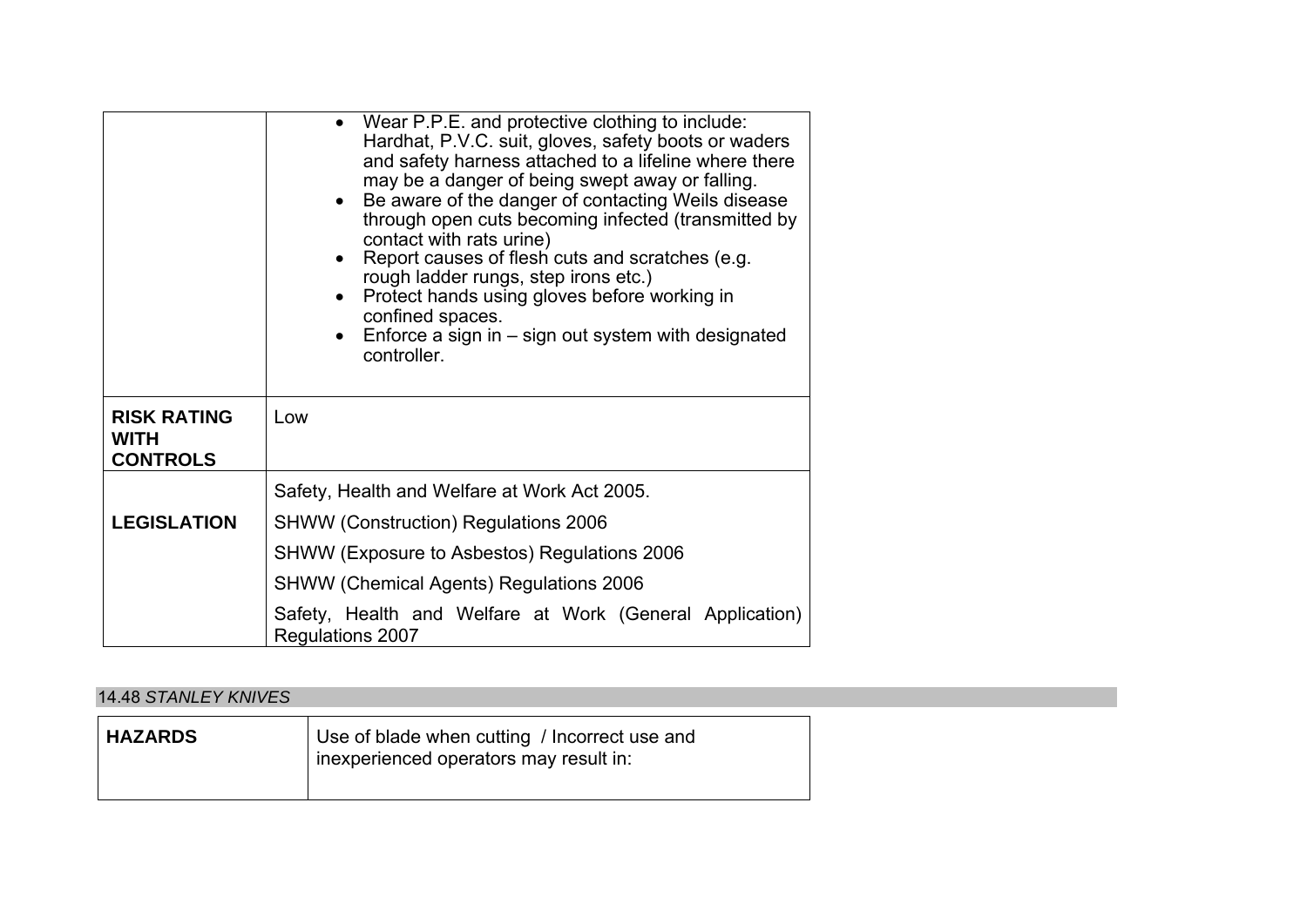|                                            | Laceration / amputation.                                                                                                                                                                                                                                                                                                                                                                                                                                                                                                                                                   |
|--------------------------------------------|----------------------------------------------------------------------------------------------------------------------------------------------------------------------------------------------------------------------------------------------------------------------------------------------------------------------------------------------------------------------------------------------------------------------------------------------------------------------------------------------------------------------------------------------------------------------------|
| <b>RISK ASSESSMENT</b>                     | High                                                                                                                                                                                                                                                                                                                                                                                                                                                                                                                                                                       |
| <b>CONTROL</b><br><b>MEASURES</b>          | Allow only competent workers to use blade knifes<br>$\bullet$<br>unsupervised<br>Adhere to manufacturers instruction at all times<br>Ensure that blade guard is in position and<br>maintained correctly<br><b>Maintain blades</b><br>$\bullet$<br>Always keep hands clear of the blade<br>$\bullet$<br>Wear appropriate PPE, being suitable hand<br>protection which will prevent cuts/injuries to the<br>hand – such as Kevlar or light chainmail type gloves<br>- should be cut level 3 gloves<br>Carry out Toolbox Talks as required.<br>Retract blade when not in use. |
|                                            | When using blade<br>Maintain control of the blade always. Avoid cutting<br>$\bullet$<br>above shoulder height<br>Operatives must cut away from the body, always<br>wearing gloves when cutting                                                                                                                                                                                                                                                                                                                                                                             |
| <b>RISK RATING WITH</b><br><b>CONTROLS</b> | Low                                                                                                                                                                                                                                                                                                                                                                                                                                                                                                                                                                        |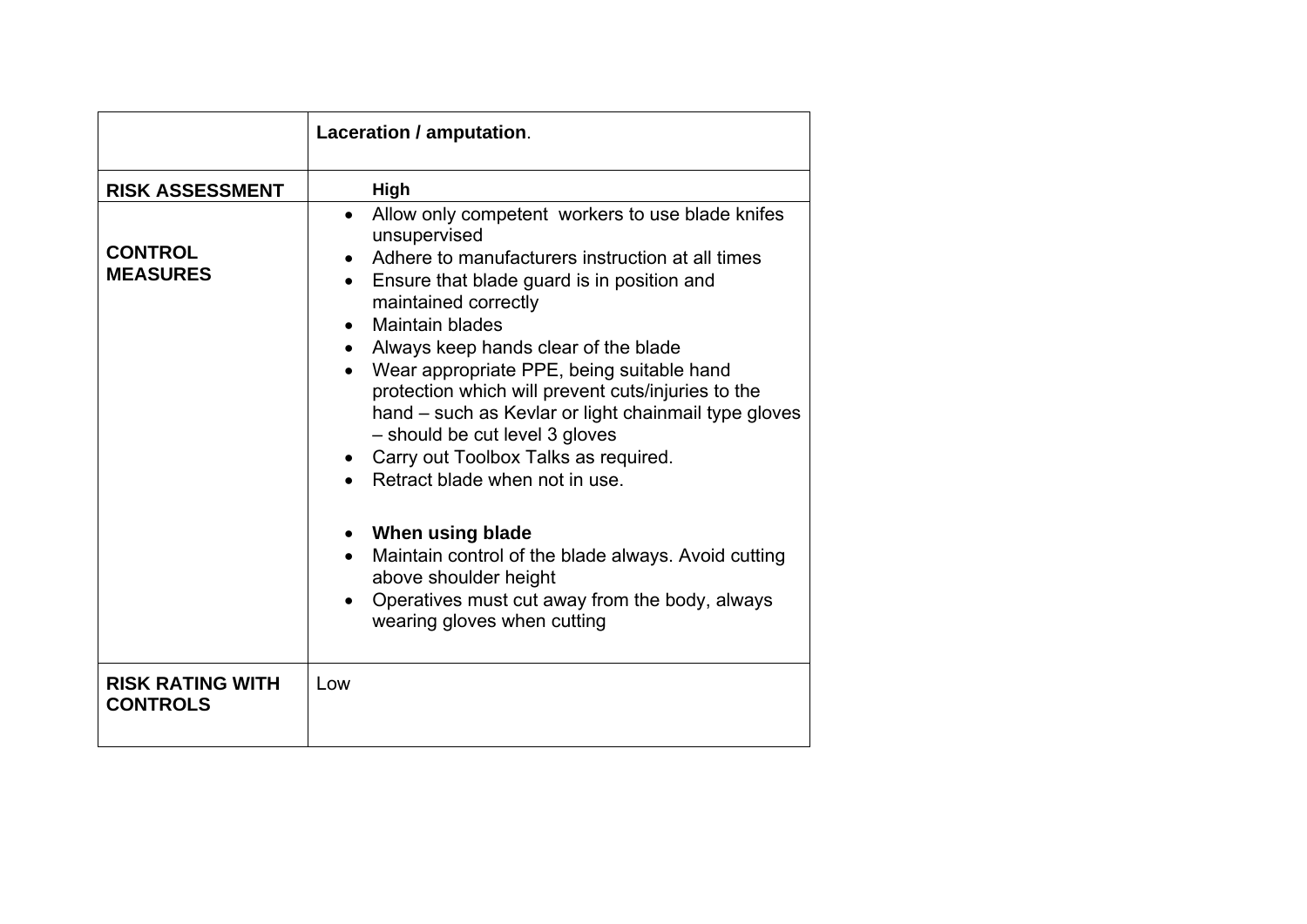| <b>LEGISLATION</b> | Safety, Health and Welfare at Work Act 2005; Part III: Use<br>of work equipment     |
|--------------------|-------------------------------------------------------------------------------------|
|                    | <b>SHWW (Construction) Regulations 2006</b>                                         |
|                    | Safety, Health and Welfare at Work (General Application)<br><b>Regulations 2007</b> |

### *14.49 MANBASKETS FOR CRANES*

| <b>HAZARDS</b>                    | • Falls of persons<br>Falls of materials or articles<br>Falls through openings in basket<br>Falling from any height can result in either Serious Injury<br>or Death                                                                                                                                                                                                                                                                                                                                                                                                               |
|-----------------------------------|-----------------------------------------------------------------------------------------------------------------------------------------------------------------------------------------------------------------------------------------------------------------------------------------------------------------------------------------------------------------------------------------------------------------------------------------------------------------------------------------------------------------------------------------------------------------------------------|
| <b>RISK</b><br><b>ASSESSMENT</b>  | <b>High</b>                                                                                                                                                                                                                                                                                                                                                                                                                                                                                                                                                                       |
| <b>CONTROL</b><br><b>MEASURES</b> | Before SHWW (Work at Height) Regulations 2006, a<br>$\bullet$<br>Risk Assessment must be carried out.<br>• Ensure that there is a safe method of access and egress<br>The manbasket will be protected by guard-rails and<br>toeboards with strong metal mesh in between. Hand rails<br>will also be fitted where practical.<br>The persons in the basket will use harnesses attached to<br>$\bullet$<br>secure anchor points at all times<br>All work will be supervised by Site<br>Management/Appointed Person in charge.<br>Persons required to wear/use harnesses will receive |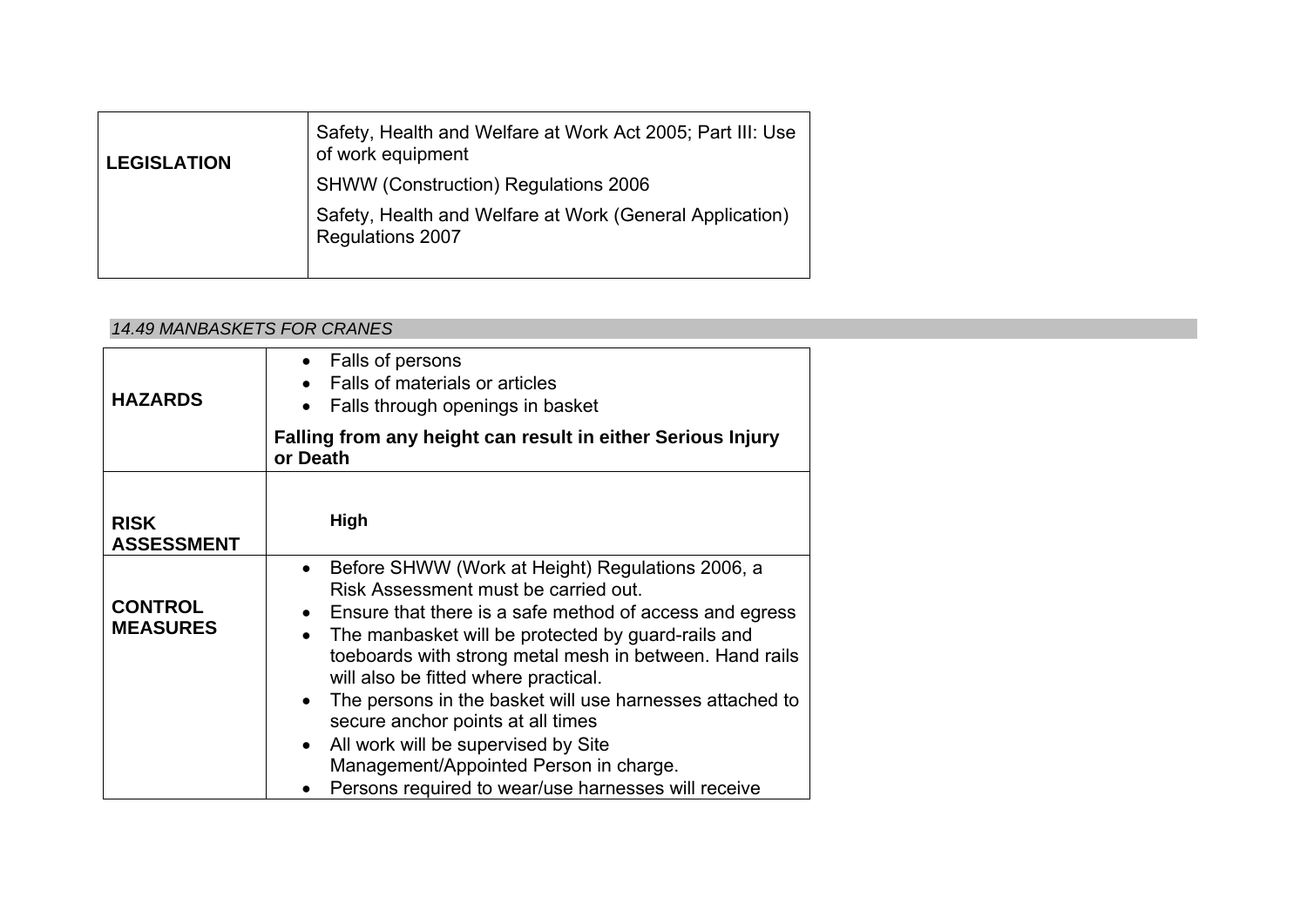|                                                      | instruction on their proper use and maintenance.<br>Site Management will ensure that work is planned so<br>safe access/egress and working places are provided for<br>operatives to work at height.<br>Weather conditions to be accessed prior to work starting.<br>$\bullet$<br>No manbasket work to be carried out during high winds.<br>$\bullet$<br>Where edge protection is not available safety harnesses<br>must be used and a Method Statement prepared.<br>Materials must not be dropped or thrown down from a<br>height.<br>Small materials/elements will be bagged or placed in a<br>suitable container.<br>Lagging to be secured and bagged.<br>Cladding to be removed/applied carefully one sheet at a<br>time.<br>Nothing is to be left unsecured as wind may increase at<br>any time.<br>Chin straps to be used with hard hats. |  |
|------------------------------------------------------|-----------------------------------------------------------------------------------------------------------------------------------------------------------------------------------------------------------------------------------------------------------------------------------------------------------------------------------------------------------------------------------------------------------------------------------------------------------------------------------------------------------------------------------------------------------------------------------------------------------------------------------------------------------------------------------------------------------------------------------------------------------------------------------------------------------------------------------------------|--|
| <b>RISK RATING</b><br><b>WITH</b><br><b>CONTROLS</b> | Low                                                                                                                                                                                                                                                                                                                                                                                                                                                                                                                                                                                                                                                                                                                                                                                                                                           |  |
| <b>LEGISLATION</b>                                   | The Safety, Health and Welfare at Work (Construction)<br>Regulation 2006, Part 13;                                                                                                                                                                                                                                                                                                                                                                                                                                                                                                                                                                                                                                                                                                                                                            |  |
|                                                      | SHWW (Work at Height) Regulations 2006                                                                                                                                                                                                                                                                                                                                                                                                                                                                                                                                                                                                                                                                                                                                                                                                        |  |
|                                                      | SHWW Act 2005                                                                                                                                                                                                                                                                                                                                                                                                                                                                                                                                                                                                                                                                                                                                                                                                                                 |  |
|                                                      | <b>SHWW (General Applications) Regulations 2007</b>                                                                                                                                                                                                                                                                                                                                                                                                                                                                                                                                                                                                                                                                                                                                                                                           |  |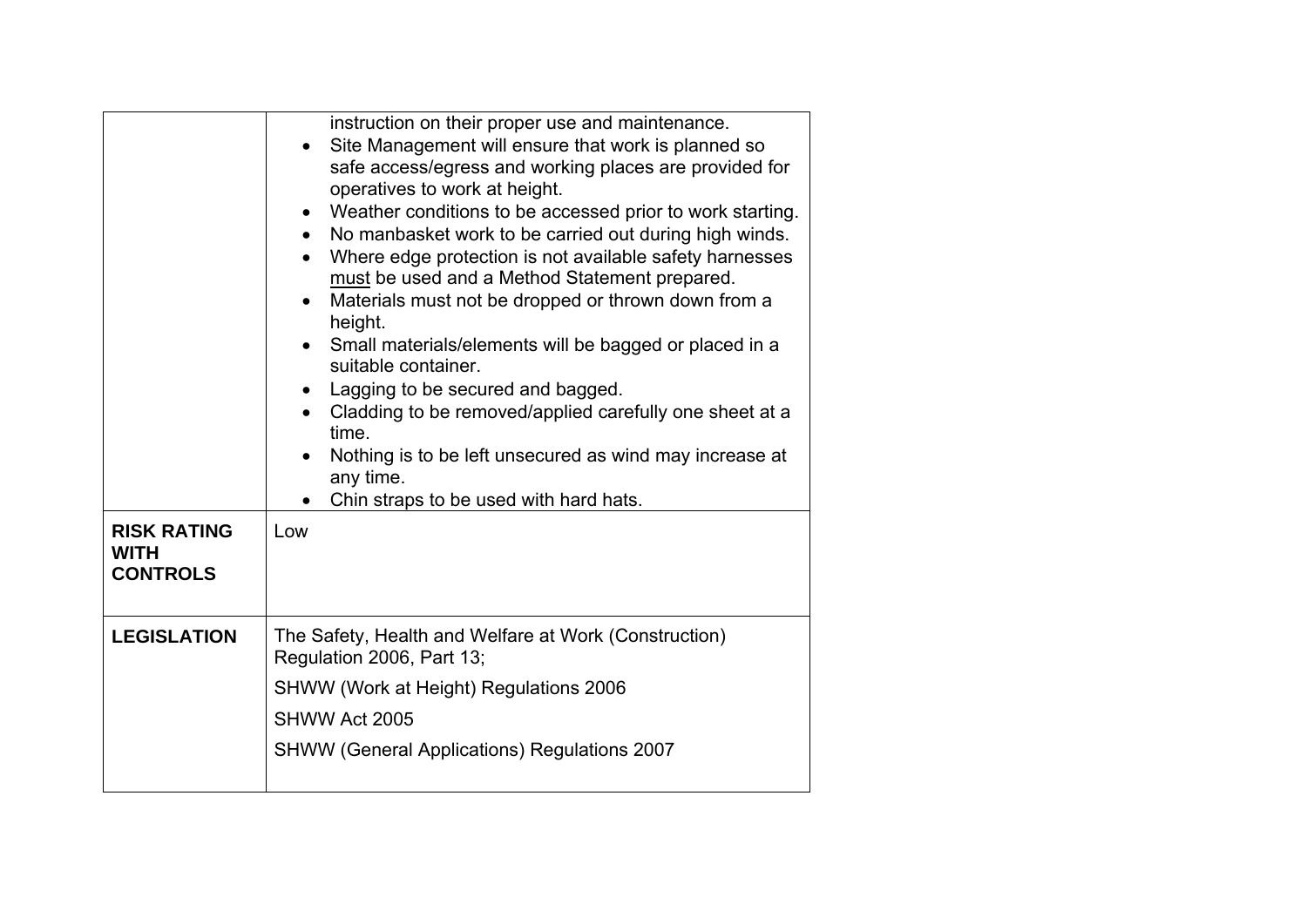#### *14.50 WORKING ON LIVE PLANT/ MACHINERY*

| <b>HAZARDS</b>                    | Electricity<br>$\bullet$<br>Fire/Explosion<br>Entrapment (-i.e. failure to isolate plant)<br>$\bullet$<br><b>Burns</b><br>$\bullet$<br>Eye Injuries<br><b>Noise</b>                                                                                                                                                                                                                                                                                                                                                                                                                                                                                                                                                                                                                                                                                                                                                                                                                                                                                                                                          |
|-----------------------------------|--------------------------------------------------------------------------------------------------------------------------------------------------------------------------------------------------------------------------------------------------------------------------------------------------------------------------------------------------------------------------------------------------------------------------------------------------------------------------------------------------------------------------------------------------------------------------------------------------------------------------------------------------------------------------------------------------------------------------------------------------------------------------------------------------------------------------------------------------------------------------------------------------------------------------------------------------------------------------------------------------------------------------------------------------------------------------------------------------------------|
| <b>RISK</b><br><b>ASSESSMENT</b>  | High                                                                                                                                                                                                                                                                                                                                                                                                                                                                                                                                                                                                                                                                                                                                                                                                                                                                                                                                                                                                                                                                                                         |
| <b>CONTROL</b><br><b>MEASURES</b> | Client/main contractor to point out dangerous<br>$\bullet$<br>plant/machinery in work area and outline specific<br>rule regarding same.<br>Prior to starting any works on site the Site Supervisor<br>$\bullet$<br>shall ensure that all electrical cables have been<br>physically located.<br>Treat all services found as live. DO NOT assume that<br>any cables/switchgear found are dead.<br>Any wires etc that will become exposed as job<br>progresses will be carefully avoided and treated as live<br>Do not remove any guarding on motors etc<br>$\bullet$<br>Do not stand on any pipework etc during the strip out<br>$\bullet$<br>Beware of the danger of some corrosion in parts where<br>work is being done<br>Scaffold will be erected for access – Hasties to confirm<br>that scaffolding is certified & is adequate for their<br>requirements (ie mods, etc).<br>Harness tied off will be worn anywhere a fall can happen<br>$\bullet$<br>unless fall prevention is in place<br>The company may require a Permit for all hot work from<br>client, depending on an assessment establishing the |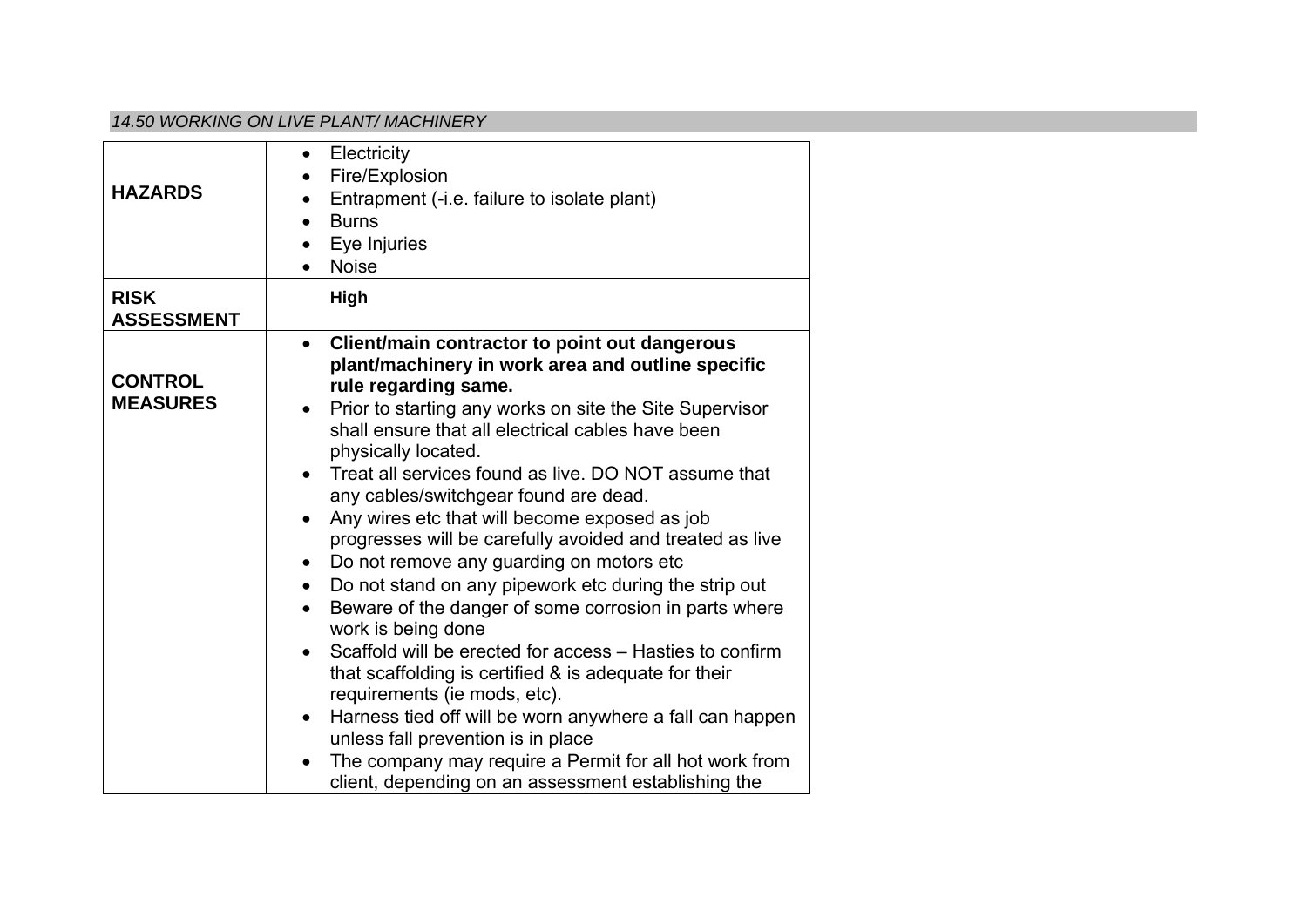|                                                      | degree of risk.<br>• Gloves and eye protection to be worn<br>Wear hearing protection at all times when using or<br>$\bullet$<br>working in the vicinity of operating plant or any other<br>work equipment emitting high noise levels<br>Keep materials/tools away from hot surfaces and/or<br>$\bullet$<br>moving parts.<br>Keep work area tidy at all times & avoid cluttering up<br>$\bullet$ |  |
|------------------------------------------------------|-------------------------------------------------------------------------------------------------------------------------------------------------------------------------------------------------------------------------------------------------------------------------------------------------------------------------------------------------------------------------------------------------|--|
|                                                      | work space and on the scaffold platform                                                                                                                                                                                                                                                                                                                                                         |  |
|                                                      | Remove all waste at end of each shift                                                                                                                                                                                                                                                                                                                                                           |  |
| <b>RISK RATING</b><br><b>WITH</b><br><b>CONTROLS</b> | Low                                                                                                                                                                                                                                                                                                                                                                                             |  |
|                                                      | The Safety, Health and Welfare at Work (General Application) Regulations                                                                                                                                                                                                                                                                                                                        |  |
|                                                      | 2007                                                                                                                                                                                                                                                                                                                                                                                            |  |
| <b>LEGISLATION</b>                                   | <b>Construction Regulations 2006</b>                                                                                                                                                                                                                                                                                                                                                            |  |
|                                                      | SHWW Act 2005                                                                                                                                                                                                                                                                                                                                                                                   |  |
|                                                      | Safety in Industry Act 1980                                                                                                                                                                                                                                                                                                                                                                     |  |
|                                                      | <b>ECTI Guidelines</b>                                                                                                                                                                                                                                                                                                                                                                          |  |
|                                                      | <b>ESB Guidelines</b>                                                                                                                                                                                                                                                                                                                                                                           |  |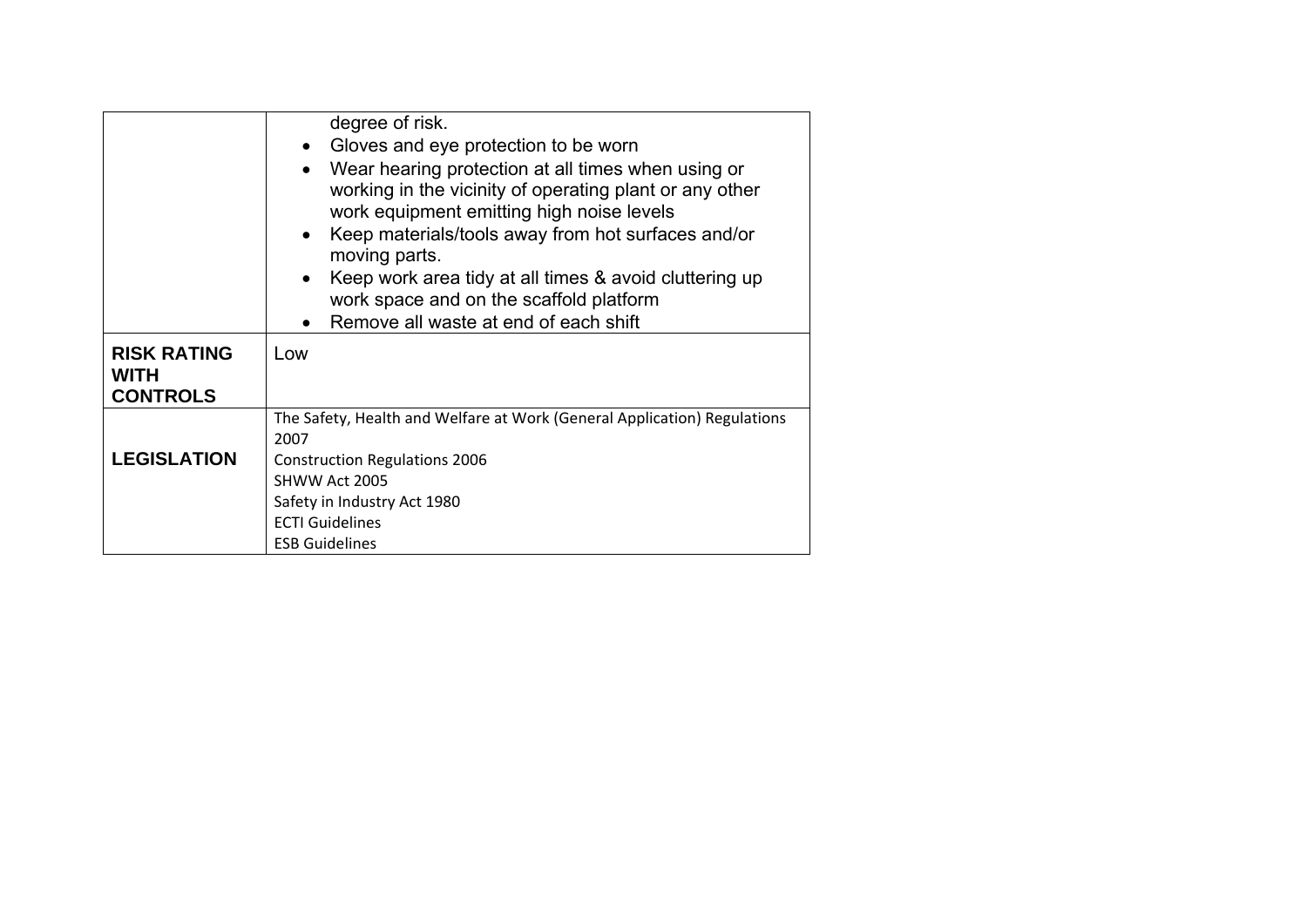## *15 EMPLOYEE DECLARATION*

## *Safety Statement Declaration*

I hereby declare that the above statement has been explained to me. I fully understand my duties under this document, which will be used as a means of promoting a safe attitude during all work processes within the company.

I will endeavour to follow all rules and guidelines in this statement and any additional information relating to safe practices, which may be introduced in line with progress and developments within the company. I understand that if unsure of any issue I will contact management immediately for guidance.

|        | <b>Employee / Contractor</b> | <b>Print Name.</b> |  |
|--------|------------------------------|--------------------|--|
| Signed |                              |                    |  |
| Signed |                              |                    |  |
| Signed |                              |                    |  |
| Signed |                              |                    |  |
| Signed |                              |                    |  |
| Signed |                              |                    |  |
| Signed |                              |                    |  |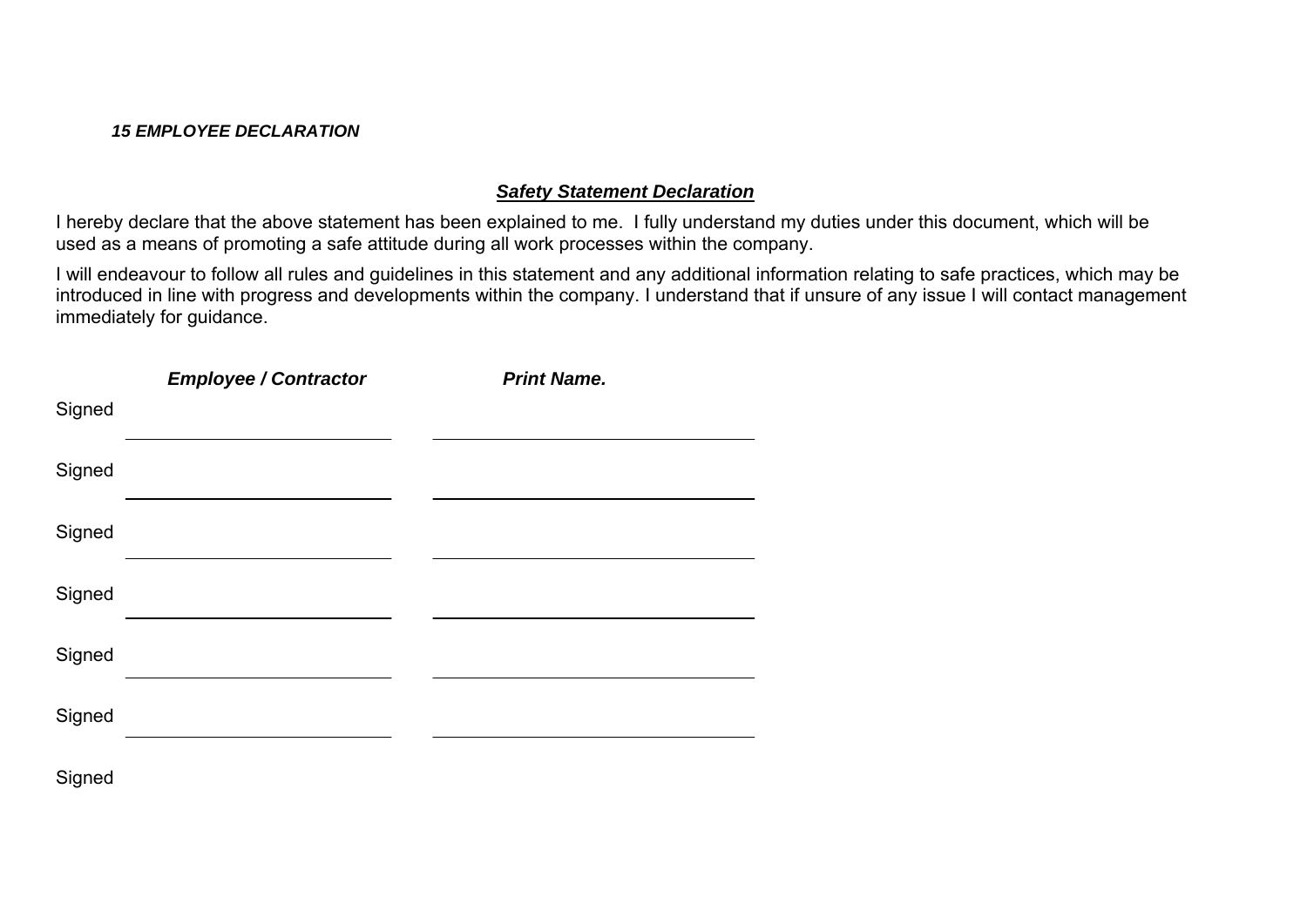| Signed |                                                                                      |                    |
|--------|--------------------------------------------------------------------------------------|--------------------|
| Signed |                                                                                      |                    |
| Signed | <b>Employee / Contractor</b><br><u> 1989 - Johann Stoff, Amerikaansk politiker (</u> | <b>Print Name.</b> |
| Signed |                                                                                      |                    |
| Signed |                                                                                      |                    |
| Signed |                                                                                      |                    |
| Signed |                                                                                      |                    |
| Signed |                                                                                      |                    |
| Signed | the control of the control of the control of the control of the control of           |                    |
| Signed |                                                                                      |                    |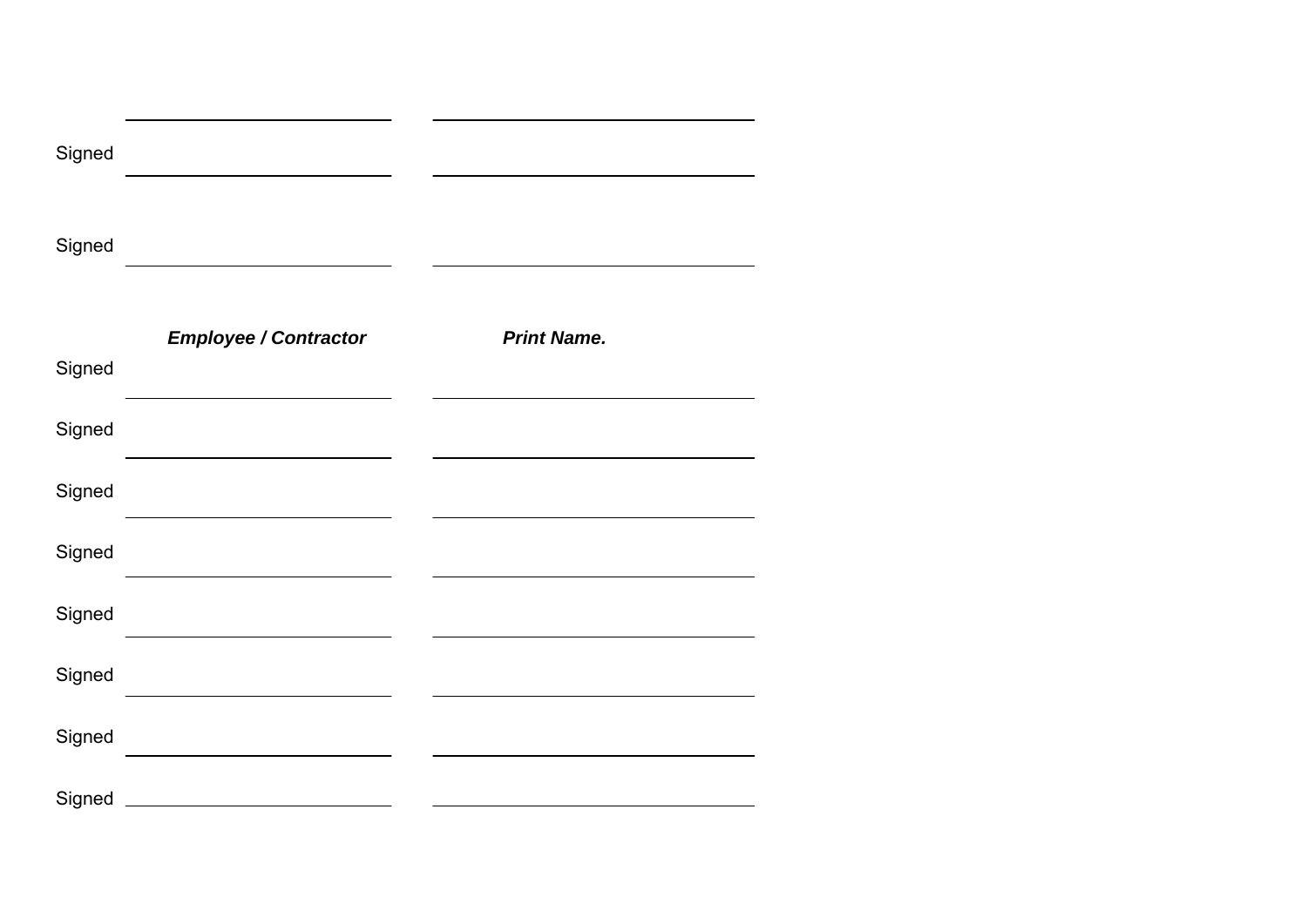| Signed |                              |                    |
|--------|------------------------------|--------------------|
| Signed |                              |                    |
| Signed |                              |                    |
| Signed |                              |                    |
|        |                              |                    |
|        |                              |                    |
|        |                              |                    |
|        | <b>Employee / Contractor</b> | <b>Print Name.</b> |
| Signed |                              |                    |
| Signed |                              |                    |
| Signed |                              |                    |
| Signed |                              |                    |